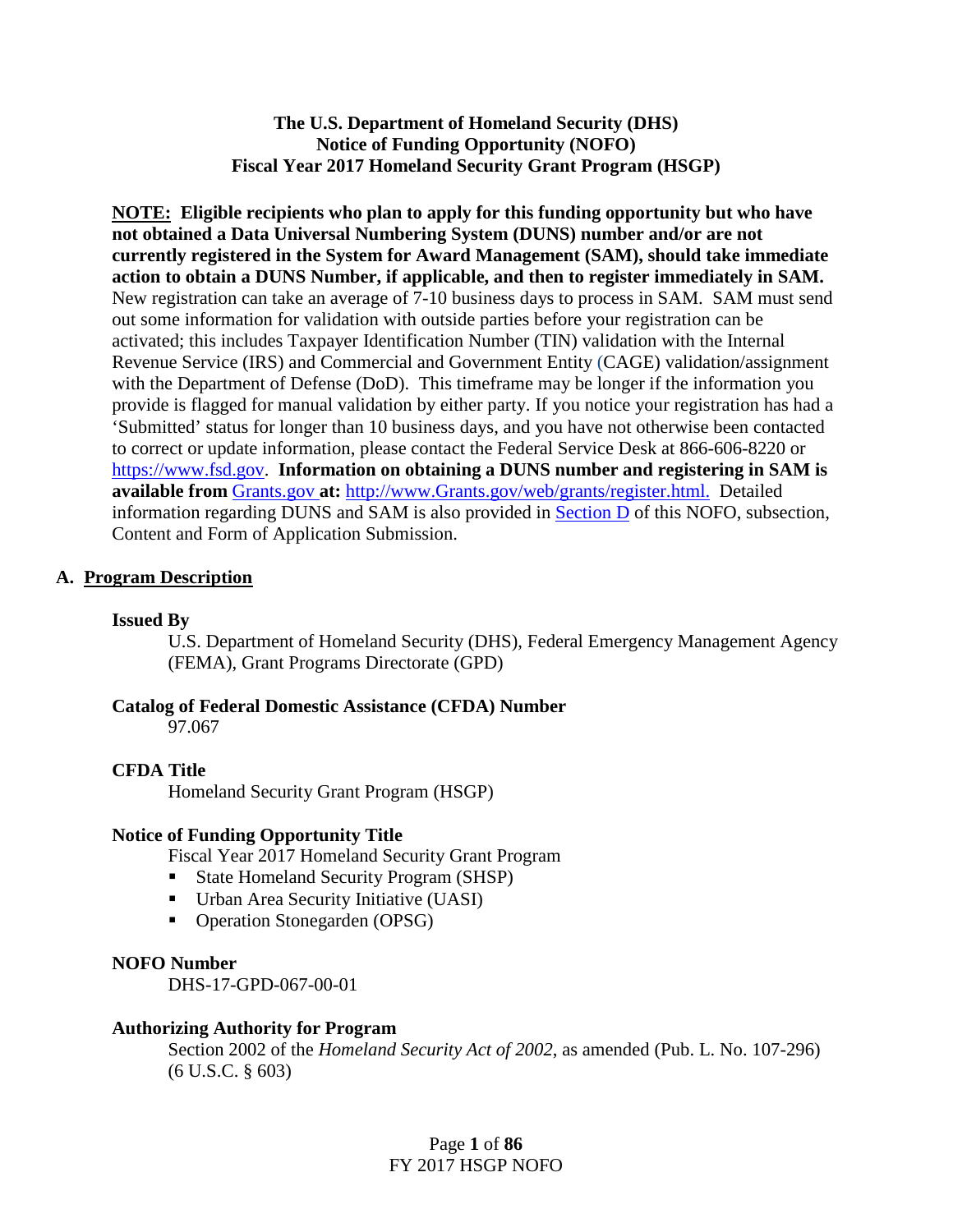#### **Appropriation Authority for Program**

Department of Homeland Security Appropriations Act, 2017 (Pub. L. No. 115-31)

#### **Program Type**

New

#### **Program Overview, Objectives, and Priorities**

#### **Overview**

The purpose of the Fiscal Year (FY) 2017 HSGP is to support state, local and tribal efforts to prevent terrorism and other catastrophic events and to prepare the Nation for the threats and hazards that pose the greatest risk to the security of the United States. References to these priorities can be found throughout this document. The FY 2017 HSGP provides funding to implement investments that enhance terrorism preparedness and serve to build, sustain, and deliver the 32 core capabilities essential to achieving the National Preparedness Goal (the [Goal\)](https://www.fema.gov/media-library/assets/documents/25959) of a secure and resilient Nation. The building, sustainment, and delivery of these core capabilities are not exclusive to any single level of government, organization, or community, but rather, require the combined effort of the [whole community,](https://www.fema.gov/national-preparedness/whole-community) inclusive of children, individuals with disabilities and others with access and functional needs, diverse communities, and people with limited English proficiency. The FY 2017 HSGP supports the core capabilities across the five mission areas of Prevention, Protection, Mitigation, Response, and Recovery based on allowable costs. The FY 2017 HSGP will provide federal funds to assist state, local, tribal, and territorial agencies to obtain the resources required to support implementation of the National Preparedness System (NPS) and the Goal of a secure and resilient Nation. Among the five basic homeland security missions noted in the DHS Quadrennial Homeland Security Review, HSGP supports the goal to Strengthen National Preparedness and Resilience.

HSGP is comprised of three grant programs:

- State Homeland Security Program (SHSP)
- Urban Area Security Initiative (UASI)
- Operation Stonegarden (OPSG)

Together, these grant programs fund a range of activities, including planning, organization, equipment purchase, training, exercises, and management and administration across all core capabilities and mission areas.

## **Objectives**

• **State Homeland Security Program (SHSP):** The SHSP assists state, tribal, territorial, and local preparedness activities that address high-priority preparedness gaps across all core capabilities that support terrorism preparedness. All supported investments are based on capability targets and gaps identified during the Threat and Hazard Identification and Risk Assessment (THIRA) process, and assessed in the State Preparedness Report (SPR).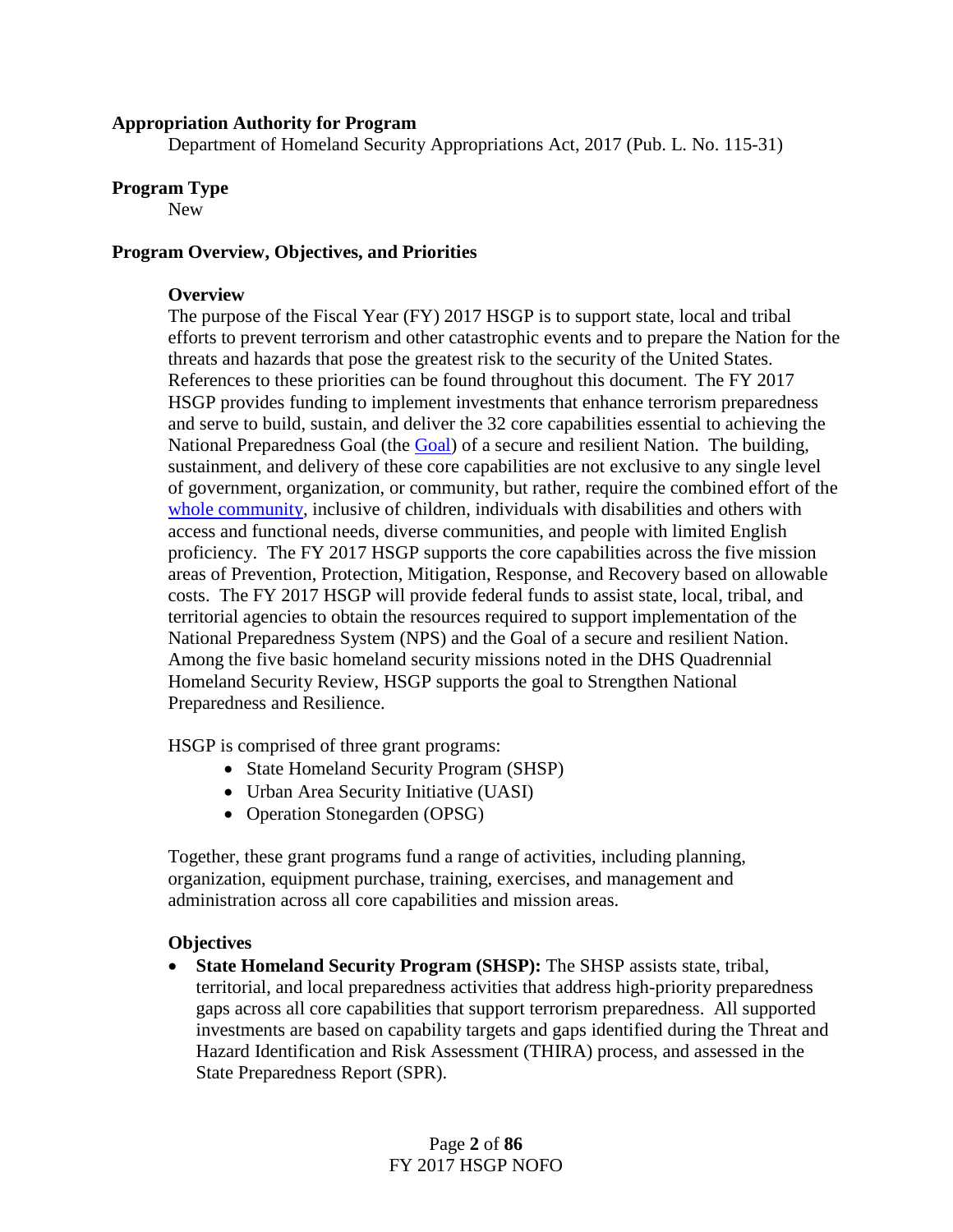- **Urban Area Security Initiative (UASI):** The UASI program assists high-threat, high-density Urban Areas in efforts to build, sustain, and deliver the capabilities necessary to prevent, protect against, mitigate, respond to, and recover from acts of terrorism.
- **Operation Stonegarden (OPSG):** The OPSG Program supports enhanced cooperation and coordination among Customs and Border Protection (CBP), United States Border Patrol (USBP), and Federal, state, local, tribal, and territorial law enforcement agencies. The OPSG Program provides funding to support joint efforts to secure the United States' borders along routes of ingress from international borders to include travel corridors in states bordering Mexico and Canada, as well as states and territories with international water borders.

All three programs are risk-driven, capabilities-based and outline high-priority needs relating to terrorism preparedness. For these programs to be effective, government officials and elected leaders, working with the whole community, must consider how to sustain current capability levels, while also addressing potential gaps.

## **Priorities**

The Goal defines what it means for the whole community to be prepared for all types of disasters and emergencies. The NPS is the instrument the Nation employs to build, sustain, and deliver core capabilities in order to achieve the Goal of a secure and resilient Nation. Complex and far-reaching threats and hazards require a collaborative and whole community approach to national preparedness that engages individuals, families, communities, private and nonprofit sectors, faith-based organizations, and all levels of government. The guidance, programs, processes, and systems that support each component of the NPS allows for the integration of preparedness efforts that build, sustain, and deliver core capabilities and achieve the desired outcomes identified in the Goal.

DHS/FEMA publishes the annual National Preparedness Report (NPR) to communicate progress in building, sustaining, and delivering the core capabilities outlined in the Goal. This analysis provides a National perspective on critical preparedness trends for whole community partners to use to inform program priorities, allocate resources, and communicate with stakeholders about issues of shared concern. The NPR can be found at [http://www.fema.gov/national-preparedness-report.](http://www.fema.gov/national-preparedness-report)

In developing applications for the FY 2017 HSGP, recipients should consider funding projects that address core capability gaps within the NPR national areas for improvement that relate to terrorism preparedness, including:

- Cybersecurity;
- Infrastructure Systems;
- Economic Recovery;
- Housing; and
- Natural and Cultural Resources.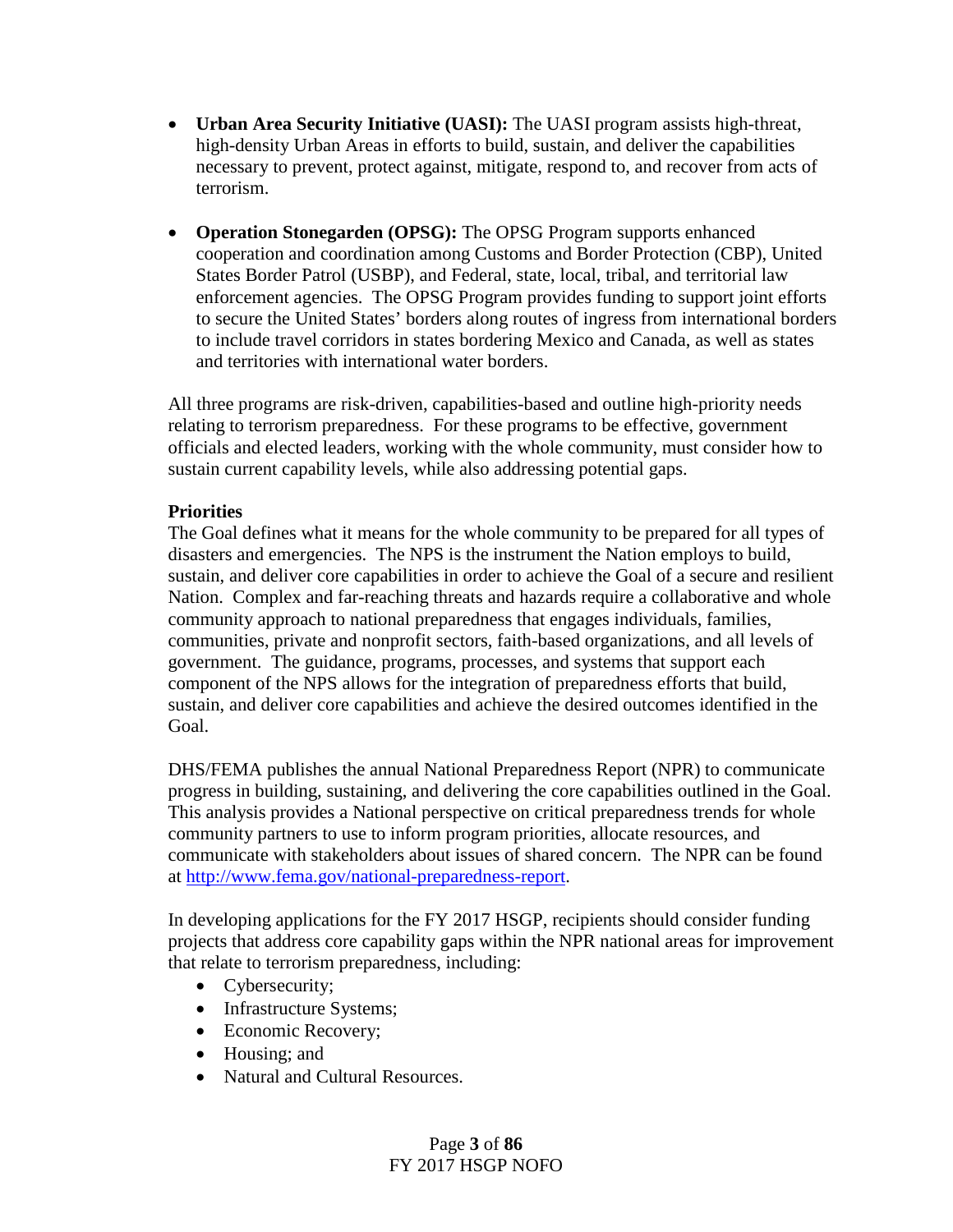In addition, DHS/FEMA requires recipients to prioritize investments that address capability targets and gaps identified through the annual THIRA and SPR process. These assessments set capability targets and measure current ability to meet those targets.

Minimum funding amounts are not prescribed by the DHS for these capability targets and gaps; however, recipients must support state, local, tribal, regional, and national efforts in achieving the desired outcomes of these priorities. Grant funds must clearly support resources the recipients need to achieve the THIRA targets and close capability gaps. [Appendix B-Program Priorities](#page-38-0) addresses additional areas where funding can be applied to strengthen preparedness efforts.

## **B. Federal Award Information**

## **Award Amounts, Important Dates, and Extensions**

# **Available Funding for the HSGP NOFO: \$1,037,000,000**

| <b>HSGP Programs</b>                   | <b>FY 2017 Allocation</b> |
|----------------------------------------|---------------------------|
| <b>State Homeland Security Program</b> | \$402,000,000             |
| Urban Area Security Initiative         | \$580,000,000             |
| <b>Operation Stonegarden</b>           | \$55,000,000              |
| <b>Total</b>                           | \$1,037,000,000           |

For details on program-specific funding amounts, refer to  $\Delta$ ppendix  $A$  – FY 2017 [Program Allocations.](#page-32-0)

## **Period of Performance:** Thirty-six (36) months

Extensions to the Period of Performance (PoP) are allowed. For additional information on PoP extensions, refer to Section H – [Additional Information](#page-30-0) of this NOFO.

| <b>Projected Period of Performance Start Date:</b> | September 1, 2017 |
|----------------------------------------------------|-------------------|
| <b>Projected Period of Performance End Date:</b>   | August 31, 2020   |
| <b>Funding Instrument:</b>                         | Grant             |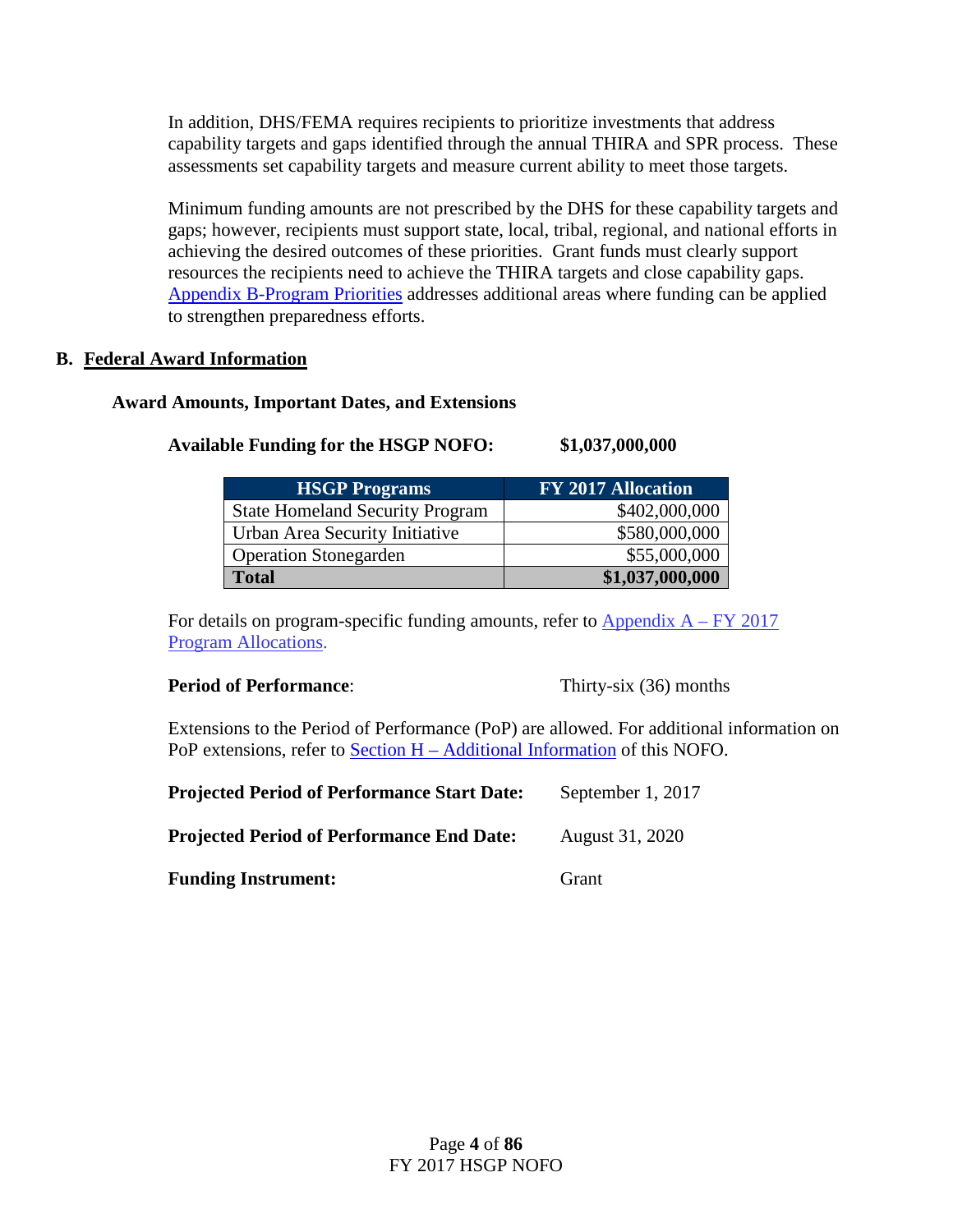## **C. Eligibility Information**

## **Eligible Applicants**

All 56 states and territories, which includes any state of the United States, the District of Columbia, the Commonwealth of Puerto Rico, the U.S. Virgin Islands, Guam, American Samoa, and the Commonwealth of the Northern Mariana Islands, are eligible to apply for SHSP funds. For those states that are eligible for UASI and OPSG funding, the State Administrative Agency (SAA) is the only entity eligible to submit applications to DHS/FEMA on behalf of UASI and OPSG applicants. A list of eligible UASIs and OPSG States can be found in **Appendix A.** Tribal governments may not apply directly for HSGP funding; however, funding may be available to tribes under the SHSP and OPSG through the SAA.

## **Eligibility Criteria**

Eligible high-risk Urban Areas for the FY 2017 UASI program have been determined through an analysis of relative risk of terrorism faced by the 100 most populous Metropolitan Statistical Areas (MSAs) in the United States. Sub-awards will be made by the SAA to the designated Urban Areas identified in [Appendix A -](#page-32-0) FY 2017 Program [Allocations.](#page-32-0)

Eligible sub-recipients under the FY 2017 OPSG Program are local units of government at the county level or equivalent level of government and Federally-recognized tribal governments in states bordering Canada or Mexico and states and territories with international water borders. All applicants must have active ongoing USBP operations coordinated through a CBP sector office to be eligible for OPSG funding.

Under the FY 2017 OPSG Program, subrecipients eligible to apply for and receive a subaward directly from the SAA are divided into three Tiers. Tier 1 entities are local units of government at the county level or equivalent and Federally-recognized tribal governments that are on a physical border in states bordering Canada, states bordering Mexico, and states and territories with international water borders. Tier 2 eligible subrecipients are those not located on the physical border or international water but are contiguous to a Tier 1 county. Tier 3 eligible subrecipients are those not located on the physical border or international water but are contiguous to a Tier 2 eligible subrecipient. Tier 2 and Tier 3 eligible subrecipients may be eligible to receive funding based on border security risk as determined by the USBP, as described in Section E of the NOFO.

#### **Other Eligibility Criteria**

#### **National Incident Management System (NIMS) Implementation**

Prior to allocation of any Federal preparedness awards in FY 2017, recipients must ensure and maintain adoption and implementation of NIMS. FEMA describes the specific training and activities involved in NIMS implementation in the NIMS Training Program [\(https://www.fema.gov/training-0\)](https://www.fema.gov/training-0) and the NIMS Implementation Objectives [\(https://www.fema.gov/implementation-guidance-and-reporting\)](https://www.fema.gov/implementation-guidance-and-reporting).

> Page **5** of **86** FY 2017 HSGP NOFO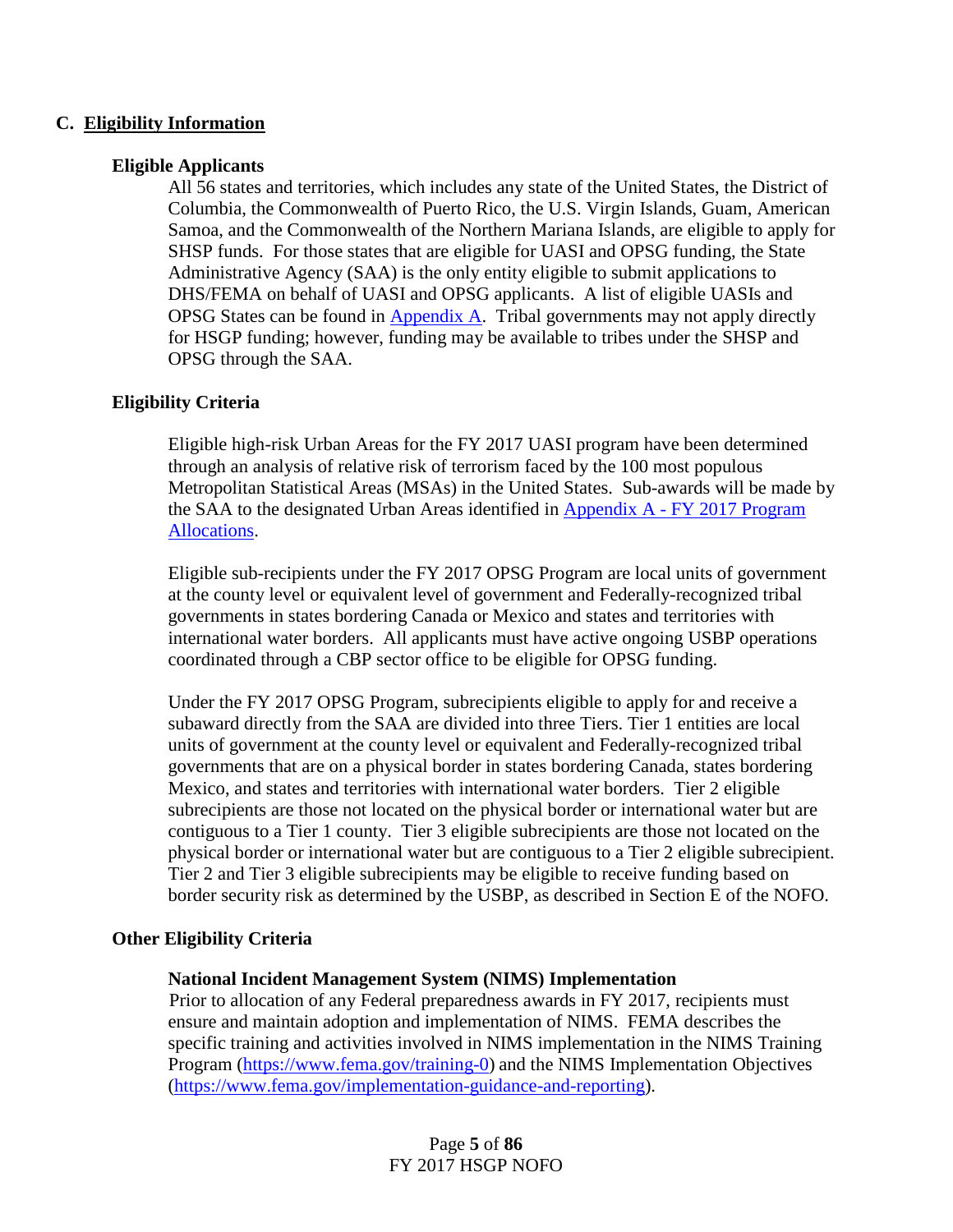Incident management activities require carefully managed resources (personnel, teams, facilities, equipment and/or supplies). Utilization of the standardized resource management concepts such as typing, credentialing, and inventorying promote a strong national mutual aid capability needed to support delivery of core capabilities. Recipients should manage resources purchased or supported with FEMA grant funding according to NIMS resource management guidance. In addition, Comprehensive Preparedness Guide (CPG) 201: Threat and Hazard Identification and Risk Assessment Guide, Second Edition, available at [http://www.fema.gov/threat-and-hazard-identification-and-risk](http://www.fema.gov/threat-and-hazard-identification-and-risk-assessment)[assessment,](http://www.fema.gov/threat-and-hazard-identification-and-risk-assessment) emphasizes how communities can use THIRA results to make decisions about how to allocate limited resources.

Additional information on resource management and NIMS resource typing definitions and job titles/position qualifications is on DHS/FEMA's website under <http://www.fema.gov/resource-management-mutual-aid>.

#### **Emergency Management Assistance Compact (EMAC) Membership**

In support of the Goal, recipients must belong to, be located in, or act as a temporary member of EMAC, except for American Samoa and the Commonwealth of the Northern Mariana Islands, which are not required to belong to EMAC at this time. All assets supported in part or entirely with FY 2017 HSGP funding must be readily deployable and NIMS typed when possible to support emergency or disaster operations per existing EMAC agreements. In addition, funding may be used for the sustainment of core capabilities that, while they may not be physically deployable, support national response capabilities such as Geographic/Geospatial Information Systems (GIS), interoperable communications systems, capabilities as defined under the mitigation mission area of the Goal, and fusion centers.

## **Law Enforcement Terrorism Prevention Activities (LETPA)**

Per section 2006 of the *Homeland Security Act of 2002*, as amended (6 U.S.C. § 607), DHS/FEMA is required to ensure that at least 25 percent (25%) of grant funding appropriated for grants awarded under HSGP's authorizing statute are used for law enforcement terrorism prevention activities. DHS/FEMA meets this requirement, in part, by requiring all SHSP and UASI recipients to ensure that at least 25 percent (25%) of the combined HSGP funds allocated under SHSP and UASI are dedicated towards law enforcement terrorism prevention activities, as defined in 6 U.S.C. § 607. The LETPA allocation can be from SHSP, UASI, or both. This requirement does not include award funds from OPSG. Please refer to Appendix  $A - FY 2017$  [Program Allocations](#page-32-0) for LETPA minimum allocations for SHSP and UASI by jurisdiction. The 25 percent (25%) LETPA allocation is in addition to the 80 percent (80%) pass through requirement to local units of government and Tribes, referenced below.

The National Prevention Framework describes those activities that should be executed upon the discovery of intelligence or information regarding an imminent threat to the homeland, in order to thwart an initial or follow on terrorist attack, and provides guidance to ensure the Nation is prepared to prevent, avoid, or stop a threatened or actual act of terrorism. Activities outlined in the National Prevention Framework are eligible for use

## Page **6** of **86** FY 2017 HSGP NOFO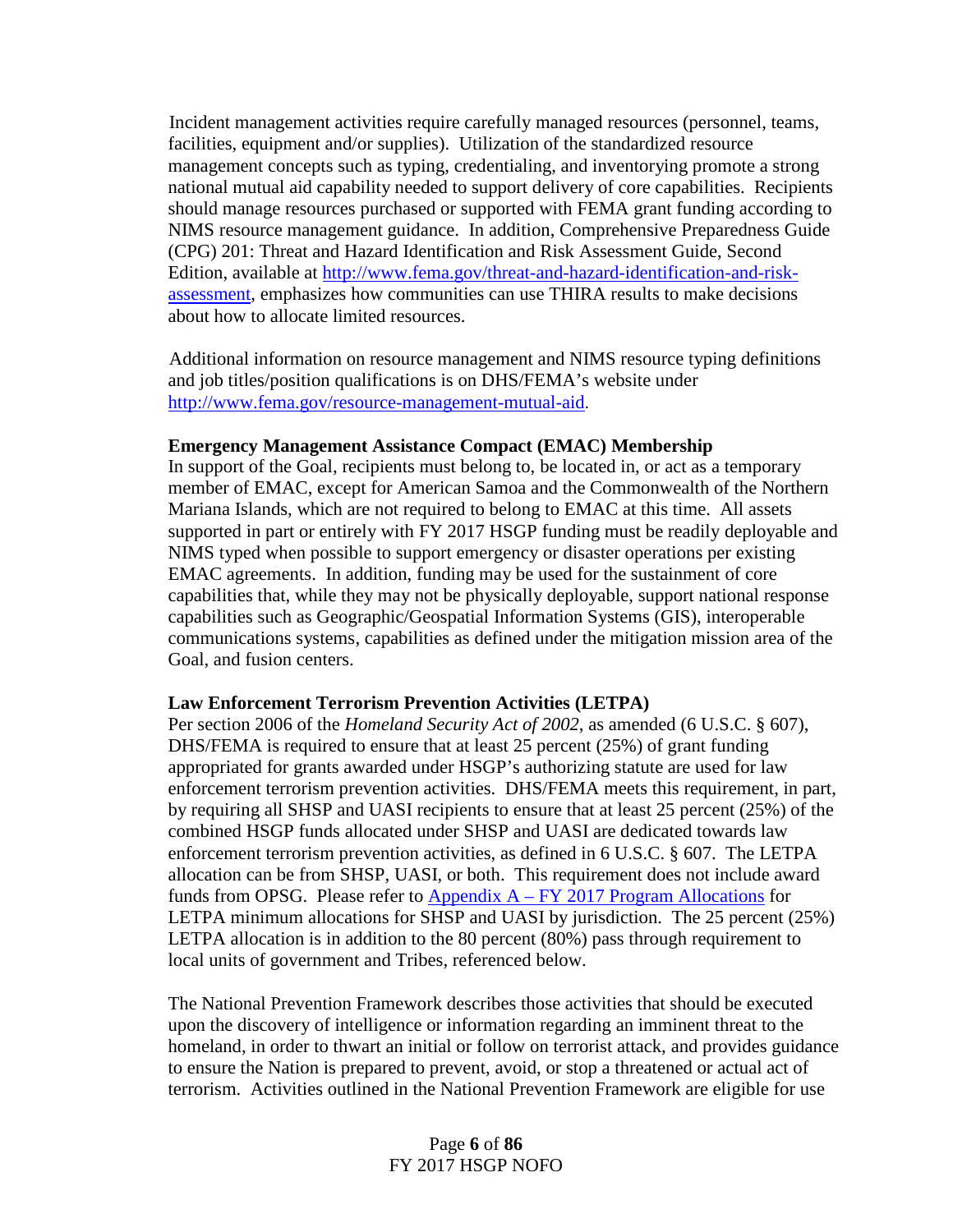as LETPA focused funds. In addition, where capabilities are shared with the protection mission area, the National Protection Framework activities are also eligible. Other terrorism prevention activities proposed for funding under LETPA must be approved by the FEMA Administrator.

**Cost Share or Match** There is no cost share or match requirement for the FY 2017 HSGP.

#### <span id="page-6-0"></span>**D. Application and Submission Information**

#### **Key Dates and Times**

| Date Posted to Grants.gov:              | <b>June 2, 2017</b>          |
|-----------------------------------------|------------------------------|
| <b>Application Submission Deadline:</b> | June 22, 2017, 5:00 p.m. EDT |

All applications **must** be received by the established deadline. The Non-Disaster (ND) Grants System has a date stamp that indicates when an application is submitted. Applicants will receive an electronic message confirming receipt of the full application. In general, DHS/FEMA will not review applications that are not received by the deadline or consider them for funding. DHS/FEMA may, however, extend the application deadline on request for any applicant who can demonstrate that good cause exists to justify extending the deadline. Good cause for an extension may include technical problems outside of the applicant's control that prevent submission of the application by the deadline, or other exigent or emergency circumstances.

If there are technical issues, please notify the respective FEMA Headquarters (HQ) Program Analyst before the application deadline. Applicants should contact the Centralized Scheduling and Information Desk (CSID) for FEMA HQ Program Analyst contact information. CSID can be reached by phone at (800) 368-6498 or by e-mail at [askcsid@dhs.gov,](mailto:askcsid@dhs.gov) Monday through Friday, 9:00 a.m. – 5:00 p.m. EDT.

**Anticipated Funding Selection Date: September 1, 2017**

**Anticipated Award Date: No later than September 30, 2017**

#### **Address to Request Application Package**

Application forms and instructions are available at [Grants.gov](http://www.grants.gov/) (hard copies of the NOFO and associated application materials are not available). To access these materials, go to [Grants.gov,](http://www.grants.gov/) select "Applicants" then "Apply for Grants." In order to obtain the application package, select "Download a Grant Application Package." Enter the CFDA and/or the funding opportunity number located on the cover of this NOFO, select "Download Package," and then follow the prompts to download the application package.

Applicants experiencing difficulties accessing information or who have any questions, should call the [Grants.gov](http://www.grants.gov/) customer support hotline at (800) 518-4726.

## Page **7** of **86** FY 2017 HSGP NOFO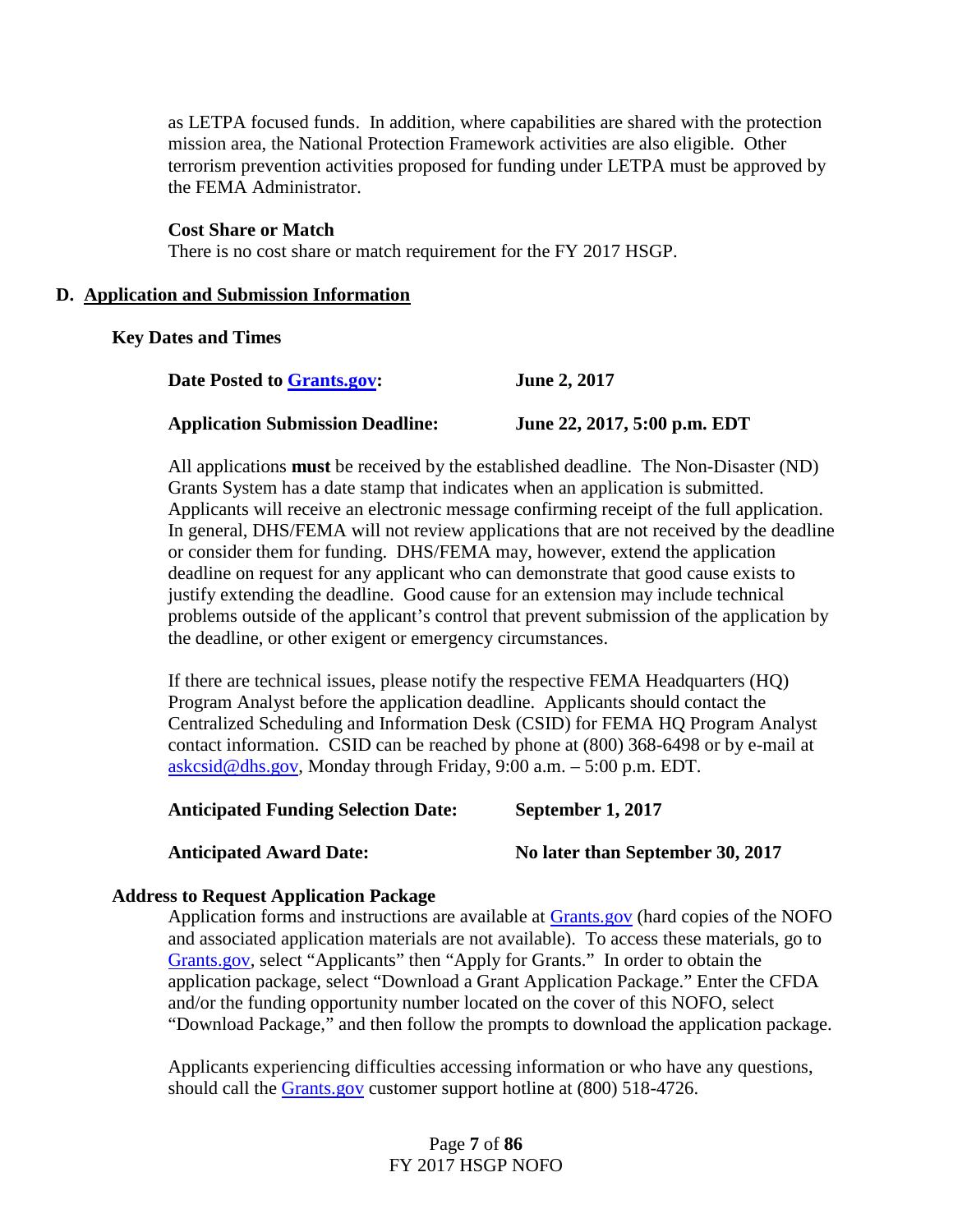In addition, the Telephone Device for the Deaf (TDD) and/or Federal Information Relay Service (FIRS) number available for this Notice is: (800) 462-7585.

Applications will be processed through the [Grants.gov](http://www.grants.gov/) portal and DHS/FEMA's ND Grants System.

## **Content and Form of Application Submission**

Applying for an award under this program is a multi-step process. To ensure that an application is submitted on time applicants are advised to start the required steps well in advance of their submission. Failure of an applicant to comply with any of the required steps before the application deadline may disqualify their application from funding.

The steps involved in applying for an award under this program are:

- 1. Applying for, updating, or verifying their Data Universal Numbering System (DUNS) Number;
- 2. Applying for, updating, or verifying their Employer ID Number (EIN);
- 3. Updating or verifying their System for Award Management (SAM) Registration**;**
- 4. Establishing an Authorized Organizational Representative (AOR) in [Grants.gov;](http://www.grants.gov/web/grants/applicants/applicant-resources.html)
- 5. Submitting an initial application in [Grants.gov;](http://www.grants.gov/web/grants/applicants/applicant-resources.html) and
- 6. Submitting the final application in the ND Grants system.

Each of the required steps associated with the application process are explained in the sections below.

## **Unique Entity Identifier and System for Award Management (SAM)**

Before applying for a DHS/FEMA grant at [Grants.gov,](http://www.grants.gov/) applicants must have a DUNS number, be registered in SAM, and be approved as an AOR. The steps for completing these pre-application processes are outlined below.

**NOTE: Applicants are encouraged to register early. The pre-application registration processes can take four weeks or more to complete. Therefore, registration should be done in sufficient time to ensure it does not impact the applicant's ability to meet required submission deadlines.**

**Obtain a Dun and Bradstreet Data Universal Numbering System (DUNS) Number**  The DUNS number must be included in the data entry field labeled "Organizational DUNS" on the SF-424 form. Instructions for obtaining a DUNS number can be found at the following website: [http://www.Grants.gov//web/grants/applicants/organization](http://www.grants.gov/web/grants/applicants/organization-registration/step-1-obtain-duns-number.html)[registration/step-1-obtain-duns-number.html.](http://www.grants.gov/web/grants/applicants/organization-registration/step-1-obtain-duns-number.html)

The applicant must provide a DUNS number with their application. This number is a required field for all subsequent steps in the application submission. Applicants should verify they have a DUNS number, or take the steps necessary to obtain one. Applicants can receive a DUNS number at no cost by calling the DUNS number request line at 866-

> Page **8** of **86** FY 2017 HSGP NOFO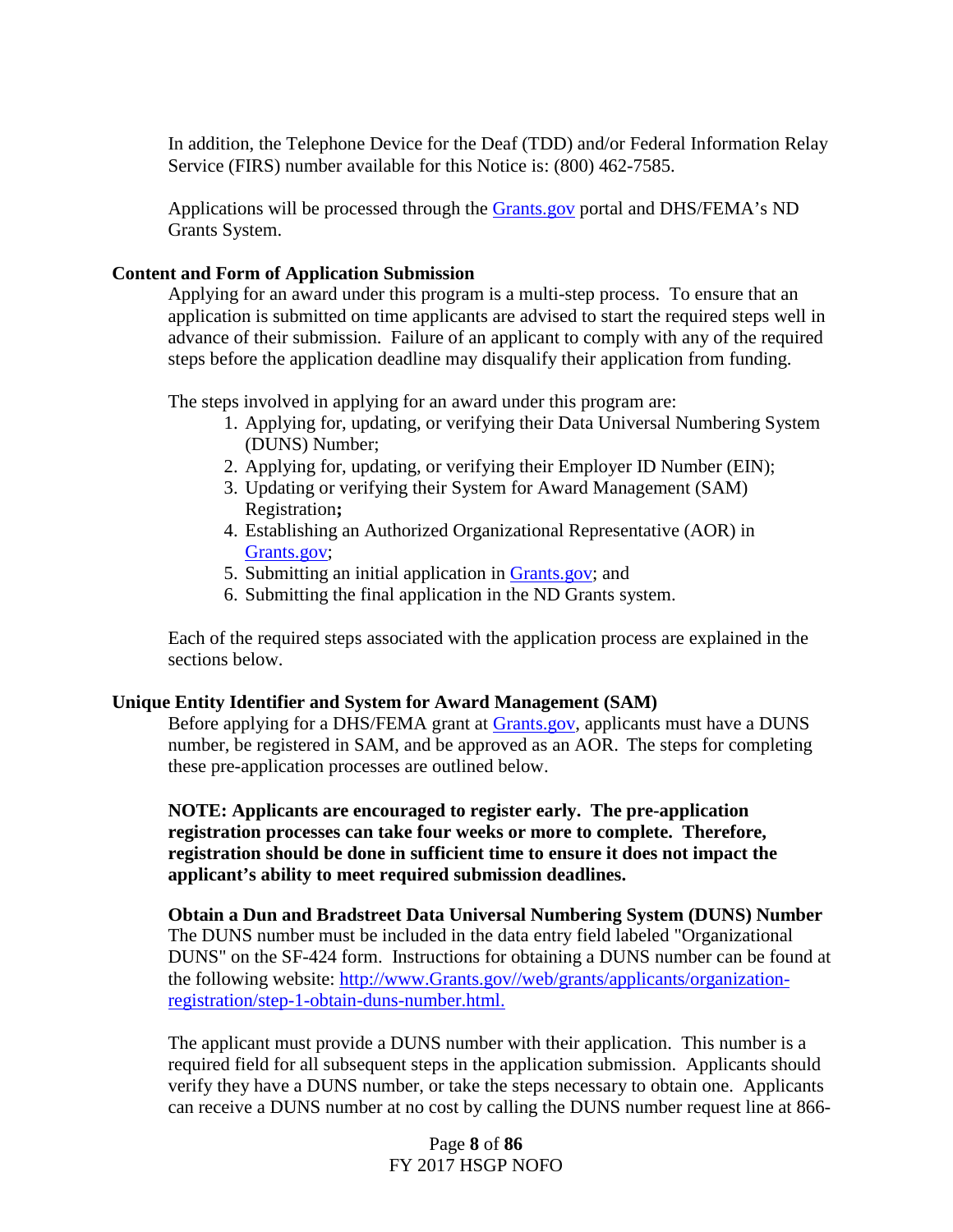705-5711. *DHS/FEMA cannot assist applicants with questions related to obtaining a current DUNS number*.

## **Obtain an Employer Identification Number (EIN)**

DHS/FEMA requires both the EIN and a DUNS number prior to the issuance of a financial assistance award and for grant award payment; both EIN and DUNS are also required to register with SAM (see below). The EIN base for an organization is the Internal Revenue Service (IRS) Tax ID number, for individuals it is their social security number, (both the EIN and social security number are nine-digit numbers). Organizations and individuals submitting their applications must correctly differentiate the EIN from the DUNS number since both are nine-digit numbers. If these numbers are not correctly identified in the application, a delay in the issuance of the funding award or incorrect payment to a recipient organization may result.

Organizations [applying for an EIN](http://www.irs.gov/Businesses/Small-Businesses-&-Self-Employed/Apply-for-an-Employer-Identification-Number-(EIN)-Online) should plan on a minimum of two full weeks to obtain an EIN. For assistance in registering an EIN please contact the [IRS helpline.](https://www.irs.gov/Help-&-Resources) *DHS/FEMA cannot assist applicants with questions related to obtaining a current EIN.*

## **Register with the System for Award Management (SAM)**

Applicants applying for grant funds electronically through [Grants.gov](http://www.grants.gov/web/grants/applicants/applicant-resources.html) must register with SAM. Step-by-step instructions for registering with SAM can be found here: [http://www.Grants.gov/web/grants/applicants/organization-registration/step-2-register](http://www.grants.gov/web/grants/applicants/organization-registration/step-2-register-with-sam.html)[with-sam.html.](http://www.grants.gov/web/grants/applicants/organization-registration/step-2-register-with-sam.html) All applicants must register with SAM in order to apply online. Failure to register with the SAM will result in the application being rejected by [Grants.gov](http://www.grants.gov/web/grants/applicants/applicant-resources.html) during the submissions process.

Payment under any DHS/FEMA award is contingent on the recipient's having a current [SAM](http://www.sam.gov/) registration. The SAM registration process must be completed by the applicant. It is imperative that the information provided by the applicant is correct and current. Please ensure that the organization's name, address, DUNS number, and EIN are up to date in SAM and that the DUNS number used in SAM is the same one used to apply for all other DHS/FEMA awards.

SAM registration is a multi-step process including validating the EIN with the IRS to obtain a Commercial and Government Entity (CAGE) code. The CAGE code is only valid for one year after issuance and must be current at the time of application. SAM sends notifications to the registered user via email 60, 30, and 15 days prior to expiration of the SAM registration for the Entity. SAM registration may lapse due to inactivity. To update or renew the Entity records(s) in SAM applicants will need to create a SAM User Account and link it to the migrated Entity records.

For assistance registering, please go to [SAM](http://www.sam.gov/) or call 866-606-8220. *DHS/FEMA cannot assist applicants with questions related to registering in SAM or obtaining a current CAGE code.*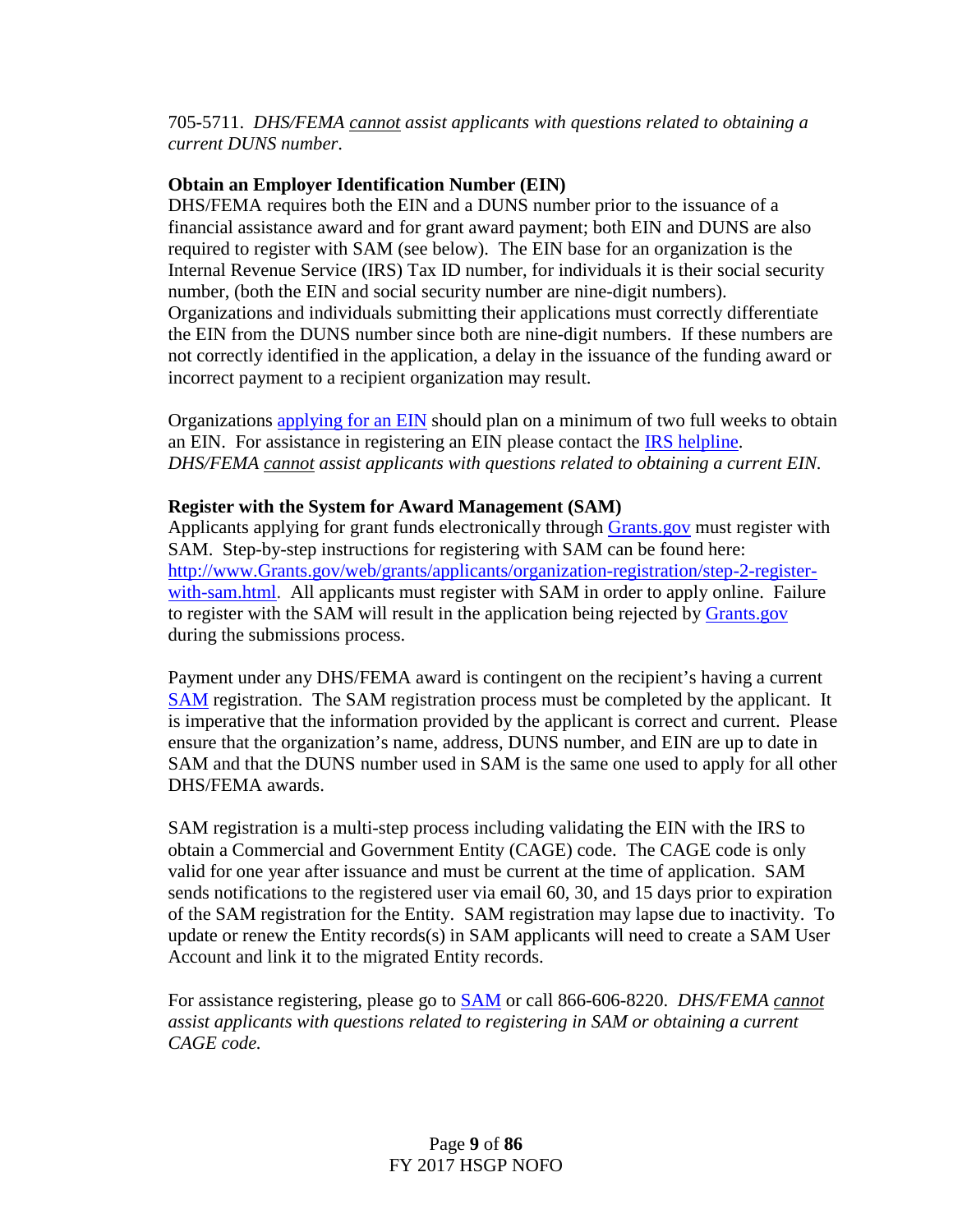## **Authorized Organizational Representative (AOR)**

The next step in the registration process is creating a username and password with [Grants.gov](http://www.grants.gov/) to become an AOR. AORs will need to know the DUNS number of the organization for which they will be submitting applications to complete this process. Applicants must register the individual who is able to make legally binding commitments for the applicant organization as the AOR; this step is often missed and it is crucial for valid submissions. To read more detailed instructions for creating a profile on [Grants.gov](http://www.grants.gov/) visit: [http://www.Grants.gov/web/grants/applicants/organization](http://www.grants.gov/web/grants/applicants/organization-registration/step-3-username-password.html)[registration/step-3-username-password.html.](http://www.grants.gov/web/grants/applicants/organization-registration/step-3-username-password.html)

## **AOR Authorization**

After creating a profile on [Grants.gov,](http://www.grants.gov/) the E-Biz Point of Contact (POC) who is a representative from the applicant organization listed as the contact for SAM, will receive an email to grant the AOR permission to submit applications on behalf of the organization. The E-Biz POC will then log in to [Grants.gov](http://www.grants.gov/) and approve an individual as the AOR, thereby granting permission to submit applications. To learn more about AOR Authorization, visit: [http://www.Grants.gov/web/grants/applicants/organization](http://www.grants.gov/web/grants/applicants/organization-registration/step-4-aor-authorization.html)[registration/step-4-aor-authorization.html.](http://www.grants.gov/web/grants/applicants/organization-registration/step-4-aor-authorization.html) To track an AOR status, visit: [http://www.Grants.gov/web/grants/applicants/organization-registration/step-5-track-aor](http://www.grants.gov/web/grants/applicants/organization-registration/step-5-track-aor-status.html)[status.html.](http://www.grants.gov/web/grants/applicants/organization-registration/step-5-track-aor-status.html)

## **Electronic Signature**

Applications submitted through Grants.gov constitute an electronically signed application. When submitting the application through Grants.gov, the name of the applicant's AOR will be inserted into the signature line of the application.

Applicants experiencing difficulties accessing information or who have questions should call the Grants.gov customer support hotline at (800) 518-4726 or email Grants.gov at [mailto:support@Grants.gov.](mailto:support@grants.gov)

The Federal awarding agency may not make a Federal award to an applicant until the applicant has complied with all applicable DUNS and SAM requirements and, if an applicant has not fully complied with the requirements by the time the Federal awarding agency is ready to make a Federal award, the Federal awarding agency may determine that the applicant is not qualified to receive a Federal award.

## **Submitting an Initial Application in Grants.gov**

Following completion of the procedures above, all applicants must submit their initial application through [Grants.gov.](http://www.grants.gov/) Applicants may need to first create a [Grants.gov](http://www.grants.gov/) user profile by visiting the Get Registered section of the [Grants.gov](http://www.grants.gov/) website. Successful completion of this step is necessary for DHS/FEMA to determine eligibility of the applicant. Applicants should complete this initial step on-line which requires completing:

- Standard Form 424 (SF-424), Application for Federal Assistance, and
- [Grants.gov](http://www.grants.gov/) Certification Regarding Lobbying Form.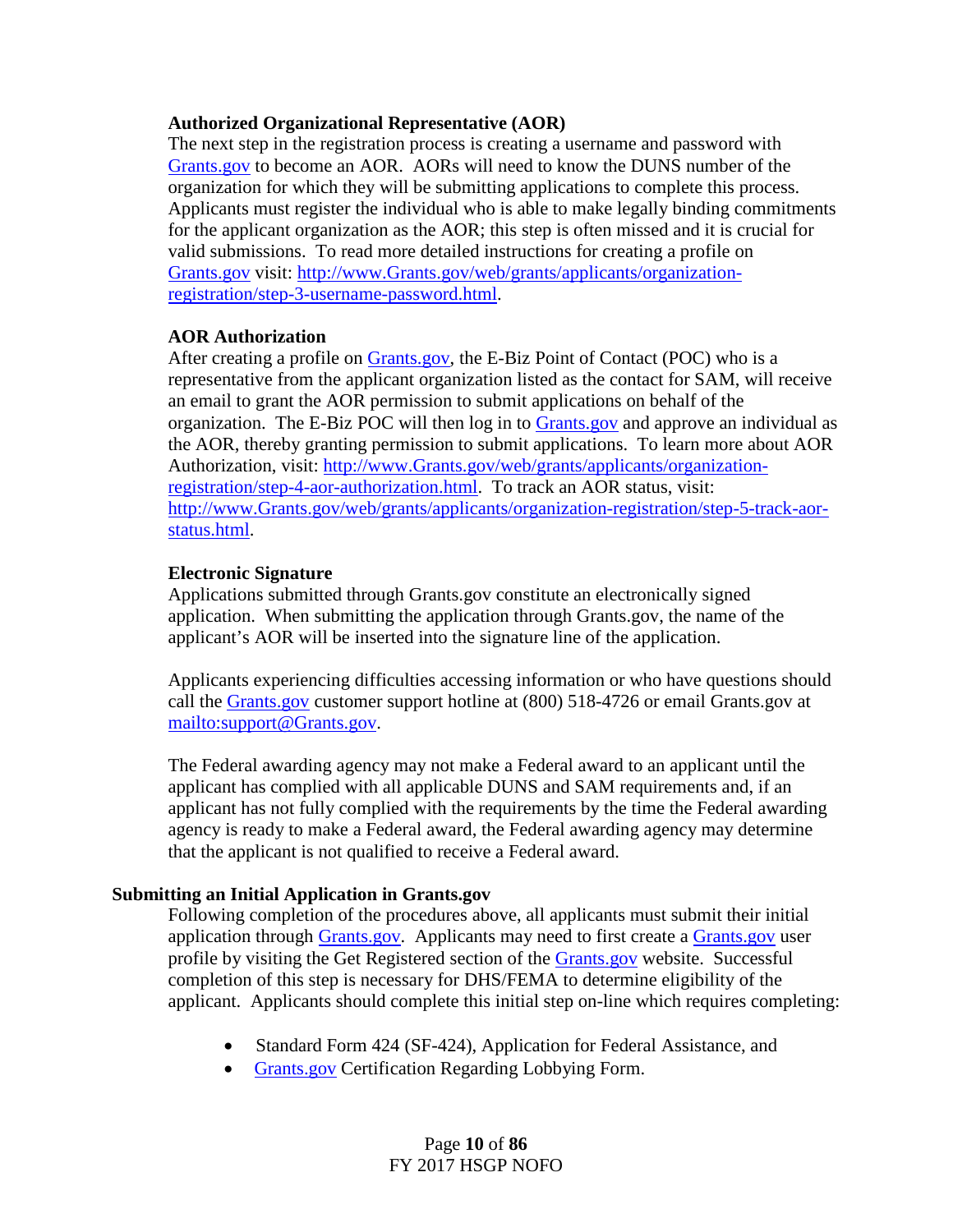Both forms are available in the Forms tab under SF-424 Family. The initial application cannot be started or submitted in [Grants.gov](http://www.grants.gov/) unless the applicant's registration in SAM is confirmed.

The information submitted in [Grants.gov](http://www.grants.gov/) will be retrieved by ND Grants, which will allow DHS/FEMA to determine if an applicant is eligible. **Applicants are encouraged to submit their initial application in [Grants.gov](http://www.grants.gov/) at least ten days before the June 22, 2017, application deadline.**

Applicants experiencing difficulties accessing information should call the [Grants.gov](http://www.grants.gov/) customer support hotline at 800-518-4726 or email [Grants.gov](http://www.grants.gov/) at support@grants.gov. *DHS/FEMA cannot assist applicants with questions related to registering with*  [Grants.gov.](http://www.grants.gov/)

## **Submitting the Final Application in ND Grants**

After submitting the initial application in [Grants.gov,](http://www.grants.gov/) eligible applicants will be notified by DHS/FEMA after the initial application is submitted in [Grants.gov](http://www.grants.gov/) and asked to proceed with submitting their complete application package in [ND Grants.](https://portal.fema.gov/) Applicants can register early with ND Grants and are encouraged to begin their ND Grants registration at the time of this announcement. Early registration will allow applicants to have adequate time to start and complete their application.

In [ND Grants](https://portal.fema.gov/) applicants will be prompted to submit all of the information contained in the following forms. Applicants should review these forms before applying to ensure they have all the information required:

- Standard Form 424A, Budget Information (Non-construction);
- Standard Form 424B, Standard Assurances (Non-construction); and
- Standard Form LLL, Disclosure of Lobbying Activities.

In addition, applicants must submit copies of the following in ND Grants:

- Investment Justification: and
- Indirect Cost Agreement, if applicable.

Applicants must submit copies of the following in ND Grants, if applying for construction projects:

- Standard Form 424C, Budget Information (Construction); and
- Standard Form 424D, Standard Assurances (Construction).

Applicants needing assistance registering for the ND Grants system should contact [ndgrants@fema.gov](mailto:ndgrants@fema.gov) or (800) 865-4076.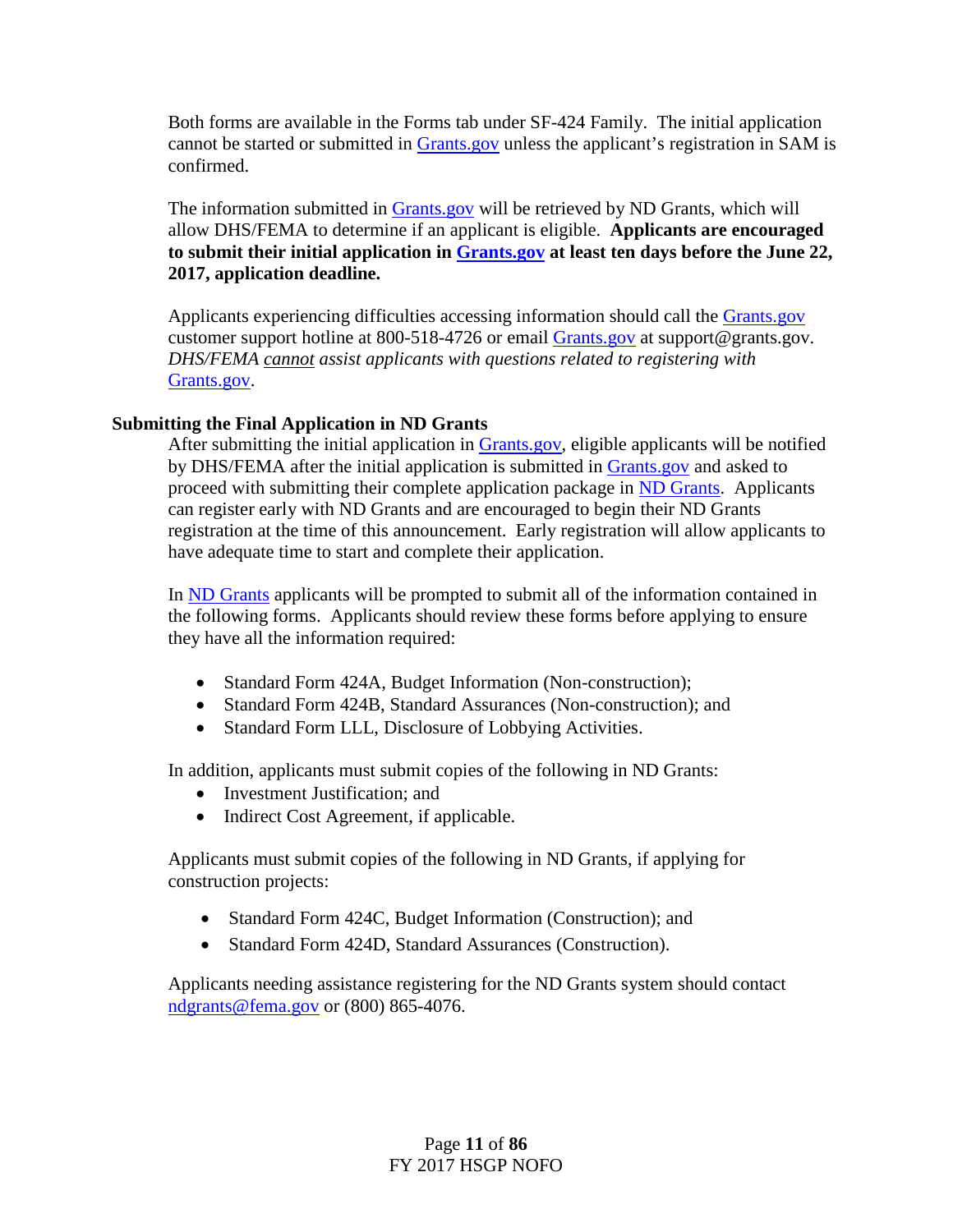## **HSGP Specific Application Instructions**

## **Development of the Investment Justification (SHSP and UASI)**

As part of the FY 2017 HSGP application process for SHSP and UASI funds, applicants must develop formal investment justifications (IJs) that address the proposed investments.

Each IJ must *demonstrate* how proposed investments:

- Support terrorism preparedness;
- Address capability gaps identified as State priorities in the most recent SPR *(applicable to states only)*;
- Align resources that support targets set in the Urban Area, state, and/or regional THIRAs and national priorities, as outlined in the NPR; and
- Engage and/or impact the whole community, including children, older adults, pregnant women, individuals with limited English proficiency, individuals with disabilities and others with access and functional needs, and ensure the protection of civil rights in the building, sustainment, and delivery of core capabilities.

Each IJ must *explain* how the proposed investments will support the applicant's efforts  $t \circ$ :

- Prevent a threatened or an actual act of terrorism:
- Prepare for all hazards and threats, while explaining the nexus to terrorism preparedness;
- Protect citizens, residents, visitors, and assets against the greatest threats and hazards, relating to acts of terrorism; and/or
- Respond quickly to save lives, protect property and the environment, and meet basic human needs in the aftermath of an act of terrorism or other catastrophic incident.

## **Alignment of Proposed Investments to the THIRA (SHSP and UASI)**

As noted above, investments and projects must clearly address capability targets identified in the THIRA and gaps noted in the SPR.

When completing investment level information, applicants must identify the most relevant portions of their THIRA, SPR (States only) and Capability Estimation and explain how the proposed investment will address at least one of the identified capability gaps. The applicant should use page numbers and reference specific sections of the THIRA.

## **Development of Investments and Projects (SHSP)**

- Applicants must propose at least one and include up to 10 investments.
- Applicants must propose at least one project within each investment in their IJ to describe the activities they would plan to implement with SHSP funds. There is no limit to the number of projects that may be submitted.
- Any projects funded with SHSP funds that are not included in the application must subsequently be included in the first Biannual Strategy Implementation

Page **12** of **86** FY 2017 HSGP NOFO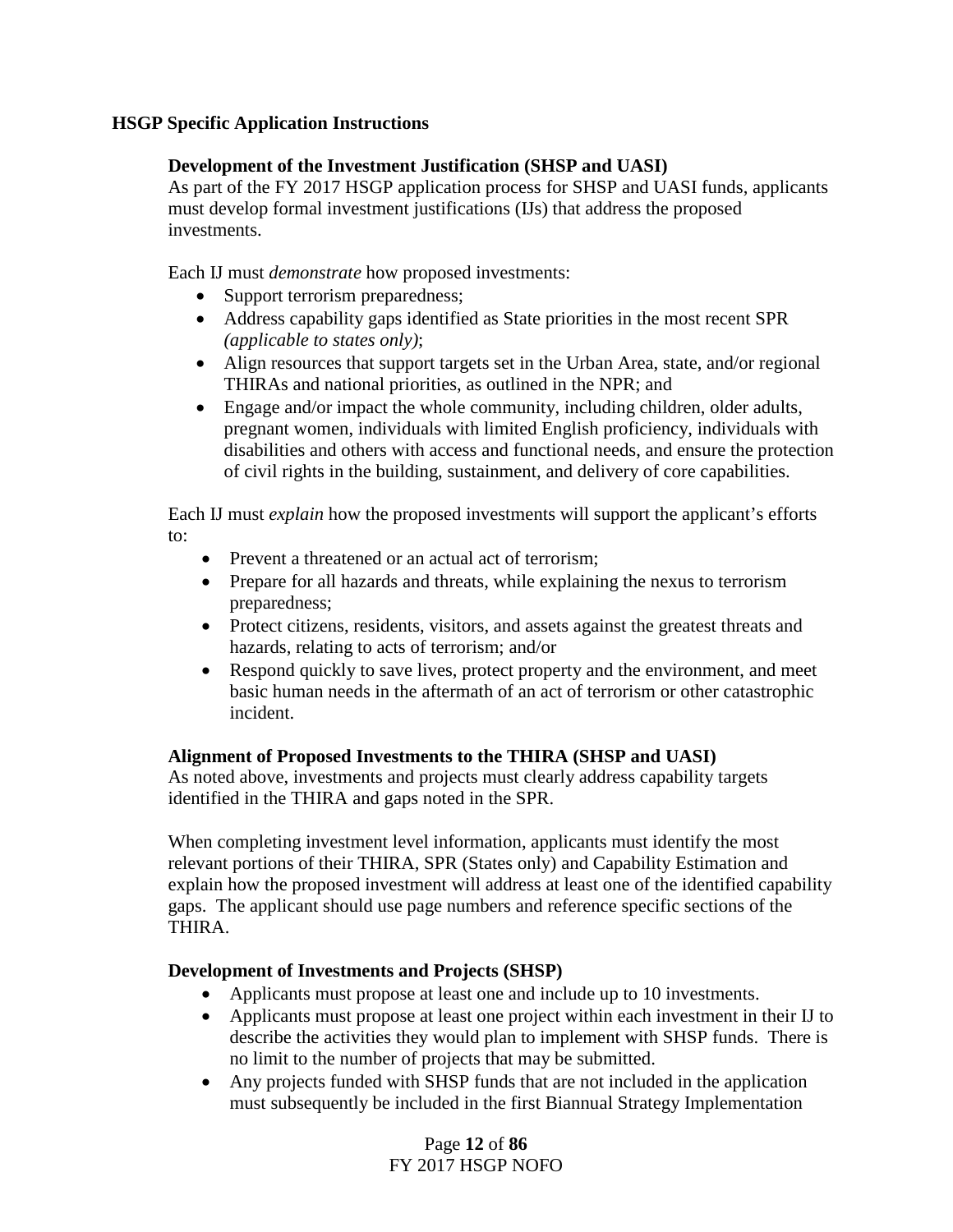Report (BSIR). For further information on the BSIR, refer to Section F, subsection [Program Performance Reporting Requirements](#page-23-0) of this NOFO.

- Of the proposed investments, recipients using SHSP funds are required to propose one (1) single investment in support of a designated fusion center that will be funded by SHSP funds. Recipients must coordinate with the fusion center when developing a fusion center investment prior to submission.
- Recipients investing in emergency communications must describe how activities align to their Statewide Communication Interoperable Plan (SCIP). Recipients must coordinate with their Statewide Interoperability Coordinator (SWIC) and/or Statewide Interoperability Governance Body (SIGB) when developing an emergency communications investment prior to submission to ensure the project supports the statewide strategy to improve emergency communications and is compatible and interoperable with surrounding systems.

## **Development of Investments and Projects (UASI)**

- Applicants must propose at least one and include up to 10 investments.
- Urban Areas must propose at least one project within each investment in their IJ to describe the activities they are planning to implement with UASI funds. There is no limit to the number of projects that may be submitted. Any projects funded with UASI funds that are not included in the application must subsequently be included in the first BSIR.
- Of the proposed 10 investments, Urban Areas are required to propose one (1) single investment in support of a designated fusion center within the Urban Area, if applicable. Recipients must coordinate with the fusion center when developing a fusion center investment prior to submission.
- If UASI funds are used by the SAA in support of the Urban Area, the SAA must, as part of the list of proposed investments, describe how UASI funds will be used by the SAA to directly support the Urban Area.
- Recipients investing in emergency communications must describe how activities align to the SCIP. Recipients must coordinate with the SWIC and/or SIGB when developing an emergency communications investment prior to submission to ensure the project supports the statewide strategy to improve emergency communications and is compatible and interoperable with surrounding systems.

## **Completing IJs in the Grant Reporting Tool (GRT) (SHSP and UASI)**

The IJ Planning Guide contains the IJ template and instructions for collecting the required information for investments and projects. A fillable version of the IJ template can be obtained from the FEMA HQ Program Analyst. Applicants should contact the Centralized Scheduling and Information Desk (CSID) for FEMA HQ Program Analyst contact information. CSID can be reached by phone at 800-368-6498 or by e-mail at  $askcsid@dhs.gov$ , Monday through Friday, 9:00 a.m.  $-5:00$  p.m. EDT. Additionally, applicants should utilize the Project Worksheet to assemble the information required for each project, which will facilitate the input of that information into the GRT.

## **For more information on how to complete IJs, refer to the Investment Justification Planning Guide located on [fema.gov/grants.](http://www.fema.gov/grants)**

Page **13** of **86** FY 2017 HSGP NOFO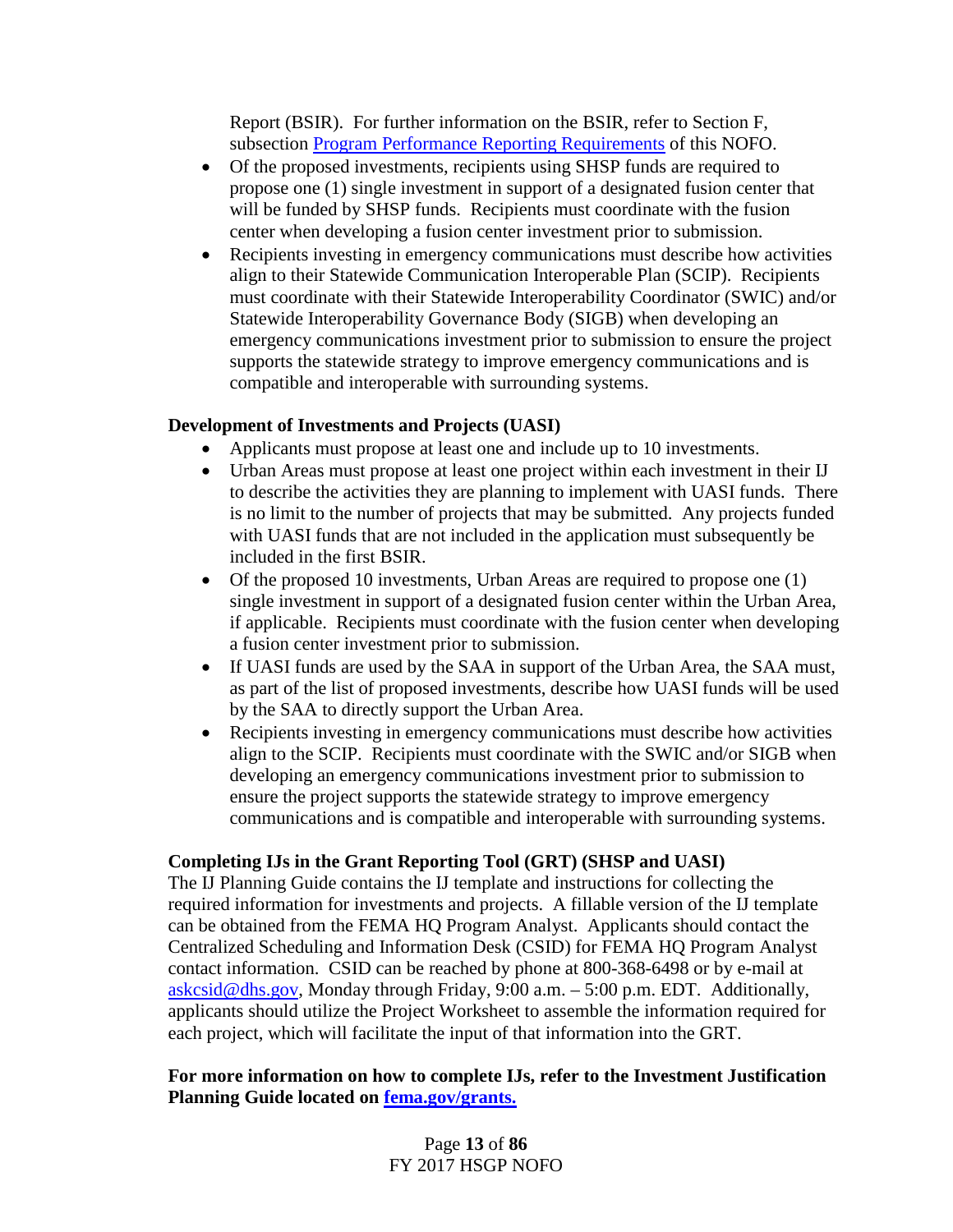#### **Development of Concept of Operations for OPSG**

As part of the FY 2017 OPSG application process, each eligible local unit of government at the county or Federally-recognized tribal government level must develop a strategic plan called a Concept of Operations (CONOP)/Application, which is a formal proposal of action to address a specific situation and forms the basis for Operations Orders (discussed below), in coordination with state and Federal law enforcement agencies, to include, but not limited to CBP/USBP. CONOPs that are developed at the county level should be inclusive of city, county, tribal, and other local law enforcement agencies that are eligible to participate in OPSG operational activities, and the CONOP/Application should describe participating agencies in the Executive Summary. CONOP/Application details should include the names of the agencies, points of contact, and individual funding requests. All CONOPs/Applications must be developed in collaboration with the local USBP sector office, the SAA and the local unit of government. Requests for funding in CONOPs/Applications must be based on risks and the operational enforcement support requirements of its corresponding USBP Sector. Sector offices will forward the CONOPs to USBP Headquarters for vetting and coordination. Applicants will forward corresponding OPSG Applications to the SAA for submission to FEMA. USBP Headquarters will reconcile all submitted CONOPs with the OPSG Applications. For more information, refer to Appendix D – FY 2017 OPSG Operations Order Template and [Instructions](#page-71-0) and Appendix E – [OPSG Operational Guidance](#page-71-1) of this NOFO.

## **Intergovernmental Review**

An intergovernmental review may be required. Applicants must contact their state's Single Point of Contact (SPOC) to comply with the state's process under Executive Order 12372 (see [http://www.fws.gov/policy/library/rgeo12372.pdf\)](http://www.fws.gov/policy/library/rgeo12372.pdf). Name and addresses of the SPOCs are maintained at the Office of Management and Budget's home page at [http://www.whitehouse.gov/omb/grants\\_spoc](http://www.whitehouse.gov/omb/grants_spoc) to ensure currency.

## **Funding Restrictions**

Federal funds made available through this award may be used only for the purpose set forth in this award and must be consistent with the statutory authority for the award. Award funds may not be used for matching funds for any other Federal award, lobbying, or intervention in Federal regulatory or adjudicatory proceedings. In addition, Federal funds may not be used to sue the Federal Government or any other government entity.

Additionally, DHS/FEMA has issued [IB 407a: Use of Grant Funds for Controlled](https://www.fema.gov/media-library-data/1485452831667-ab397ce1d370652ec49c25a280419af4/IB_407a_Controlled_Equipment_FY2017_Update_GPD_FINAL_508.pdf)  [Equipment: Update for Fiscal Year 2017](https://www.fema.gov/media-library-data/1485452831667-ab397ce1d370652ec49c25a280419af4/IB_407a_Controlled_Equipment_FY2017_Update_GPD_FINAL_508.pdf)*,* which has placed further restrictions on controlled equipment. For more information on the Controlled Equipment List and Prohibited Equipment, see Appendix C - [Funding Guidelines.](#page-55-0)

## **Environmental Planning and Historic Preservation (EHP) Compliance**

As a Federal agency, DHS/FEMA is required to consider the effects of its actions on the environment and/or historic properties to ensure that all activities and programs funded by the agency, including grant funded projects, comply with federal EHP regulations, laws and Executive Orders as applicable. Recipients and sub-recipients proposing projects that have the potential to impact the environment, including but not limited to

> Page **14** of **86** FY 2017 HSGP NOFO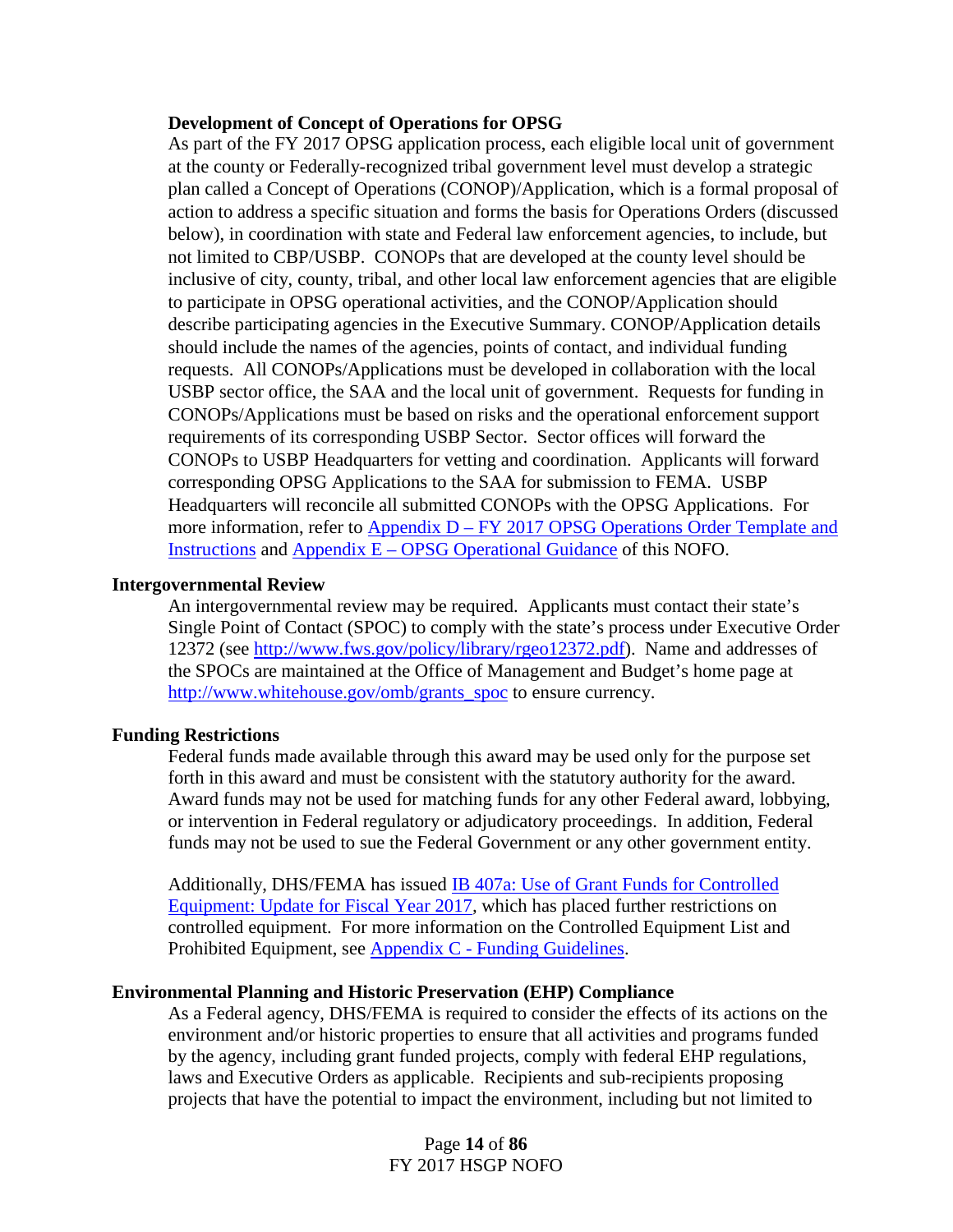construction of communication towers, modification or renovation of existing buildings, structures and facilities, or new construction including replacement of facilities, must participate in the DHS/FEMA EHP review process. The EHP review process involves the submission of a detailed project description along with supporting documentation so that DHS/FEMA may determine whether the proposed project has the potential to impact environmental resources and/or historic properties. In some cases, DHS/FEMA is also required to consult with other regulatory agencies and the public in order to complete the review process. The EHP review process must be completed before funds are released to carry out the proposed project; otherwise, DHS/FEMA may not be able to fund the project due to non-compliance with EHP laws, executive order, regulations and policies.

Additionally, all recipients are required to comply with GPD EHP Policy Guidance. This EHP Policy Guidance can be found in FP 108-023-1 at [https://www.fema.gov/media](https://www.fema.gov/media-library/assets/documents/85376)[library/assets/documents/85376.](https://www.fema.gov/media-library/assets/documents/85376)and GPD EHP Compliance and Reference Documentation at: [https://www.fema.gov/environmental-planning-and-historic](https://www.fema.gov/environmental-planning-and-historic-preservation-compliance)[preservation-compliance.](https://www.fema.gov/environmental-planning-and-historic-preservation-compliance)

#### **SAFECOM**

Recipients and subrecipients who receive awards under HSGP that wholly or partially provide funding for emergency communication projects and related activities must comply with Appendix D of the **SAFECOM Guidance on Emergency Communications** [Grants.](https://www.dhs.gov/safecom) Appendix D outlines requirements for any FEMA recipient using funds for emergency communication activities. These requirements include alignment to national and state communications plans, project coordination, and technical standards for emergency communications technologies. The *SAFECOM Guidance* is intended to ensure that Federally-funded investments are compatible, interoperable, and support the national goals and objectives for improving emergency communications nationwide. The signatory authority for the SAA must certify in writing to DHS/FEMA their compliance with the *SAFECOM Guidance on Emergency Communications Grants*, specifically Appendix D. This letter should be coordinated with the SWIC or SWIC equivalent for each State.

#### **Funds Transfer Restriction**

The recipient is prohibited from transferring funds between programs (includes SHSP, UASI, and OPSG). Recipients are allowed to submit an investment/project where funds come from multiple funding sources (i.e., SHSP/UASI); however, recipients are not allowed to divert funding from one program to another due to the risk-based funding allocations, which were made at the discretion of DHS/FEMA. For additional details on restrictions on the use of funds, refer to Appendix C – [Funding Guidelines.](#page-55-0)

#### **Indirect (Facilities & Administrative [F&A]) Costs**

Indirect costs are allowable under this program as described in 2 C.F.R. § 200.414. With the exception of recipients who have never received a negotiated indirect cost rate as described in 2 C.F.R. § 200.414(f), recipients must have an approved indirect cost rate agreement with their cognizant federal agency to charge indirect costs to this award. A copy of the approved rate (a fully executed, agreement negotiated with the applicant's

> Page **15** of **86** FY 2017 HSGP NOFO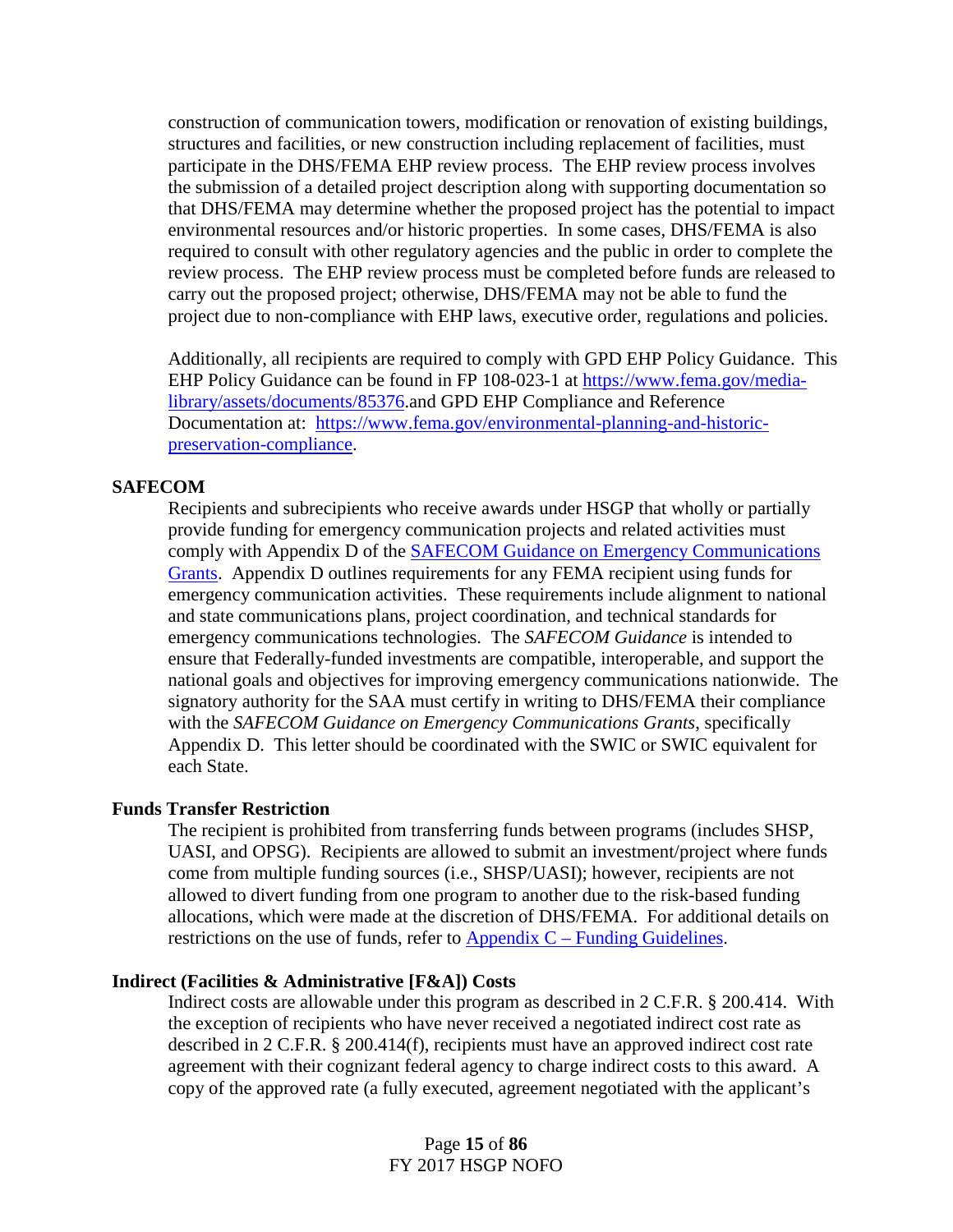cognizant federal agency) is required at the time of application, and must be provided to DHS/FEMA before indirect costs are charged to the award.

## **Pre-award Costs**

Pre-award costs are allowable only with the prior written approval of DHS/FEMA and as included in the award agreement. To request pre-award costs a written request must be included with the application, signed by the Authorized Representative of the entity. The letter must outline what the pre-award costs are for, including a detailed budget break-out of pre-award costs from the post-award costs, and a justification for approval.

#### **Cost Principles**

Costs charged to this award must be consistent with the Cost Principles for Federal Awards located at 2 C.F.R. Part 200, Subpart E.

#### **Direct Costs**

#### **Planning**

Planning related costs are allowed under this program only as described in this NOFO.

#### **Organization**

Organization related costs are allowed under this program only as described in this NOFO.

## **Equipment**

Equipment related costs are allowed under this program only as described in this NOFO.

## **Training**

Training related costs are allowed under this program only as described in this NOFO.

#### **Exercises**

Exercise related costs are allowed under this program only as described in this NOFO.

#### **Personnel**

Personnel hiring, overtime, and backfill expenses are permitted under this grant in order to perform allowable HSGP planning, training, exercise, and equipment activities. Under the OPSG Program, overtime costs are allowable only in so far as they meet the intent of the program. Recipients and sub-recipients may not use more than 50% of their awards to pay for personnel activities unless a waiver is approved by FEMA. For more information on the 50% personnel cap, please see FP 207-093-1, Clarification on the Personnel Reimbursement for Intelligence Cooperation and Enhancement of Homeland Security Act of 2008 (Public Law 110-412 – the PRICE Act) at [https://www.fema.gov/media-library/assets/documents/85384.](https://www.fema.gov/media-library/assets/documents/85384)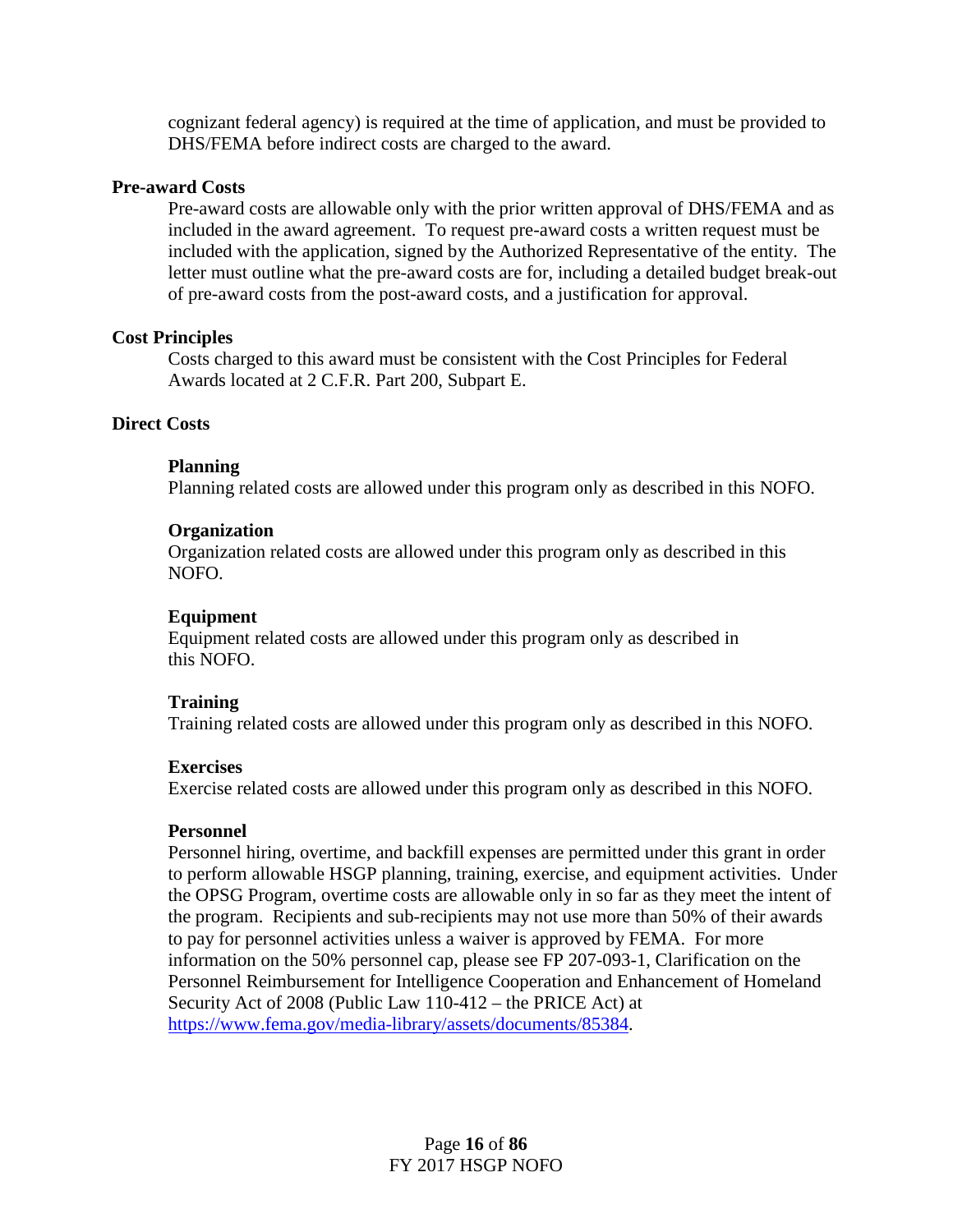## **Operational Overtime**

Operational Overtime costs are allowed under this program only as described in this NOFO. Prior to use of funds for operational overtime, recipients must receive approval from DHS/FEMA.

## **Travel**

Domestic travel costs are allowed under this program, as provided for in this NOFO. International travel is not an allowable cost under this program unless approved in advance by DHS/FEMA.

#### **Construction and Renovation**

Construction and renovation costs to achieve capability targets related to preventing, preparing for, protecting against, or responding to acts of terrorism are allowed under this program. For construction costs to be allowed, they must be specifically approved by DHS/FEMA in writing prior to the use of any program funds for construction or renovation. Limits on the total amount of grant funding that may be used for construction or renovation may apply. See Appendix C - [Funding Guidelines](#page-55-0) for additional details. Additionally, recipients are required to submit Standard Form 424C.

## **Maintenance and Sustainment**

Maintenance and Sustainment related costs, such as maintenance contracts, warranties, repair or replacement costs, upgrades, and user fees are allowable as described in FEMA Policy, Maintenance Contracts and Warranty Coverage Funded by Preparedness Grants Policy, FP 205-402-125-1 [\(http://www.fema.gov/media-library/assets/documents/32474\)](http://www.fema.gov/media-library/assets/documents/32474).

## **Management and Administration (M&A) Costs**

Management and administration (M&A) activities are those directly relating to the management and administration of HSGP funds, such as financial management and monitoring. A maximum of up to five percent (5%) of HSGP funds awarded may be retained by the state, and any funds retained are to be used solely for M&A purposes associated with the HSGP award. Sub-recipients may also retain a maximum of up to five percent (5%) of funding passed through by the state solely for M&A purposes associated with the HSGP award.

A state's HSGP funds for M&A calculation purposes includes the sum total of its SHSP, UASI, and, where applicable, OPSG awards. While the SAA may retain up to five percent (5%) of this total for M&A, the state must still ensure that all sub-recipient award amounts meet the mandatory minimum pass through requirements which are applicable to each HSGP program. To meet this requirement, the percentage of SHSP, UASI and OPSG funds passed through to local jurisdictions must be based on the state's total HSGP award prior to withholding any M&A. For additional information on SHSP and UASI M&A, refer to IB 365: Management and Administration Costs in the Homeland Security [Grant Program.](https://www.fema.gov/pdf/government/grant/bulletins/info365.pdf) For additional clarification on OPSG M&A, refer to DHS/FEMA Policy FP-207-087-1, which can be found at

[http://www.fema.gov/library/viewRecord.do?id=7837.](http://www.fema.gov/library/viewRecord.do?id=7837)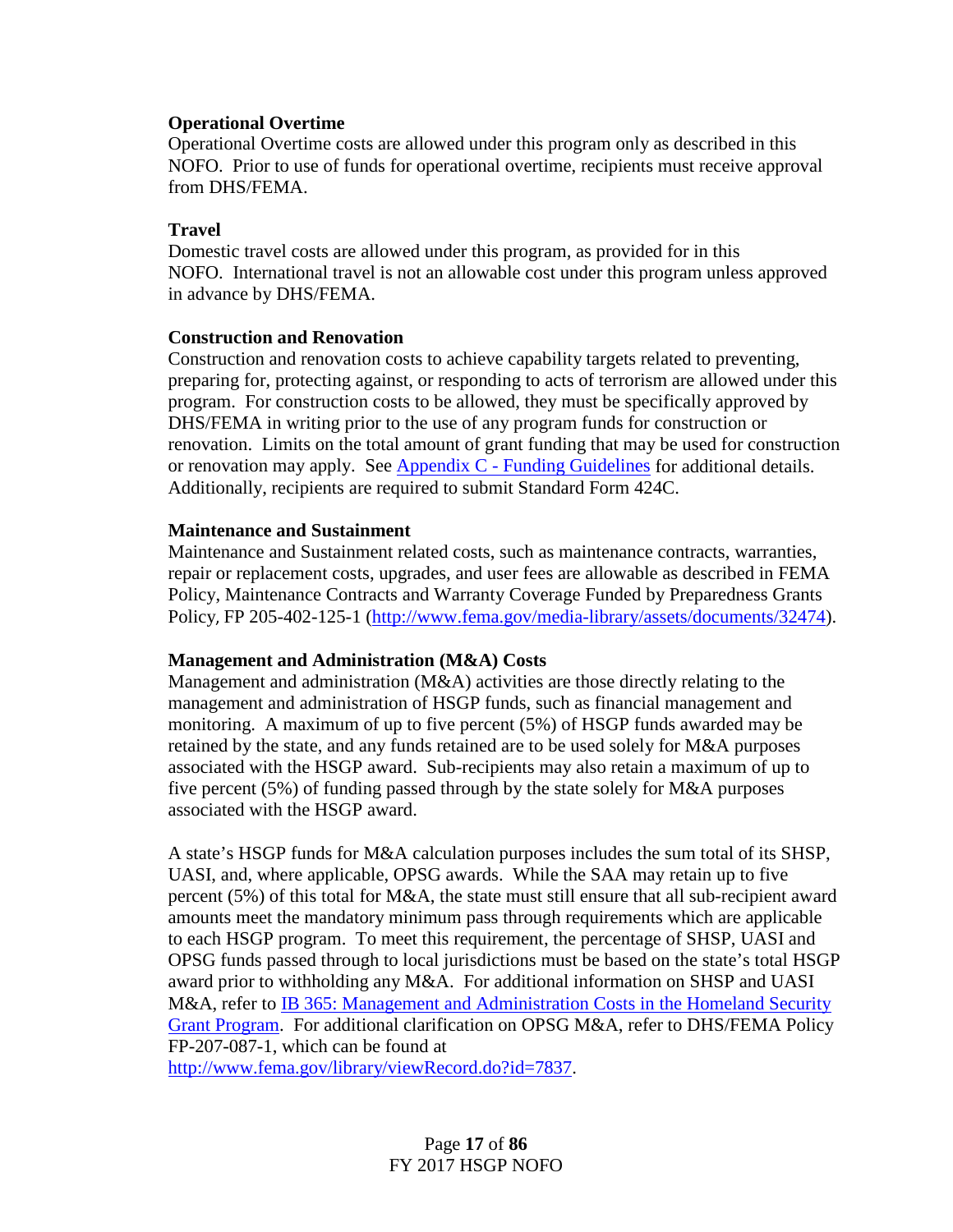## **Critical Emergency Supplies**

Critical emergency supplies are allowed under this program only as described in this NOFO.

#### **Secure Identification**

Secure Identification costs are allowed under this program only as described in this NOFO.

#### **E. Application Review Information**

#### **Allocations**

#### **Risk Methodology**

Based upon the requirements of the *Homeland Security Act of 2002*, as amended, DHS/FEMA continues to use risk to determine final HSGP allocations. DHS/FEMA defines risk as: "potential for an unwanted outcome resulting from an incident, event, or occurrence, as determined by its likelihood and the associated consequences" (see [http://www.dhs.gov/xlibrary/assets/dhs-risk-lexicon-2010.pdf\)](http://www.dhs.gov/xlibrary/assets/dhs-risk-lexicon-2010.pdf). The DHS/FEMA risk methodology is focused on three elements:

- *Threat* likelihood of an attack being attempted by an adversary;
- *Vulnerability* likelihood that an attack is successful, given that it is attempted; and
- *Consequence* effect of an event, incident or occurrence

The risk methodology determines the relative risk of terrorism faced by a given area taking into account the potential risk of terrorism to people, critical infrastructure, and economic security. The analysis includes threats from domestic violent extremists, international terrorist groups, and individuals inspired by terrorists abroad.

## **SHSP Allocations**

FY 2017 SHSP funds will be allocated based on two factors: minimum amounts as legislatively mandated, and DHS/FEMA's risk methodology.

Each state and territory will receive a minimum allocation under SHSP using thresholds established in the *Homeland Security Act of 2002*, as amended. All 50 States, the District of Columbia, and the Commonwealth of Puerto Rico will receive 0.35 percent of the total funds allocated for grants under Section 2003 and Section 2004 of the *Homeland Security Act of 2002*, as amended. Each of the four territories (American Samoa, Guam, the Northern Mariana Islands, and the U.S. Virgin Islands) will receive a minimum allocation of 0.08 percent of the total funds allocated for grants under Section 2003 and 2004 of the *Homeland Security Act of 2002*, as amended. For details on program-specific funding amounts, refer to Appendix A – FY 2017 [Program Allocations.](#page-32-0)

## **UASI Allocations**

FY 2017 UASI funds will be allocated based on DHS/FEMA's risk methodology. Eligible candidates for the FY 2017 UASI program have been determined through an analysis of relative risk of terrorism faced by the 100 most populous Metropolitan

> Page **18** of **86** FY 2017 HSGP NOFO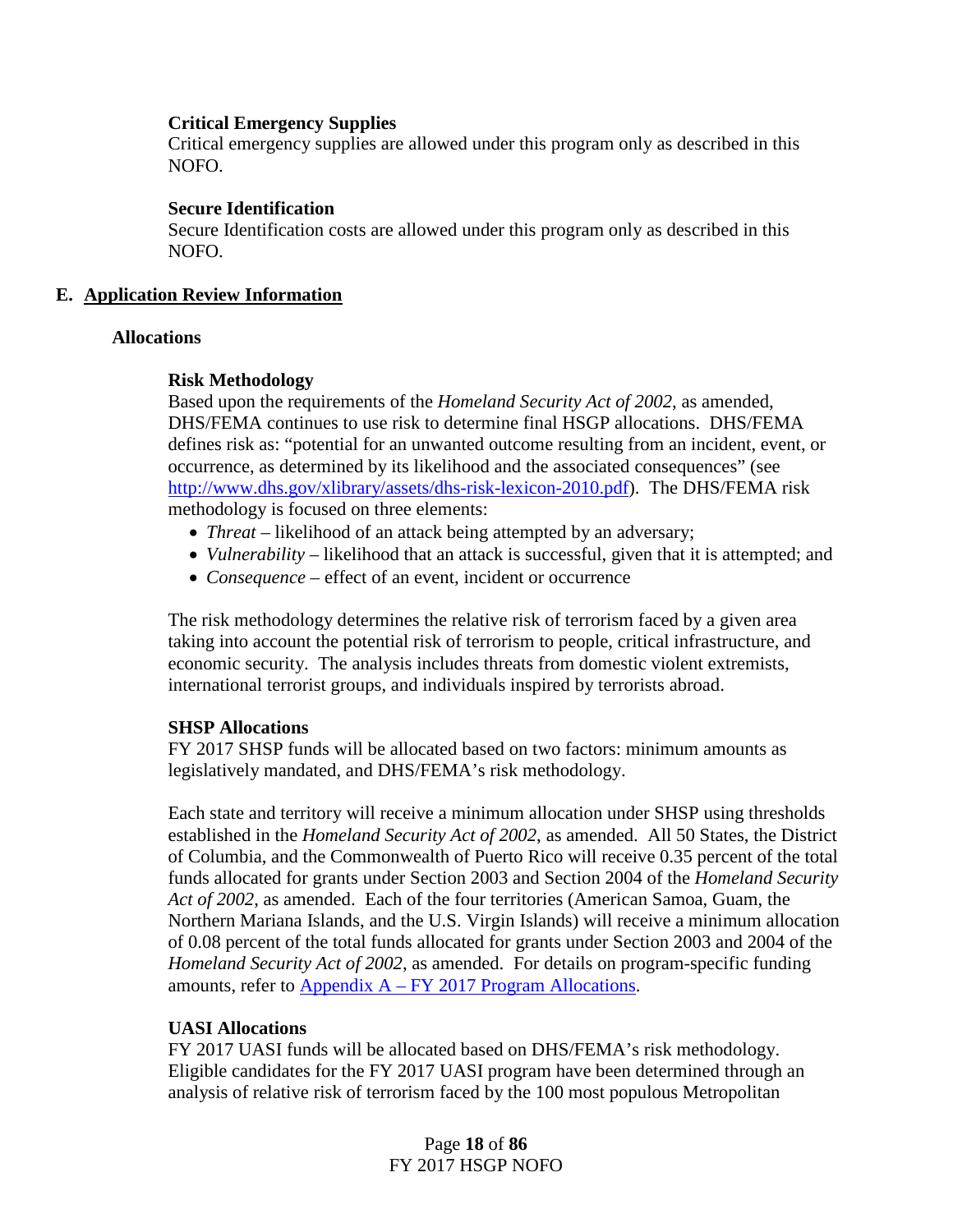Statistical Areas (MSAs) in the United States, in accordance with the *Homeland Security Act of 2002*, as amended. Detailed information on MSAs is publicly available from the United States Census Bureau at [https://www.census.gov/programs-surveys/metro](https://www.census.gov/programs-surveys/metro-micro.html)[micro.html.](https://www.census.gov/programs-surveys/metro-micro.html) For details on program-specific funding amounts, refer to Appendix  $A - FY$ 2017 [Program Allocations.](#page-32-0)

## **OPSG Allocations**

The FY 2017 OPSG Risk Assessment is designed to identify the risk to border security and to assist with the distribution of funds for the grant program. Funding under OPSG is distributed based on the risk to the security of the border. Entities eligible for funding are the state, local and tribal law enforcement agencies that are located along the border of the United States.

For the purposes of OPSG, risk is defined as the potential for an adverse outcome assessed as a function of threats, vulnerabilities, and consequences associated with an incident, event, or occurrence.

Based upon ongoing intelligence analysis and extensive security reviews, DHS/CBP continues to focus the bulk of OPSG funds based upon risk analyses. The risk model used to allocate OPSG funds considers the potential risk that certain threats pose to border security and estimate the relative risk faced by a given area. In evaluating risk, DHS/CBP considers intelligence, situational awareness, criminal trends, and statistical data specific to each of the border sectors, and the potential impacts that these threats pose to the security of the border area. For vulnerability and consequence, DHS/CBP considers the expected impact and consequences of successful border events occurring in specific areas.

Threat and vulnerability are evaluated based on specific operational data from DHS/CBP. Threat components present in each of the Sectors are used to determine the overall threat score. These components are: terrorism, criminal aliens, drug trafficking organizations, and alien smuggling organizations.

#### **Application Evaluation Criteria**

Prior to making a federal award, FEMA is required by 31 U.S.C. § 3321 and 41 U.S.C. § 2313 to review information available through any OMB-designated repositories of government-wide eligibility qualification or financial integrity information. Therefore, application evaluation criteria may include the following risk-based considerations of the applicant: (1) financial stability; (2) quality of management systems and ability to meet management standards; (3) history of performance in managing federal award; (4) reports and findings from audits; and (5) ability to effectively implement statutory, regulatory, or other requirements.

FEMA will evaluate FY 2017 HSGP applications for completeness, adherence to programmatic guidelines, and anticipated effectiveness of the proposed investments. FEMA's review will include verification that each IJ or project: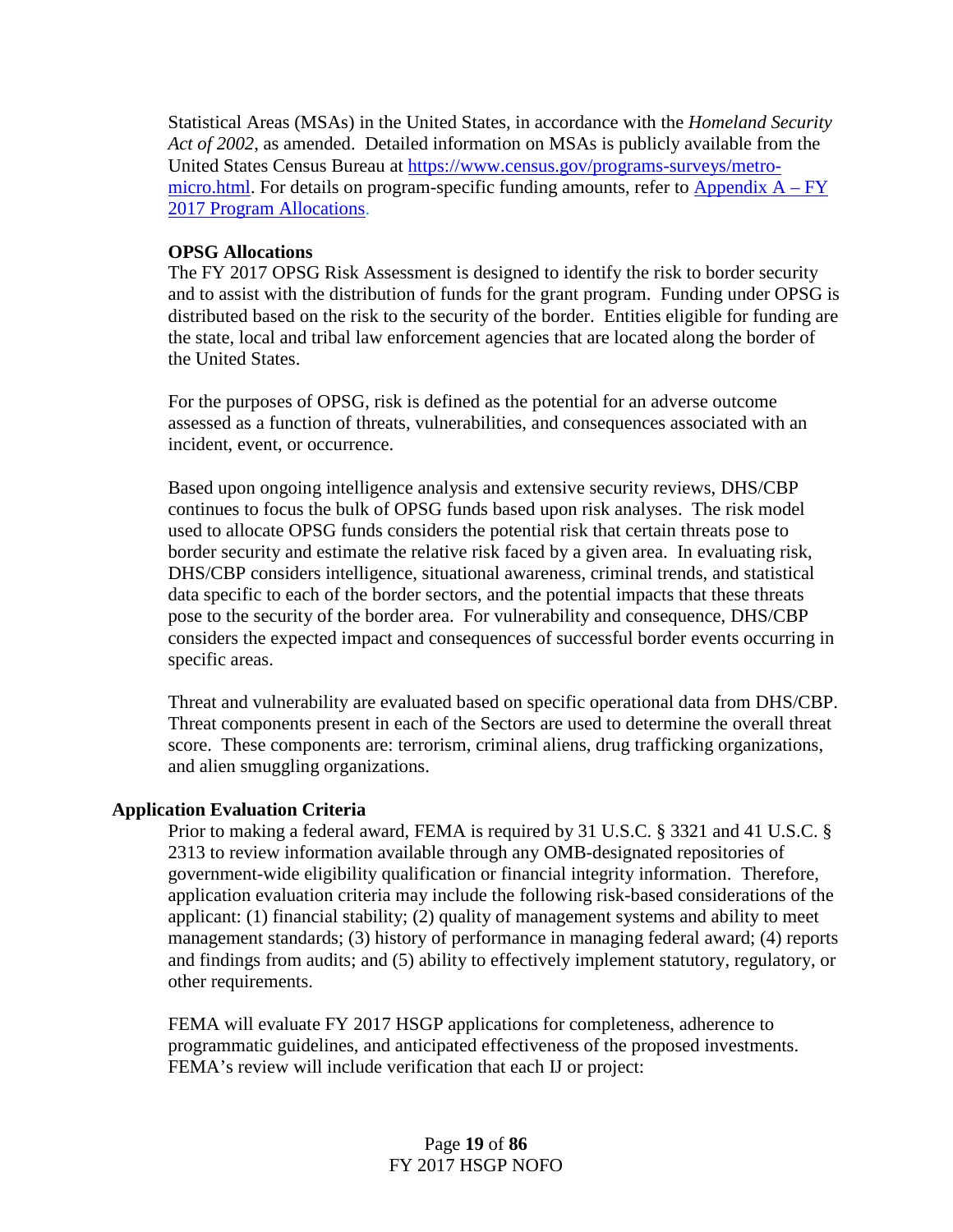- Aligns to at least one core capability identified in the Goal;
- Effectively addresses capability targets identified in the THIRA and gaps noted in the SPR; and
- Supports a NIMS-typed resource and whether those assets are deployable/shareable to support emergency or disaster operations per existing EMAC agreements.

In addition to the above, FEMA will evaluate whether proposed projects are: 1) both feasible and effective at reducing the risks for which the project was designed; and 2) able to be fully completed within the three-year PoP. FEMA will use the information provided in the application and after the submission of the first BSIR to determine the feasibility and effectiveness of a grant project. Information that would assist in the feasibility and effectiveness determination includes the following:

- Scope of work (purpose and objectives of the project, identification of what is being protected, identification of core capability addressed and whether the core capability is identified in the SPR, where applicable, as a priority);
- Desired outcomes, including expected long-term impact where applicable, and discussion of which core capability gap it helps to close and how;
- Summary of status of planning and design accomplished to date (e.g. included in a capital improvement plan); and
- Project schedule.

Recipients are expected to conform, as applicable, with accepted engineering practices, established codes, standards, modeling techniques, and best practices, and participate in the development of case studies demonstrating the effective use of grant funds, as requested.

## **Review and Selection Process**

## **SHSP and UASI**

To ensure the effectiveness of proposed investments and projects, all applications will undergo a federal review. The federal review will be conducted by FEMA HQ Program Analysts. FEMA HQ Program Analysts will use a checklist to verify compliance with all administrative and eligibility criteria identified in the NOFO. All proposed investments in core capability POETE elements must align to a capability gap in the SPR. IJs will be reviewed at both the investment and project level. A program hold may be placed on any investment which is found to be noncompliant.

Fusion center investments will be jointly reviewed by FEMA and the DHS Office of Intelligence and Analysis (I&A) for compliance with HSGP NOFO requirements to prioritize the alignment of requests with results from the annual Fusion Center Assessment Program. If a fusion center investment does not meet the requirements, a Fusion Center Addendum must be completed and submitted for review and approval prior to expending funds allocated to fusion center activities.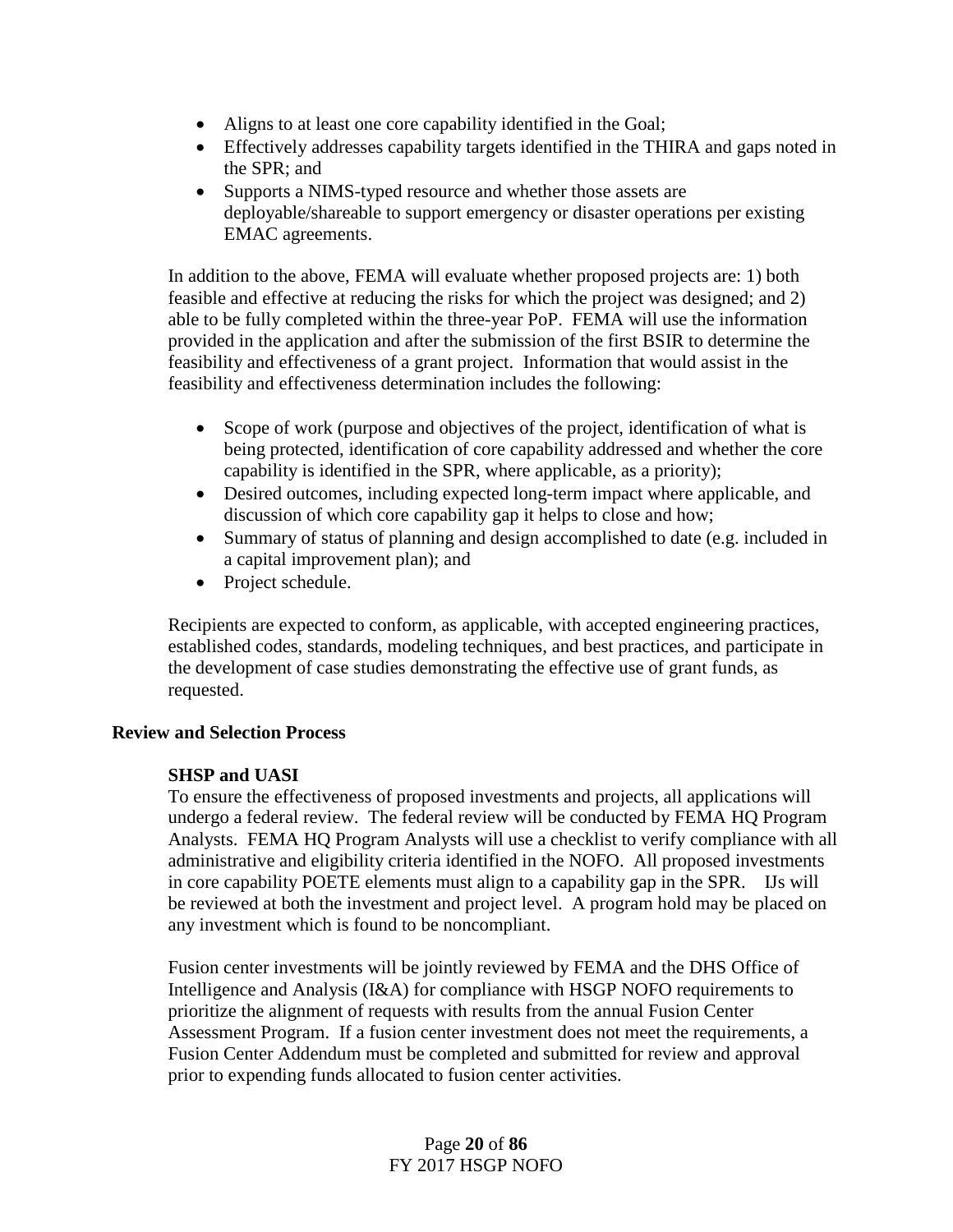## **OPSG**

Applications will be reviewed by the SAA and USBP Sector Headquarters for completeness and adherence to programmatic guidelines and evaluated for anticipated feasibility, need, and impact of the Operations Orders. For more information on Operations Orders and other requirements of OPSG see Appendix E – [OPSG Operational](#page-72-0)  [Guidance.](#page-72-0)

DHS/FEMA will verify compliance with all administrative and eligibility criteria identified in the NOFO and required submission of Operations Orders and Inventory of Operations Orders by the established due dates. DHS/FEMA and USBP will use the results of both the risk analysis and the federal review by DHS/FEMA to make recommendations for funding to the Secretary of Homeland Security.

FY 2017 OPSG funds will be allocated competitively based on risk-based prioritization using the OPSG Risk Assessment described above. Final funding allocations are determined by the Secretary, who may consider information and input from various law enforcement offices or subject-matter experts within the Department. Factors considered include, but are not limited to: threat, vulnerability, miles of border, and other borderspecific law enforcement intelligence, as well as feasibility of FY 2017 Operation Orders to designated localities within Border States and territories. For details on programspecific funding amounts, please refer to Appendix  $A - FY 2017$  [Program Allocations.](#page-32-0)

## **Supplemental Financial Integrity Review**

Prior to making a Federal award where the Federal share is expected to exceed the simplified acquisition threshold, currently \$150,000, DHS/FEMA is required to review and consider any information about the applicant in the [Federal Awardee Performance](https://www.fapiis.gov/fapiis/index.action)  [and Integrity Information System \(FAPIIS\),](https://www.fapiis.gov/fapiis/index.action) which is also accessible through the [SAM](https://www.sam.gov/portal/SAM/#1) website.

- An applicant, at its option, may review information in FAPIIS and comment on any information about itself that a Federal awarding agency previously entered.
- DHS/FEMA will consider any comments by the applicant, in addition to the FAPIIS information, in making a judgment about the applicant's integrity, business ethics, and record of performance under Federal awards when completing the review of risk posed by applicants, as described in 2 CFR §200.205.

## **F. Federal Award Administration Information**

## **Notice of Award**

Notification of award approval is made through the ND Grants system through an automatic electronic mail to the awardee authorized official listed in the initial application. The "award date" for HSGP will be the date that DHS/FEMA approves the award. The awardee should follow the directions in the notification to confirm acceptance of the award.

Funds will remain on hold until the recipient accepts the award through the ND Grants system and all other conditions of award have been satisfied, or the award is otherwise

> Page **21** of **86** FY 2017 HSGP NOFO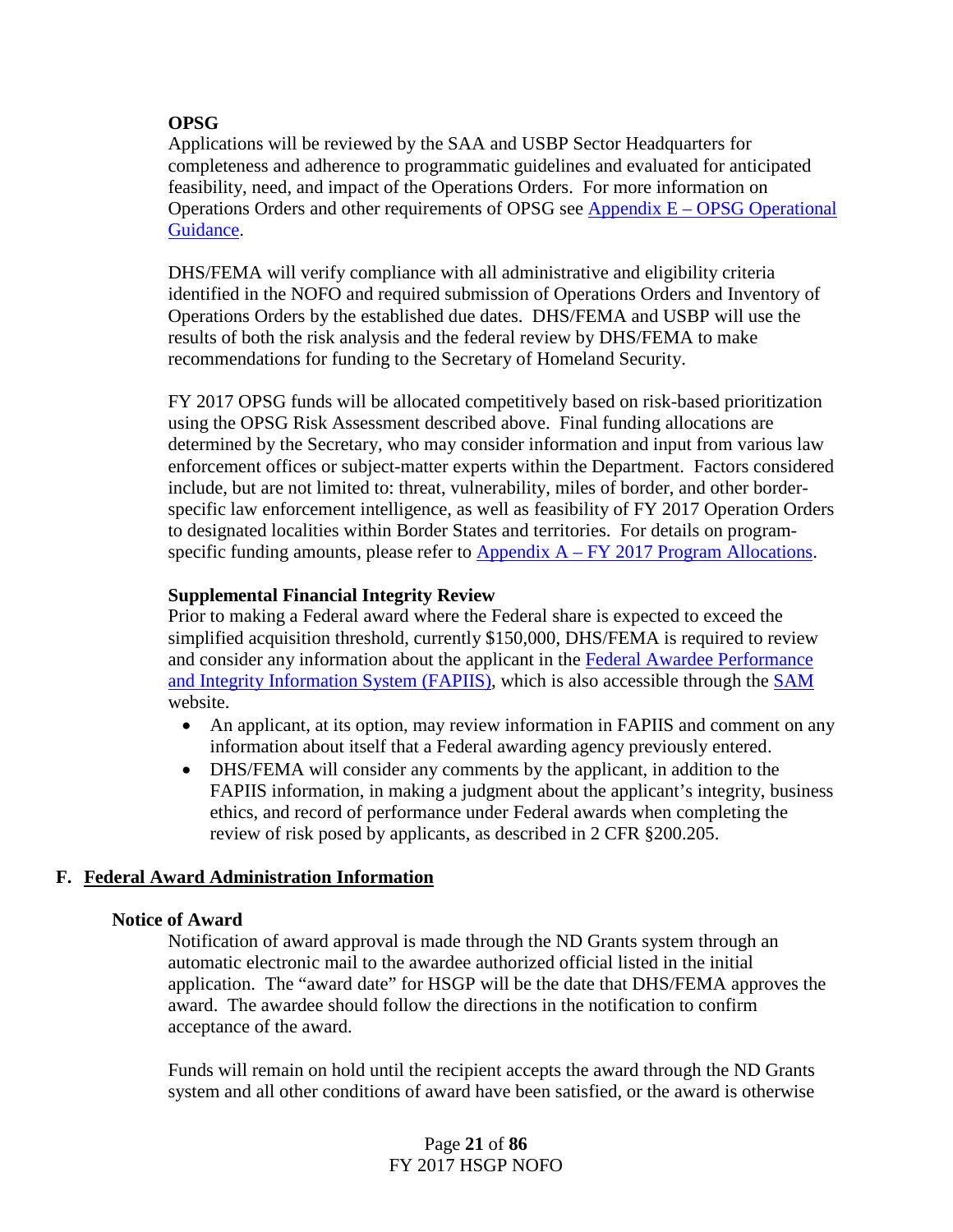rescinded. Failure to accept the grant award within the 90-day timeframe may result in a loss of funds.

Recipients must accept their awards no later than 90 days from the award date. The recipient shall notify the awarding agency of its intent to accept and proceed with work under the award through the ND Grants system. For instructions on how to accept or decline an award in the ND Grants system, please see the [ND Grants Recipient](https://www.fema.gov/media-library/assets/documents/25949) Training [Manual.](https://www.fema.gov/media-library/assets/documents/25949)

## **Administrative and National Policy Requirements**

All successful applicants for all DHS grant and cooperative agreements are required to comply with DHS Standard Administrative Terms and Conditions, which are available online at: [DHS Standard Terms and Conditions.](http://www.dhs.gov/publication/fy15-dhs-standard-terms-and-conditions)

The applicable DHS Standard Administrative Terms and Conditions will be those in effect at the time the award was made.

Before accepting the award the AOR should carefully review the award package. The award package includes instructions on administering the grant award and the terms and conditions associated with responsibilities under Federal Awards. Recipients must accept all conditions in this NOFO as well as any Special Terms and Conditions in the Notice of Award to receive an award under this program.

## **SHSP and UASI Pass-Through Requirements**

Awards made to the SAA for HSGP carry additional pass-through requirements. Passthrough is defined as an obligation on the part of the SAA to make funds available to local units of government, combinations of local units, tribal governments, or other specific groups or organizations. Four requirements must be met to pass-through grant funds:

- The SAA must make a firm written commitment to pass through grant funds to sub-recipients;
- The SAA's commitment must be unconditional (i.e., no contingencies for availability of SAA funds);
- There must be documentary evidence (i.e., award document, terms and conditions) of the commitment; and
- The award terms must be communicated to the sub-recipient.

## **Timing and Amount**

The SAA must pass-through at least 80 percent (80%) of the funds awarded under SHSP and UASI to local or tribal units of government within 45 calendar days of receipt of the funds. "Receipt of the funds" occurs either when the SAA accepts the award or 15 calendar days after the SAA receives notice of the award, whichever is earlier.

SAAs are sent notification of their HSGP awards via the Grant Program Directorate's (GPD) Non-disaster (ND) Grants system. If an SAA accepts its award within 15 calendar days of receiving notice of the award in the ND Grants system, the 45-calendar days

> Page **22** of **86** FY 2017 HSGP NOFO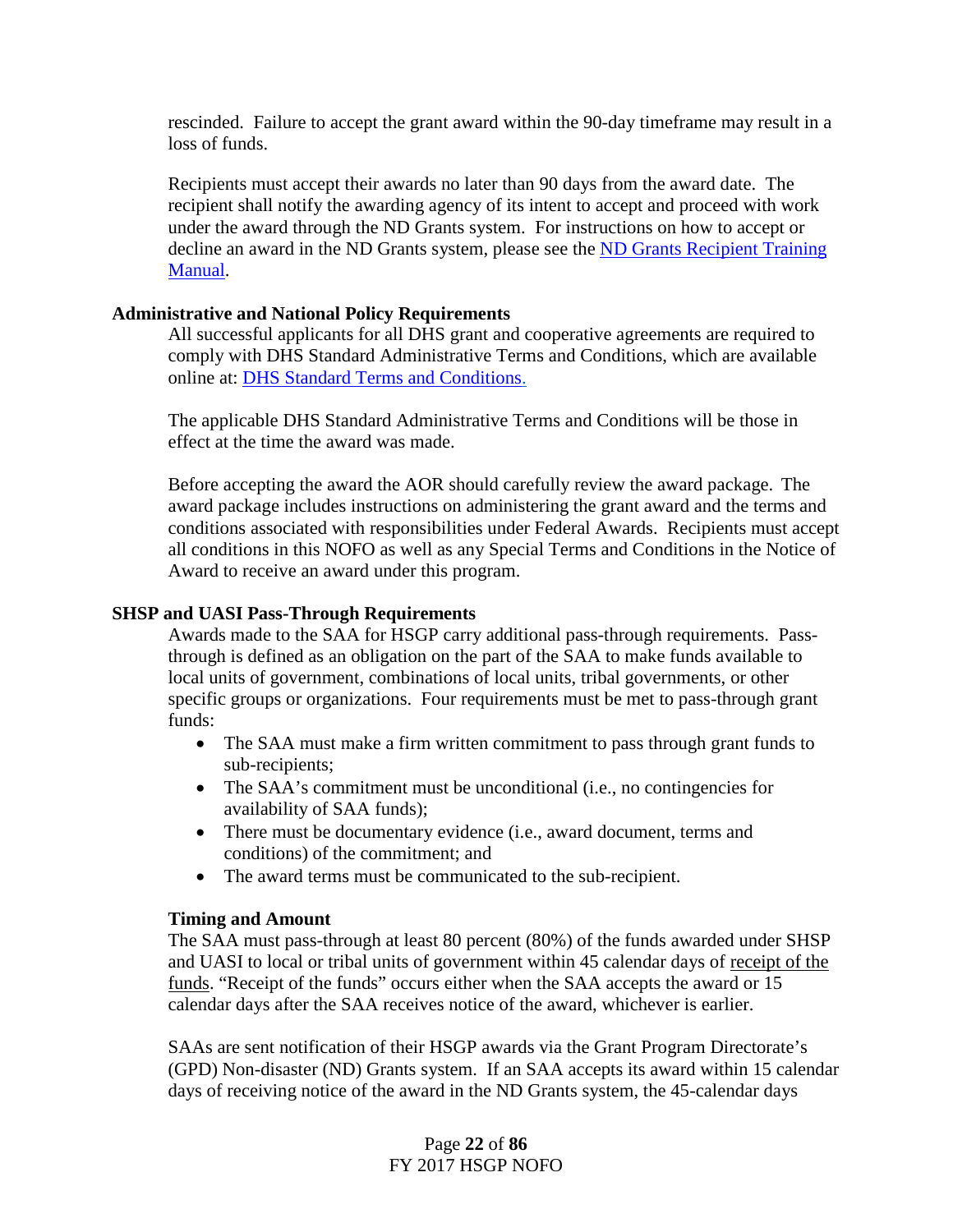pass-through period will start on the date the SAA accepted the award. Should an SAA not accept their HSGP award within 15 calendar days of receiving notice of the award in the ND Grants system, the 45-calendar days pass-through period will begin 15 calendar days after the award notification is sent to the SAA via the ND Grants system.

It is important to note that the PoP start date does not directly affect the start of the 45 calendar days pass-through period. For example, an SAA may receive notice of their HSGP award on August 20, 2017, while the PoP dates for that award are September 1, 2017 through August 31, 2019. In this example, the 45-day pass-through period will begin on the date the SAA accepts their HSGP award or September 4, 2017 (15 calendar days after the SAA was notified of the award), whichever date occurs first. The PoP start date of September 1, 2017, would not affect the timing of meeting the 45-calendar-day pass-through requirement.

## **Other SHSP and UASI Pass-Through Requirements**

The signatory authority of the SAA must certify in writing to DHS/FEMA that passthrough requirements have been met. A letter of intent (or equivalent) to distribute funds is not considered sufficient. The pass-through requirement does not apply to SHSP awards made to the District of Columbia, Guam, American Samoa, the U.S. Virgin Islands, and the Commonwealth of the Northern Mariana Islands. The Commonwealth of Puerto Rico is required to comply with the pass-through requirement and its SAA must also obligate at least 80 percent (80%) of the funds to local units of government within 45 calendar days of receipt of the funds. Any UASI funds retained by the SAA must be used to directly support the designated Urban Areas in the state. The SAA must propose an investment describing how such UASI funds it retains will be used to directly support the Urban Area.

Under SHSP, the SAA may retain more than 20 percent (20%) of funding for expenditure made by the state on behalf of the local unit(s) of government. This may occur only with the written consent of the local unit of government, specifying the amount of funds to be retained and the intended use of funds. States shall review their written consent agreements yearly and ensure that they are still valid. If a written consent agreement is already in place from previous fiscal years, DHS/FEMA will continue to recognize it for FY 2017, unless the written consent review indicates the local government is no longer in agreement. If modifications to the existing agreement are necessary, the SAA should contact their assigned FEMA HQ Program Analyst.

## **Additional OPSG Requirements**

The recipient must pass through 100 percent (100%) of OPSG allocations to eligible jurisdictions. The recipient is prohibited from obligating or expending funds provided through this award until each unique and specific county-level or equivalent Operational Order/Fragmentary Operations Order budget has been reviewed and approved through an official electronic mail notice issued by DHS/FEMA removing this special programmatic condition.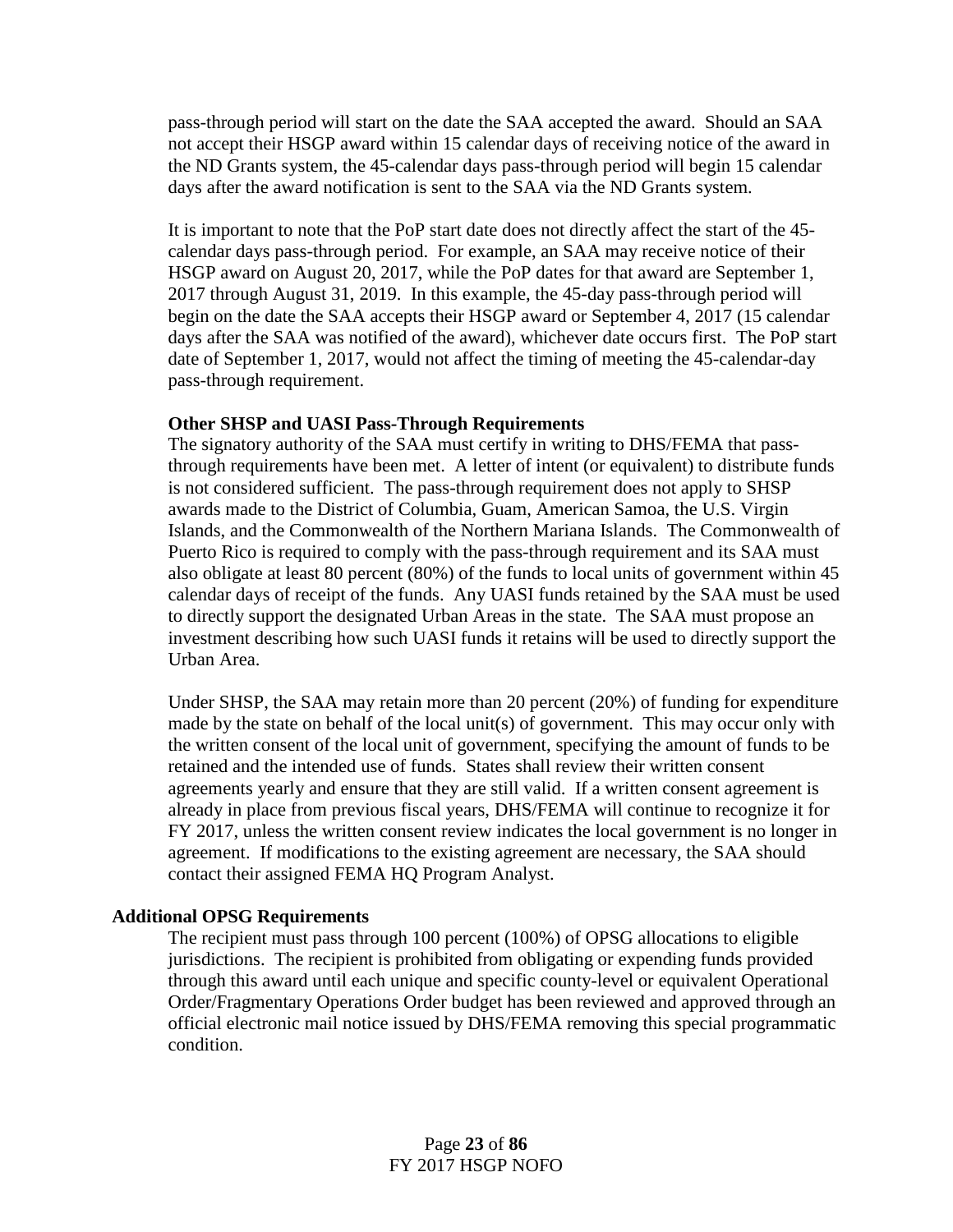#### **Reporting**

Recipients are required to submit various financial and programmatic reports as a condition of award acceptance. Future awards and funds drawdown may be withheld if these reports are delinquent.

## **Federal Financial Reporting Requirements**

#### **Federal Financial Report (FFR)**

Recipients must report obligations and expenditures on a quarterly basis through the FFR (SF-425) to DHS/FEMA. Recipients must file the FFR electronically using the Payment [and Reporting Systems \(PARS\).](https://isource.fema.gov/sf269/execute/OnlineUserRegistration) A FFR must be submitted quarterly throughout the PoP, including partial calendar quarters, as well as for periods where no grant award activity occurs. Future awards and fund drawdowns may be withheld if these reports are delinquent, demonstrate lack of progress, or are insufficient in detail.

Recipients may review the Federal Financial Reporting Form (FFR) (SF-425) at: [https://www.grants.gov/web/grants/forms/post-award-reporting-forms.html#sortby=1,](https://www.grants.gov/web/grants/forms/post-award-reporting-forms.html#sortby=1) SF-425 OMB #4040-0014.

#### **Financial Reporting Periods and Due Dates**

The following reporting periods and due dates apply for the FFR:

| <b>Reporting Period</b>        | <b>Report Due Date</b> |  |  |
|--------------------------------|------------------------|--|--|
| October $1 -$ December 31      | January 30             |  |  |
| January $1 - \text{March } 31$ | April 30               |  |  |
| April $1 -$ June 30            | July 30                |  |  |
| July $1 -$ September 30        | October 30             |  |  |

## **Financial and Compliance Audit Report**

For audits of fiscal years beginning on or after December 26, 2014, recipients that expend \$750,000 or more from all federal funding sources during their fiscal year are required to submit an organization-wide financial and compliance audit report. The audit must be performed in accordance with the requirements of Government and Accountability Office's (GAO) Government Auditing Standards, located at [http://www.gao.gov/govaud/ybk01.htm,](http://www.gao.gov/govaud/ybk01.htm) and the requirements of Subpart F of 2 C.F.R. Part 200, located at<http://www.ecfr.gov/cgi-bin/text-idx?node=sp2.1.200.f>

#### <span id="page-23-0"></span>**Program Performance Reporting Requirements**

#### **Performance Progress Reports (PPRs)**

Recipients are responsible for providing updated performance reports on a biannual basis as an attachment in ND Grants.

The PPR should include the following:

- A brief narrative of the overall project status;
- A summary of project expenditures; and

## Page **24** of **86** FY 2017 HSGP NOFO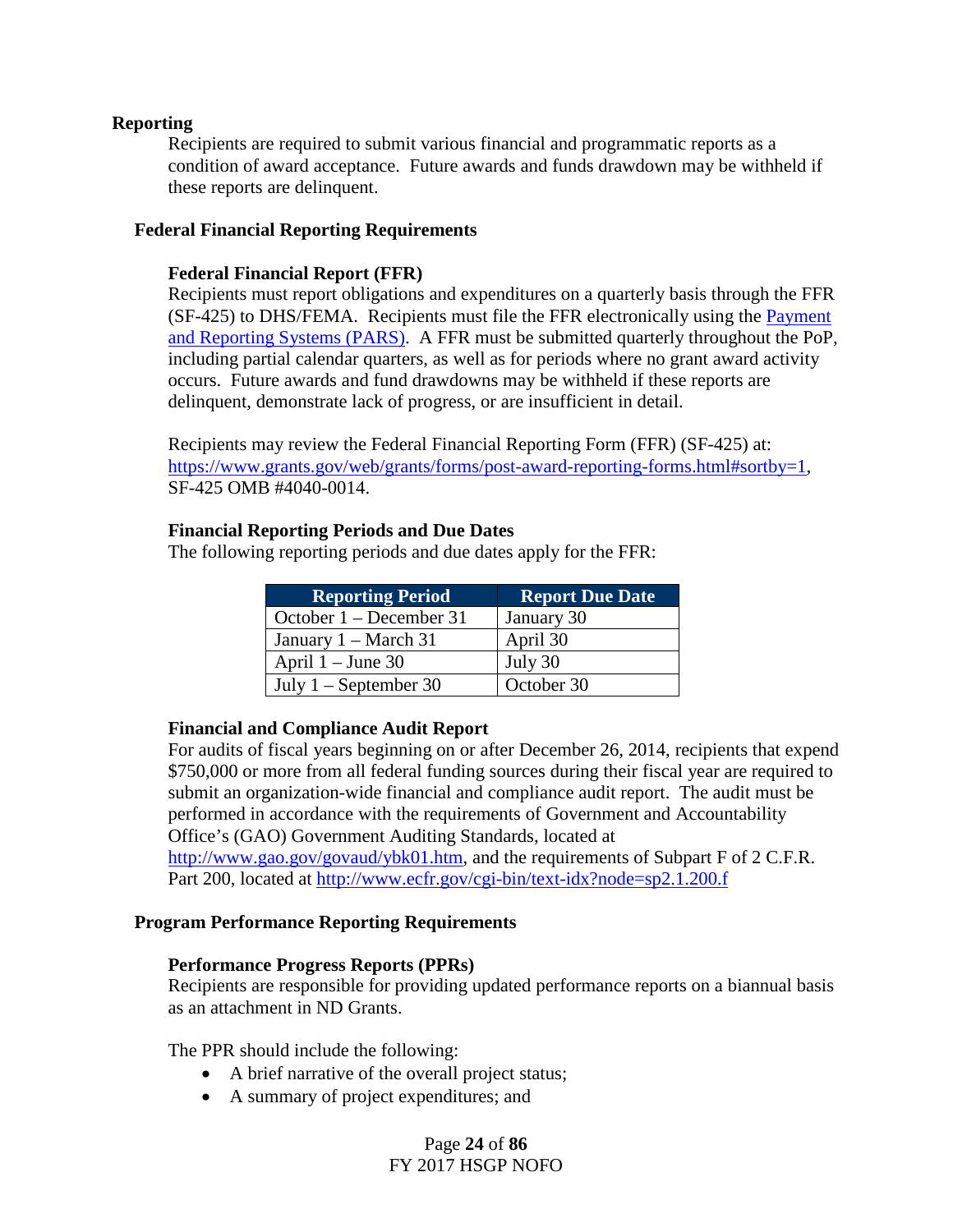• A description of any potential issues that may affect project completion.

As part of the PPR, recipients will be required to report the following information related to fusion center projects:

• Progress toward addressing shortfalls identified by their annual Fusion Center Assessment results.

## **Program Performance Reporting Periods and Due Dates**

The following reporting periods and due dates apply for the PPR:

| <b>Reporting Period</b>      | <b>Report Due Date</b> |
|------------------------------|------------------------|
| January $1 -$ June 30        | July 30                |
| $\vert$ July 1 – December 31 | January 30             |

## **Additional Programmatic Reporting Requirements and Information**

## **Biannual Strategy Implementation Report (BSIR)**

In addition to the quarterly financial and biannual performance progress reports, recipients are responsible for completing and submitting BSIRs through the Grants Reporting Tool (GRT). The BSIR is due within 30 days after the end of the reporting period (July 30 for the reporting period of January 1 through June 30 (the summer BSIR report); and January 30 for the reporting period of July 1 through December 31 (winter BSIR report). All required attributes of each project must be included. Updated obligations, expenditures, and significant developments must be provided within the BSIR to show progress of implementation for every project, as well as how expenditures support Planning, Organization, Equipment, Training and Exercises (POETE). The first BSIR will be due January 30, 2017 (30 days after the end of the first reporting period for the award). Subsequent BSIR reports will require recipients to report on a project-byproject basis.

## **State Preparedness Report (SPR)**

The SPR is an annual capability assessment. The *Post-Katrina Emergency Management Reform Act of 2006 (PKEMRA)* requires an SPR from any state/territory receiving Federal preparedness assistance administered by DHS/FEMA. Each state submits an annual SPR to DHS/FEMA.

UASI recipients can complete an SPR on a voluntary basis. Completing a SPR helps identify capability gaps and prioritize investments required to reach the THIRA targets, resulting in a stronger investment justification. Refer to Appendix  $B - FY 2017 HSGP$ [Program Priorities](#page-38-0) for additional guidance on SPR requirements.

## **Threat and Hazard Identification and Risk Assessment (THIRA)**

States, territories, and Urban Areas should review and, if necessary, revise and update their THIRAs on an annual basis. A single THIRA submission will support multiple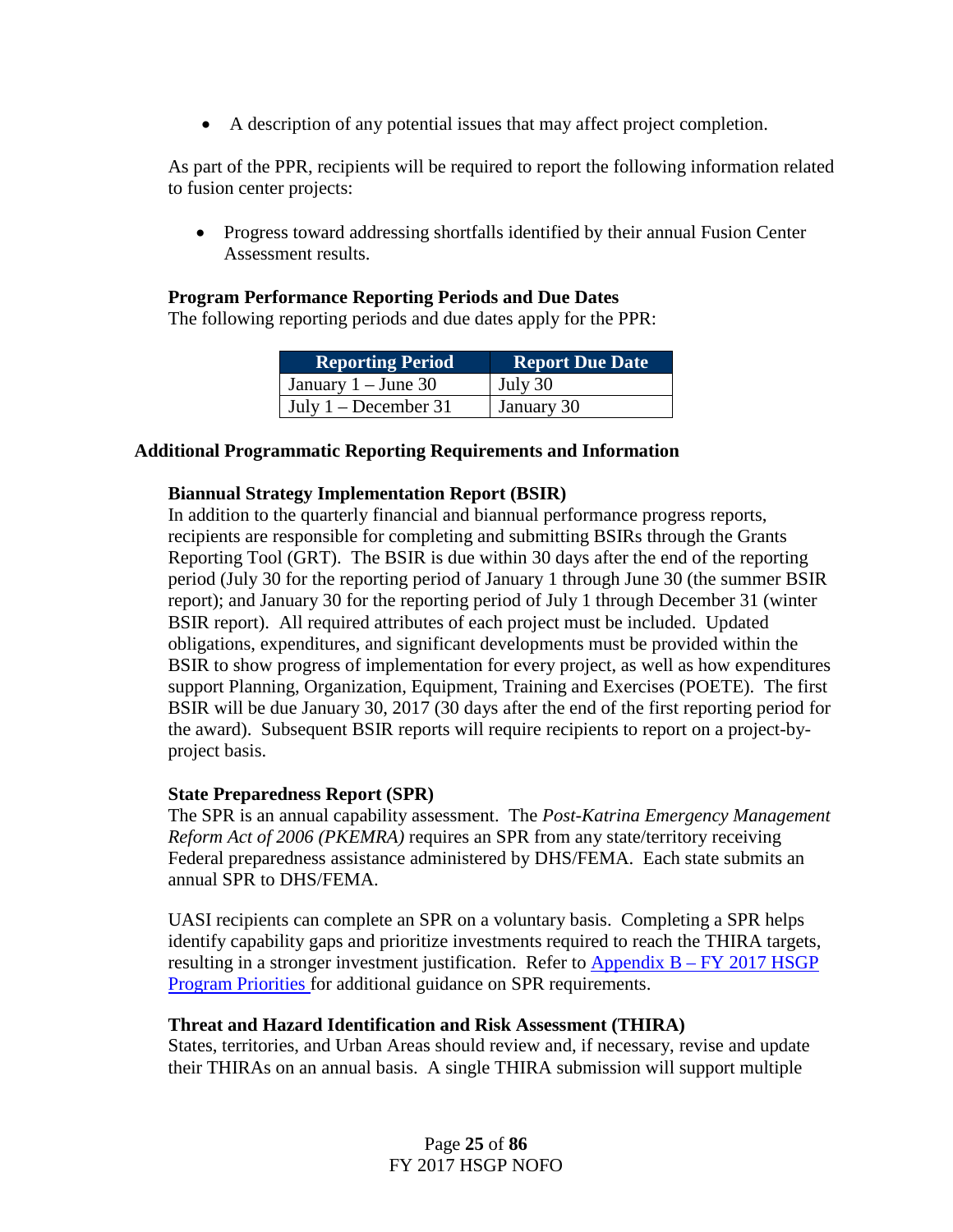grant awards received by a jurisdiction. This submission is valid for the entire PoP of the individual grant award(s).

Further details on the THIRA as it relates to HSGP Program requirements can be found in [Appendix B-Program Priorities.](#page-38-0) For additional guidance on THIRA, please refer to CPG 201, Second Edition, available at [http://www.fema.gov/threat-and-hazard](http://www.fema.gov/threat-and-hazard-identification-and-risk-assessment)[identification-and-risk-assessment.](http://www.fema.gov/threat-and-hazard-identification-and-risk-assessment)

## **Emergency Operations Plan (EOP)**

Recipients must update their EOP at least once every two years to comply with Comprehensive Preparedness Guide (CPG) 101 Version 2.0, *Developing and Maintaining Emergency Operations Plans*. Recipients will use the Unified Reporting Tool (URT) to report their compliance with this reporting requirement.

## **Supplemental Information Reporting Systems**

In addition to ND Grants, the following information systems are used for the submission of required reports:

## **Grant Reporting Tool (GRT)**

The Grants Reporting Tool (GRT) is the system in which HSGP recipients will submit their BSIR information. HSGP recipients are responsible for filing a semiannual BSIR report in the GRT and should register to create an account as soon as possible. Recipients should go to the following link and follow the links to create a new account: [https://www.reporting.odp.dhs.gov/.](https://www.reporting.odp.dhs.gov/) This report is used to track the progress toward the completion of projects.

## **FY 2017 Unified Reporting Tool (URT)**

The URT is DHS/FEMA's collection mechanism for THIRA, SPR, and related preparedness information. The FY 2017 URT includes questions related to NIMS adoption and implementation, CPG 101v2 compliance, and other preparedness questions, as appropriate. Information on the URT, including when recipients will receive the tool and how to use the tool, will be sent to recipients later in 2017.

## **Closeout Reporting Requirements**

Within 90 days after the end of the PoP, or after an amendment has been issued to close out a grant, whichever comes first, recipients must submit a final FFR and final progress report detailing all accomplishments and a qualitative summary of the impact of those accomplishments throughout the PoP, as well as the following documentation:

- 1) Final request for payment, if applicable;
- 2) SF-425 –Final FFR;
- 3) Final Performance Progress Report;
- 4) A qualitative narrative summary on the impact of those accomplishments throughout the entire PoP submitted to the respective FEMA HQ Program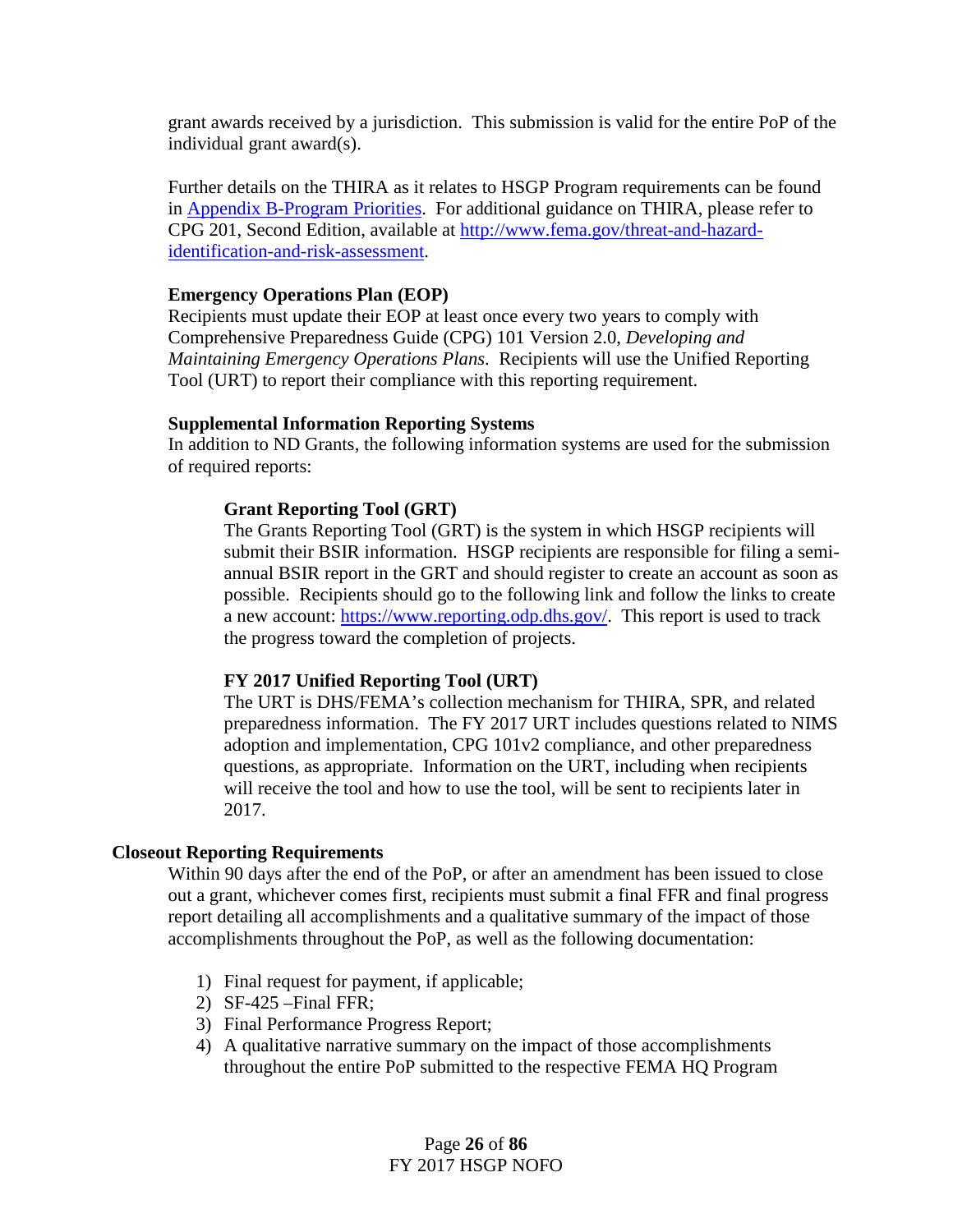Analyst, which includes a description of progress made in closing core capability gaps identified in the SPR and reaching THIRA targets; and

5) Other documents required by program guidance or terms and conditions of the award.

After these reports have been reviewed and approved by DHS/FEMA, a close-out notice will be completed. The notice will indicate the PoP as closed, list any remaining funds that will be de-obligated, and address the requirement of maintaining the grant records for three years from the date of the final FFR.

In addition, any HSGP recipient that issues sub-awards to any sub-recipient is responsible for closing out those sub-awards as described in 2 C.F.R. § 200.343. HSGP recipients must ensure that they complete the closeout of their sub-awards in time to submit all necessary documentation and information to DHS/FEMA during the closeout of their own grant award.

The recipient is responsible for returning any funds that have been drawn down but remain as unliquidated on recipient financial records.

## **G. DHS/FEMA Awarding Agency Contact Information**

## **Contact and Resource Information**

## **Centralized Scheduling and Information Desk (CSID)**

CSID is a non-emergency comprehensive management and information resource developed by DHS/FEMA for grant stakeholders. CSID provides general information on all DHS/FEMA grant programs and maintains a comprehensive database containing key personnel contact information at the federal, state, and local levels. When necessary, recipients will be directed to a Federal point of contact who can answer specific programmatic questions or concerns. CSID can be reached by phone at (800) 368-6498 or by e-mail at [askcsid@dhs.gov,](mailto:askcsid@dhs.gov) Monday through Friday, 9:00 a.m. – 5:00 p.m. EST.

#### **GPD Grant Operations Division**

GPD's Grant Operations Division Business Office provides support regarding financial matters and budgetary technical assistance. Additional guidance and information can be obtained by contacting the FEMA Call Center at 866-927-5646 or via e-mail to [ASK-](mailto:ASK-GMD@dhs.gov)[GMD@dhs.gov.](mailto:ASK-GMD@dhs.gov)

#### **FEMA Regions**

FEMA Regions may also provide fiscal support, including pre- and post-award administration and technical assistance such as conducting cash analysis, financial monitoring, and audit resolution to the grant programs included in this solicitation. GPD will provide programmatic support and technical assistance. Contact information for the ten FEMA Regions is available at the following websites: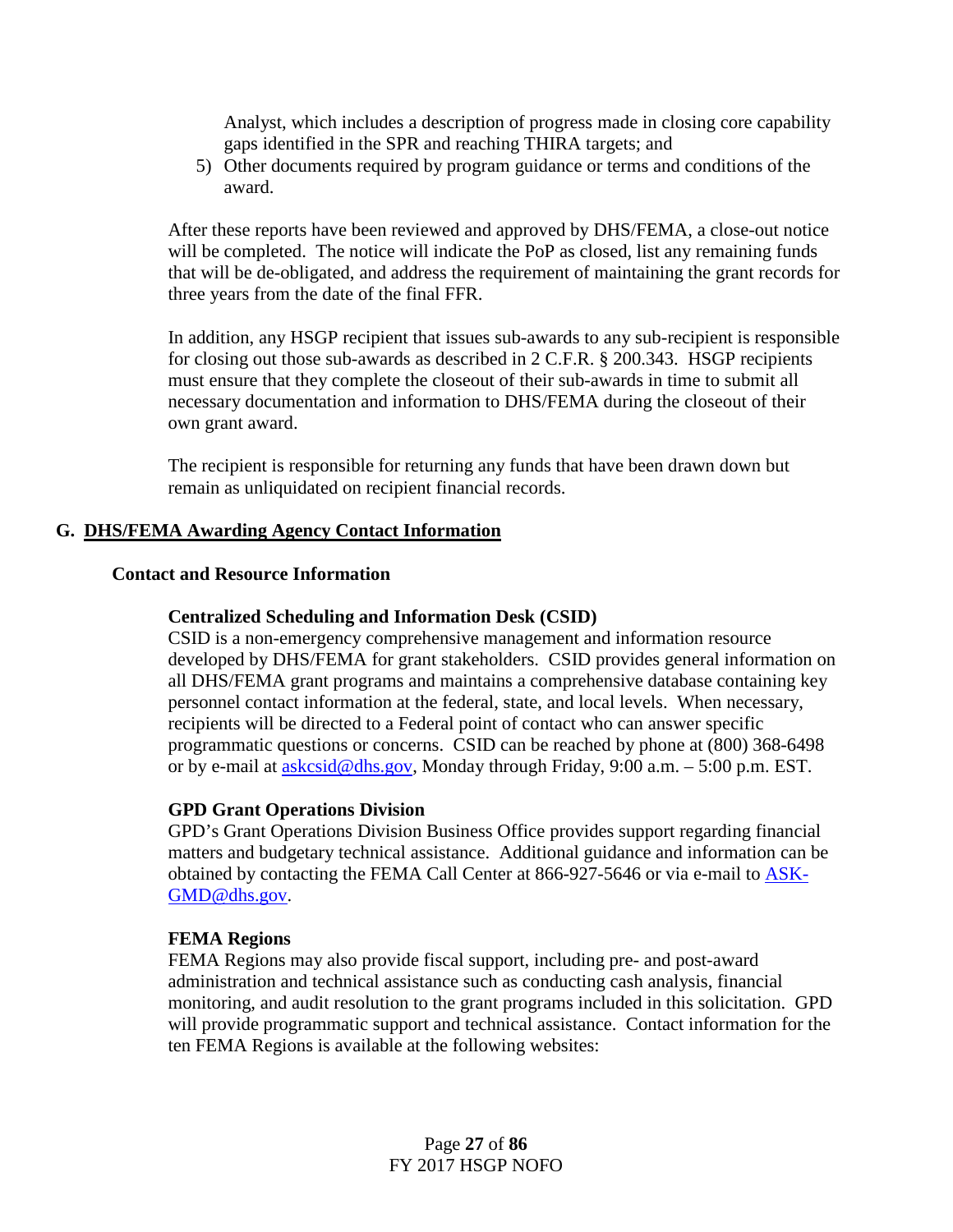- Region I <https://www.fema.gov/region-i-ct-me-ma-nh-ri-vt>
- Region II <https://www.fema.gov/region-ii-nj-ny-pr-vi-0>
- Region III <https://www.fema.gov/region-iii-dc-de-md-pa-va-wv>
- Region IV <https://www.fema.gov/region-iv-al-fl-ga-ky-ms-nc-sc-tn>
- Region V <https://www.fema.gov/region-v-il-mi-mn-oh-wi>
- Region VI <https://www.fema.gov/region-vi-arkansas-louisiana-new-mexico-oklahoma-texas>
- Region VII <https://www.fema.gov/region-vii-ia-ks-mo-ne>
- Region VIII <https://www.fema.gov/region-viii-co-mt-nd-sd-ut-wy>
- Region IX [https://www.fema.gov/fema-region-ix-arizona-california-hawaii-nevada](https://www.fema.gov/fema-region-ix-arizona-california-hawaii-nevada-pacific-islands)[pacific-islands](https://www.fema.gov/fema-region-ix-arizona-california-hawaii-nevada-pacific-islands)
- Region X <https://www.fema.gov/region-x-contact-information-ak-id-or-wa>

## **GPD Environmental Planning and Historic Preservation (GPD EHP)**

The DHS/FEMA GPD EHP Team provides guidance and information about the EHP review process to recipients and sub-recipients. All inquiries and communications about GPD projects or the EHP review process, including the submittal of EHP review materials, should be sent to [gpdehpinfo@fema.gov.](mailto:gpdehpinfo@fema.gov) EHP Technical Assistance, including the EHP Screening Form, can be found online at: [https://www.fema.gov/environmental-planning-and-historic-preservation-compliance.](https://www.fema.gov/environmental-planning-and-historic-preservation-compliance)

## **Systems Information**

Grants.gov. For technical assistance with **Grants**.gov, please call the customer support hotline at (800) 518-4726.

**Non-Disaster (ND) Grants.** For technical assistance with the ND Grants system, please contact [ndgrants@fema.gov](mailto:ndgrants@fema.gov) or (800) 865-4076.

## **H. Additional Information**

## **National Preparedness**

The National Preparedness Goal defines what it means for the whole community to be prepared for all types of disasters and emergencies. The National Preparedness System is the instrument the Nation employs to build, sustain, and deliver core capabilities in order to achieve the Goal of a secure and resilient Nation.

DHS/FEMA coordinates with local, state, territory, and tribal governments as well as the private and non-profit sectors to facilitate a whole community, risk-driven, and capabilities-based approach to preparedness. This risk-driven, capabilities-based approach is grounded in the identification and assessment of risk through the THIRA. For additional information on THIRA, please refer to: [http://www.fema.gov/threat-and-hazard-identification-and-risk-assessment.](http://www.fema.gov/threat-and-hazard-identification-and-risk-assessment) Recipients should review and, if necessary, revise and update their THIRAs on an annual basis to ensure that the community's shared understanding of risk evolves to account for changes in the risk landscape, including successful mitigation efforts, emerging threats, hazards, and associated consequences. Information on the National Preparedness System can be found at [http://www.fema.gov/national-preparedness-system.](http://www.fema.gov/national-preparedness-system) Additional details

> Page **28** of **86** FY 2017 HSGP NOFO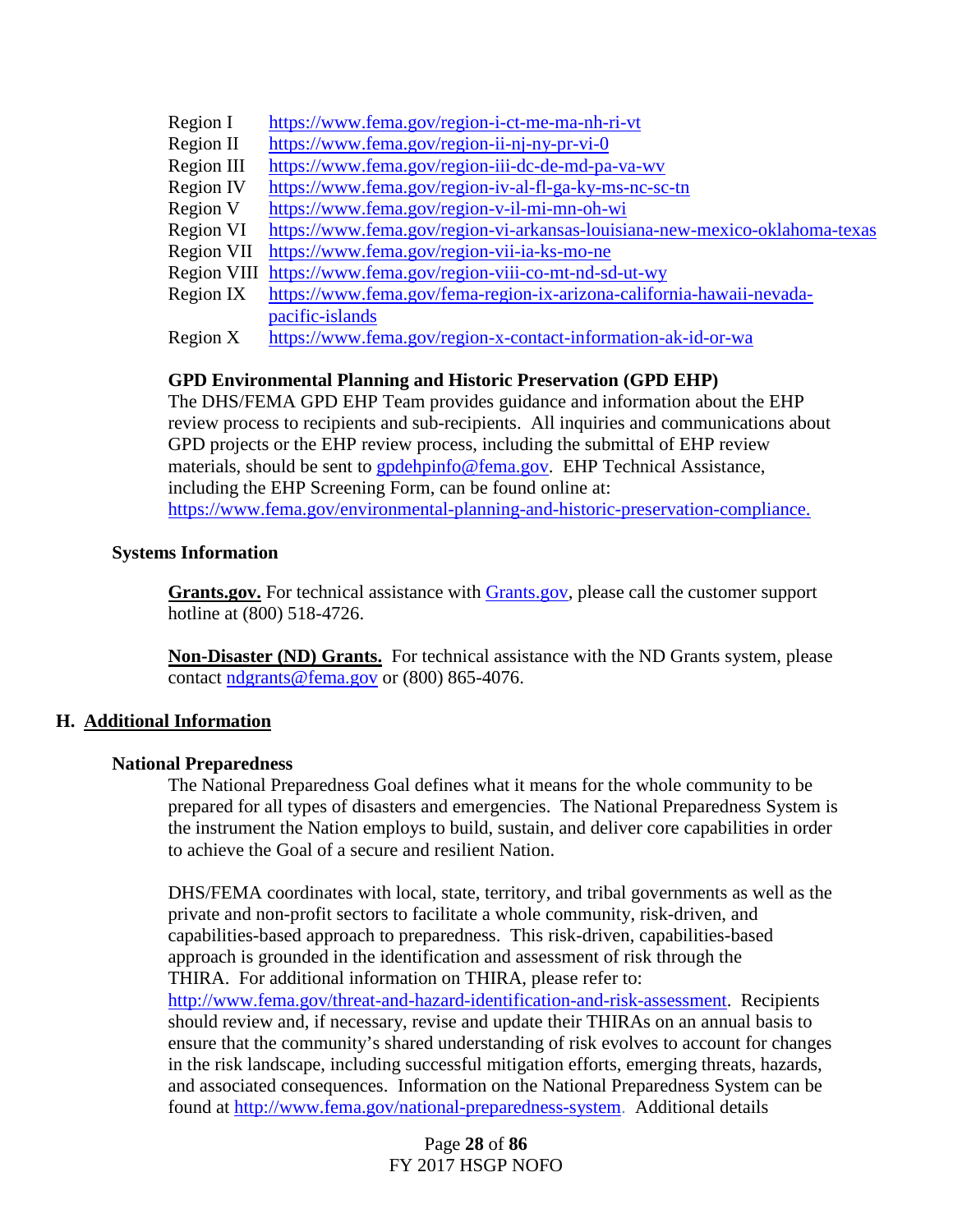regarding the National Preparedness System and how it is supported by HSGP can be found in Appendix B - [Program Priorities.](#page-38-0)

## **Active Shooter Preparedness**

DHS aims to enhance national preparedness through a whole community approach by providing the necessary products, tools, and resources to help all stakeholders prepare for and respond to an active shooter incident. To that end, DHS has developed a comprehensive "Active Shooter Preparedness" website, which includes a variety of informational resources. The website address is: [https://www.dhs.gov/active-shooter](https://www.dhs.gov/active-shooter-preparedness)[preparedness.](https://www.dhs.gov/active-shooter-preparedness)

In addition, within the Homeland Security Information Network (HSIN), the Joint DHS and FBI Countering Violent Extremism (CVE) and Active Shooter Web Portal provides a restricted-access forum to share Unclassified For Official Use Only (FOUO), Sensitive but Unclassified (SBU), and Law Enforcement Sensitive (LES) Information. The portal provides users and training practitioners with accurate, appropriate, and relevant CVE and Active Shooter training development resources, subject-matter expert information, and outreach initiatives. It also has forums to provide feedback, products useful to others, and allows participants to ask questions concerning CVE or the Active Shooter Program. Persons with a job-related duty, public service interest, or who support a CVE and/or Active Shooter program can request access into this Portal. Additional information can be found on the DHS website at: [https://www.dhs.gov/cveas-portal#.](https://www.dhs.gov/cveas-portal)

States, territories, and Urban Areas are encouraged to review the referenced active shooter guidance, evaluate their preparedness needs in conjunction with, or supplemental to, their THIRA and SPR processes, and to utilize preparedness grant funds as necessary to address any capability gaps identified in this area.

## **Expanded Allowable Costs for General Purpose Equipment**

HSGP allows expenditures on general purpose equipment if it aligns to and supports one or more core capabilities identified in the Goal and has a nexus to terrorism. General purpose equipment must be sharable through the Emergency Management Assistance Compact (EMAC)<sup>[1](#page-28-0)</sup> and allowable under 6 U.S.C. § 609. Examples of such general purpose equipment may include:

• Law enforcement vehicles:

l

- Emergency medical services (EMS) equipment and vehicles;
- Fire service equipment and vehicles, to include hose, pump accessories, and foam concentrate for specialized chemical, biological, radiological, nuclear, and explosives (CBRNE) response; and

<span id="page-28-0"></span><sup>&</sup>lt;sup>1</sup> Except for American Samoa and the Commonwealth of the Northern Mariana Islands which are not required to belong to EMAC at this time.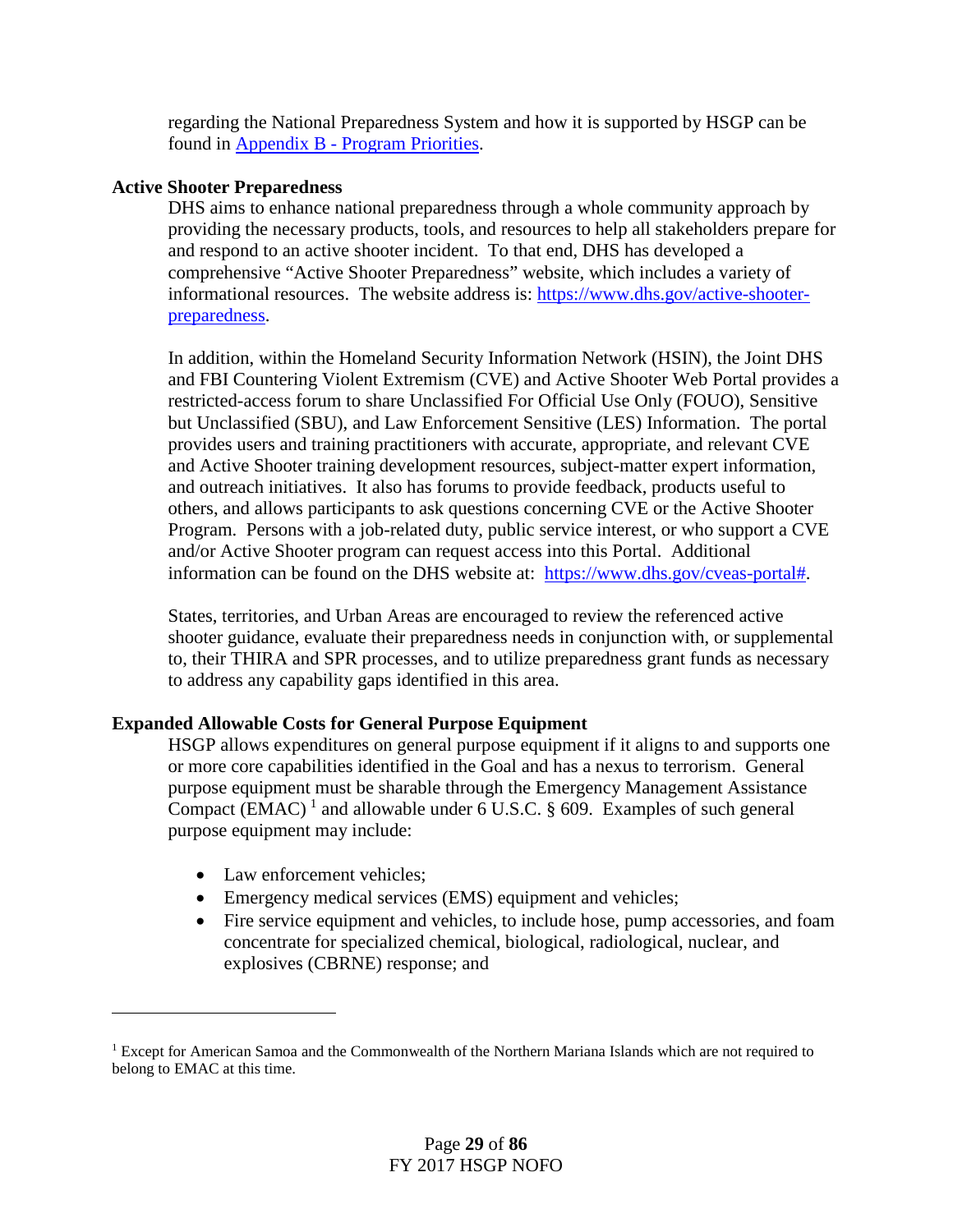• Office equipment for staff<sup>[2](#page-29-0)</sup> engaged in homeland security program activity.

Equipment allowability is based on the Authorized Equipment List (AEL) *but exceptions may be considered on a case-by-case basis if* (1) the equipment identified to be purchased directly maps to a core capability contained within the Goal<sup>[3](#page-29-1)</sup>, and  $(2)$  the equipment's purpose (when operational) falls under the permitted use of funds in accordance with the Homeland Security Act of 2002, as amended.

#### **Payments**

DHS/FEMA uses the [Payment and Reporting System \(PARS\)](https://isource.fema.gov/sf269/execute/LogIn?sawContentMessage=true.) for financial reporting, invoicing and tracking payments.

DHS/FEMA uses the Direct Deposit/Electronic Funds Transfer (DD/EFT) method of payment to recipients. To enroll in the DD/EFT, recipients must complete a Standard Form 1199A, Direct Deposit Form.

#### **Monitoring and Evaluation**

Recipients will be monitored on an annual and as needed basis by DHS/FEMA staff, both programmatically and financially, to ensure that the project goals, objectives, performance requirements, timelines, milestone completion, budgets, and other related program criteria are being met.

Monitoring may be accomplished through desk-based reviews, on-site monitoring visits, or both. Monitoring will involve the review and analysis of the financial, programmatic, performance, compliance and administrative processes, policies, activities, and other attributes of each Federal assistance award and will identify areas where technical assistance, corrective actions and other support may be needed.

#### **Case Studies**

As part of its grant oversight responsibility, FEMA is conducting a series of grant effectiveness case studies jointly with grant recipients to highlight how states and urban areas have used federal grants to improve preparedness. The purpose of the project is to better understand the factors that jurisdictions consider when determining which grant projects to fund, how grant recipients measure grant effectiveness, and to document key findings and success stories that will help both grant recipients and FEMA more effectively communicate the importance of federal grant programs to policymakers and the public. Although not mandatory, recipients are encouraged to participate given the mutual benefits to be gained from this collaborative effort.

## **Conflict of Interest**

l

To eliminate and reduce the impact of conflicts of interest in the sub-award process, recipients and sub-recipients must follow their own policies and procedures regarding the

<span id="page-29-0"></span><sup>&</sup>lt;sup>2</sup> This applies to all homeland security personnel, and is not limited to management and administration staff, and costs are to be captured outside the cap on management and administration costs.

<span id="page-29-1"></span><sup>3</sup> https://www.fema.gov/media-library/assets/documents/25959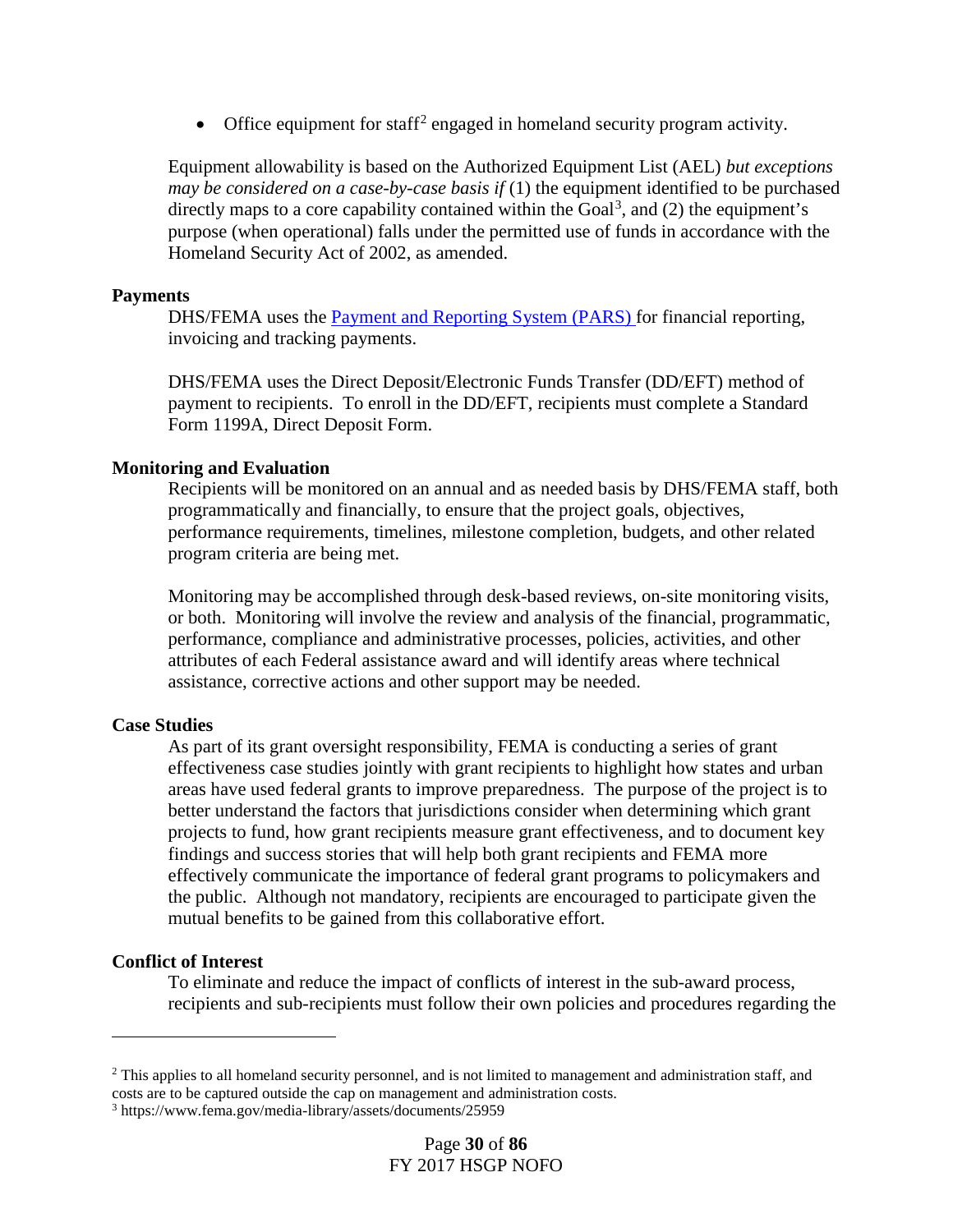elimination or reduction of conflicts of interest when making sub-awards. Recipients and pass-through entities are also required to follow any applicable Federal, state, local, tribal, or territorial statutes or regulations governing conflicts of interest in the making of sub-awards.

The recipient or sub-recipient must disclose to the respective Program Analyst, in writing, any real or potential conflict of interest as defined by the Federal, state, local, tribal or territorial statutes or regulations or their own existing policies, which may arise during the administration of the Federal award within five days of learning of the conflict of interest. Similarly, sub-recipients must disclose any real or potential conflict of interest to the pass-through entity as required by the recipient's conflict of interest policies, or any applicable Federal, state, local, tribal, or territorial statutes or regulations.

Conflicts of interest may arise during the process of DHS/FEMA making a Federal award in situations where an employee, officer, or agent, any members of his or her immediate family, his or her partner has a close personal relationship, a business relationship, or a professional relationship, with an applicant, sub-applicant, recipient, sub-recipient, or DHS/FEMA employees.

## <span id="page-30-0"></span>**Extensions**

Extensions to this program are allowed. Extensions to the initial PoP identified in the award will only be considered through formal, written requests to the recipient's FEMA HQ Program Analyst and must contain specific and compelling justifications as to why an extension is required. SAAs are advised to coordinate with the FEMA HQ Program Analyst as needed, when preparing an extension request. All extension requests must address the following:

- 1) Grant program, fiscal year, and award number;
- 2) Reason for delay this must include details of the legal, policy, or operational challenges being experienced that prevent the final outlay of awarded funds by the applicable deadline;
- 3) Current status of the activity/activities;
- 4) Approved PoP termination date and new project completion date;
- 5) Amount of funds drawn down to date;
- 6) Remaining available funds, both Federal and non-federal;
- 7) Budget outlining how remaining Federal and non-federal funds will be expended;
- 8) Plan for completion, including milestones and timeframes for achieving each milestone and the position/person responsible for implementing the plan for completion; and
- 9) Certification that the activity/activities will be completed within the extended PoP without any modification to the original Statement of Work, as described in the investment justification and approved by DHS/FEMA.

Extension requests will be granted only due to compelling legal, policy, or operational challenges. Extension requests will only be considered for the following reasons:

## Page **31** of **86** FY 2017 HSGP NOFO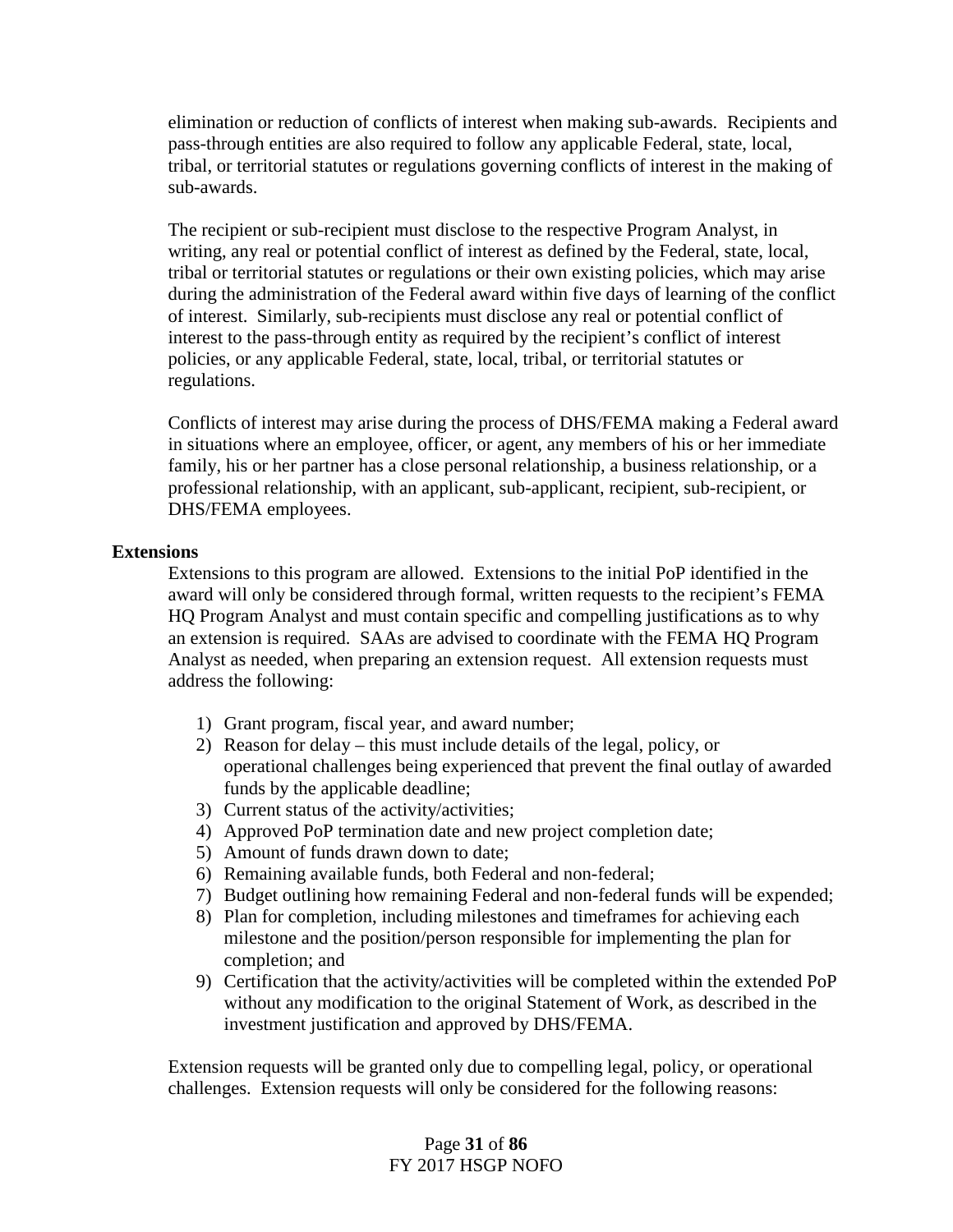- Contractual commitments by the grant recipient with vendors or sub-recipients prevent completion of the project within the existing PoP;
- The project must undergo a complex environmental review that cannot be completed within this timeframe;
- Projects are long-term by design and therefore acceleration would compromise core programmatic goals; and
- Where other special circumstances exist.

Recipients must submit all proposed extension requests to DHS/FEMA for review and approval no later than 120 days prior to the end of the PoP. In accordance with GPD policy, extensions are typically granted for no more than a six month time period.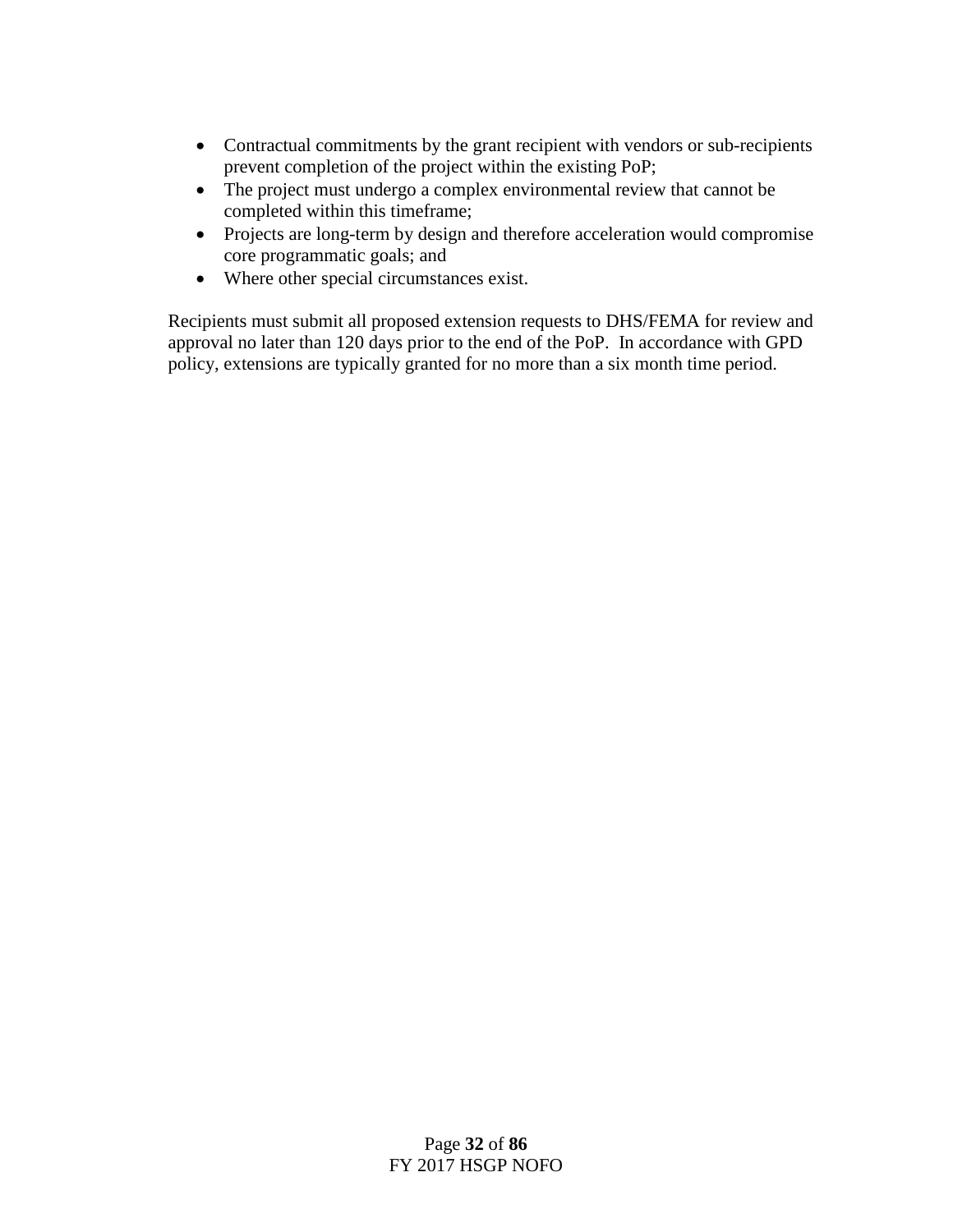# <span id="page-32-0"></span>**Appendix A – FY 2017 HSGP Program Allocations**

## **FY 2017 SHSP Allocations**

| <b>State/Territory</b>   | FY 2017 Allocation |  |  |
|--------------------------|--------------------|--|--|
| Alabama                  | \$3,752,000        |  |  |
| Alaska                   | \$3,752,000        |  |  |
| American Samoa           | \$857,600          |  |  |
| Arizona                  | \$4,551,000        |  |  |
| <b>Arkansas</b>          | \$3,752,000        |  |  |
| California               | \$60,159,500       |  |  |
| Colorado                 | \$3,963,000        |  |  |
| Connecticut              | \$3,962,000        |  |  |
| Delaware                 | \$3,752,000        |  |  |
| District of Columbia     | \$4,124,500        |  |  |
| Florida                  | \$11,023,500       |  |  |
| Georgia                  | \$6,790,000        |  |  |
| Guam                     | \$857,600          |  |  |
| Hawaii                   | \$3,752,000        |  |  |
| Idaho                    | \$3,752,000        |  |  |
| <b>Illinois</b>          | \$16,391,500       |  |  |
| Indiana                  | \$3,962,000        |  |  |
| Iowa                     | \$3,752,000        |  |  |
| Kansas                   | \$3,752,000        |  |  |
| Kentucky                 | \$3,962,000        |  |  |
| Louisiana                | \$3,962,000        |  |  |
| Maine                    | \$3,752,000        |  |  |
| Maryland                 | \$6,136,500        |  |  |
| Massachusetts            | \$5,628,000        |  |  |
| Michigan                 | \$6,641,000        |  |  |
| Minnesota                | \$3,962,000        |  |  |
| Mississippi              | \$3,752,000        |  |  |
| Missouri                 | \$3,962,000        |  |  |
| Montana                  | \$3,752,000        |  |  |
| Nebraska                 | \$3,752,000        |  |  |
| Nevada                   | \$3,752,000        |  |  |
| New Hampshire            | \$3,752,000        |  |  |
| New Jersey               | \$8,337,000        |  |  |
| New Mexico               | \$3,752,000        |  |  |
| New York                 | \$76,930,000       |  |  |
| North Carolina           | \$5,472,000        |  |  |
| North Dakota             | \$3,752,000        |  |  |
| Northern Mariana Islands | \$857,600          |  |  |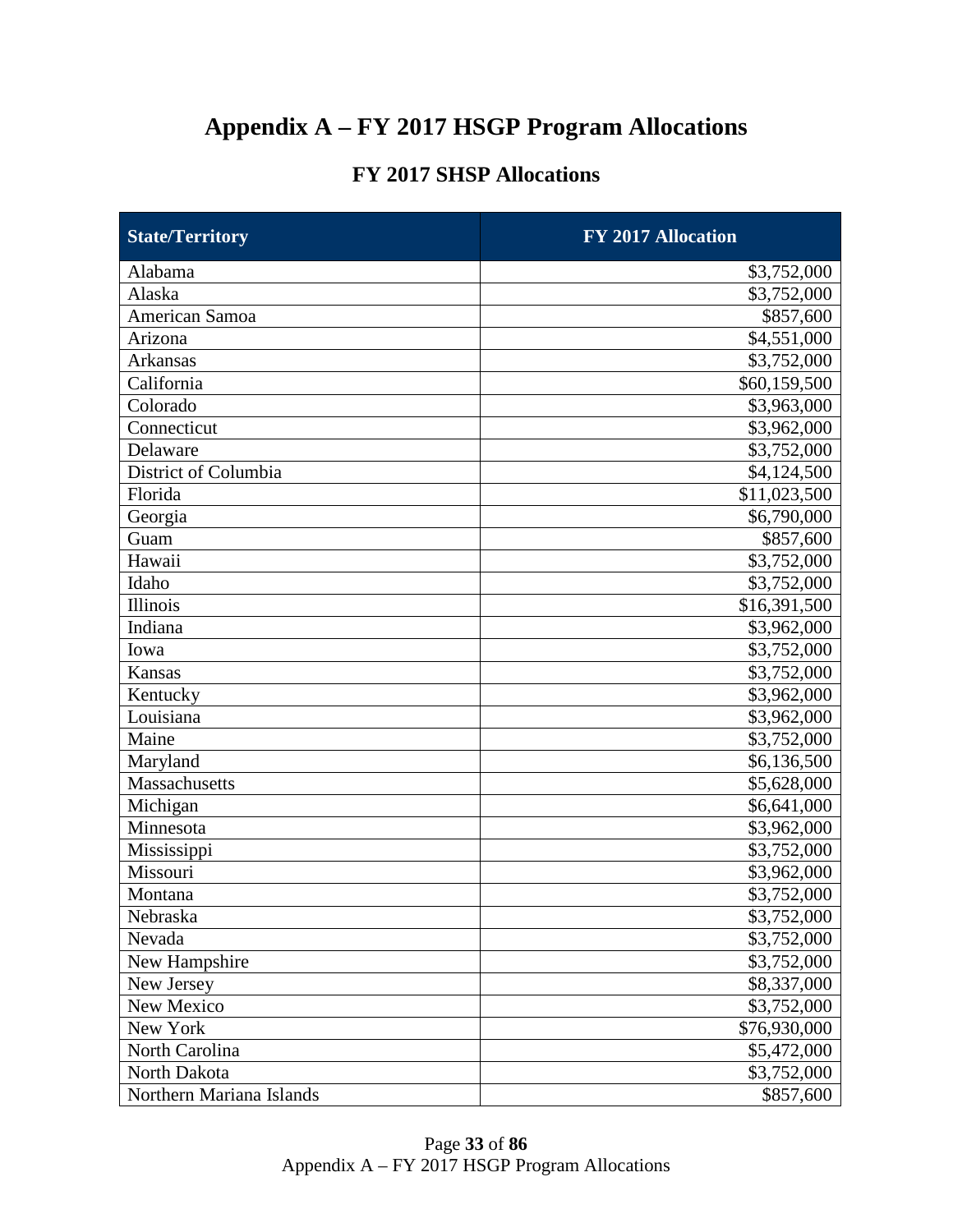| <b>State/Territory</b> | <b>FY 2017 Allocation</b> |
|------------------------|---------------------------|
| Ohio                   | \$7,681,000               |
| Oklahoma               | \$3,752,000               |
| Oregon                 | \$3,822,100               |
| Pennsylvania           | \$10,037,500              |
| Puerto Rico            | \$3,752,000               |
| Rhode Island           | \$3,752,000               |
| South Carolina         | \$3,752,000               |
| South Dakota           | \$3,752,000               |
| Tennessee              | \$3,962,000               |
| Texas                  | \$21,481,000              |
| U.S. Virgin Islands    | \$857,600                 |
| Utah                   | \$3,752,000               |
| Vermont                | \$3,752,000               |
| Virginia               | \$7,428,500               |
| Washington             | \$6,476,000               |
| West Virginia          | \$3,752,000               |
| Wisconsin              | \$3,962,000               |
| Wyoming                | \$3,752,000               |
| <b>Total</b>           | \$402,000,000             |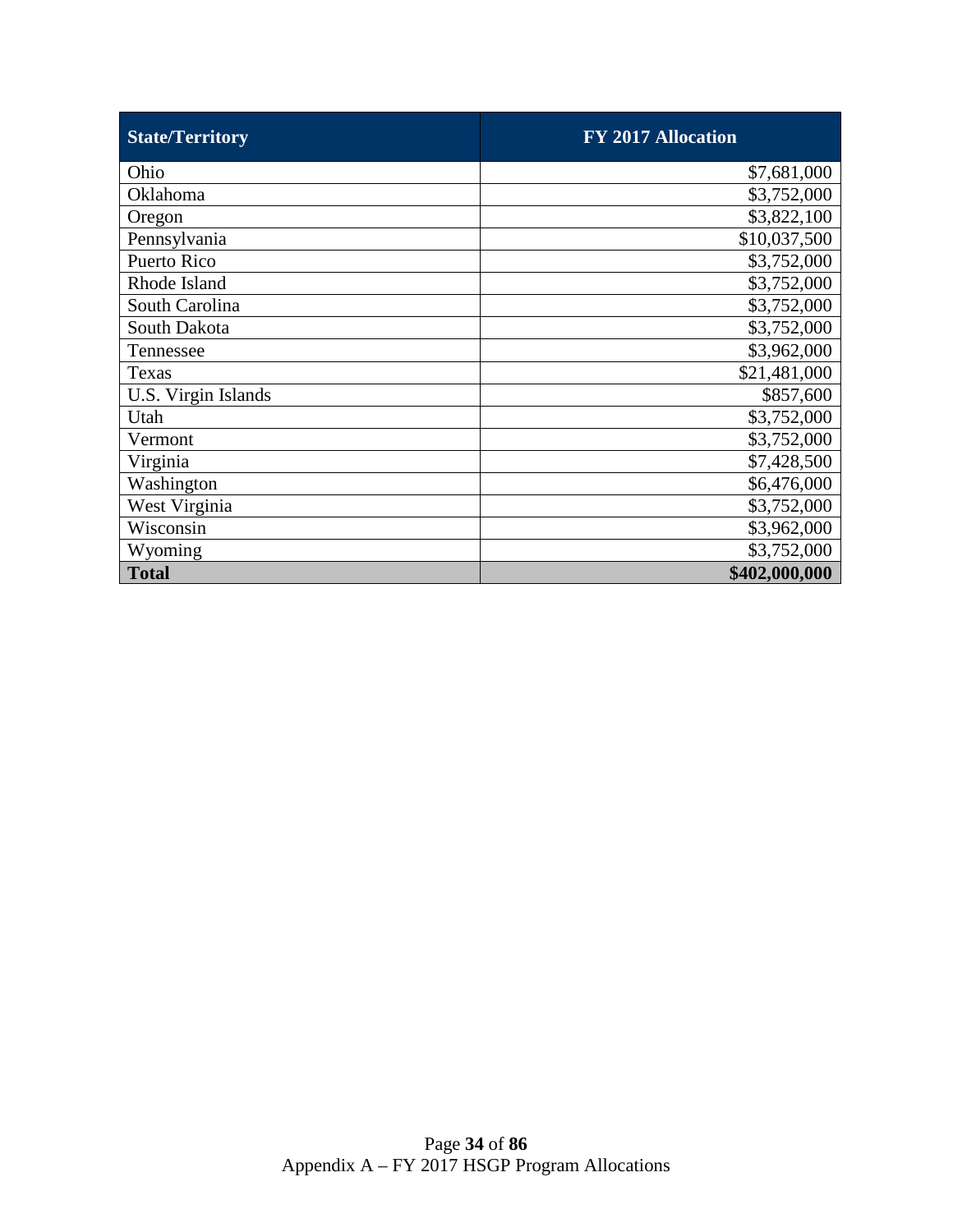| <b>State/Territory</b> | <b>Funded Urban Areas</b>        | <b>FY 2017 UASI</b>     |
|------------------------|----------------------------------|-------------------------|
|                        |                                  | <b>Allocation</b>       |
| Arizona                | Phoenix Area                     | \$5,180,000             |
| California             | Anaheim/Santa Ana Area           | \$5,180,000             |
|                        | Bay Area                         | \$27,536,000            |
|                        | Los Angeles/Long Beach Area      | \$68,110,000            |
|                        | Riverside Area                   | \$2,837,000             |
|                        | Sacramento Area                  | \$2,837,000             |
|                        | San Diego Area                   | \$16,158,000            |
| Colorado               | Denver Area                      | \$2,837,000             |
| District of Columbia   | National Capital Region          | \$52,809,000            |
| Florida                | Miami/Fort Lauderdale Area       | \$5,180,000             |
|                        | Tampa Area                       | \$2,837,000             |
| Georgia                | Atlanta Area                     | \$8,430,000             |
| <b>Illinois</b>        | Chicago Area                     | \$68,110,000            |
| Indiana                | Indianapolis Area                | \$1,000,000             |
| Maryland               | Baltimore Area                   | \$4,212,000             |
| Massachusetts          | <b>Boston Area</b>               | \$17,270,000            |
| Michigan               | Detroit Area                     | \$5,180,000             |
| Minnesota              | Twin Cities Area                 | \$5,180,000             |
| Missouri               | St. Louis Area                   | \$2,837,000             |
| Nevada                 | Las Vegas Area                   | $\overline{$}2,837,000$ |
| New Jersey             | Jersey City/Newark Area          | \$20,034,000            |
| New York               | New York City Area               | \$178,123,000           |
| North Carolina         | Charlotte Area                   | \$2,837,000             |
| Ohio                   | <b>Cleveland Area</b>            | \$2,837,000             |
| Oregon                 | Portland Area                    | \$2,837,000             |
| Pennsylvania           | Philadelphia Area                | \$17,763,000            |
|                        | Pittsburgh Area                  | \$2,837,000             |
| Texas                  | Dallas/Fort Worth/Arlington Area | \$14,802,000            |
|                        | <b>Houston Area</b>              | \$23,193,000            |
|                        | San Antonio Area                 | \$1,000,000             |
| Utah                   | Salt Lake City Area              | \$1,000,000             |
| Virginia               | Hampton Roads Area               | \$1,000,000             |
| Washington             | Seattle Area                     | \$5,180,000             |
| <b>Total</b>           |                                  | \$580,000,000           |

## **FY 2017 UASI Allocations**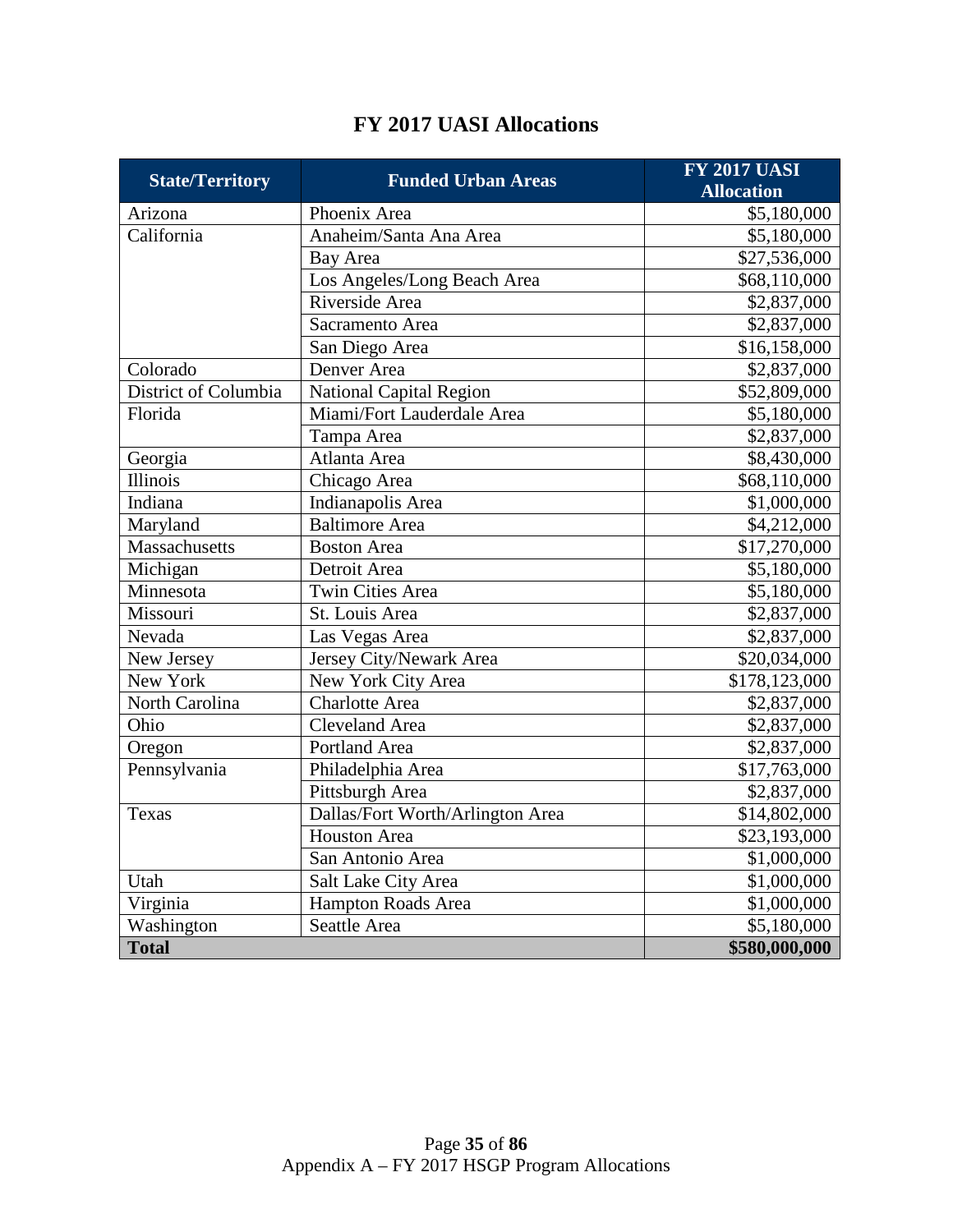# **FY 2017 SHSP and UASI LETPA Minimums**

| <b>State/Territory</b>    | <b>Funded Urban</b><br>Area(s)     | <b>UASI</b><br><b>Allocation</b> | <b>Total UASI</b><br><b>Allocation</b> | <b>SHSP</b><br><b>Allocation</b> | <b>Total</b><br><b>Allocation</b> | <b>LETPA</b>                |
|---------------------------|------------------------------------|----------------------------------|----------------------------------------|----------------------------------|-----------------------------------|-----------------------------|
|                           |                                    |                                  |                                        |                                  | by State                          |                             |
| Alabama                   |                                    |                                  |                                        | \$3,752,000                      | \$3,752,000                       | \$938,000                   |
| Alaska<br>American        |                                    |                                  |                                        | \$3,752,000                      | \$3,752,000                       | \$938,000                   |
| Samoa                     |                                    |                                  |                                        | \$857,600                        | \$857,600                         | \$214,400                   |
| Arizona                   | Phoenix Area                       | \$5,180,000                      | \$5,180,000                            | \$4,551,000                      | \$9,731,000                       | \$2,432,750                 |
| Arkansas                  |                                    |                                  |                                        | \$3,752,000                      | \$3,752,000                       | \$938,000                   |
|                           | Anaheim/Santa<br>Ana Area          | \$5,180,000                      |                                        |                                  |                                   |                             |
|                           | Bay Area                           | \$27,536,000                     |                                        |                                  |                                   | \$45,704,375                |
| California                | Los<br>Angeles/Long<br>Beach Area  | \$68,110,000                     | \$122,658,000                          | \$60,159,500                     | \$182,817,500                     |                             |
|                           | Riverside Area                     | \$2,837,000                      |                                        |                                  |                                   |                             |
|                           | Sacramento<br>Area                 | \$2,837,000                      |                                        |                                  |                                   |                             |
|                           | San Diego Area                     | \$16,158,000                     |                                        |                                  |                                   |                             |
| Colorado                  | Denver Area                        | \$2,837,000                      | \$2,837,000                            | \$3,963,000                      | \$6,800,000                       | \$1,700,000                 |
| Connecticut               |                                    |                                  |                                        | \$3,962,000                      | \$3,962,000                       | \$990,500                   |
| Delaware                  |                                    |                                  |                                        | \$3,752,000                      | \$3,752,000                       | \$938,000                   |
| District of<br>Columbia   | National Capital<br>Region         | \$52,809,000                     | \$52,809,000                           | \$4,124,500                      | \$56,933,500                      | \$14,233,375                |
| Florida                   | Miami/Fort<br>Lauderdale Area      | \$5,180,000                      | \$8,017,000                            | \$11,023,500                     | \$19,040,500                      | \$4,760,125                 |
|                           | Tampa Area                         | \$2,837,000                      |                                        |                                  |                                   |                             |
| Georgia                   | Atlanta Area                       | \$8,430,000                      | \$8,430,000                            | \$6,790,000                      | \$15,220,000                      | \$3,805,000                 |
| Guam                      |                                    |                                  |                                        | \$857,600                        | \$857,600                         | \$214,400                   |
| Hawaii                    |                                    |                                  |                                        | \$3,752,000                      | \$3,752,000                       | \$938,000                   |
| Idaho                     |                                    |                                  |                                        | \$3,752,000                      | \$3,752,000                       | \$938,000                   |
| Illinois<br>Indiana       | Chicago Area<br>Indianapolis       | \$68,110,000<br>\$1,000,000      | \$68,110,000<br>\$1,000,000            | \$16,391,500<br>\$3,962,000      | \$84,501,500<br>\$4,962,000       | \$21,125,375<br>\$1,240,500 |
|                           | Area                               |                                  |                                        |                                  |                                   |                             |
| Iowa                      |                                    |                                  |                                        | \$3,752,000                      | \$3,752,000                       | \$938,000                   |
| Kansas                    |                                    |                                  |                                        | \$3,752,000                      | \$3,752,000                       | \$938,000                   |
| Kentucky                  |                                    |                                  |                                        | \$3,962,000                      | \$3,962,000                       | \$990,500                   |
| Louisiana                 |                                    |                                  |                                        | \$3,962,000                      | \$3,962,000                       | \$990,500                   |
| Maine                     |                                    |                                  |                                        | \$3,752,000                      | \$3,752,000                       | \$938,000                   |
| Maryland                  | <b>Baltimore</b> Area              | \$4,212,000                      | \$4,212,000                            | \$6,136,500                      | \$10,348,500                      | \$2,587,125                 |
| Massachusetts<br>Michigan | <b>Boston Area</b><br>Detroit Area | \$17,270,000<br>\$5,180,000      | \$17,270,000<br>\$5,180,000            | \$5,628,000<br>\$6,641,000       | \$22,898,000<br>\$11,821,000      | \$5,724,500<br>\$2,955,250  |
| Minnesota                 | <b>Twin Cities</b><br>Area         | \$5,180,000                      | \$5,180,000                            | \$3,962,000                      | \$9,142,000                       | \$2,285,500                 |
| Mississippi               |                                    |                                  |                                        | \$3,752,000                      | \$3,752,000                       | \$938,000                   |
| Missouri                  | St. Louis Area                     | \$2,837,000                      | \$2,837,000                            | \$3,962,000                      | \$6,799,000                       | \$1,699,750                 |
| Montana                   |                                    |                                  |                                        | \$3,752,000                      | \$3,752,000                       | \$938,000                   |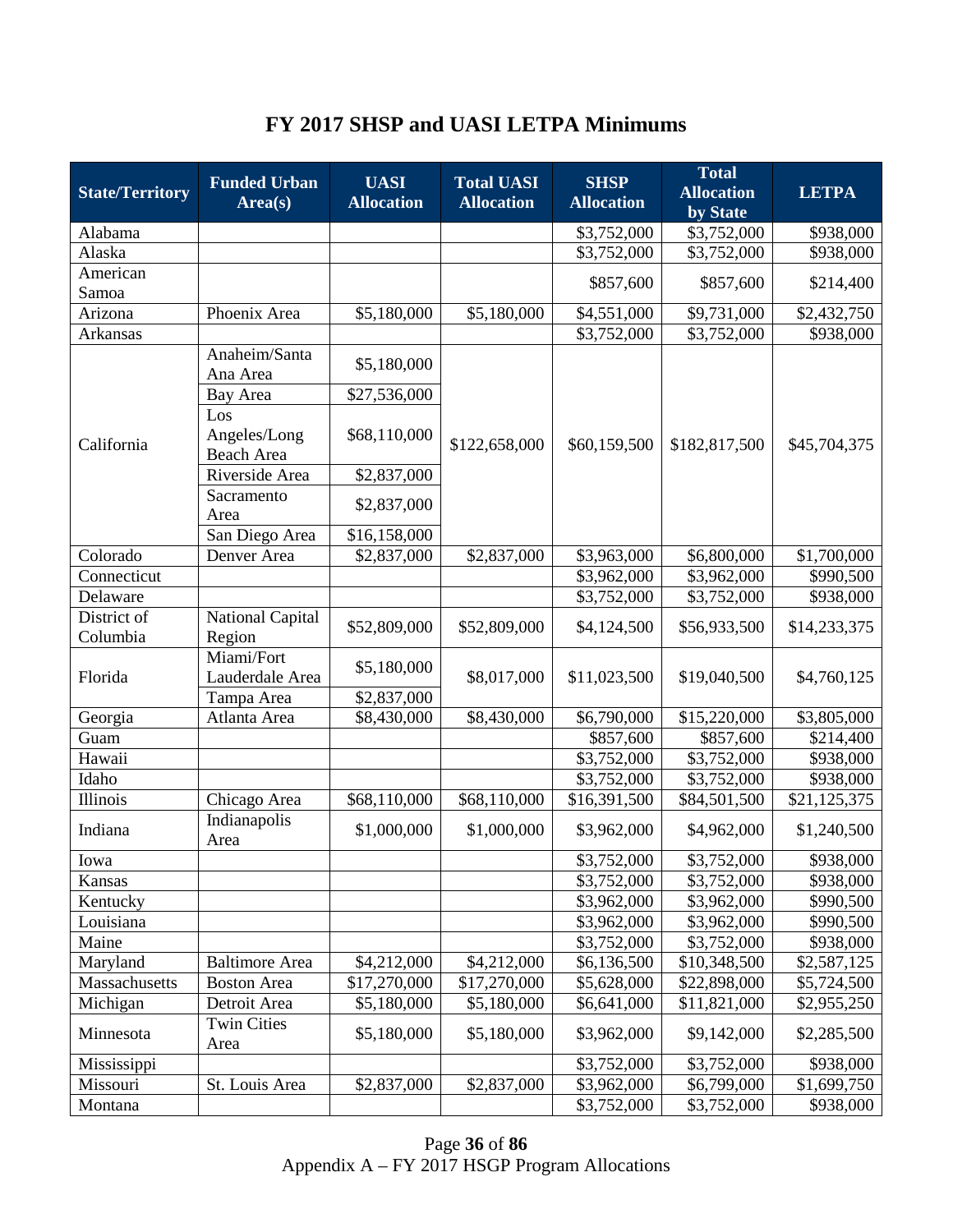| <b>State/Territory</b>      | <b>Funded Urban</b><br>Area(s)         | <b>UASI</b><br><b>Allocation</b> | <b>Total UASI</b><br><b>Allocation</b> | <b>SHSP</b><br><b>Allocation</b> | <b>Total</b><br><b>Allocation</b><br>by State | <b>LETPA</b>              |
|-----------------------------|----------------------------------------|----------------------------------|----------------------------------------|----------------------------------|-----------------------------------------------|---------------------------|
| Nebraska                    |                                        |                                  |                                        | \$3,752,000                      | \$3,752,000                                   | \$938,000                 |
| Nevada                      | Las Vegas Area                         | \$2,837,000                      | \$2,837,000                            | \$3,752,000                      | \$6,589,000                                   | $\overline{1,647,250}$    |
| <b>New</b><br>Hampshire     |                                        |                                  |                                        | \$3,752,000                      | \$3,752,000                                   | \$938,000                 |
| New Jersey                  | Jersey<br>City/Newark<br>Area          | \$20,034,000                     | \$20,034,000                           | \$8,337,000                      | \$28,371,000                                  | \$7,092,750               |
| New Mexico                  |                                        |                                  |                                        | $\overline{$3,752,000}$          | \$3,752,000                                   | \$938,000                 |
| New York                    | New York City<br>Area                  | \$178,123,000                    | \$178,123,000                          | \$76,930,000                     | \$255,053,000                                 | \$63,763,250              |
| North Carolina              | Charlotte Area                         | \$2,837,000                      | \$2,837,000                            | \$5,472,000                      | \$8,309,000                                   | \$2,077,250               |
| North Dakota                |                                        |                                  |                                        | \$3,752,000                      | \$3,752,000                                   | \$938,000                 |
| Northern<br>Mariana Islands |                                        |                                  |                                        | \$857,600                        | \$857,600                                     | \$214,400                 |
| Ohio                        | <b>Cleveland Area</b>                  | \$2,837,000                      | \$2,837,000                            | \$7,681,000                      | \$10,518,000                                  | \$2,629,500               |
| Oklahoma                    |                                        |                                  |                                        | \$3,752,000                      | \$3,752,000                                   | \$938,000                 |
| Oregon                      | Portland Area                          | \$2,837,000                      | \$2,837,000                            | \$3,822,100                      | \$6,659,100                                   | \$1,664,775               |
| Pennsylvania                | Philadelphia<br>Area                   | \$17,763,000                     | \$20,600,000                           | \$10,037,500                     | \$30,637,500                                  | \$7,659,375               |
|                             | Pittsburgh Area                        | \$2,837,000                      |                                        |                                  |                                               |                           |
| Puerto Rico                 |                                        |                                  |                                        | \$3,752,000                      | \$3,752,000                                   | \$938,000                 |
| Rhode Island                |                                        |                                  |                                        | \$3,752,000                      | \$3,752,000                                   | \$938,000                 |
| South Carolina              |                                        |                                  |                                        | \$3,752,000                      | \$3,752,000                                   | \$938,000                 |
| South Dakota                |                                        |                                  |                                        | \$3,752,000                      | \$3,752,000                                   | \$938,000                 |
| Tennessee<br>Texas          | Dallas/Fort<br>Worth/Arlington<br>Area | \$14,802,000                     | \$38,995,000                           | \$3,962,000<br>\$21,481,000      | \$3,962,000<br>\$60,476,000                   | \$990,500<br>\$15,119,000 |
|                             | <b>Houston Area</b>                    | \$23,193,000                     |                                        |                                  |                                               |                           |
|                             | San Antonio<br>Area                    | \$1,000,000                      |                                        |                                  |                                               |                           |
| U.S. Virgin<br>Islands      |                                        |                                  |                                        | \$857,600                        | \$857,600                                     | \$214,400                 |
| Utah                        | Salt Lake City<br>Area                 | \$1,000,000                      | \$1,000,000                            | \$3,752,000                      | \$4,752,000                                   | \$1,188,000               |
| Vermont                     |                                        |                                  |                                        | \$3,752,000                      | \$3,752,000                                   | \$938,000                 |
| Virginia                    | <b>Hampton Roads</b><br>Area           | \$1,000,000                      | \$1,000,000                            | \$7,428,500                      | \$8,428,500                                   | \$2,107,125               |
| Washington                  | Seattle Area                           | \$5,180,000                      | \$5,180,000                            | \$6,476,000                      | \$11,656,000                                  | \$2,914,000               |
| West Virginia               |                                        |                                  |                                        | \$3,752,000                      | \$3,752,000                                   | \$938,000                 |
| Wisconsin                   |                                        |                                  |                                        | \$3,962,000                      | \$3,962,000                                   | \$990,500                 |
| Wyoming                     |                                        |                                  |                                        | \$3,752,000                      | \$3,752,000                                   | \$938,000                 |
| <b>Total</b>                |                                        | 580,000,000                      | 580,000,000                            | 402,000,000                      | 982,000,000                                   | 245,500,000               |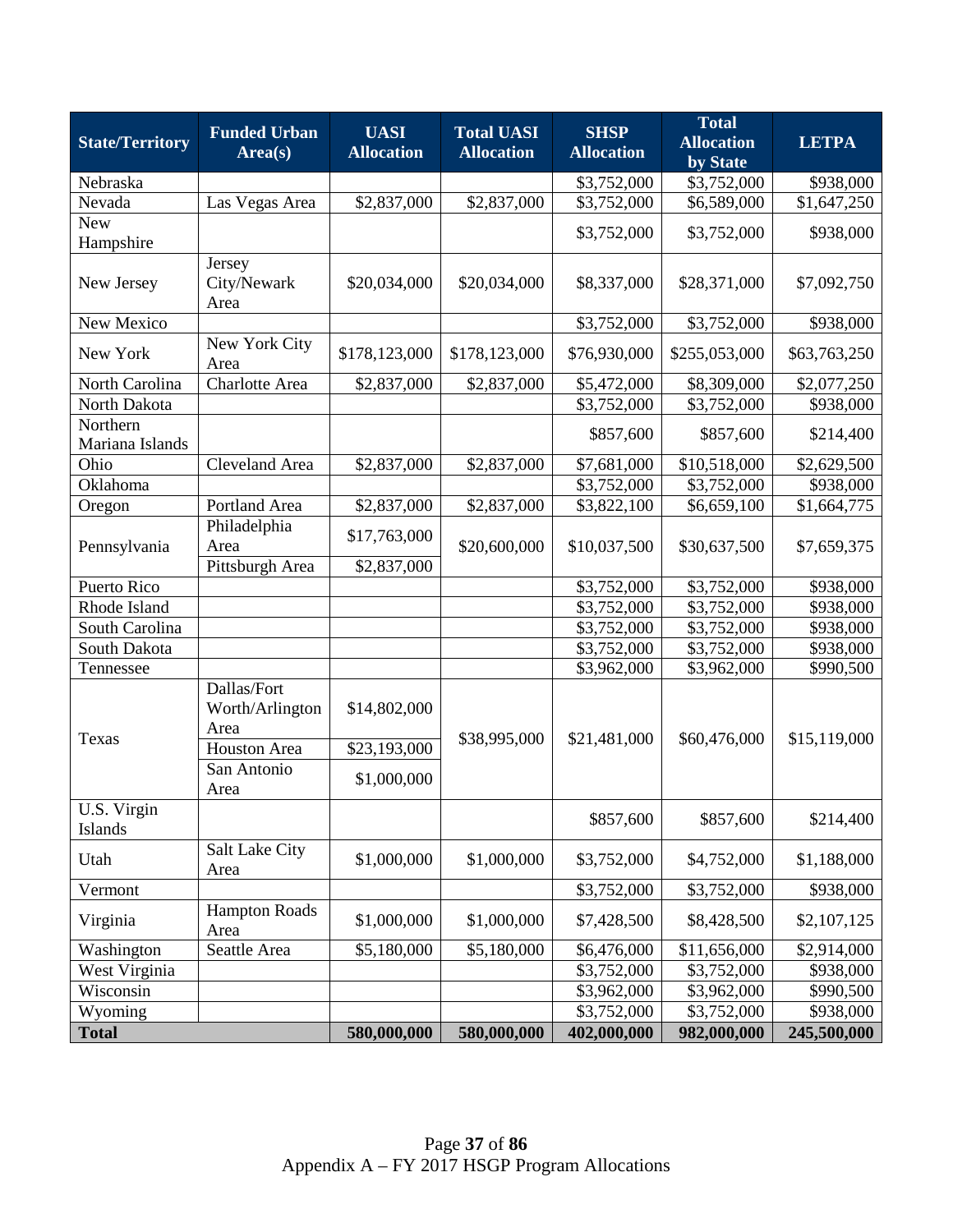| <b>States and Territories</b> |                |                          |  |  |  |  |
|-------------------------------|----------------|--------------------------|--|--|--|--|
| Alabama                       | Massachusetts  | Pennsylvania             |  |  |  |  |
| Alaska                        | Michigan       | Rhode Island             |  |  |  |  |
| Arizona                       | Minnesota      | South Carolina           |  |  |  |  |
| California                    | Mississippi    | Texas                    |  |  |  |  |
| Connecticut                   | Montana        | Vermont                  |  |  |  |  |
| Delaware                      | New Hampshire  | Virginia                 |  |  |  |  |
| Florida                       | New Jersey     | Washington               |  |  |  |  |
| Georgia                       | New Mexico     | Wisconsin                |  |  |  |  |
| Hawaii                        | New York       | Puerto Rico              |  |  |  |  |
| Idaho                         | North Carolina | U.S. Virgin Islands      |  |  |  |  |
| Louisiana                     | North Dakota   | American Samoa           |  |  |  |  |
| Maine                         | Ohio           | Guam                     |  |  |  |  |
| Maryland                      | Oregon         | Northern Mariana Islands |  |  |  |  |

# **FY 2017 OPSG Eligible States and Territories**

Note: Not all applicants are guaranteed to receive funding under the FY 2017 OPSG.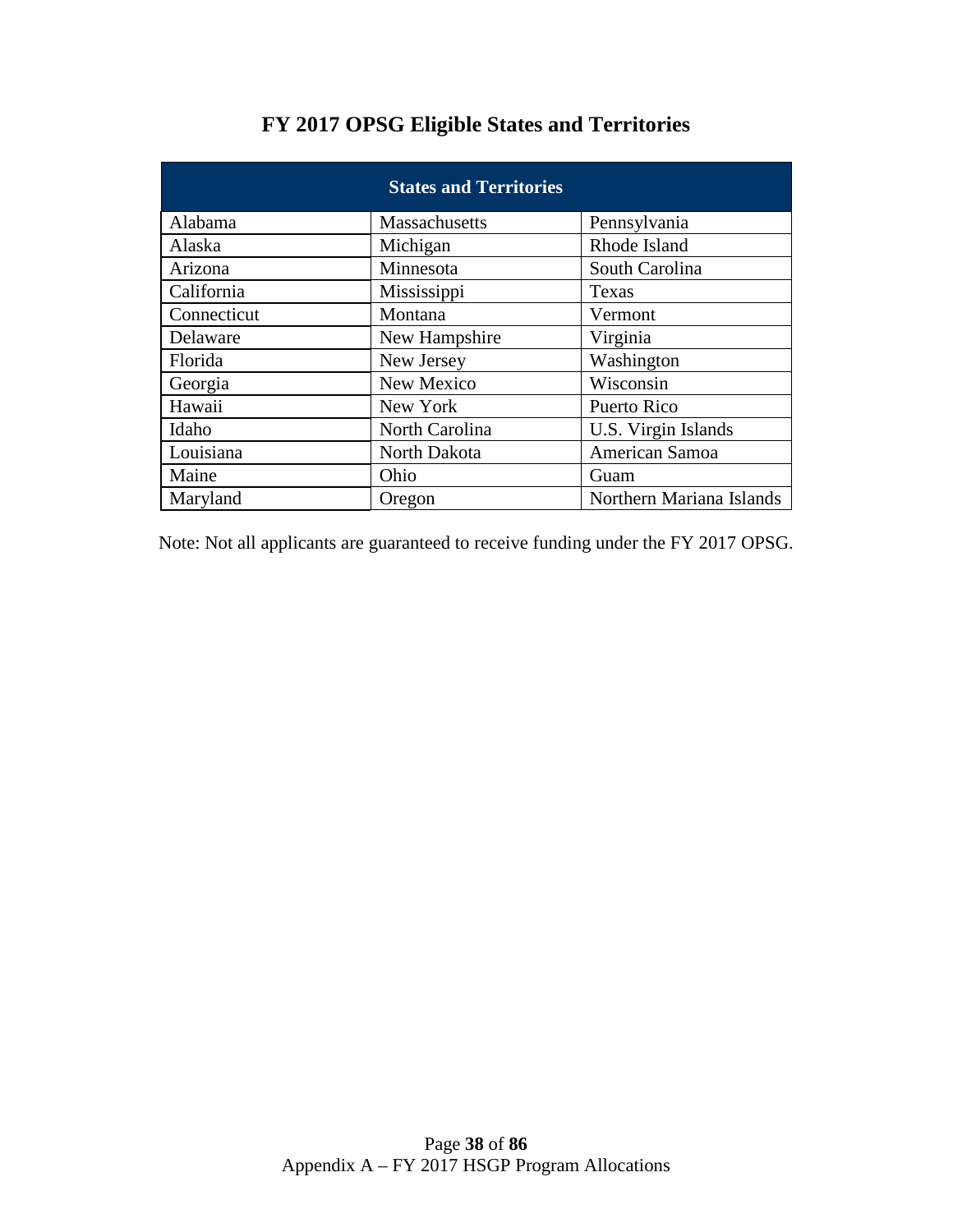# **Appendix B – FY 2017 HSGP Program Priorities**

#### **Alignment of HSGP to the National Preparedness System**

The Nation uses the National Preparedness System to build, sustain, and deliver core capabilities in order to achieve the National Preparedness Goal (the Goal). The Goal is "a secure and resilient Nation with the capabilities required across the whole community to prevent, protect against, mitigate, respond to, and recover from the threats and hazards that pose the greatest risk." The objective of the National Preparedness System is to facilitate an integrated, whole community, risk-informed, capabilities-based approach to preparedness. Complex and farreaching threats and hazards require the engagement of individuals, families, communities, private and nonprofit sectors, faith-based organizations, and all levels of government [\(http://www.fema.gov/whole-community\)](http://www.fema.gov/whole-community).

Recipients will use the components of the National Preparedness System to support building, sustaining, and delivering these core capabilities. The components of the National Preparedness System are: Identifying and Assessing Risk; Estimating Capability Requirements; Building and Sustaining Capabilities; Planning to Deliver Capabilities; Validating Capabilities; and Reviewing and Updating. Additional information on the National Preparedness System is available at [http://www.fema.gov/national-preparedness-system.](http://www.fema.gov/national-preparedness-system)

The FY 2017 HSGP contributes to the implementation of the National Preparedness System by financially supporting the ability of States and local jurisdictions to build, sustain, and deliver core capabilities identified in the Goal. The HSGP's allowable costs support efforts across the Prevention, Protection, Mitigation, Response, and Recovery mission areas. A key focus and requirement of the HSGP is to prevent terrorism and other catastrophic events and to prepare the Nation for the threats and hazards that pose the greatest risk to the security of the United States, and the greatest risks along the Nation's Borders. When applicable, funding should support deployable assets that can be used anywhere in the Nation through automatic assistance and mutual aid agreements, including but not limited to the Emergency Management Assistance Compact (EMAC).

Recipients are expected to consider national areas for improvement identified in the 2016 National Preparedness Report as they relate to terrorism preparedness. They include cybersecurity; economic recovery; housing; infrastructure systems; natural and cultural resources; and supply chain integrity and security. Addressing these areas for improvement will enhance preparedness nation-wide. Minimum funding amounts are not prescribed by the Department for these priorities; however, recipients are expected to support state, local, regional, and national efforts in achieving the desired outcomes of these priorities.

In addition, DHS/FEMA requires recipients to prioritize grant funding to address capability gaps identified through the THIRA and SPR process. These assessments identify the jurisdiction's capability targets, current ability to meet those targets, and capability gaps. Recipients must prioritize grant funds to address high-priority core capabilities with low capability levels. The FY 2017 HSGP supports investments that improve the ability of jurisdictions nationwide to: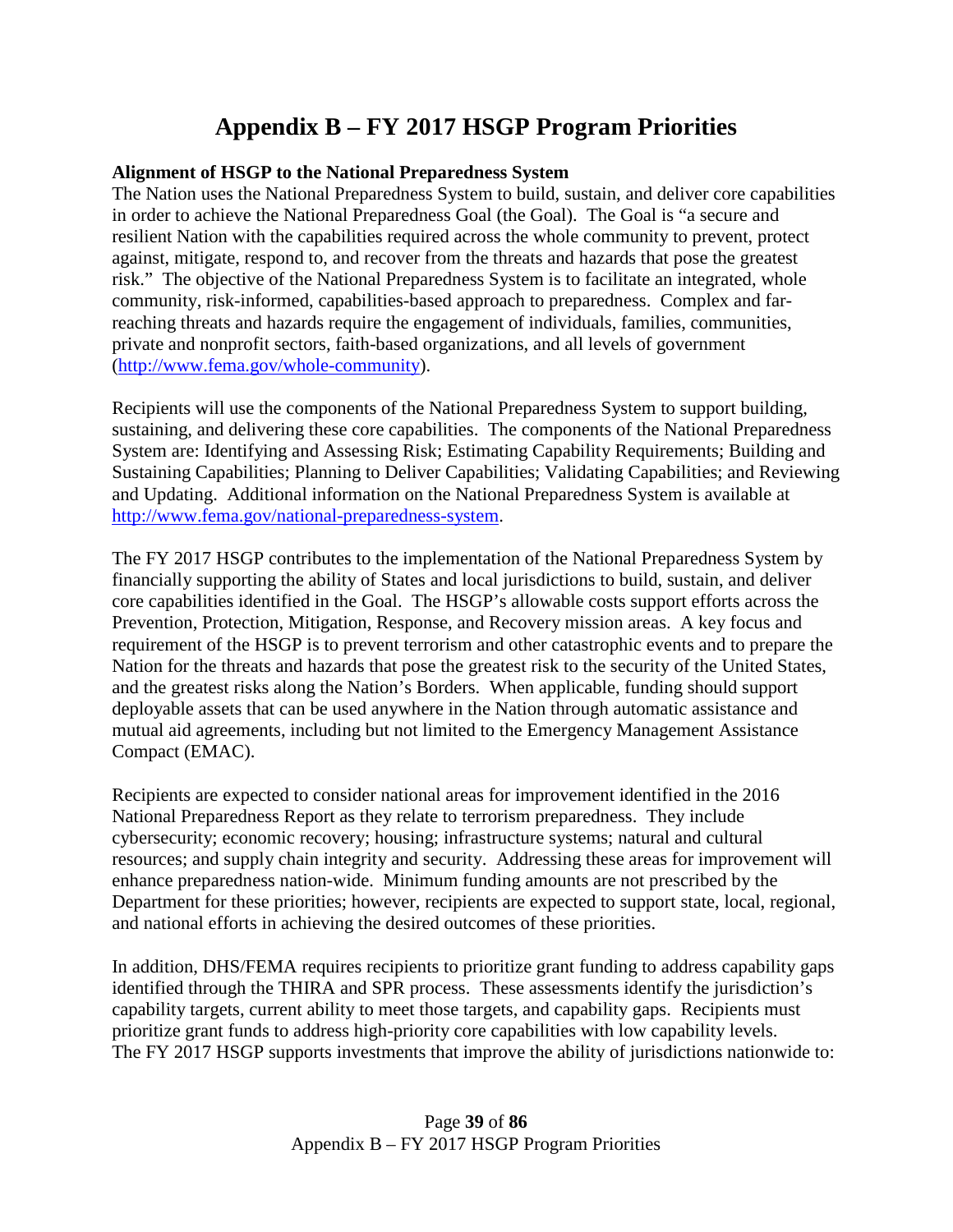- Prevent a threatened or an actual act of terrorism;
- Protect citizens, residents, visitors, and assets against the greatest threats that pose the greatest risk to the security of the United States;
- Mitigate the loss of life and property by lessening the impact of future catastrophic events;
- Respond quickly to save lives, protect property and the environment, and meet basic human needs in the aftermath of a catastrophic incident; and/or
- Recover through a focus on the timely restoration, strengthening, accessibility and revitalization of infrastructure, housing, and a sustainable economy, as well as the health, social, cultural, historic, and environmental fabric of communities affected by a catastrophic incident; and do so in a manner that engages the whole community while ensuring the protection of civil rights.

The core capabilities contained in the Goal are highly interdependent and require the use of existing preparedness networks and activities, improved training and exercise programs, innovation, and appropriate administrative, finance, and logistics systems.

## **Reporting on the Implementation of the National Preparedness System**

#### *Identifying and Assessing Risk and Estimating Capability Requirements*

States, territories, and Urban Areas should review and, if necessary, revise and update their THIRAs on an annual basis. A single THIRA submission will support multiple grant awards received by a jurisdiction. This submission is valid for the entire PoP of the individual grant award(s). The THIRA, a four-step risk assessment process, provides a comprehensive approach for identifying and assessing risks and associated impacts. It expands on existing local, tribal, territorial, and state Hazard Identification and Risk Assessments (HIRAs) and other risk methodologies by broadening the factors considered in the process, incorporating the whole community throughout the entire process, and by accounting for important community-specific characteristics. CPG 201, Second Edition is available at [http://www.fema.gov/threat-and](http://www.fema.gov/threat-and-hazard-identification-and-risk-assessment)[hazard-identification-and-risk-assessment.](http://www.fema.gov/threat-and-hazard-identification-and-risk-assessment)

In step four of the THIRA process, a jurisdiction estimates the resources required to deliver the capability targets set in their THIRAs. Communities express resource requirements as a list of whole community resources needed to successfully achieve their capability targets. Each jurisdiction should decide which combination of resources is most appropriate to achieve its capability targets.

The SPR is an annual self-assessment of state preparedness submitted by the 56 States and territories to DHS/FEMA. The *Post-Katrina Emergency Management Reform Act of 2006* (PKEMRA) requires an SPR from any state or territory receiving Federal preparedness assistance administered by the Department of Homeland Security.

#### **Reporting**

• Urban Areas should review and, if necessary, revise and update their THIRAs on an annual basis. UASIs should submit their updated THIRAs to the designated SAA. THIRA updates should be in alignment with CPG 201, Second Edition.

> Page **40** of **86** Appendix B – FY 2017 HSGP Program Priorities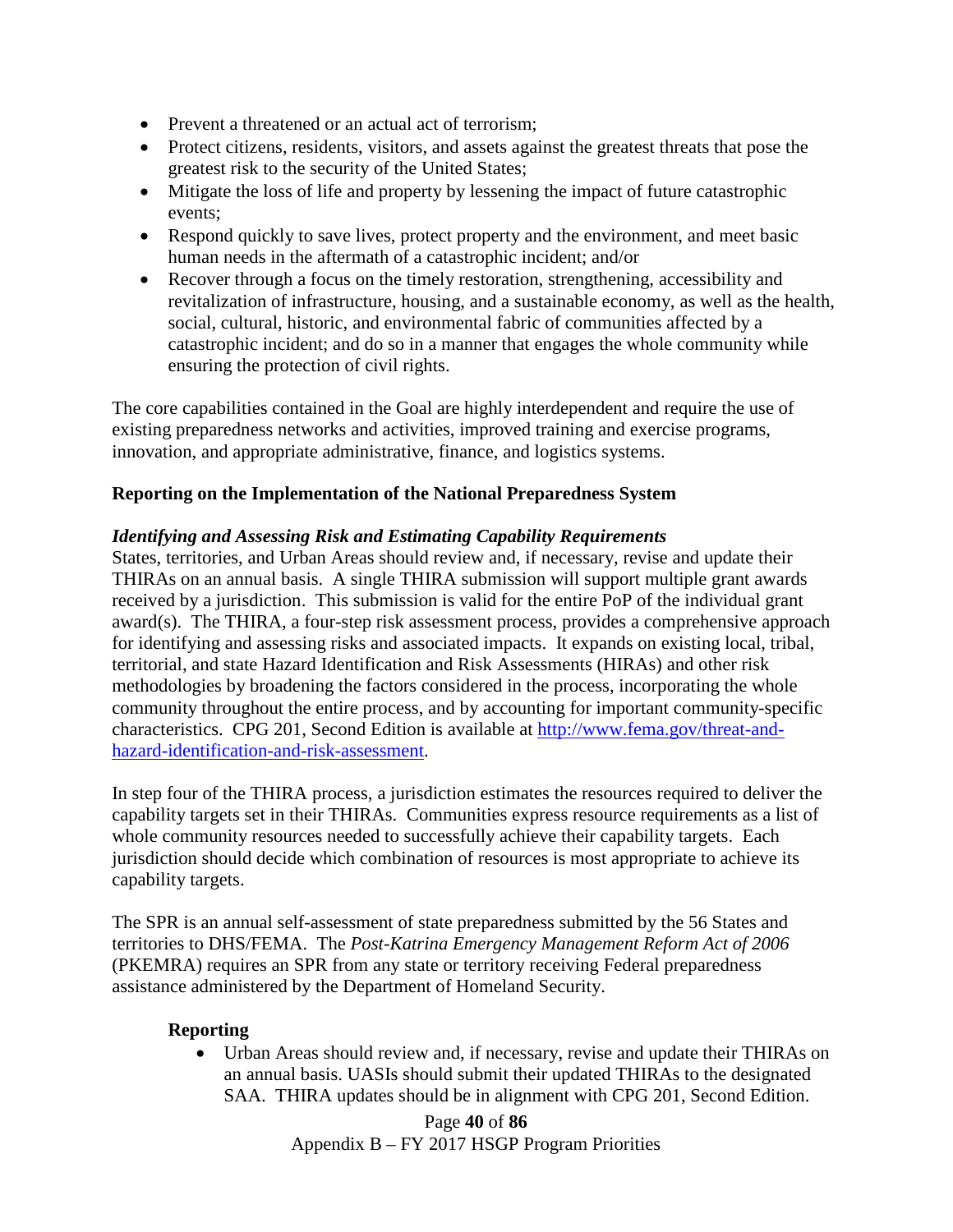Urban Areas should coordinate internally to ensure THIRAs represent all jurisdictions within the Urban Area.

- o For FY 2017, if any updates are made to an Urban Area THIRA, Step 4 of the THIRA should be completed for all Response and Recovery core capabilities, including the core capabilities common to multiple mission areas.
- States and territories should review and, if necessary, revise and update their THIRAs on an annual basis. States and territories should submit their THIRA updates along with their annual SPR through the URT and email a copy of the URT submission to their respective FEMA Regional Federal Preparedness Coordinator [\(refer to the FEMA Region websites above\)](mailto:refer%20to%20the%20FEMA%20Region%20websites%20above) and copy femaspr@fema.dhs.gov. THIRA submissions should be in alignment with CPG 201, Second Edition.
	- o For FY 2017, SHSP recipients should complete Step 4 of the THIRA for all Response and Recovery core capabilities, including the common core capabilities for those mission areas.
- States and territories must submit their SPRs to FEMA no later than December 31 each year. SAAs should coordinate with eligible Urban Areas in advance of this deadline to include the Urban Area's input when conducting the statewide SPR assessment.

## *Building and Sustaining Capabilities*

States are required to prioritize grant funding for building and sustaining capabilities in areas with capability gaps identified through the THIRA and SPR process.

## **Reporting**

- In each HSGP recipient's BISR, as part of programmatic monitoring, recipients will be required to describe how expenditures support maintenance and sustainment of core capabilities. HSGP recipients will, on a project-by-project basis, check one of the following:
	- **-** Building a capability acquired with HSGP funding; or
	- **-** Sustaining a capability acquired with HSGP funding.

## **NIMS Implementation**

Recipients receiving HSGP funding are required to implement NIMS. NIMS defines a national, interoperable approach for sharing resources, coordinating and managing incidents, and communicating information. Incident management refers to how incidents are managed across all homeland security activities, including prevention, protection, mitigation, response, and recovery. FY 2017 HSGP recipients must use standardized resource management concepts for resource typing, credentialing, and an inventory to facilitate the effective identification, dispatch, deployment, tracking and recovery of resources.

## **Reporting**

• Recipients report on NIMS implementation through the URT.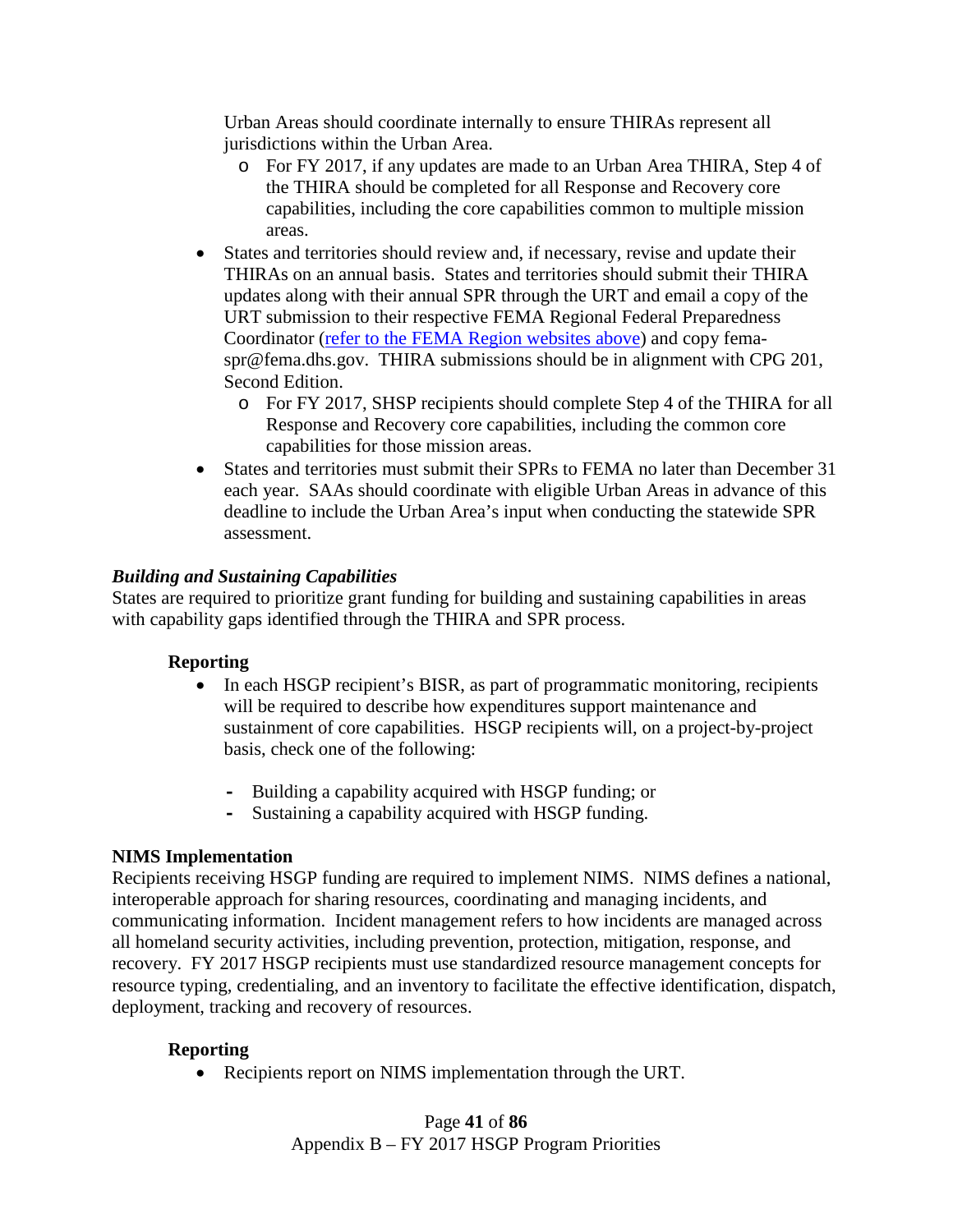#### **Fusion Centers**

DHS has identified state and major Urban Area fusion centers as a critical component of our Nation's distributed homeland security and counterterrorism architecture. They provide grassroots intelligence and analytic capabilities within the state and local jurisdiction [\(http://www.dhs.gov/state-and-major-urban-area-fusion-centers](http://www.dhs.gov/state-and-major-urban-area-fusion-centers)*)*. To that end, DHS/FEMA preparedness grants will continue to support designated state and major Urban Area fusion centers [\(http://www.dhs.gov/fusion-center-locations-and-contact-information\)](http://www.dhs.gov/fusion-center-locations-and-contact-information) and the maturation of the Information Sharing Environment (ISE).

The national network of fusion centers (National Network) provides a mechanism for the Federal Government to receive information from state, local, tribal, and territory partners, which helps create a more complete threat picture at the National level. Participating in the Nationwide Suspicious Activity Reporting (SAR) Initiative enables fusion centers to receive and analyze suspicious activity reporting from frontline public safety personnel, the private sector, and the public, and ensure the sharing of SAR with the Federal Bureau of Investigation's Joint Terrorism Task Forces for further investigation.

In support of this strategic vision, the DHS/FEMA is requiring designated state and major Urban Area fusion centers to participate in an annual assessment of their performance. As maturation of the National Network continues to be a high-priority in FY 2017, DHS/FEMA is requiring that all fusion center-related funding requests be consolidated into a single (1) investment for states or Urban Areas in which designated fusion centers reside. The single investment provides states and Urban Areas a means to centrally manage and report on fusion center related activities. **Recipients must coordinate with the fusion center when developing the fusion center investment prior to application submission.** The fusion center must utilize its individual assessment data when developing the investment. Each proposed project included in the fusion center investment must align to, and reference, specific performance areas of the Assessment that the funding is intended to support. Additionally, any jurisdiction or agency that leverages HSGP funds to support intelligence- or fusion process-related activities (e.g., intelligence unit, real time crime information and analysis centers) must ensure efforts are integrated and/or coordinated with the state or major Urban Area fusion center(s).

State and major Urban Area fusion centers receiving SHSP and/or UASI grant funds will be evaluated based on compliance with the guidance and requirements for the National Network as set forth by DHS I&A through the annual Fusion Center Assessment.

- FY2017 Fusion Center Grant requirements are listed at [http://www.dhs.gov/homeland](http://www.dhs.gov/homeland-security-grant-program-hsgp)[security-grant-program-hsgp.](http://www.dhs.gov/homeland-security-grant-program-hsgp)
- DHS/FEMA approved analyst courses that meet the grant requirement are listed at [http://www.dhs.gov/fema-approved-intelligence-analyst-training-courses.](http://www.dhs.gov/fema-approved-intelligence-analyst-training-courses)

Through the PPR, fusion centers will report on the compliance with measurement requirements within the fusion centers priority through the annual Fusion Center Assessment managed by DHS I&A and reported to FEMA.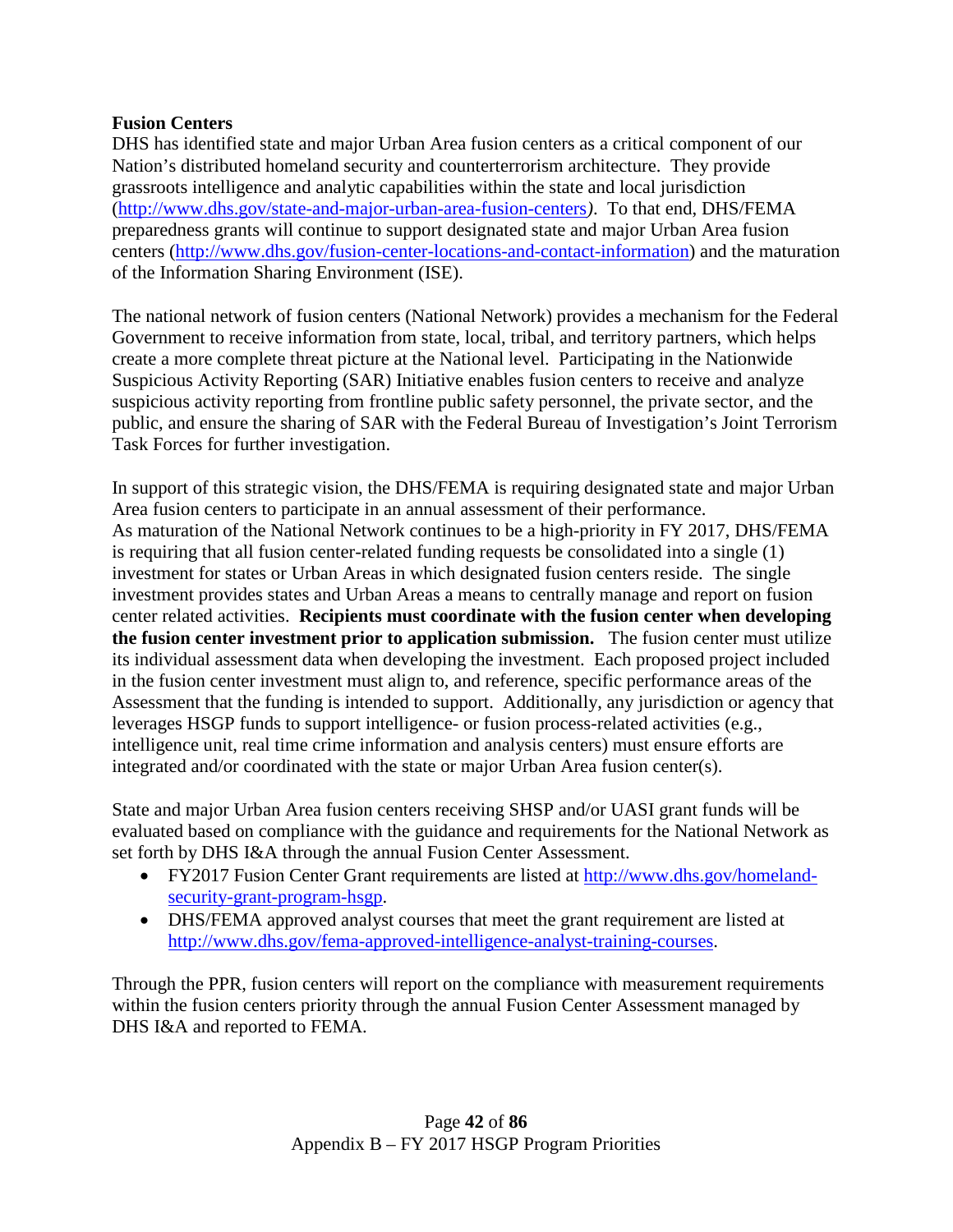## *Planning to Deliver Capabilities*

Recipients shall develop and maintain, jurisdiction wide, all threats and hazards EOPs consistent with CPG 101 v.2. Recipients must update their EOP at least once every two years.

#### **Reporting**

• Recipients report EOP compliance with CPG 101 v2 in the URT.

#### *Validating Capabilities*

Recipients should engage elected and appointed officials and other whole community stakeholders to identify long-term training and exercise priorities. These priorities must address capability targets and gaps identified through the annual THIRA and SPR processes, areas for improvement identified from real-world events and preparedness exercises, and national areas for improvement identified in the most recent NPR.

Recipients should document these priorities and use them to deploy a schedule of exercise events and supporting training activities in a Multi-Year Training and Exercise Plan (TEP). Information related to Multi-year TEPs and Training and Exercise Planning Workshops (TEPWs) can be found on the Homeland Security Exercise and Evaluation Program (HSEEP) website at [https://www.fema.gov/exercise.](https://www.fema.gov/exercise)

All recipients will develop and maintain a progressive exercise program consistent with HSEEP. A progressive, multi-year exercise program is a series of increasingly complex exercises linked to a set of common program priorities with each successive exercise building upon the previous one until proficiency is achieved.

The NEP serves as the principal exercise mechanism for examining national preparedness and measuring readiness. Recipients are strongly encouraged to nominate exercises into the NEP. For additional information on the NEP, please refer to [http://www.fema.gov/national-exercise](http://www.fema.gov/national-exercise-program)[program.](http://www.fema.gov/national-exercise-program)

#### **Reporting**

- Recipients are required to develop a Multi-year TEP that identifies training and exercise priorities and activities. The Multi-year TEP shall be submitted to [hseep@fema.dhs.gov](mailto:hseep@fema.dhs.gov) no later than 90 days after the completion of the TEPW.
- Recipients are required to submit either one After Action Report/Improvement Plan (AAR/IP) for each HSGP-funded progressive exercise series; or individual AAR/IPs for each HSGP-funded exercise to [hseep@fema.dhs.gov](file://HQEI3FR7/GPDShare/FY%202015%20Grant%20Programs/HSGP/FOA/hseep@fema.dhs.gov) no more than 90 days after completion of the exercise.
- Recipients are reminded of the importance of implementing corrective actions iteratively throughout the progressive exercise cycle. Recipients are encouraged to use the HSEEP AAR/IP template located at [https://www.fema.gov/exercise.](https://www.fema.gov/exercise)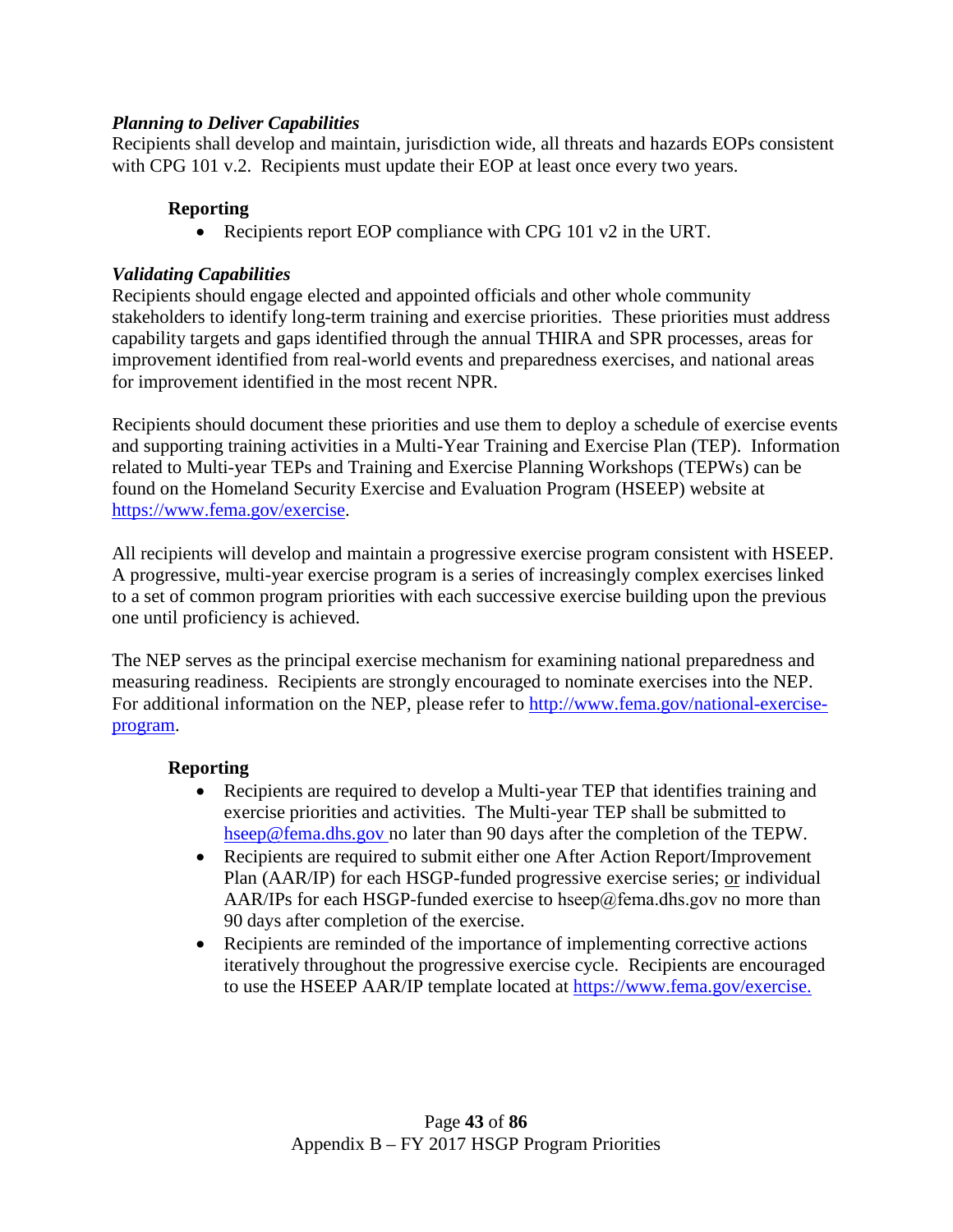## **Supplemental SHSP Guidance**

## *Governance*

In keeping with the guiding principles of governance for all DHS/FEMA preparedness programs, recipients must coordinate activities across preparedness disciplines and levels of government, including state, territorial, local, and tribal governments. A cohesive planning framework should incorporate DHS/FEMA resources, as well as those from other Federal, state, local, tribal, territorial, private sector, and faith-based community organizations. Specific attention should be paid to how available preparedness funding sources can effectively support a whole community approach to emergency preparedness and management and the enhancement of core capabilities. To ensure this, the SAA must establish or reestablish a unified Senior Advisory Committee (SAC).

## *Senior Advisory Committee (SAC)*

The SAC builds upon previously established advisory bodies under HSGP (including the SHSP and UASI programs), Nonprofit Security Grant Program (NSGP), Transit Security Grant Program (TSGP), and Port Security Grant Program (PSGP). Examples of advisory bodies that should be included on the SAC include: Urban Area Working Groups (UAWGs), Statewide Interoperability Governing Board (SIGB), Area Maritime Security Committees (AMSCs), Regional Transportation Security Working Groups (RTSWGs), Citizen Corps Whole Community Councils, Disability Inclusion Working Groups, and Children's Working Groups. SAC membership shall include at least one representative from relevant stakeholders including:

- Individuals from the counties, cities, towns, and Indian tribes within the State or high-risk urban area, including, as appropriate, representatives of rural, high-population, and highthreat jurisdictions;
- UASI-funded Urban Areas;
- Citizen Corps Whole Community Councils;
- Local or tribal government officials;
- Tribal organizations;
- Emergency response providers, including representatives of the fire service, law enforcement, emergency medical services, and emergency managers;
- Public health officials and other appropriate medical practitioners;
- Individuals representing educational institutions, including elementary schools, community colleges, and other institutions of higher education;
- State and regional interoperable communications coordinators, as appropriate;
- State and major urban area fusion centers, as appropriate; and
- Non-profit, faith based, and other voluntary organizations such as the American Red Cross.

SACs are encouraged to develop subcommittee structures, as necessary, to address issue- or region-specific considerations.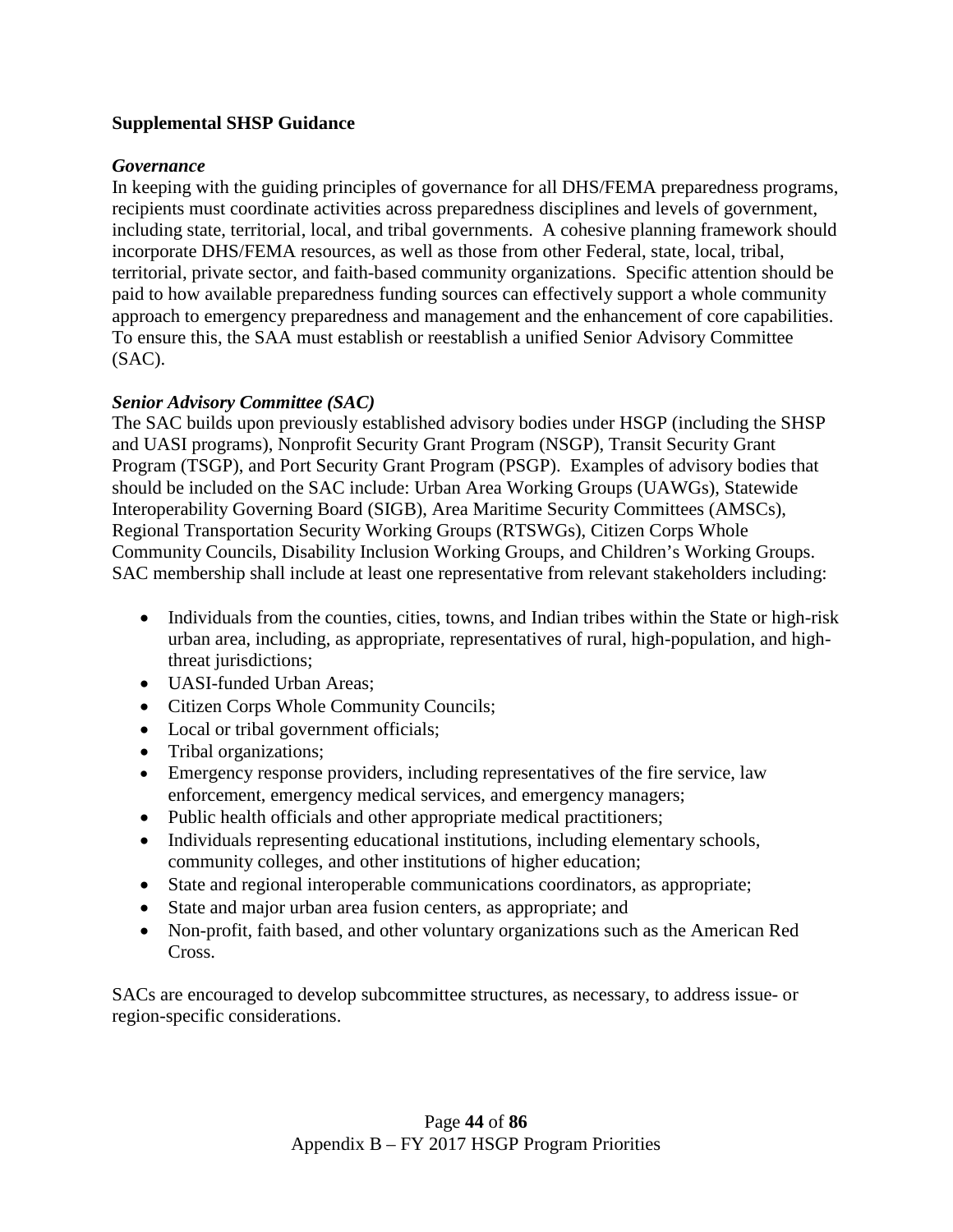The responsibilities of a SAC include:

- Integrating preparedness activities across disciplines, the private sector, non-profit organizations, faith-based and community organizations, and all levels of government, including local, state, tribal, and territorial, with the goal of maximizing coordination and reducing duplication of effort;
- Creating a cohesive planning network that builds and implements preparedness initiatives using DHS/FEMA resources, as well as other Federal, state, local, tribal, territorial, local, private sector, and faith-based community resources;
- Management of all available preparedness funding sources to ensure their effective use of and to minimize duplication of effort;
- Ensuring applications for SHSP and UASI funds align with the capability gaps identified in the THIRA and SPR;
- Assist in preparation and revision of the State, regional, or local homeland security plan or the threat and hazard identification and risk assessment, as the case may be; and
- Assist in determining effective funding priorities for SHSP grants.

## *SAC Composition and Scope*

**1. Membership.** The SAC must include whole community intrastate and interstate partners as applicable and have balanced representation among entities with operational responsibilities for terrorism/disaster prevention, protection, mitigation, response, and recovery activities within the state, and include representation from the stakeholder groups and disciplines identified above.

The membership of the SAC must reflect the threats and hazards identified in the state's THIRA as well as each of the core capabilities, in particular those core capabilities identified as having large capability gaps identified in the state's most recent SPR. SAAs will use the URT to verify compliance of SAC charter requirements. Further, the SAC must include representatives that were involved in the production of the state's THIRA and represent the interests of the five mission areas as outlined in the Goal.

The above membership requirement does not prohibit states, Urban Areas, regional transit and port entities, or other recipients of DHS/FEMA preparedness funding from retaining their existing structure under separate programs; however, at a minimum, those bodies must support and feed into the larger SAC. The composition, structure and charter of the SAC should reflect this focus on building core capabilities, instead of simply joining previously existing advisory bodies under other grant programs.

The SAA must ensure that appropriate representation from defined UASI-funded Urban Areas is included on the SAC. DHS/FEMA strongly encourages that, wherever possible, previously established local working groups be leveraged for this purpose to ensure that UASI resources are managed in the most efficient and effective manner possible. The UAWG should also support state efforts to develop the THIRA and SPR, particularly as it relates to UASI activities.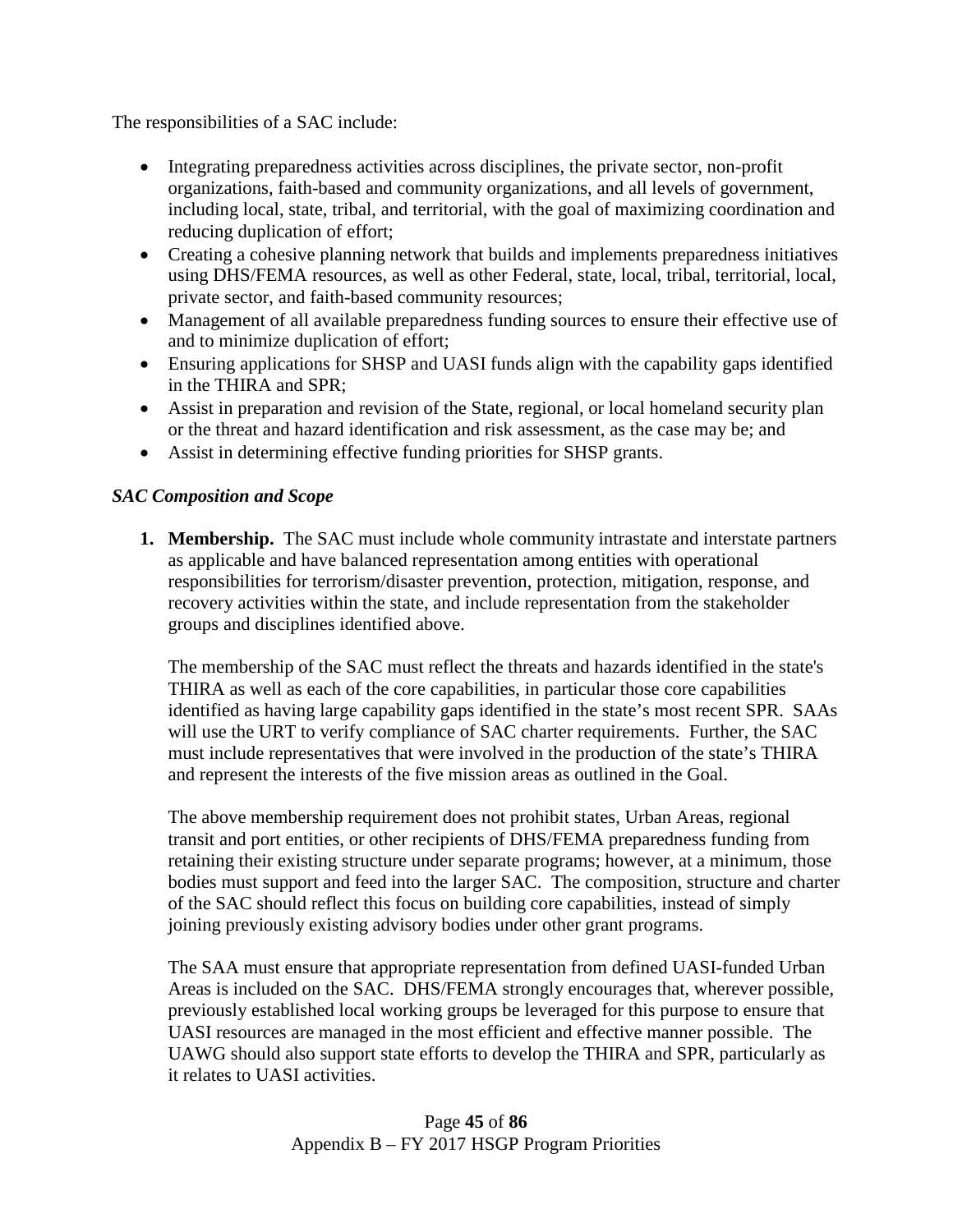For designated Urban Areas, the SAA POCs are responsible for identifying and coordinating with the POC for the UAWG, who should be a member of the SAC. The POC's contact information must be provided to DHS/FEMA with the grant application. SAAs must work with existing Urban Areas to ensure that information for current POCs is on file with DHS/FEMA.

Finally, DHS/FEMA recommends that organizations advocating on behalf of youth, older adults and individuals with disabilities, individuals with limited English proficiency and others with access and functional needs, socio-economic factors and cultural diversity, be invited to participate in the SAC.

#### **2. Collaboration with state agencies and other stakeholder organizations.**

Program representatives from the following entities should be members of the SAC (as applicable): State Primary Care Association, State Homeland Security Advisor (HSA) (if this role is not also the SAA), State Emergency Management Agency (EMA) Director, State Public Health Officer, State Public Safety Officer (and SAA for Justice Assistance Grants, if different), State Coordinator for DoD 1033 Program , State Court Official, State Emergency Medical Services (EMS) Director, State Trauma System Manager, Statewide Interoperability Coordinator, State Citizen Corps Whole Community Council, the State Emergency Medical Services for Children (EMSC) Coordinator, State Education Department, State Human Services Department, State Child Welfare Services, State Juvenile Justice Services, Urban Area POC, Senior Members of AMSCs, Senior Members of the RTSWG, Senior Security Officials from Major Transportation Systems, and the Adjutant General.

## *Senior Advisory Committee Charter*

The governance of the SHSP and UASI programs through the SAC should be directed by a charter. All members of the SAC should sign and date the charter showing their agreement with its content and their representation on the Committee. Revisions to the governing charter must be sent to the recipient's assigned FEMA HQ Program Analyst. The SAC charter must at a minimum address the following:

- A detailed description of the SAC's composition and an explanation of key governance processes, including how the SAC is informed by the state's THIRA and SPR data reflecting capability gaps and the approach to address gaps in core capabilities;
- A description of the frequency at which the SAC will meet;
- How the committee will leverage existing governance bodies;
- A detailed description of how decisions on programmatic priorities funded by SHSP and UASI are made and how those decisions will be documented and shared with its members and other stakeholders, as appropriate; and
- A description of defined roles and responsibilities for financial decision making and meeting administrative requirements.

To ensure ongoing coordination efforts, SAAs are encouraged to share community preparedness information submitted in the state's BSIR with members of the SAC. SAAs are also encouraged to share their THIRA and SPR with members of the SAC applying for other FEMA preparedness

> Page **46** of **86** Appendix B – FY 2017 HSGP Program Priorities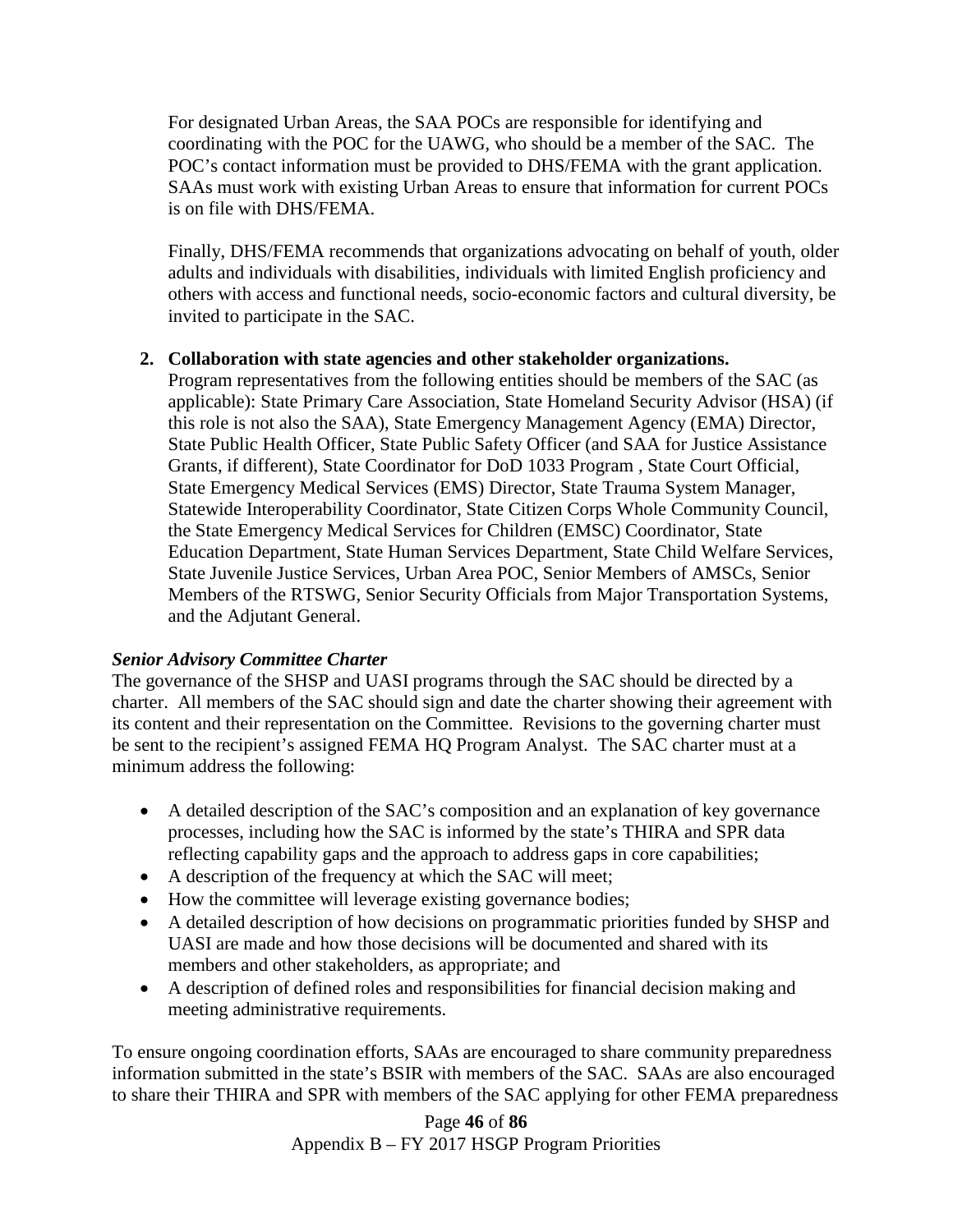grants in order to enhance their understanding of statewide capability gaps. The charter should be made available upon request to promote transparency in decision-making related to HSGP activities.

To manage this effort and to further reinforce collaboration and coordination across the stakeholder community, a portion of the 20 percent (20%) holdback of a state or territory award may be utilized by the SAA for the purpose of supporting the SAC and to ensure representation and active participation of SAC members. Funding may be used for hiring and training planners, establishing and maintaining a program management structure, identifying and managing projects, conducting research necessary to inform the planning process, and developing plans that bridge mechanisms, documents, protocols, and procedures.

SAAs will use the URT to verify compliance of SAC charter requirements.

# **Supplemental UASI Guidance**

The UASI program is intended to provide financial assistance to address the unique multidiscipline planning, organization, equipment, training, and exercise needs of high-threat, highdensity Urban Areas, and to assist these areas in building and sustaining capabilities to prevent, protect against, mitigate, respond to, and recover from threats or acts of terrorism using the whole community approach. Urban Areas must use UASI funds to employ regional approaches to overall preparedness and are encouraged to adopt regional response structures whenever appropriate. UASI program implementation and governance must include regional partners and should have balanced representation among entities with operational responsibilities for prevention, protection, mitigation, response, and recovery activities within the region. In some instances, Urban Area boundaries cross state borders. States must ensure that the identified Urban Areas take an inclusive regional approach to the development and implementation of the UASI program and involve the contiguous jurisdictions, mutual aid partners, port authorities, rail and transit authorities, state agencies, state-wide Interoperability Coordinators, Citizen Corps Whole Community Council(s), and campus law enforcement in their program activities.

# *Composition*

Pursuant to provisions of the *Homeland Security Act of 2002*, as amended, eligible Urban Areas were determined based on an analysis of relative risk of the 100 most populous Metropolitan Statistical Areas (MSAs), as defined by the Office of Management and Budget (OMB). MSAs are used by DHS/FEMA to determine eligibility for participation in the program. Geographical areas queried do not equate to minimum mandated membership representation of an Urban Area, nor does this guarantee funding for geographical areas queried. UAWGs must continue to take a regional approach to membership but are not required to expand or contract existing Urban Area participation to conform to MSA composition. Detailed information on MSAs is publicly available from the United States Census Bureau at

[http://www.census.gov/population/www/metroareas/metrodef.html.](http://www.census.gov/population/www/metroareas/metrodef.html)

## *UASI Program Requirements*

The SAA will be responsible for ensuring compliance with the fiduciary and programmatic administration requirements of the UASI program.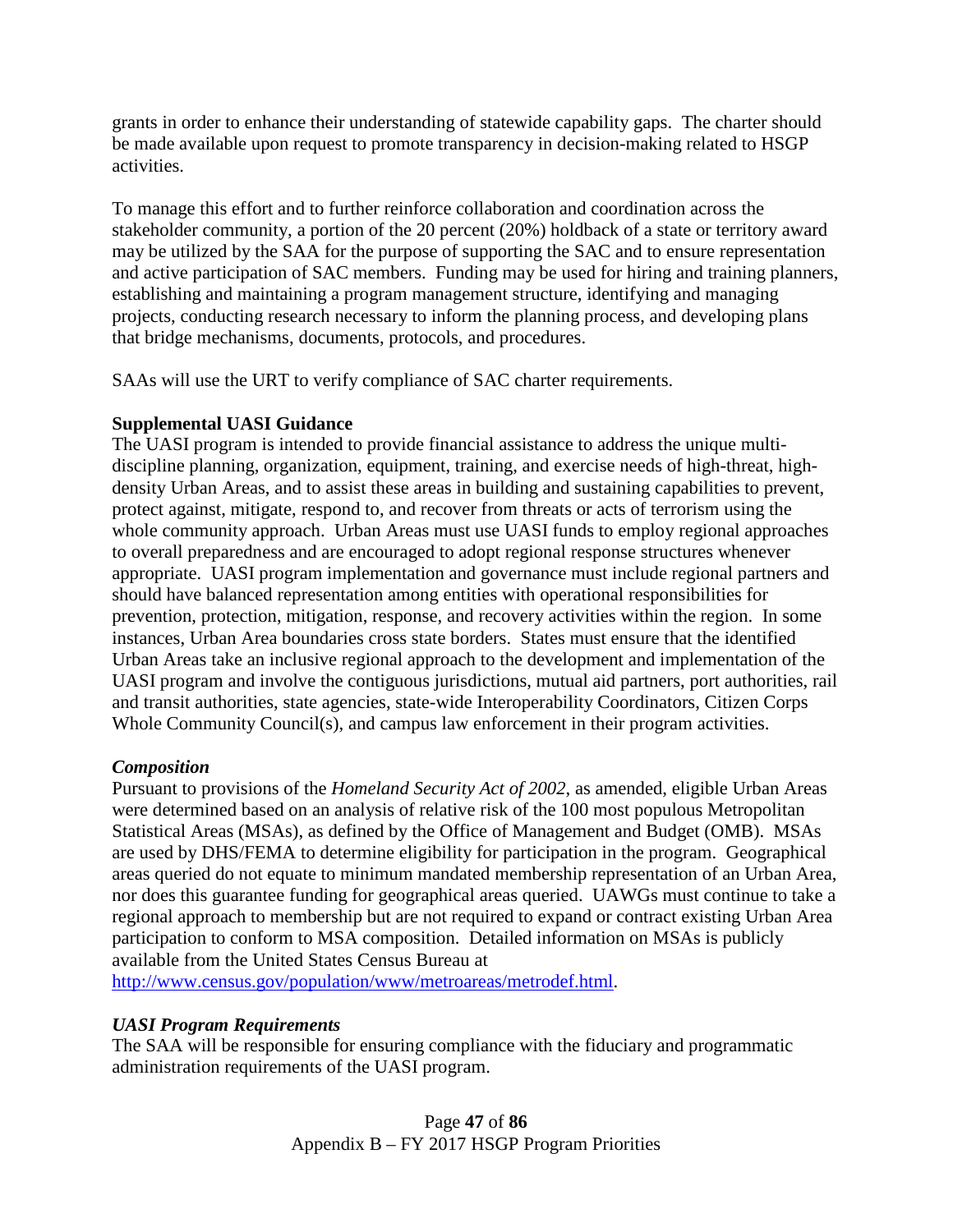- **Identify POCs.** The SAA must confirm a specific POC with the designated Urban Area. The SAA POCs are responsible for identifying and coordinating with the POC for the UAWG. This information must be provided to DHS/FEMA with the grant application. SAAs must work with existing Urban Areas to ensure that information for current POCs is on file with DHS/FEMA.
- **Define the Urban Area.** The SAA POC, in coordination with the candidate Urban Areas, must define the Urban Area, as it will apply to the UASI program. The identified city or combined entity represents the candidate Urban Area eligible to apply for funding under the UASI program. For those Urban Areas with a combined entity, that area represents the minimum area that must be part of the defined Urban Area. The definition of the Urban Area is limited to jurisdictions contiguous to the geographic area used to determine eligibility, or those jurisdictions in that area which have established formal mutual aid agreements. States may request a waiver for this limitation for regions previously established by Executive Order, law, or compact. For the purposes of the UASI program, the Washington, D.C. Urban Area will consist of the National Capital Region (NCR) as set forth in 10 U.S.C. §2674(f)(2). In coordination with the SAA, the UAWG may redefine the geographic boundaries of an existing Urban Area through the addition of jurisdictions to the UAWG, as it will apply to the UASI program. The SAA POC must notify DHS/FEMA of this change.

**Establish the UAWG.** Membership in the UAWG must provide either direct or indirect representation for all relevant jurisdictions and response disciplines (including law enforcement, fire service, EMS, and emergency management) that comprise the defined Urban Area. It must also be inclusive of local Whole Community Citizen Corps Council and tribal representatives. The UAWG should also include at least one representative from each of the following significant stakeholders:

- Local or tribal government officials;
- Emergency response providers, which shall include representatives of the fire service, law enforcement, emergency medical services, and emergency managers;
- Public health officials and other appropriate medical practitioners;
- Individuals representing educational institutions, including elementary schools, community colleges, and other institutions of higher education;
- State and regional interoperable communications coordinators, as appropriate; and
- State and major urban area fusion centers, as appropriate.

Members of the UAWG shall be a representative group of individuals from the counties, cities, towns, and tribes within the State or high-risk urban area, including, as appropriate, representatives of rural, high-population, and high-threat jurisdictions.

• In addition, the UAWG should include officials responsible for the administration of Centers for Disease Control and Prevention (CDC) and Assistant Secretary for Preparedness and Response's (ASPR) cooperative agreements. Finally, it must be inclusive of members advocating on behalf of youth, older adults, individuals with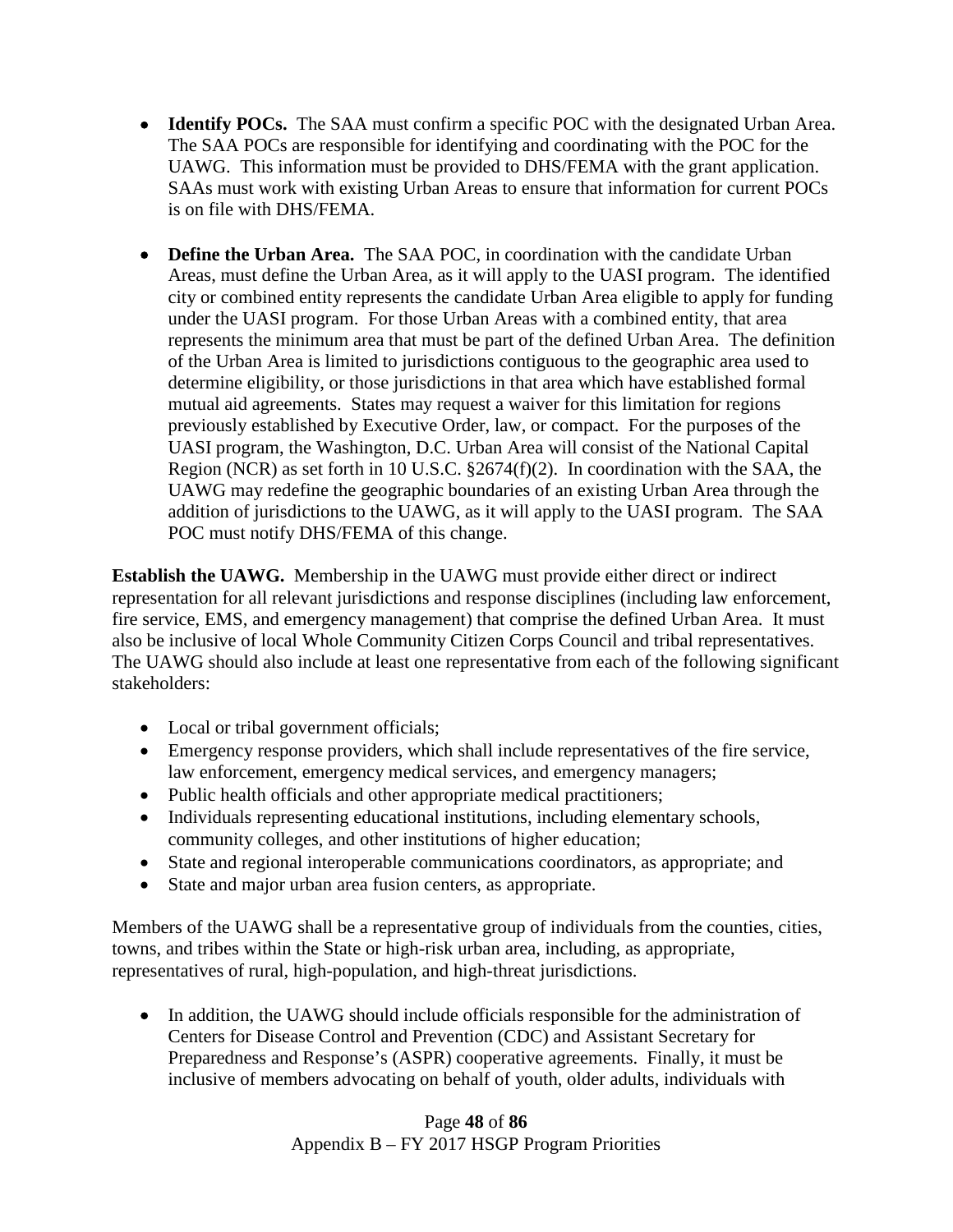disabilities, individuals with limited English proficiency and others with access and functional needs, socio-economic factors and cultural diversity.

The SAA POC must ensure that appropriate representation for the defined Urban Area is included per this guidance. DHS/FEMA strongly encourages that, wherever possible, previously established local working groups should be leveraged for this purpose to ensure that UASI funded resources are managed in the most efficient and effective manner possible. The UAWG should support state efforts to develop the SPR, particularly as it relates to UASI funded activities. UASI recipients can complete an SPR on a voluntary basis and should coordinate with the respective state(s). Completing an SPR helps to identify capability gaps and to prioritize investments required to reach the THIRA targets, resulting in a stronger investment justification.

• **Governance.** The jurisdictions identified in **Appendix A – FY 2017 Program** [Allocations](#page-32-0) represent the candidate Urban Areas eligible to apply for funding. The UAWG will be responsible for coordinating the development and implementation of all program initiatives. States and Urban Areas must consider including counties within which the cities reside, contiguous jurisdictions, MSAs, operational areas, and mutual aid partners, as appropriate, in the governance process.

In keeping with sound project management practices, the UAWG must ensure that its approach to critical issues such as membership, governance structure, voting rights, grant management and administration responsibilities, and funding allocation methodologies are formalized in a working group charter or other form of standard operating procedure related to the UASI program governance. The charter must also outline how decisions made in UAWG meetings will be documented and shared with UAWG members. The UAWG charter must be on file with DHS/FEMA prior to drawing down UASI funding and must be available to all UAWG members to promote transparency in decisionmaking related to the UASI program.

UASIs will use the URT to verify UAWG structure and membership. Urban Areas must notify the SAA and FEMA HQ Program Analyst of any updates to the UAWG structure or membership.

- **Develop Urban Area THIRA.** As a result of the improved governance process and the rationale for maintaining and sustaining existing capabilities and the development of new capabilities, members of the UAWG should be involved in the development of an Urban Area THIRA coordinated with the state THIRA and SPR, and subsequent updates. UAWGs must ensure that applications for funding under the UASI Program align with the capability gaps identified in the Urban Area THIRA.
- **Allocation of Funds.** The use and allocation of all grant funds available through the UASI program must focus on the investments identified in the Urban Area's IJ and investments in building capabilities should focus on resource requirements identified in the THIRA to the extent practicable. The use of funds must also be consistent with overall UASI program guidelines, the National Preparedness System, and must develop

Page **49** of **86** Appendix B – FY 2017 HSGP Program Priorities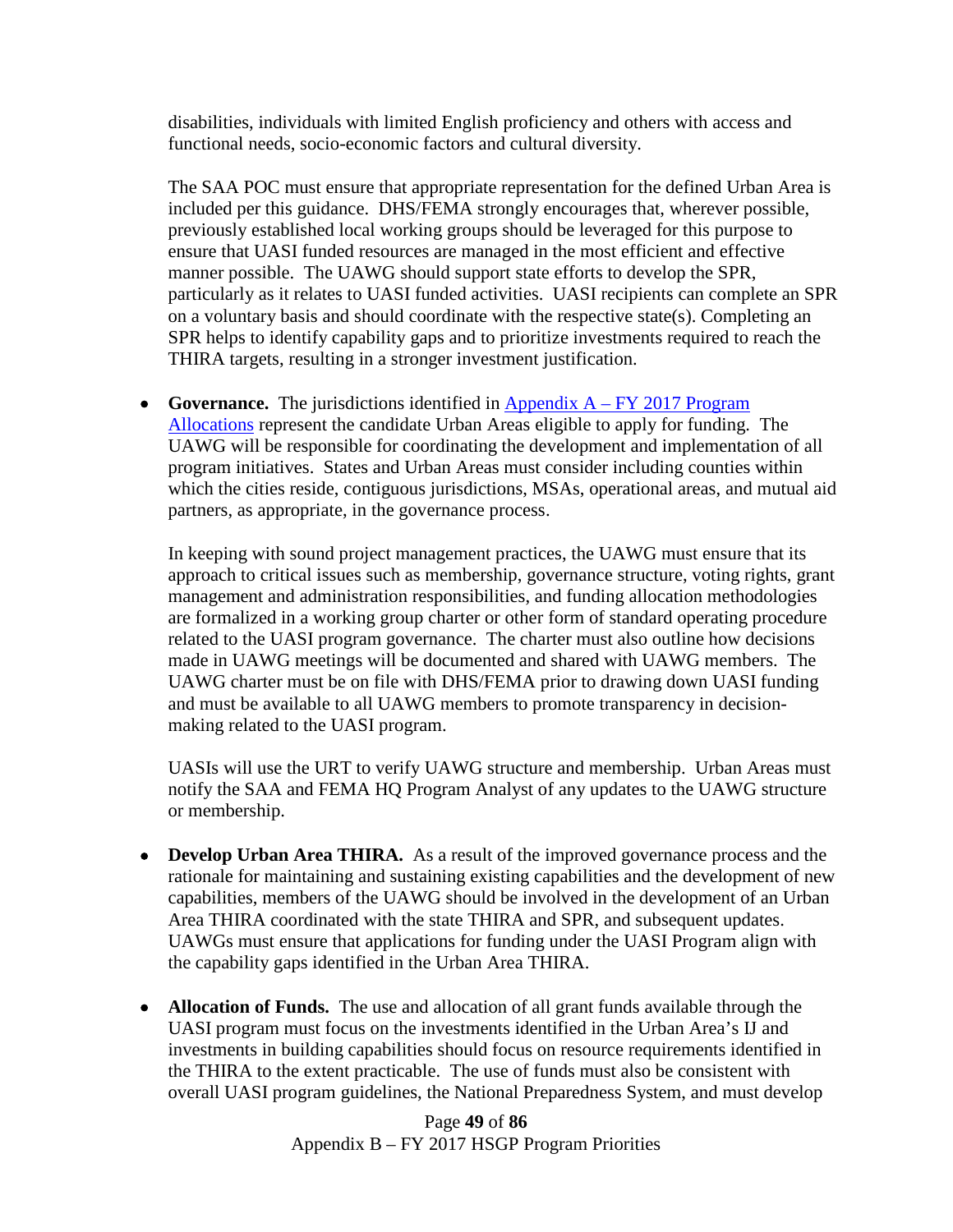or sustain one or more core capabilities in the Goal. Funds used to support whole community and individual preparedness related efforts, such as engaging nongovernmental organizations demonstrating the integration of children, individuals with disabilities or access and functional needs, limited English proficiency, and individuals from underserved socio-economic populations in all phases of emergency management, participation of disaster volunteers, such as Community Emergency Response Teams (CERTs) in training, exercises and response and recovery operations, and educating the public should be coordinated with local CERT programs and/or Citizen Corps Whole Community Councils.

The UAWG, in coordination with the SAA POC, must develop a methodology for allocating funding available through the UASI program. The UAWG must reach consensus on all UASI funding allocations. If consensus cannot be reached within the 45-day time period allotted for the state to obligate funds to sub-recipients, the SAA must make the allocation determination. The SAA must provide written documentation verifying the consensus of the UAWG, or the failure to achieve otherwise, on the allocation of funds and submit it to DHS/FEMA immediately after the 45-day time period allotted for the state to obligate funds to sub-recipients.

Any UASI funds retained by the state must be used in direct support of the Urban Area. States must provide documentation to the UAWG and DHS/FEMA upon request demonstrating how any UASI funds retained by the state are directly supporting the Urban Area. If the SAA intends to retain any UASI funds, the SAA must prepare an investment that demonstrates how the retained funds will be used to directly support the designated Urban Area in the state. This investment should be included in the designated Urban Area's IJ.

#### **Supplemental SHSP and UASI Guidance**

#### *Collaboration with Other Federal Preparedness Programs*

DHS/FEMA strongly encourages states, Urban Areas, and regions to understand other federal preparedness programs in their jurisdictions and to work with them in a collaborative manner to leverage all available resources and avoid duplicative activities. For example, the U. S. Department of Health and Human Services (HHS) has two robust preparedness programs – Centers Disease Control and Prevention (CDC) Public Health Emergency Preparedness (PHEP) cooperative agreement program and Assistant Secretary for Preparedness and Response's (ASPR) Hospital Preparedness Program (HPP) cooperative agreement program – that focus on preparedness capabilities. CDC's 15 public health preparedness capabilities and ASPR's eight healthcare preparedness capabilities serve as operational components for many of the core capabilities, and collaboration with the PHEP directors and HPP coordinators can build capacity around shared interests and investments that fall in the scope of these HHS cooperative agreements and the HSGP. States and Urban Areas should coordinate among the entire scope of federal partners, national initiatives and grant programs to identify opportunities to leverage resources when implementing their preparedness programs. These may include but are not limited to: Medical Reserve Corps; Emergency Medical Services for Children grants; ASPR HPP; CDC PHEP; CDC Cities Readiness Initiative; Strategic National Stockpile Programs;

> Page **50** of **86** Appendix B – FY 2017 HSGP Program Priorities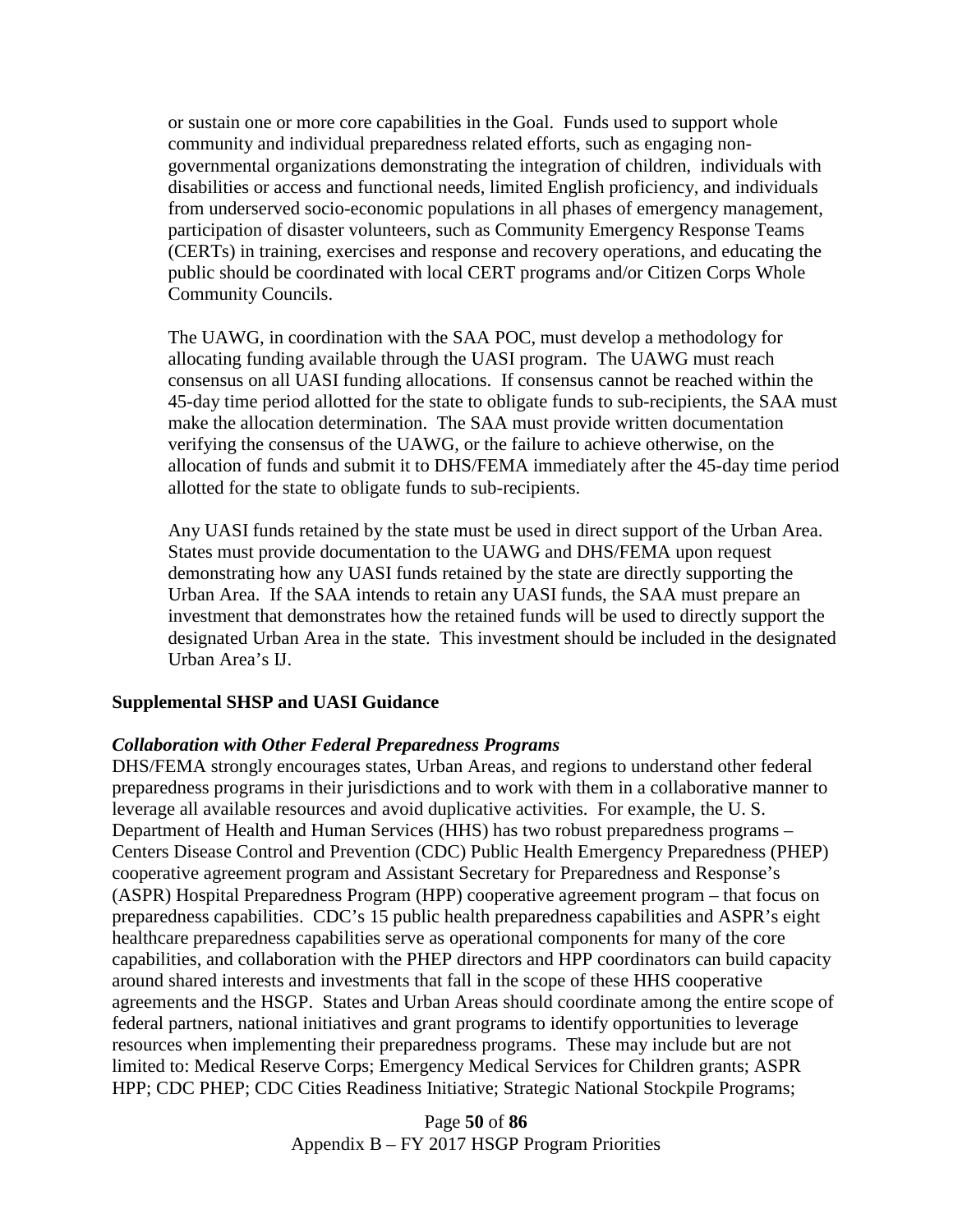EMS; Department of Justice grants; the Department of Defense 1033 Program; and NPPD/Office of Infrastructure Protection's Regional Resilience Assessment Program (RRAP). However, coordination is not limited to grant funding. It also includes leveraging assessments such as TSA's Baseline Assessment and Security Enhancement (BASE); reporting from the Intelligence Community, risk information such as U.S. Coast Guard's Maritime Security Risk Analysis Model (MSRAM), and USBP Sector Analysis.

Each SHSP and UASI funded investment that addresses biological risk, patient care or health systems preparedness should be implemented in a coordinated manner with other Federal programs that support biological and public health incident preparedness such as those administered by the HHS ASPR, the CDC, and the U.S. Department of Transportation's (DOT) National Highway Traffic Safety Administration.

Federal agencies participating in the Emergency Preparedness Grant Coordination process are working to identify current preparedness activities and areas for collaboration across federal grants with public health and healthcare preparedness components. The participating federal agencies include:

- Department of Health and Human Services (HHS) Assistant Secretary for Preparedness and Response (ASPR)
- Department of Homeland Security (DHS) Federal Emergency Management Agency (FEMA)
- HHS Centers for Disease Control and Prevention (CDC)
- HHS Health Resources and Services Administration (HRSA)
- Department of Transportation (DOT) National Highway Traffic Safety Administration (NHTSA)

Federal agencies are actively coordinating guidance and technical assistance and encourage all recipients to actively coordinate preparedness activities for their jurisdictions. More information on the Emergency Preparedness Grant Coordination process can be found at [http://www.fema.gov/media-library/assets/documents/114411.](http://www.fema.gov/media-library/assets/documents/114411)

# *Ensuring the Protection of Civil Rights*

As the Nation works towards achieving the Goal it is important to continue to protect the civil rights of individuals. Recipients must carry out their programs and activities, including those related to the building, sustainment, and delivery of core capabilities, in a manner that respects and ensures the protection of civil rights for protected populations. These populations include, but are not limited to individuals with disabilities and others with access and functional needs, individuals with limited English proficiency, and other diverse racial and ethnic populations in accordance with Section 504 of the Rehabilitation Act of 1973, Title VI of the Civil Rights Act of 1964, and related statutes. The DHS Standard Terms and Conditions includes the civil rights provisions that apply to recipients. These terms and conditions can be found at [DHS Standard](http://www.dhs.gov/publication/fy15-dhs-standard-terms-and-conditions)  [Terms and Conditions.](http://www.dhs.gov/publication/fy15-dhs-standard-terms-and-conditions) Additional information on civil rights provisions is available at: [http://www.fema.gov/office-equal-rights.](http://www.fema.gov/office-equal-rights)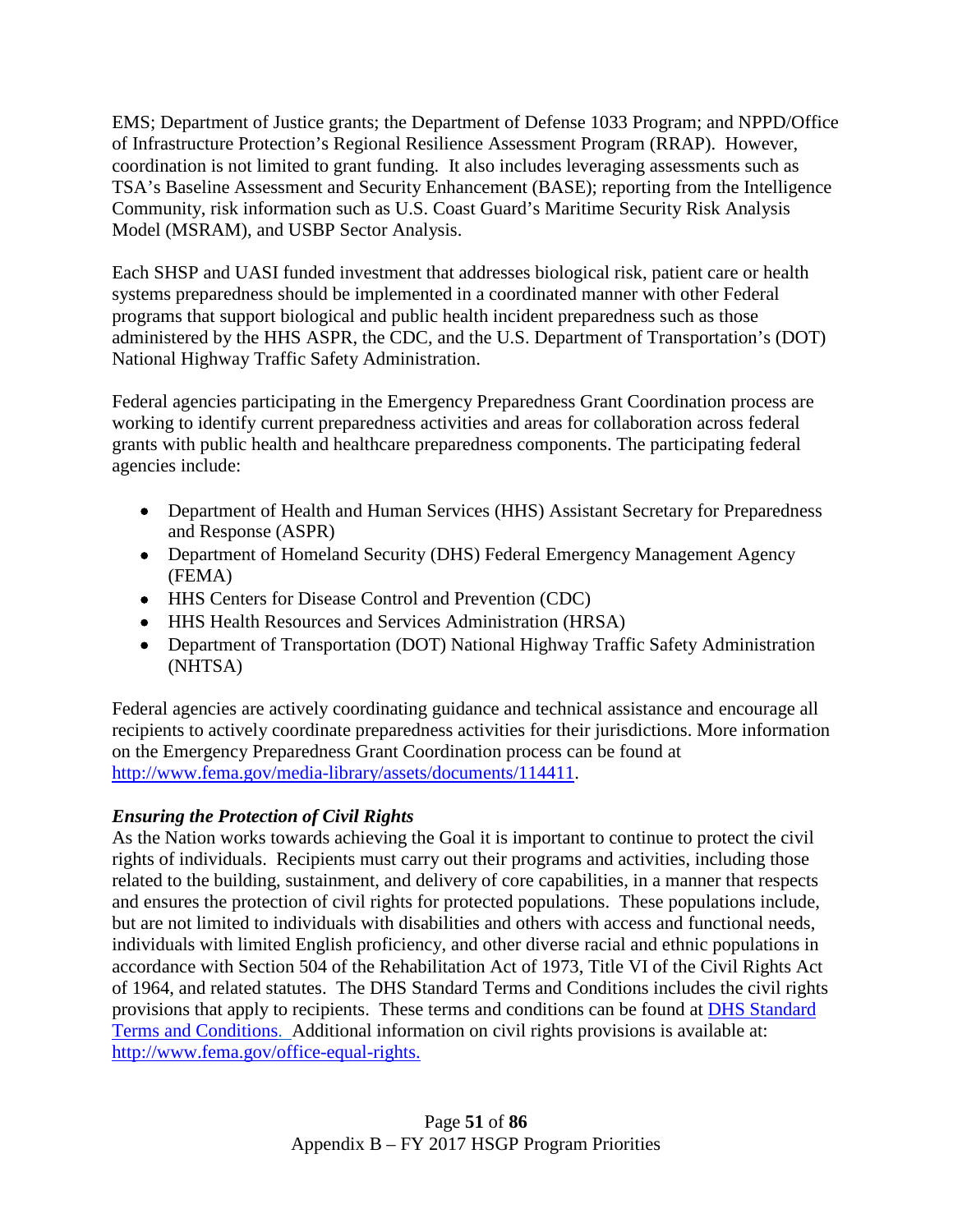## *Collaboration with Nonprofit Organizations*

SHSP and UASI recipients are encouraged to work with the nonprofit community to address terrorism and all hazards prevention concerns, seek input on the needs of the nonprofit sector, and support the goals of their investments.

#### *Collaboration with Tribes*

DHS/FEMA strongly encourages states, Urban Areas, and regions to work with tribal nations in overall initiatives such as whole community preparedness and emergency management planning.

## *Multiple Purpose or Dual-Use of Funds*

For both SHSP and UASI, many activities which support the achievement of target capabilities related to terrorism preparedness may simultaneously support enhanced preparedness for other hazards unrelated to acts of terrorism. However, all SHSP and UASI funded projects must assist recipients and sub-recipients in achieving target capabilities related to preventing, preparing for, protecting against, or responding to acts of terrorism.

#### *Improving Cybersecurity*

When requesting funds for cybersecurity, applicants are encouraged to propose projects that would aid in implementation of all or part of the Framework [for Improving Critical Infrastructure](http://www.nist.gov/cyberframework/)  [Cybersecurity](http://www.nist.gov/cyberframework/) ("The Framework") developed by the National Institute of Standards and Technology (NIST). The Framework gathers existing international standards and practices to help organizations understand, communicate, and manage their cyber risks. For organizations that do not know where to start with developing a cybersecurity program, the Framework provides initial guidance. For organizations with more advanced practices, the Framework offers a way to improve their programs, such as better communication with their leadership and suppliers about management of cyber risks.

The Department of Homeland Security's Critical Infrastructure Cyber Community C<sup>3</sup> Voluntary Program also provides resources to critical infrastructure owners and operators to assist in adoption of the Framework and managing cyber risks. Additional information on the Critical Infrastructure Cyber Community C³ Voluntary Program can be found at [www.dhs.gov/ccubedvp](http://www.dhs.gov/ccubedvp)*.*

The Department of Homeland Security's Enhanced Cybersecurity Services (ECS) program is an example of a resource that assists in protecting U.S.-based public and private entities and combines key elements of capabilities under the "Detect" and "Protect" functions to deliver an impactful solution relative to the outcomes of the Cybersecurity Framework. Specifically, ECS offers intrusion prevention and analysis services that help U.S.-based companies and state, local, tribal, and territorial governments defend their computer systems against unauthorized access, exploitation, and data exfiltration. ECS works by sourcing timely, actionable cyber threat indicators from sensitive and classified Government Furnished Information (GFI). DHS then shares those indicators with accredited Commercial Service Providers (CSPs). Those CSPs in turn use the indicators to block certain types of malicious traffic from entering a company's networks. Groups interested in subscribing to ECS must contract directly with a CSP in order to receive services. Please visit <http://www.dhs.gov/enhanced-cybersecurity-services> for a current list of ECS CSP points of contact.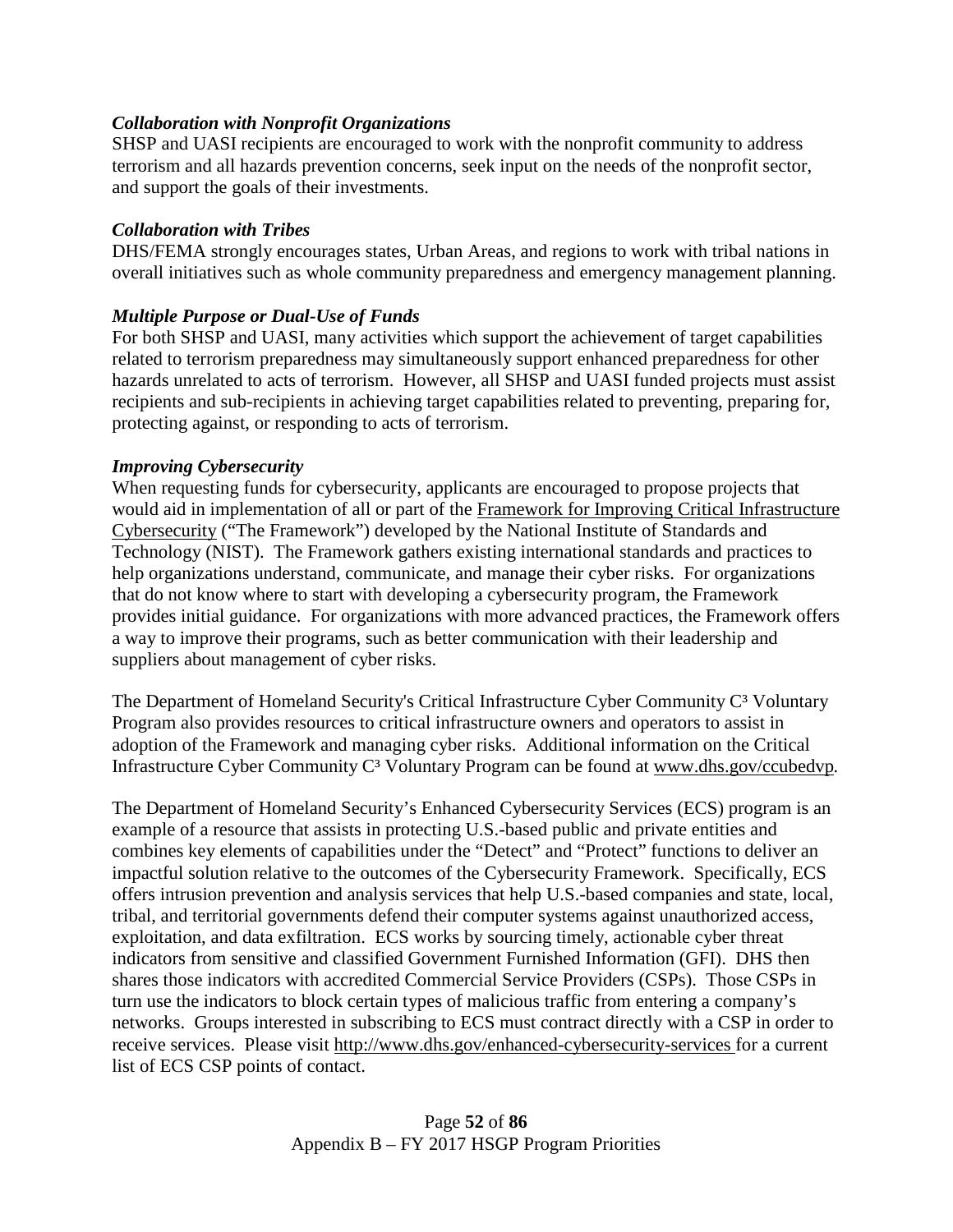## *Mass Casualty Incident Preparedness and Individual Preparedness*

Although the Citizen Corps Program (CCP) and Metropolitan Medical Response System (MMRS) are no longer funded as discrete grant programs within HSGP, SAAs may include IJs funding to support CCP and MMRS activities/programs. Activities funded under these projects must meet the allowability requirements of the SHSP and UASI programs. The following coordination requirements will remain in place for proposed activities that support mass casualty incident preparedness, as well as citizen preparedness.

Mass casualty preparedness must be conducted in collaboration with state/city/local health departments that administer federal funds from HHS to enhance the integration of local emergency management, public health, emergency medical services, and health care systems into a coordinated, sustained local capability to respond effectively to a mass casualty incident or a response to catastrophic events and acts of terrorism. The Federal Interagency Committee on Emergency Medical Services (FICEMS) has recommended that State and local EMS systems improve their mass casualty incident triage capabilities through adoption of triage protocols and systems that are based on the Model Uniform Core Criteria. Recipients must also demonstrate how their investments will increase the effectiveness of emergency preparedness planning and response for the whole community by integrating and coordinating activities including underrepresented diverse populations that may be more impacted by disasters including children, seniors, individuals with disabilities or access and functional needs, individuals with diverse culture and language use, individuals with lower economic capacity and other underserved populations. Further, recipients are strongly encouraged to collaborate with local, regional, and state public health and health care partners, including Medical Reserve Corps Units Community Emergency Response Teams (CERTs) Citizen Corps Whole Community Councils, as well as leverage other federal programs, such as the HHS ASPR Hospital Preparedness Program and Emergency Systems for Advance Registration of Volunteer Health Professionals, CDC Cities Readiness Initiative, PHEP, and Strategic National Stockpile Programs.

## *Whole Community Preparedness*

SHSP and UASI recipients should engage with the whole community to advance community and individual preparedness and to work as a nation to build and sustain resilience. Recipients should have a coordinating body to serve as their Citizen Corps or Whole Community Council, with membership that may include, but is not limited to: representatives from emergency management, homeland security, law enforcement, fire service, EMS, public health or their designee, elected officials, the private sector (especially privately owned critical infrastructure), private nonprofits, nongovernmental organizations (including faith-based, community-based, and voluntary organizations), advocacy groups for under-represented diverse populations that may be more impacted by disasters including children, seniors, individuals with disabilities or access and functional needs, individuals with diverse culture and language use, individuals with lower economic capacity and other underserved populations. Recipients must also integrate program design and delivery practices that ensure representation and services for under-represented diverse populations that may be more impacted by disasters including children, seniors, individuals with disabilities or access and functional needs, individuals with diverse culture and language use, individuals with lower economic capacity and other underserved populations.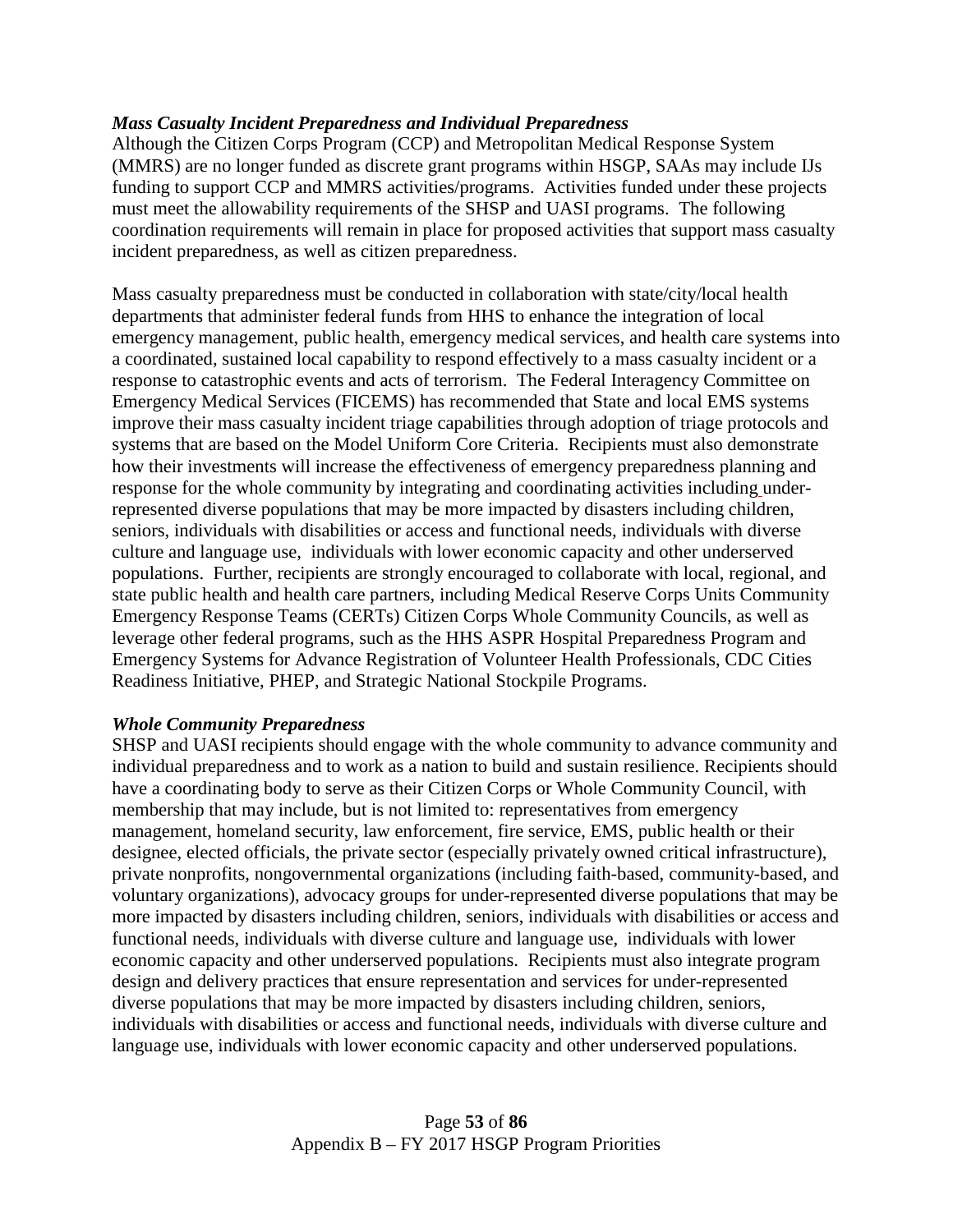Individual preparedness must be coordinated by an integrated body of government and nongovernmental representatives. Recipients must have a coordinating body to serve as their Citizen Corps Whole Community Council, with membership that includes, but is not limited to: representatives from emergency management, homeland security, law enforcement, fire service, EMS, public health or their designee, elected officials, the private sector (especially privately owned critical infrastructure), private nonprofits, nongovernmental organizations (including faith-based, community-based, and voluntary organizations), advocacy groups for underrepresented diverse populations that may be more impacted by disasters including children, seniors, individuals with disabilities or access and functional needs, individuals with diverse culture and language use, individuals with lower economic capacity and other underserved populations.

In addition to the Citizen Corps Whole Community Councils and CERT programs, the following preparedness programs are allowable expenses:

- **Prepareathon:** FEMA's Individual and Community Preparedness Division (ICPD) launched Prepareathon (formerly America's PrepareAthon!) in 2013, with the goal of empowering individuals and communities to take action to improve their preparedness and resilience. The purpose of Prepareathon is to motivate people and communities to take action to prepare for and protect themselves against disasters. Supported by FEMA, communities conduct Prepareathon events year-round with a focus on encouraging participants to take specific actions to protect themselves from the disasters most likely to affect them and their community. Prepareathon events are unique to each community and may be aligned to a particular theme in the Ready Campaign's National Seasonal Preparedness Messaging Calendar [\(www.ready.gov/prepare\)](http://www.ready.gov/prepare). Prepareathon is a critical part of FEMA's overarching mission to support citizens and first responders to ensure that as a Nation we work together to build, sustain and improve our capability to prepare for, protect against, respond to, recover from, and mitigate all hazards.
- **Youth Preparedness Resources** to support practitioners as they create and run programs in their communities are available at [www.ready.gov/youth-preparedness.](http://www.ready.gov/youth-preparedness) One of these resources, the Youth Preparedness Catalog, identifies over 200 existing programs, curricula, and resources that may be of interest to those seeking an introduction to, or learning more about, youth preparedness programs. The Catalog describes national, regional, and state-level programs. The Catalog can be found at <http://www.fema.gov/media-library/assets/documents/94775>*.*

## *Emergency Management Accreditation Program*

With funds provided through FY 2017 HSGP, states have the opportunity to encourage their local jurisdictions to pursue assessment and accreditation under the Emergency Management Accreditation Program (EMAP).

EMAP's assessment and accreditation of emergency management organizations against consensus-based, American National Standards Institute (ANSI)-certified standards allows for standardized benchmarking of critical functions necessary for an emergency management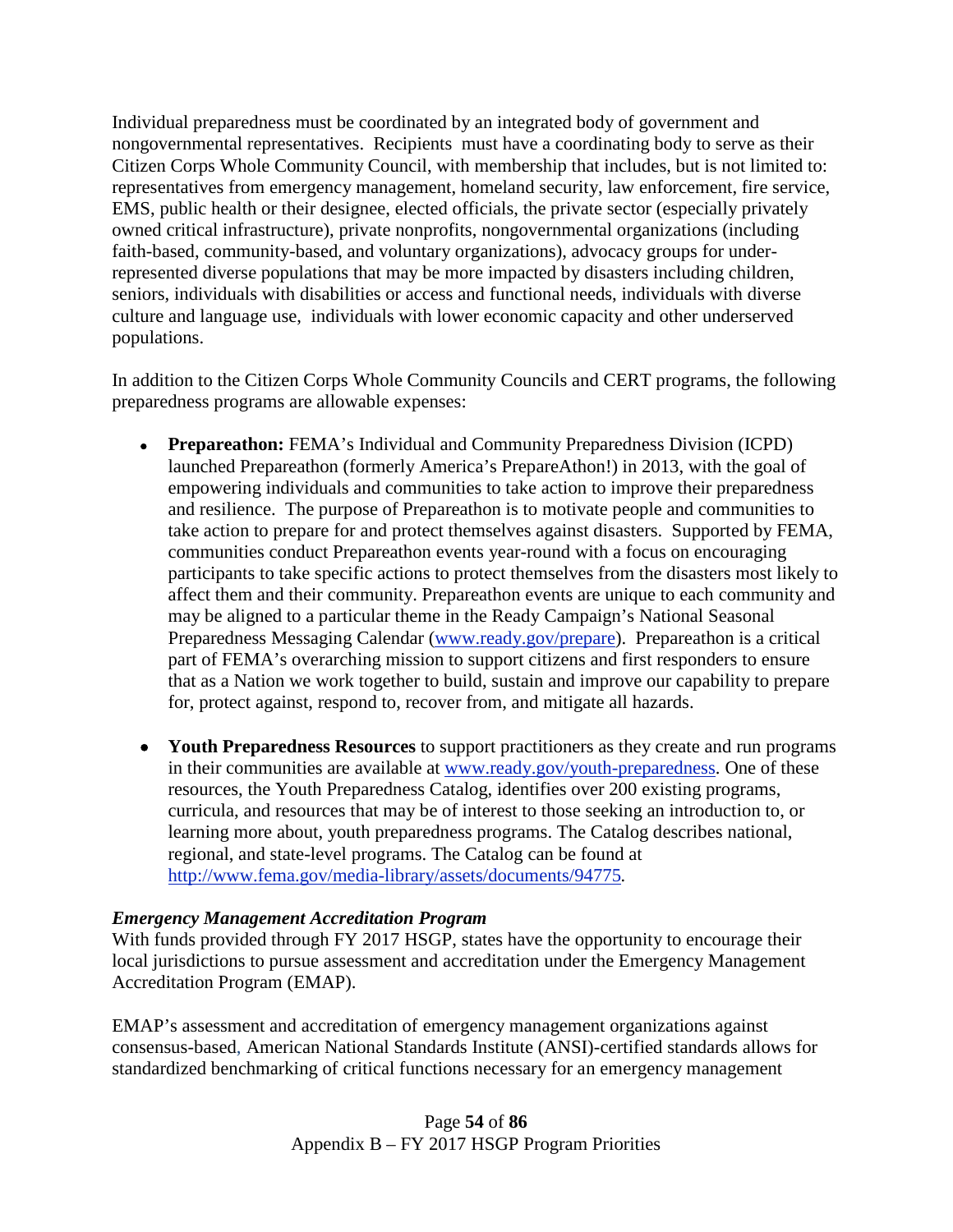organization to meet the core capabilities identified in the Goal. Additional information on the EMAP Standard is available at [http://www.emaponline.org.](http://www.emaponline.org/)

#### **Supplemental OPSG Guidance**

OPSG provides funding to designated localities to enhance cooperation and coordination between Federal, State, local, tribal, and territorial law enforcement agencies in a joint mission to secure the United States Borders along routes of ingress from international borders to include travel corridors in states bordering Mexico and Canada, as well as states and territories with international water borders.

OPSG is intended to support Border States and territories of the United States in accomplishing the following objectives:

- Increase capability to prevent, protect against, and respond to border security issues;
- Increase coordination and collaboration among Federal, state, local, tribal, and territorial law enforcement agencies;
- Continue the distinct capability enhancements required for border security and border protection;
- Provide intelligence-based operations through USBP Sector Level experts to ensure safety and operational oversight of Federal, state, local, tribal, and territorial law enforcement agencies participating in OPSG operational activities;
- Support a request to any Governor to activate, deploy, or redeploy specialized National Guard Units/Packages and/or elements of state law enforcement to increase or augment specialized/technical law enforcement elements operational activities; and
- Continue to increase operational, material and technological readiness of state, local, tribe, and territorial law enforcement agencies.

OPSG funds must be used to provide an enhanced law enforcement presence and to increase operational capabilities of Federal, state, local, tribal, and territorial law enforcement, promoting a layered, coordinated approach to law enforcement within Border States and territories of the United States.

- **Federal, State, Local, Tribal, and Territorial OPSG Integrated Planning Team (IPT).** It is required that Federal, state, local, tribal, and territorial partners establish and maintain a formalized OPSG IPT with representation from all participating law enforcement agencies, co-chaired by representatives from USBP, the SAA, and participating law enforcement agencies' OPSG program representatives.
- **No less than two IPT meetings must take place during every funding year:**
	- **-** Prior to submitting the Concept of Operations (application)
	- **-** Prior to submitting the Campaign Plan

## *Coordination Requirements*

All operational plans should be crafted in cooperation and coordination among Federal, state, local, tribal, and territorial partners. Consideration will be given to applications that are coordinated across multiple jurisdictions. All applicants must coordinate with the USBP Sector

> Page **55** of **86** Appendix B – FY 2017 HSGP Program Priorities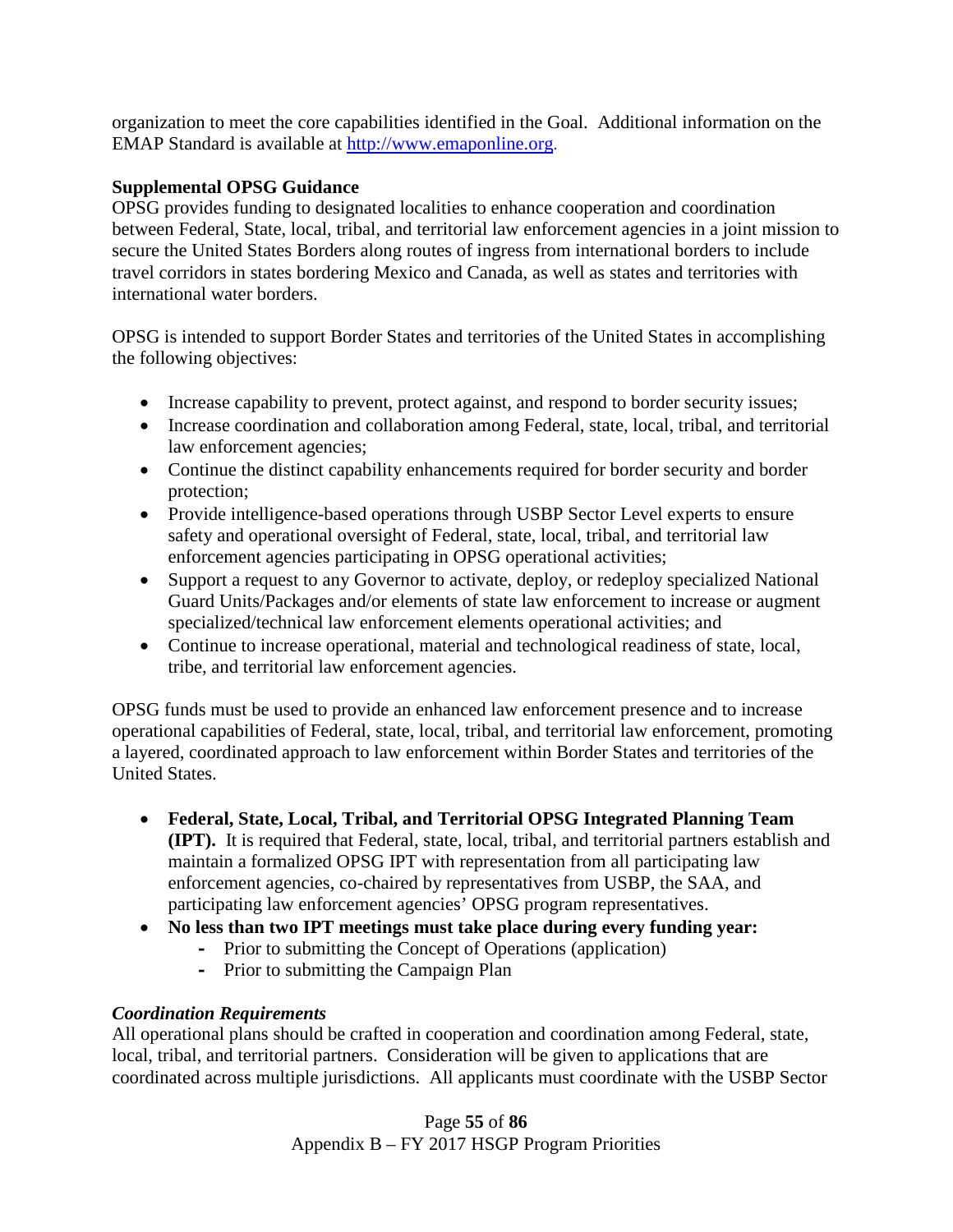Headquarters with geographic responsibility for the applicant's location in developing and submitting an Operations Order with an embedded budget to the SAA.

After awards are announced, prospective recipients will re-scope the draft Operations Order and resubmit as a final Operations Order with an embedded budget, based on actual dollar amounts awarded. Final Operations Orders will be approved by the appropriate Sector Headquarters and forwarded to Headquarters, Office of Border Patrol, Washington, D.C., before funding is released.

Recipients may not begin operations, obligate, or expend any funds until the final Operations Order and embedded budget has been approved by FEMA GPD and USBP Headquarters and any existing special conditions and/or restrictions are removed.

## *Management and Administration (M&A)*

Management and administration (M&A) activities are those directly relating to the management and administration of OPSG funds, such as financial management and monitoring. Subrecipients and friendly forces may retain funding for M&A purposes; however, the total amount retained by both the sub-recipient and friendly forces cannot exceed 5% of the subrecipient award.

Friendly forces are local law enforcement entities that are second tier sub-recipients under OPSG. In other words, friendly forces are entities that receive a subaward from a subrecipient under the OPSG program. Friendly Forces must comply with all requirements of sub-recipients under 2 C.F.R. Part 200.

# **Other Requirements**

*National Information Exchange Model (NIEM).* DHS/FEMA requires all grant recipients to use the latest NIEM specifications and guidelines when using HSGP funds to develop, procure, or implement homeland security information exchanges, including systems and databases**.** This includes, but is not limited to the use of Extensible Markup Language (XML) and Java Script Object Notation (JSON). Further information about NIEM specifications and guidelines is available at [http://www.niem.gov.](http://www.niem.gov/)

*28 C.F.R. Part 23 Guidance.* DHS/FEMA requires that any information technology system funded or supported by these funds comply with 28 C.F.R. Part 23, *Criminal Intelligence Systems Operating Policies*, if this regulation is determined to be applicable.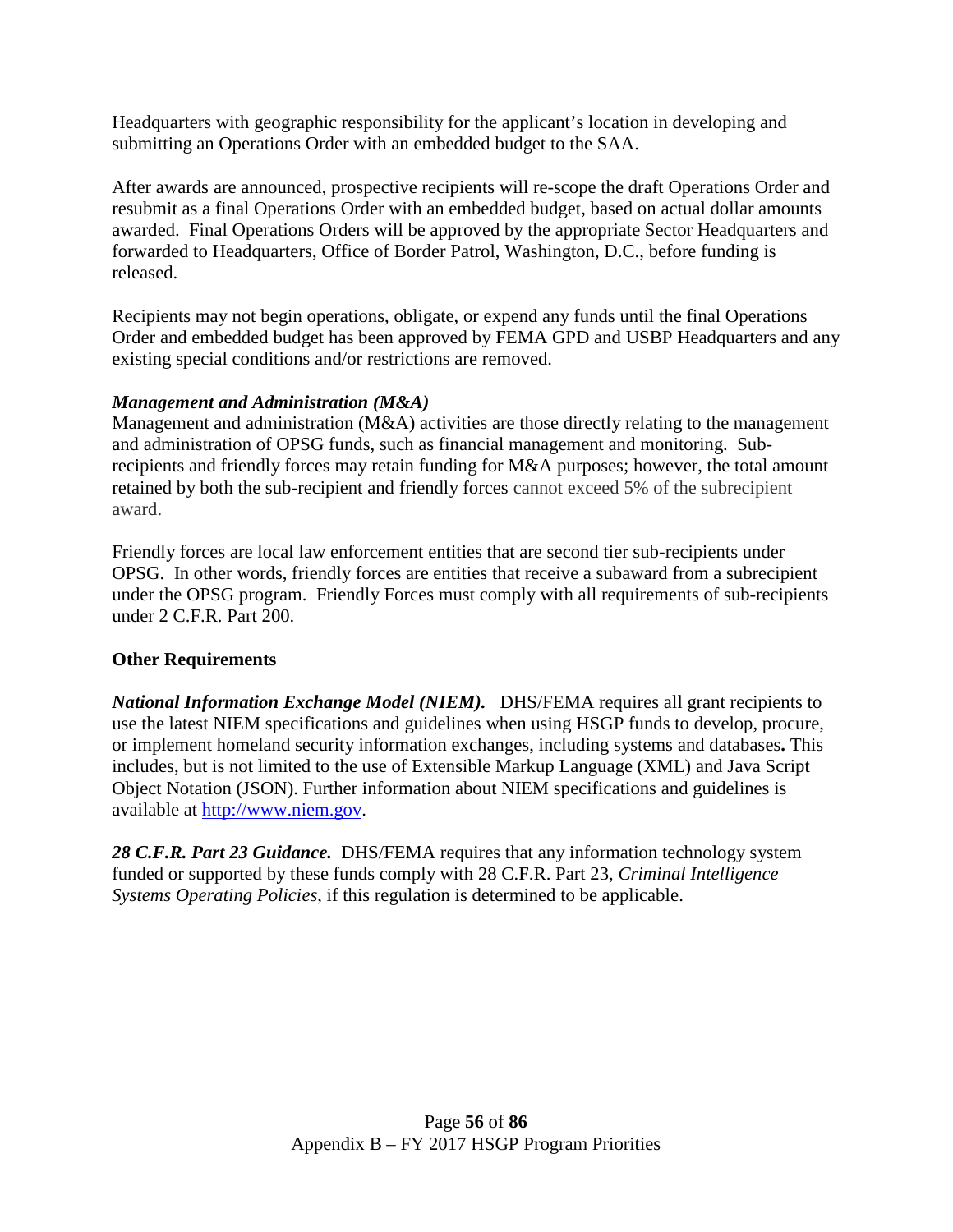# **Appendix C – FY 2017 HSGP Funding Guidelines**

Recipients must comply with all the requirements in 2 C.F.R. Part 200 (*Uniform Administrative Requirements, Cost Principles, and Audit Requirements for Federal Awards*).

In general, recipients should consult with their FEMA HQ Program Analyst prior to making any investment that does not clearly meet the allowable expense criteria established by this NOFO. Funding guidelines established within this section support the five mission areas—Prevention, Protection, Mitigation, Response, and Recovery—and associated core capabilities within the Goal.

Allowable investments made in support of the HSGP priorities as well as other capabilityenhancing projects must have a nexus to terrorism preparedness and fall into the categories of planning, organization, exercises, training, or equipment aligned to a capability gap in the SPR. Recipients are encouraged to use grant funds for evaluating grant-funded project effectiveness and return on investment aligned to the relevant POETE element, and FEMA encourages recipients to provide the results of that analysis to FEMA.

## **Continuity of Operations**

Continuity planning and operations are an inherent element of each core capability and the coordinating structures that provide them. Continuity operations increase resilience and the probability that organizations can perform essential functions in the delivery of core capabilities that support the mission areas. FEMA is responsible for coordinating the implementation and development, execution, and assessment of continuity capabilities among executive departments and agencies. To support this role, FEMA develops and promulgates Federal Continuity Directives (FCDs) to establish continuity program and planning requirements for executive departments and agencies and Continuity Guidance Circulars (CGCs) for state, local, tribal, and territorial governments, non-governmental organizations, and private sector critical infrastructure owners and operators. This direction and guidance assists in developing capabilities for continuing the essential functions of federal and state, local, tribal, territorial governmental entities as well as the public/private critical infrastructure owners, operators, and regulators enabling them.

Presidential Policy Directive 40, FCD 1, FCD 2, CGC 1, and CGC 2 outline the overarching continuity requirements and guidance for organizations and provides guidance, methodology, and checklists. For additional information on continuity programs, guidance, and directives, visit http://www.fema.gov/guidance-directives and [https://www.fema.gov/national-continuity](https://www.fema.gov/national-continuity-programs)[programs.](https://www.fema.gov/national-continuity-programs)

## **Planning (SHSP and UASI)**

SHSP and UASI funds may be used for a range of emergency preparedness and management planning activities and such as those associated with the development, and review and revision of the THIRA, SPR, continuity of operations plans and other planning activities that support the Goal and placing an emphasis on updating and maintaining a current EOP that conforms to the guidelines outlined in [CPG 101 v 2.0.](http://www.fema.gov/pdf/about/divisions/npd/CPG_101_V2.pdf)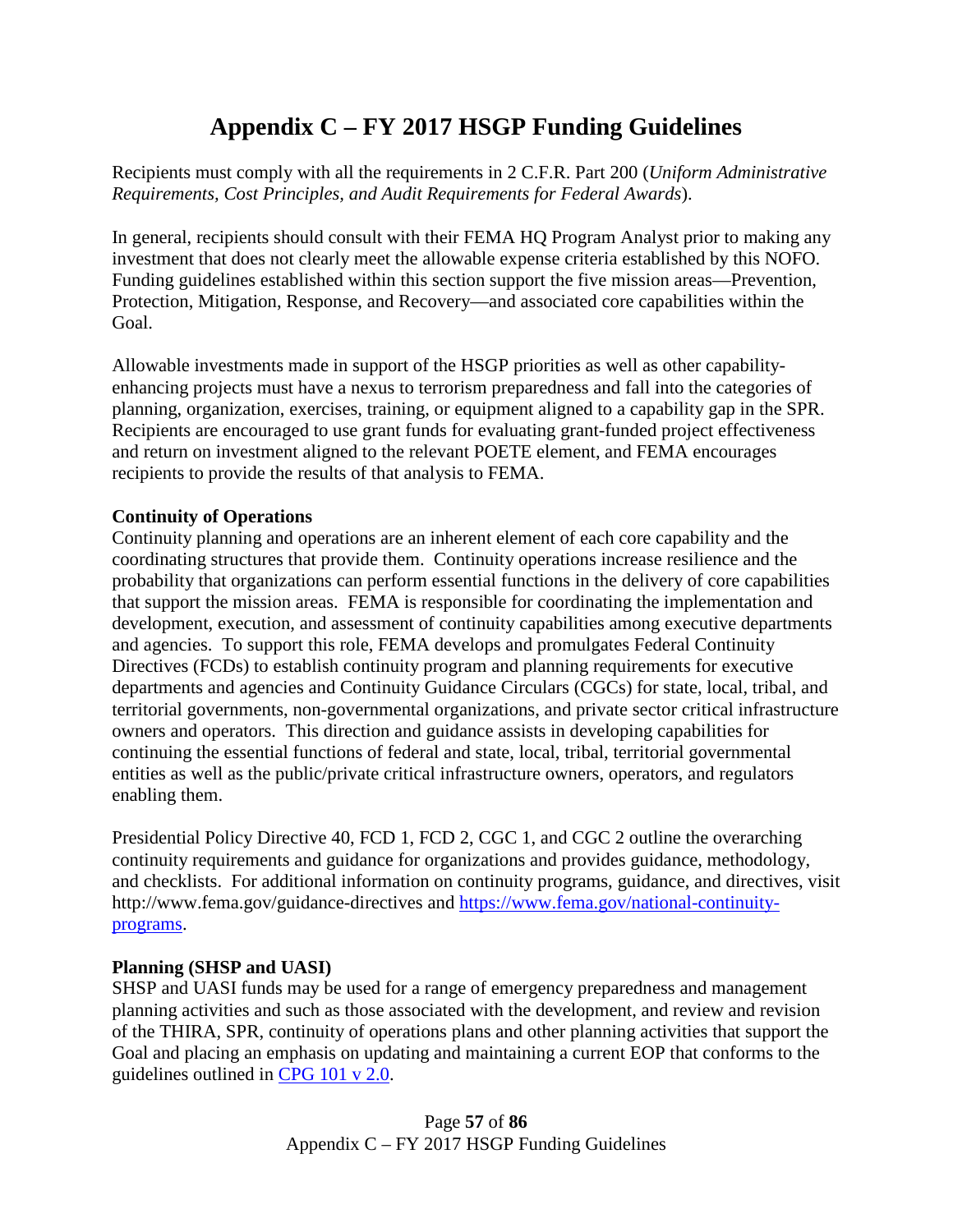## **Organization (SHSP and UASI)**

Organizational activities include:

- Program management;
- Development of whole community partnerships, through groups such as Citizen Corp Councils;
- Structures and mechanisms for information sharing between the public and private sector;
- Implementing models, programs, and workforce enhancement initiatives to address ideologically-inspired radicalization to violence in the homeland;
- Tools, resources and activities that facilitate shared situational awareness between the public and private sectors;
- Operational Support;
- Utilization of standardized resource management concepts such as typing, inventorying, organizing, and tracking to facilitate the dispatch, deployment, and recovery of resources before, during, and after an incident;
- Responding to an increase in the threat level under the National Terrorism Advisory System (NTAS), or needs in resulting from a National Special Security Event; and
- Paying salaries and benefits for personnel to serve as qualified intelligence analysts.

States and Urban Areas must justify proposed expenditures of SHSP or UASI funds to support organization activities within their IJ submission. All SAAs are allowed to utilize up to 50 percent (50%) of their SHSP funding and all Urban Areas are allowed up to 50 percent (50%) of their UASI funding for personnel costs. At the request of a recipient, the FEMA Administrator may grant a waiver of the 50 percent (50%) limitation noted above. Requests for waivers to the personnel cap must be submitted by the authorized representative of the SAA to GPD in writing on official letterhead, with the following information:

- Documentation explaining why the cap should be waived;
- Conditions under which the request is being submitted; and
- A budget and method of calculation of personnel costs both in percentages of the grant award and in total dollar amount. To avoid supplanting issues, the request must also include a three-year staffing history for the requesting entity.

Organizational activities under SHSP and UASI include:

- **Intelligence Analysts.** Per the *Personnel Reimbursement for Intelligence Cooperation and Enhancement* (PRICE) *of Homeland Security Act* (Pub. L. No. 110-412), SHSP and UASI funds may be used to hire new staff and/or contractor positions to serve as intelligence analysts to enable information/intelligence sharing capabilities, as well as support existing intelligence analysts previously covered by SHSP or UASI funding. In order to be hired as an intelligence analyst, staff and/or contractor personnel must meet at least one of the following criteria:
	- **-** Successfully complete training to ensure baseline proficiency in intelligence analysis and production within six months of being hired; and/or,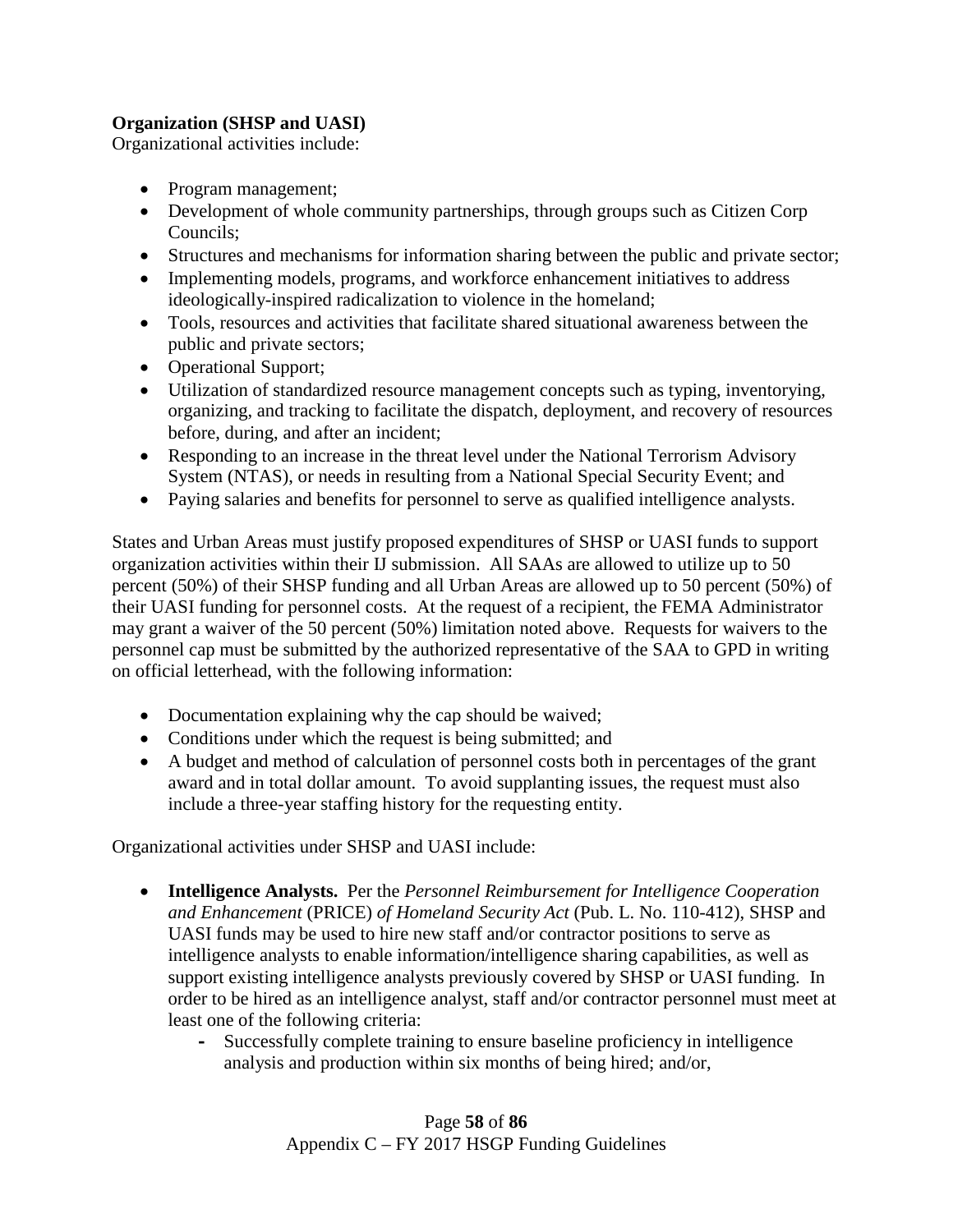**-** Previously served as an intelligence analyst for a minimum of two years either in a Federal intelligence agency, the military, or state and/or local law enforcement intelligence unit.

All fusion center analytic personnel must demonstrate qualifications that meet or exceed competencies identified in the *Common Competencies for State, Local, and Tribal Intelligence Analysts*, which outlines the minimum categories of training needed for intelligence analysts. A certificate of completion of such training must be on file with the SAA and must be made available to the recipient's respective FEMA HQ Program Analyst upon request.

- **Overtime Costs.** Overtime costs are allowable for personnel to participate in information, investigative, and intelligence sharing activities specifically related to homeland security and specifically requested by a federal agency. Allowable costs are limited to overtime associated with federally requested participation in eligible activities, including anti-terrorism task forces, Joint Terrorism Task Forces (JTTFs), Area Maritime Security Committees (as required by the *Maritime Transportation Security Act of 2002*), DHS Border Enforcement Security Task Forces, and Integrated Border Enforcement Teams. Grant funding can only be used in proportion to the federal man-hour estimate, and only after funding for these activities from other federal sources (i.e., FBI JTTF payments to state and local agencies) has been exhausted. Under no circumstances should DHS/FEMA grant funding be used to pay for costs already supported by funding from another federal source.
- **Operational Overtime Costs.** In support of efforts to enhance capabilities for detecting, deterring, disrupting, and preventing acts of terrorism and other catastrophic events, operational overtime costs are allowable for increased protective security measures at critical infrastructure sites or other high-risk locations and to enhance public safety during mass gatherings and high-profile events, as determined by the recipient or subrecipient through intelligence threat analysis. SHSP or UASI funds for organizational costs may be used to support select operational expenses associated with increased security measures. in the following authorized categories:
	- **-** Backfill and overtime expenses for staffing state or major Urban Area fusion centers;
	- **-** Hiring of contracted security for critical infrastructure sites;
	- **-** Participation in Regional Resiliency Assessment Program activities;
	- **-** Public safety overtime;
	- **-** Title 32 or state Active Duty National Guard deployments to protect critical infrastructure sites, including all resources that are part of the standard National Guard deployment package (Note: Consumable costs, such as fuel expenses, are not allowed except as part of the standard National Guard deployment package); and
	- **-** Increased border security activities in coordination with USBP.

SHSP or UASI funds may only be spent for operational overtime costs upon prior approval provided in writing by the FEMA Administrator per the instructions in [IB 379:](http://www.fema.gov/pdf/government/grant/bulletins/info379.pdf)

> Page **59** of **86** Appendix C – FY 2017 HSGP Funding Guidelines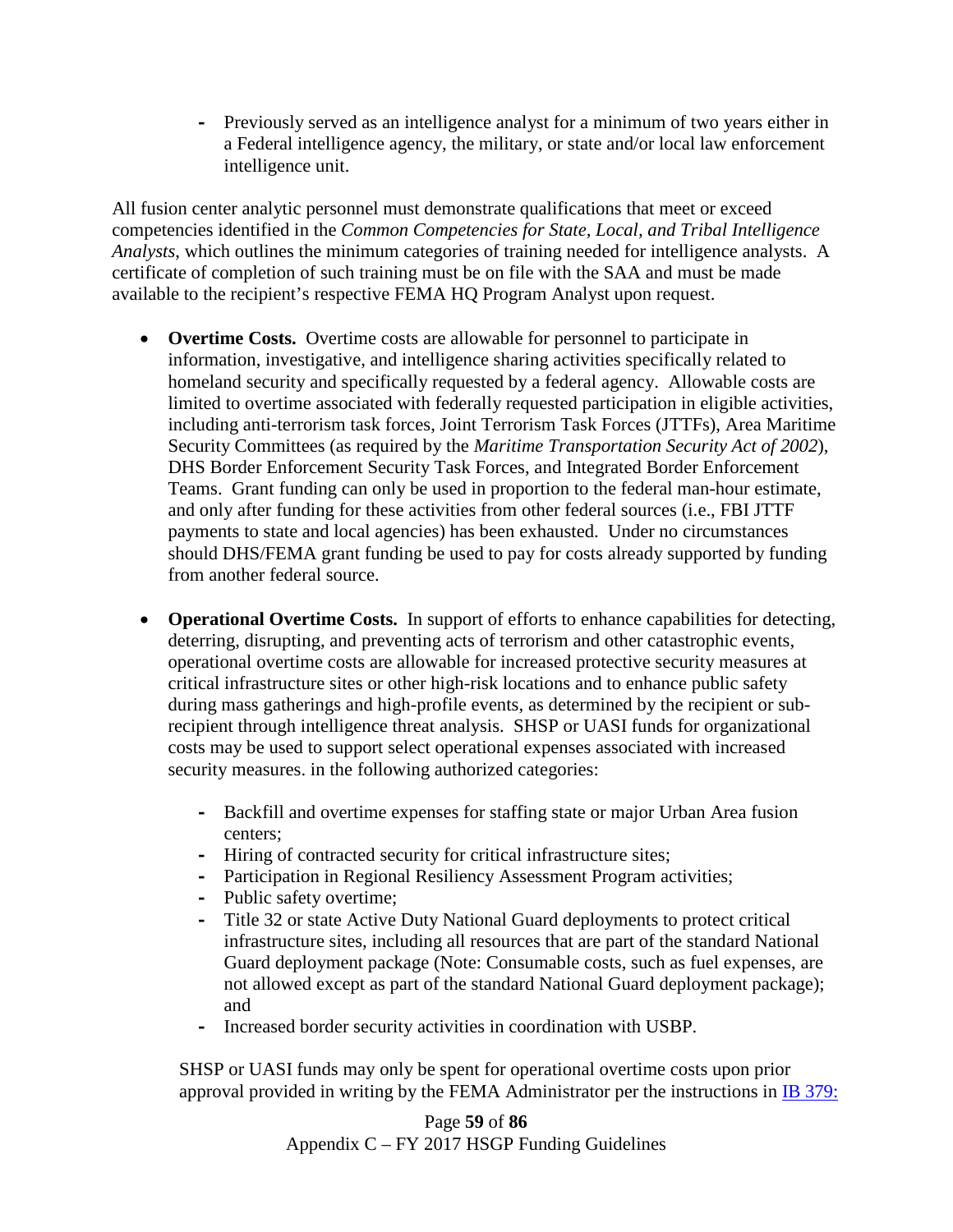[Guidance to State Administrative Agencies to Expedite the Expenditure of Certain](http://www.fema.gov/pdf/government/grant/bulletins/info379.pdf)  [DHS/FEMA Grant Funding.](http://www.fema.gov/pdf/government/grant/bulletins/info379.pdf) 

Note: States with UASI jurisdictions can use funds retained at the state level to reimburse eligible operational overtime expenses incurred by the state (per the above guidance limitations and up to a maximum of 50 percent (50%) of the state share of the UASI grant). Any UASI funds retained by the state must be used in **direct** support of the Urban Area.States must provide documentation to the UAWG and DHS/FEMA upon request demonstrating how any UASI funds retained by the state would directly support the Urban Area.

# **Organization (OPSG)**

- **Operational Overtime Costs.** OPSG funds should be used for operational overtime costs associated with law enforcement activities, in support of border law enforcement agencies for increased border security enhancement. At the request of a recipient, the FEMA Administrator may waive the 50 percent (50%) personnel cap. Waiver decisions are at the discretion of the FEMA Administrator and will be considered on a case-by-case basis. A formal OPSG personnel waiver request should:
	- **-** Be requested on official letterhead, include a written justification, and be signed by the local jurisdiction;
	- **-** Include a budget and method of calculation of personnel costs both in percentage of the grant award and in total dollar amount;
	- **-** Include an approved Operations Order from the USBP Sector office which supports the local jurisdiction's written justification; and
	- **-** Be coordinated with the USBP Sector, SAA, and the DHS/CBP Office of the Border Patrol (OBP).

# • **Personnel**

- **-** OPSG funds may be used to pay additional current part time law enforcement personnel salaries in order to bring them to temporary full time status.
- **-** OPSG funds may support a Governor's request to activate, deploy, or redeploy specialized National Guard Units/Package and/or elements of state law enforcement to increase or augment specialized/technical law enforcement elements' operational activities.
- **-** Costs associated with backfill for personnel supporting operational activities are allowable.
- **-** As with all OPSG personnel costs, OPSG grant funds will be used to supplement existing funds, and will not replace (supplant) funds that have been appropriated for the same purpose. Applicants or recipients may be required to supply documentation certifying that a reduction in non-federal resources occurred for reasons other than the receipt or expected receipt of federal funds.
- **-** Temporary or Term Appointments
	- o Sub-recipients may utilize temporary or term appointments for the purpose of augmenting the law enforcement presence on the borders. However, applying

Page **60** of **86** Appendix C – FY 2017 HSGP Funding Guidelines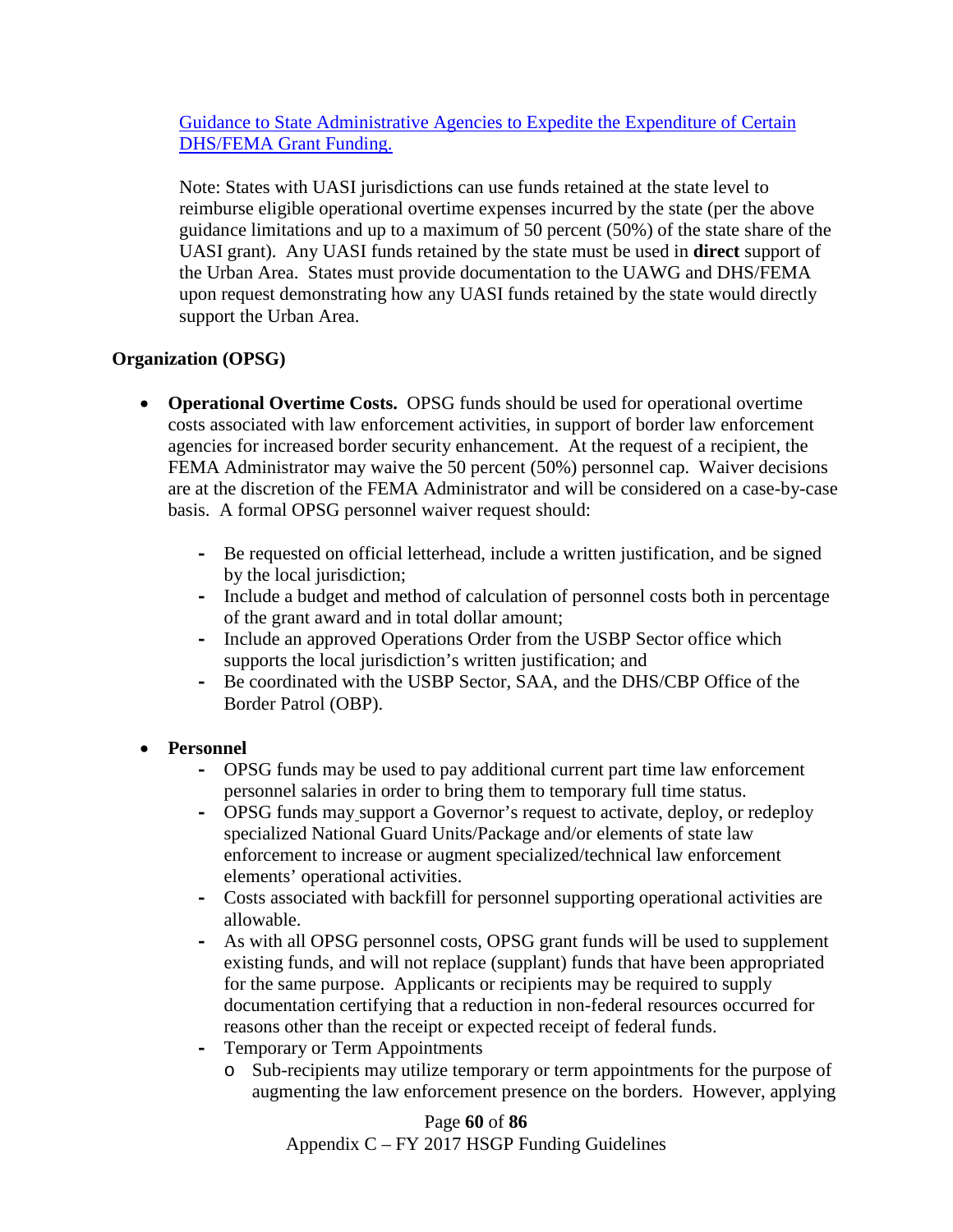funds toward hiring full-time or permanent sworn public safety officers is unallowable.

- o For OPSG purposes, temporary appointments are non-status appointments for less than one year.
- o For OPSG purposes, term appointments are non-status appointments for one year, extendable for one year as necessary.
- o OPSG-funded temporary or term appointments may not exceed the approved period of performance.
- o OPSG funding for temporary or term appointments may pay for salary only. Benefits are not allowable expenses for term or temporary employees.
- o OPSG remains a non-hiring program. Appropriate uses of temporary or term appointments include:
	- To carry out specific enforcement operations work for ongoing OPSG funded patrols throughout the Sector Area of Operation;
	- To staff operations of limited duration; such as OPSG enhanced enforcement patrols targeting specific locations or criminal activity; and,
	- To fill OPSG positions in activities undergoing transition or personnel shortages and local backfill policies (medical/military deployments)
	- **OPSG** term and temporary appointments must have all necessary certifications and training to enforce state and local laws. OPSG funds will not be used to train or certify term or temporary appointments except as otherwise stated in the OPSG section of this NOFO.
	- DHS provides no guarantee of funding for temporary or term appointments. In addition to the terms of this NOFO, sub-recipients must follow their own applicable policies and procedures regarding temporary or term appointments.
- **Travel, Per Diem, and Lodging.** OPSG funds may be used for domestic travel and per diem, including costs associated with the deployment/redeployment of personnel to border areas and for travel associated with law enforcement entities assisting other local jurisdictions in law enforcement activities. In addition, allowable costs include supporting up to six month deployment of law enforcement personnel to critical Southwest Border locations for operational activities (travel costs must be in accordance with applicable travel regulations).

# **Equipment (SHSP and UASI)**

The 21 allowable prevention, protection, mitigation, response, and recovery equipment categories and equipment standards for HSGP are listed on the Authorized Equipment List (AEL). The AEL is available at [http://www.fema.gov/authorized-equipment-list.](http://www.fema.gov/authorized-equipment-list) Unless otherwise stated, equipment must meet all mandatory regulatory and/or DHS/FEMA-adopted standards to be eligible for purchase using these funds. In addition, agencies will be responsible for obtaining and maintaining all necessary certifications and licenses for the requested equipment.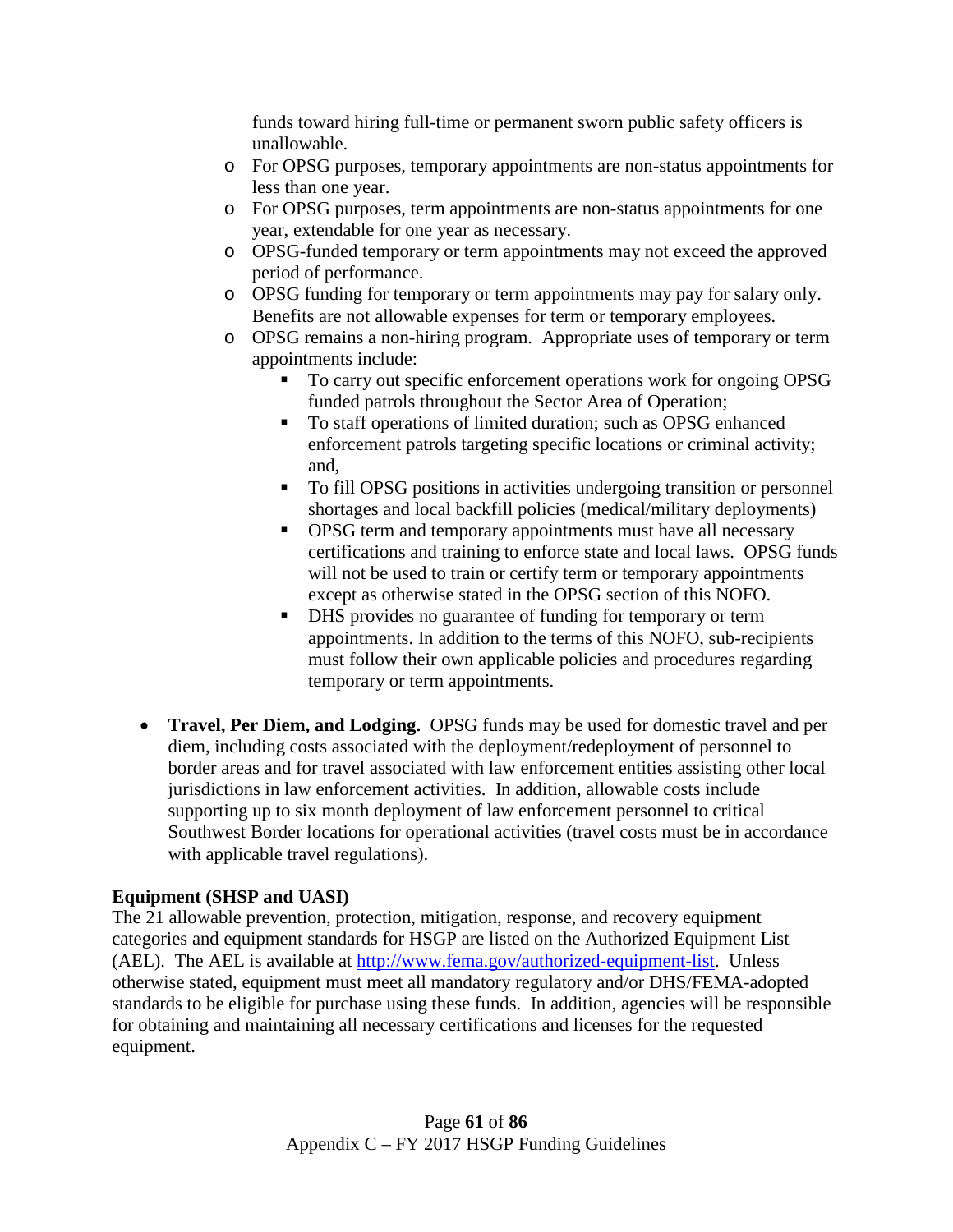Grant funds may be used for the procurement of medical countermeasures. Procurement of medical countermeasures must be conducted in collaboration with state, city, or local health departments that administer Federal funds from HHS for this purpose and with existing MMRS committees where available, in order to sustain their long-term planning for appropriate, rapid, and local medical countermeasures, including antibiotics and antidotes for nerve agents, cyanide, and other toxins. Procurement must have a sound threat based justification with an aim to reduce the consequences of mass casualty incidents during the first crucial hours of a response. Prior to procuring pharmaceuticals, recipients must have in place an inventory management plan to avoid large periodic variations in supplies due to coinciding purchase and expiration dates. Recipients are encouraged to enter into rotational procurement agreements with vendors and distributors. Purchases of pharmaceuticals must include a budget for the disposal of expired drugs within each fiscal year's PoP for HSGP. The cost of disposal cannot be carried over to another DHS/FEMA grant or grant period.

EMS electronic patient care data systems should comply with the most current data standard of the National Emergency Medical Services Information System [\(www.NEMSIS.org\)](http://www.nemsis.org/).

# **Equipment (OPSG)**

• **Equipment Marking**. Because equipment purchased with OPSG funding is intended to be used to support Operation Stonegarden activities, it must be appropriately marked to ensure its ready identification and primary use for that purpose. When practicable, any equipment purchased with OPSG funding shall be prominently marked as follows:

# "*Purchased with DHS funds for Operation Stonegarden Use*"

- **Fuel Cost and/or Mileage Reimbursement.** There is no cap for reimbursement of fuel and mileage costs in support of operational activities.
- **Vehicle and Equipment Rentals**. Allowable purchases under OPSG include patrol cars and other mission-specific vehicles whose primary use is to increase operational activities/patrols on or near a border nexus in support of approved border security operations. A detailed justification must be submitted to the respective FEMA HQ Program Analyst prior to purchase.

# **Training (SHSP and UASI)**

Allowable training-related costs under HSGP include the establishment, support, conduct, and attendance of training specifically identified under the SHSP and UASI programs and/or in conjunction with emergency preparedness training by other Federal agencies (e.g., HHS and DOT). Training conducted using HSGP funds should address a performance gap identified through a TEP or other assessments (e.g., National Emergency Communications Plan NECP Goal Assessments) and contribute to building a capability that will be evaluated through a formal exercise. Any training or training gaps, including training related to under-represented diverse populations that may be more impacted by disasters, including children, seniors, individuals with disabilities or access and functional needs, individuals with diverse culture and language use, individuals with lower economic capacity and other underserved populations, should be

> Page **62** of **86** Appendix C – FY 2017 HSGP Funding Guidelines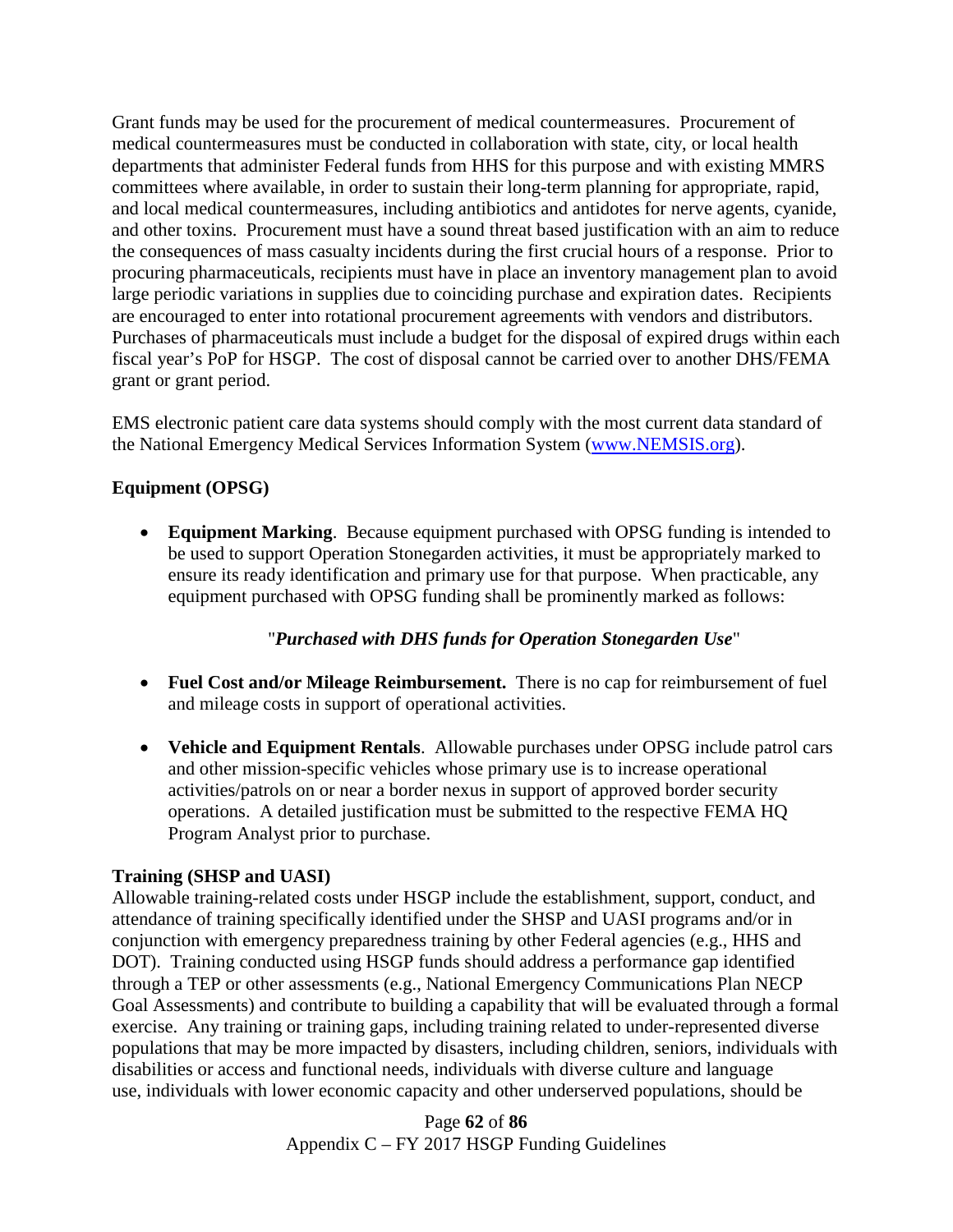identified in a TEP and addressed in the state or Urban Area training cycle. Recipients are encouraged to use existing training rather than developing new courses. When developing new courses, recipients are encouraged to apply the Analysis, Design, Development, Implementation and Evaluation model of instructional design. Recipients are also encouraged to utilize the FEMA training courses offered through the Emergency Management Institute, the Center for Domestic Preparedness, the National Domestic Preparedness Consortium, and other partners. The FEMA training course catalog is found by accessing the following link: [www.firstrespondertraining.gov.](http://www.firstrespondertraining.gov/)

#### **Exercises (SHSP and UASI)**

Exercises conducted with grant funding should be managed and conducted consistent with HSEEP. HSEEP guidance for exercise design, development, conduct, evaluation, and improvement planning is located at [https://www.fema.gov/exercise.](https://www.fema.gov/exercise)

#### **Maintenance and Sustainment (SHSP, UASI, and OPSG)**

The use of DHS/FEMA preparedness grant funds for maintenance contracts, warranties, repair or replacement costs, upgrades, and user fees are allowable, as described in FEMA Policy [FP 205-](http://www.fema.gov/media-library/assets/documents/32474) [402-125-1](http://www.fema.gov/media-library/assets/documents/32474) under all active and future grant awards, unless otherwise noted. With the exception of maintenance plans purchased incidental to the original purchase of the equipment, the period covered by maintenance or warranty plan must not exceed the PoP of the specific grant funds used to purchase the plan or warranty.

Grant funds are intended to support the Goal by funding projects that build and sustain the core capabilities necessary to prevent, protect against, mitigate the effects of, respond to, and recover from those threats that pose the greatest risk to the security of the Nation. In order to provide recipients the ability to meet this objective, the policy set forth in GPD's **IB** 379: Guidance to [State Administrative Agencies to Expedite the Expenditure of Certain DHS/FEMA Grant](http://www.fema.gov/pdf/government/grant/bulletins/info379.pdf) [Funding](http://www.fema.gov/pdf/government/grant/bulletins/info379.pdf) allows for the expansion of eligible maintenance and sustainment costs which must be in 1) direct support of existing capabilities; (2) must be an otherwise allowable expenditure under the applicable grant program; (3) be tied to one of the core capabilities in the five mission areas contained within the Goal, and (4) shareable through the Emergency Management Assistance Compact. Additionally, eligible costs may also be in support of equipment, training, and critical resources that have previously been purchased with either federal grant or any other source of funding other than DHS/FEMA preparedness grant program dollars.

## **Law Enforcement Terrorism Prevention Activities Allowable Costs (SHSP and UASI)**

Activities eligible for use of LETPA focused funds include but are not limited to:

- Maturation and enhancement of designated state and major Urban Area fusion centers, including information sharing and analysis, threat recognition, terrorist interdiction, and training/ hiring of intelligence analysts;
- Coordination between fusion centers and other analytical and investigative efforts including, but not limited to Joint Terrorism Task Forces (JTTFs), Field Intelligence Groups (FIGs), High Intensity Drug Trafficking Areas (HIDTAs), Regional Information Sharing Systems (RISS) Centers, criminal intelligence units, and real-time crime analysis centers;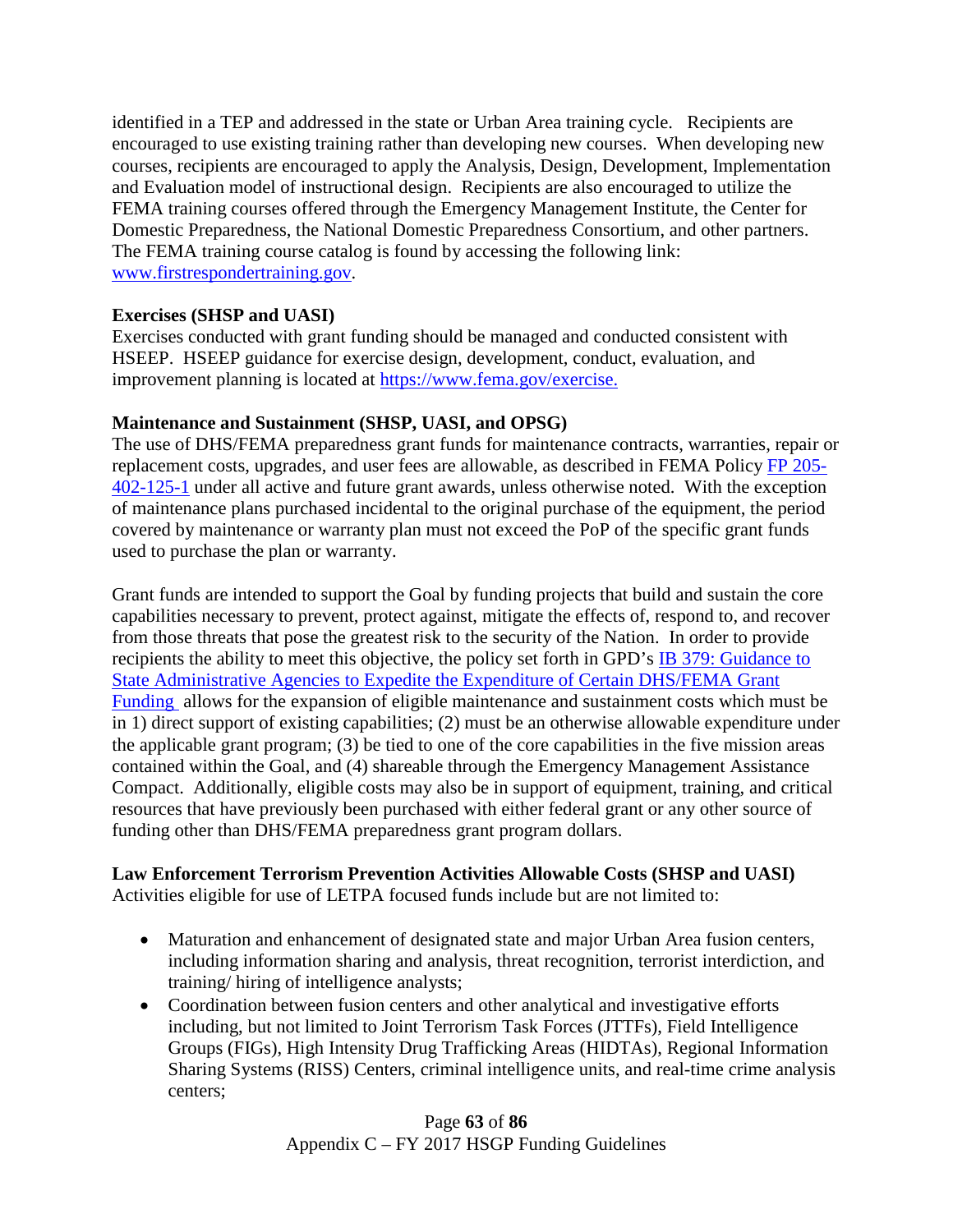- Implementation and maintenance of the Nationwide SAR Initiative, including training for front line personnel on identifying and reporting suspicious activities;
- Implementation of the "If You See Something, Say Something™" campaign to raise public awareness of indicators of terrorism and terrorism-related crime and associated efforts to increase the sharing of information with public and private sector partners, including nonprofit organizations. Note: DHS requires that the Office of Public Affairs (OPA) be given the opportunity to review and approve any public awareness materials (e.g., videos, posters, tri-folds, etc.) developed using HSGP grant funds for the "If You See Something, Say Something™" campaign to ensure these materials are consistent with the Department's messaging and strategy for the campaign and the initiative's trademark. This coordination with OPA should be facilitated by the FEMA HQ Program Analyst;
- Increase physical security, through law enforcement personnel and other protective measures, by implementing preventive and protective measures at critical infrastructure site or at-risk nonprofit organizations; and
- Building and sustaining preventive radiological and nuclear detection capabilities, including those developed through the Securing the Cities initiative.

## **Law Enforcement Readiness (OPSG)**

OPSG grant funds may be used to increase operational, material, and technological readiness of state, local, tribal, and territorial law enforcement agencies. The Delegation of Immigration Authority, Section 287(g) of the Immigration and Nationality Act (INA) program allows a state or local law enforcement entity to enter into a partnership with Immigration and Customs Enforcement (ICE), under a joint Memorandum of Agreement (MOA), in order to receive delegated authority for immigration enforcement within their jurisdictions. OPSG grant funds may be requested and may be approved on a case by case basis for immigration enforcement training in support of the border security mission. Requests for training will be evaluated on a case by case basis and can only be used for certification in the 287 (g) program provided by DHS/ICE. OPSG sub-recipients with agreements under Section 287(g) of the INA (8 U.S.C.  $1357(g)$ ) to receive delegated authority for immigration enforcement within their jurisdictions may also be reimbursed for 287(g) related operational activities with approval from FEMA on a case by case basis. For OPSG, sub-recipients must be authorized by USBP Headquarters and Sectors and operational activities must be coordinated through a USBP Sector.

## **Federally-Led Task Forces and Investigations (SHSP and UASI)**

In addition, reimbursement for operational overtime law enforcement activities related to combating transnational crime organizations in support of efforts to enhance capabilities for detecting, deterring, disrupting, and preventing acts of terrorism is an allowable expense under SHSP and UASI on a case by case basis. Allowable costs are limited to overtime associated with federally requested participation in federally-led task forces and investigations, including antiterrorism task forces, Joint Terrorism Task Forces (JTTFs), Area Maritime Security Committees (as required by the *Maritime Transportation Security Act of 2002*), DHS Border Enforcement Security Task Forces, and Integrated Border Enforcement Teams. SHSP and UASI operational overtime for combating transnational crime organizations require prior approval in writing by the FEMA Administrator per the instructions in IB 379 (Guidance to State Administrative Agencies to Expedite the Expenditure of Certain DHS/FEMA Grant Funding).

> Page **64** of **86** Appendix C – FY 2017 HSGP Funding Guidelines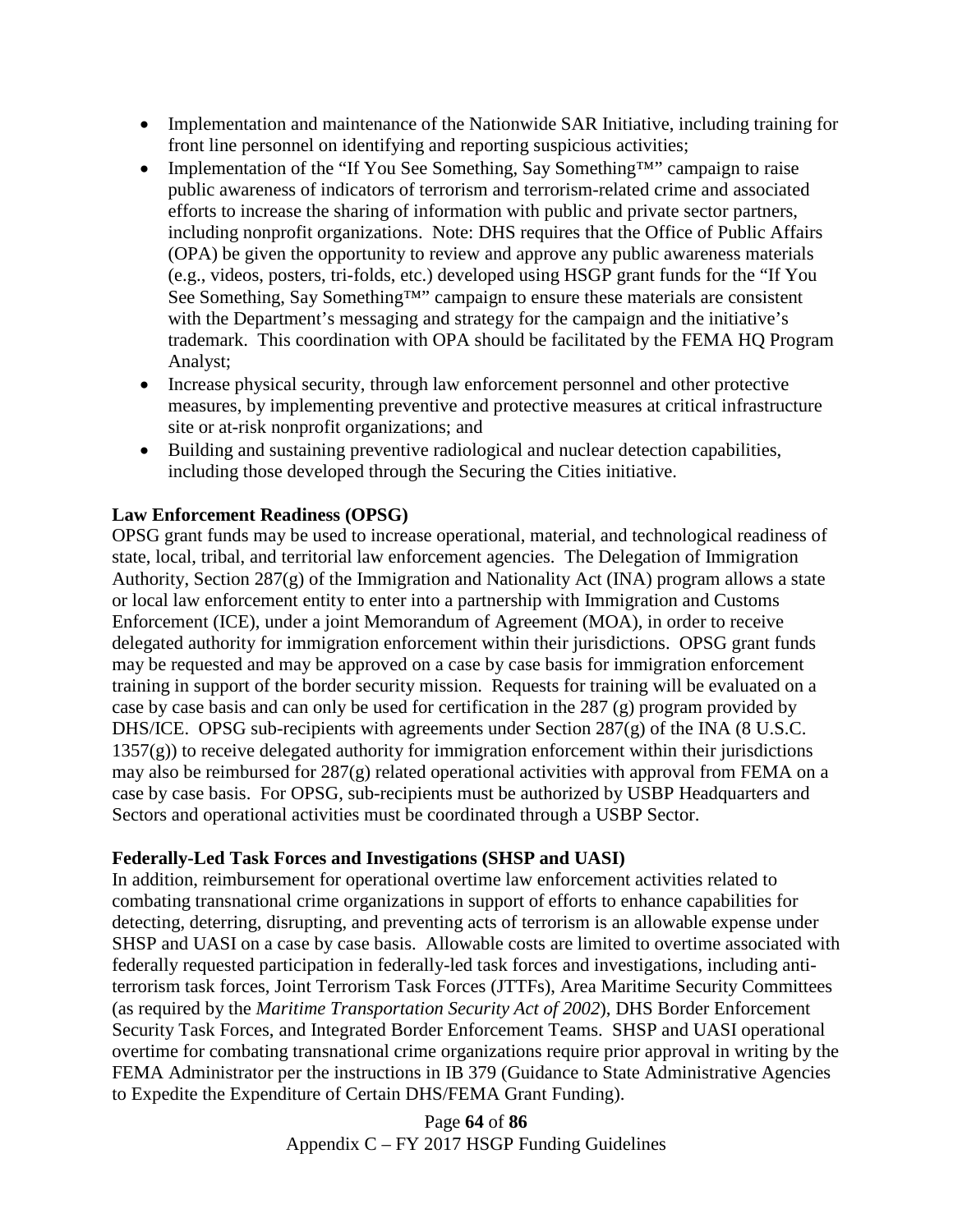## **Regional Border Projects (OPSG)**

Recipients are encouraged to prioritize the acquisition and development of regional projects on the borders to maximize interoperability and coordination capabilities among federal agencies and with state, local, and tribal law enforcement partners.

Such regional projects include:

- Communications equipment:
	- **-** Radio systems and repeaters
- Situational Awareness equipment:
	- **-** License Plate Reader Networks
	- **-** Visual detection and surveillance systems
	- **-** Sensor Systems
	- **-** Radar Systems (for air incursions)

## **Controlled Equipment (SHSP, UASI, and OPSG)**

Grant funds may be used for the purchase of Controlled Equipment, however, because of the nature of the equipment the potential impact on the community, there are additional and specific requirements in order to acquire this equipment. Refer to [IB 407a: Use of Grant Funds for](https://www.fema.gov/media-library-data/1485452831667-ab397ce1d370652ec49c25a280419af4/IB_407a_Controlled_Equipment_FY2017_Update_GPD_FINAL_508.pdf)  [Controlled Equipment: Update for Fiscal Year 2017,](https://www.fema.gov/media-library-data/1485452831667-ab397ce1d370652ec49c25a280419af4/IB_407a_Controlled_Equipment_FY2017_Update_GPD_FINAL_508.pdf) for the complete Controlled Equipment List and specific requirements for acquiring controlled equipment with DHS/FEMA grant funds. FEMA Form 087-0-0-1: Controlled Equipment Request is available for download at [https://www.fema.gov/media-library/assets/documents/115708.](https://www.fema.gov/media-library/assets/documents/115708)

#### **Requirements for Small Unmanned Aircraft System (SHSP, UASI, and OPSG)**

All requests to purchase Small Unmanned Aircraft System (SUAS) with FEMA grant funding must also include a description of the policies and procedures in place to safeguard individuals' privacy, civil rights, and civil liberties of the jurisdiction that will purchase, take title to, or otherwise use the SUAS equipment.

## **Critical Emergency Supplies (SHSP and UASI)**

Critical emergency supplies, such as shelf stable products, water, and basic medical supplies are an allowable expense under SHSP and UASI. Prior to the allocation of grant funds for stockpiling purposes, each state must have DHS/FEMA's approval of a five-year viable inventory management plan, which should include a distribution strategy and related sustainment costs if planned grant expenditure is over \$100,000.

If grant expenditures exceed the minimum threshold, the five-year inventory management plan will be developed by the recipient and monitored by FEMA GPD with the assistance of the FEMA Logistics Management Directorate (LMD). FEMA GPD will coordinate with LMD and the respective FEMA Region to provide program oversight and technical assistance as it relates to the purchase of critical emergency supplies under UASI. FEMA GPD and LMD will establish guidelines and requirements for the purchase of these supplies under UASI and monitor development and status of the state's inventory management plan.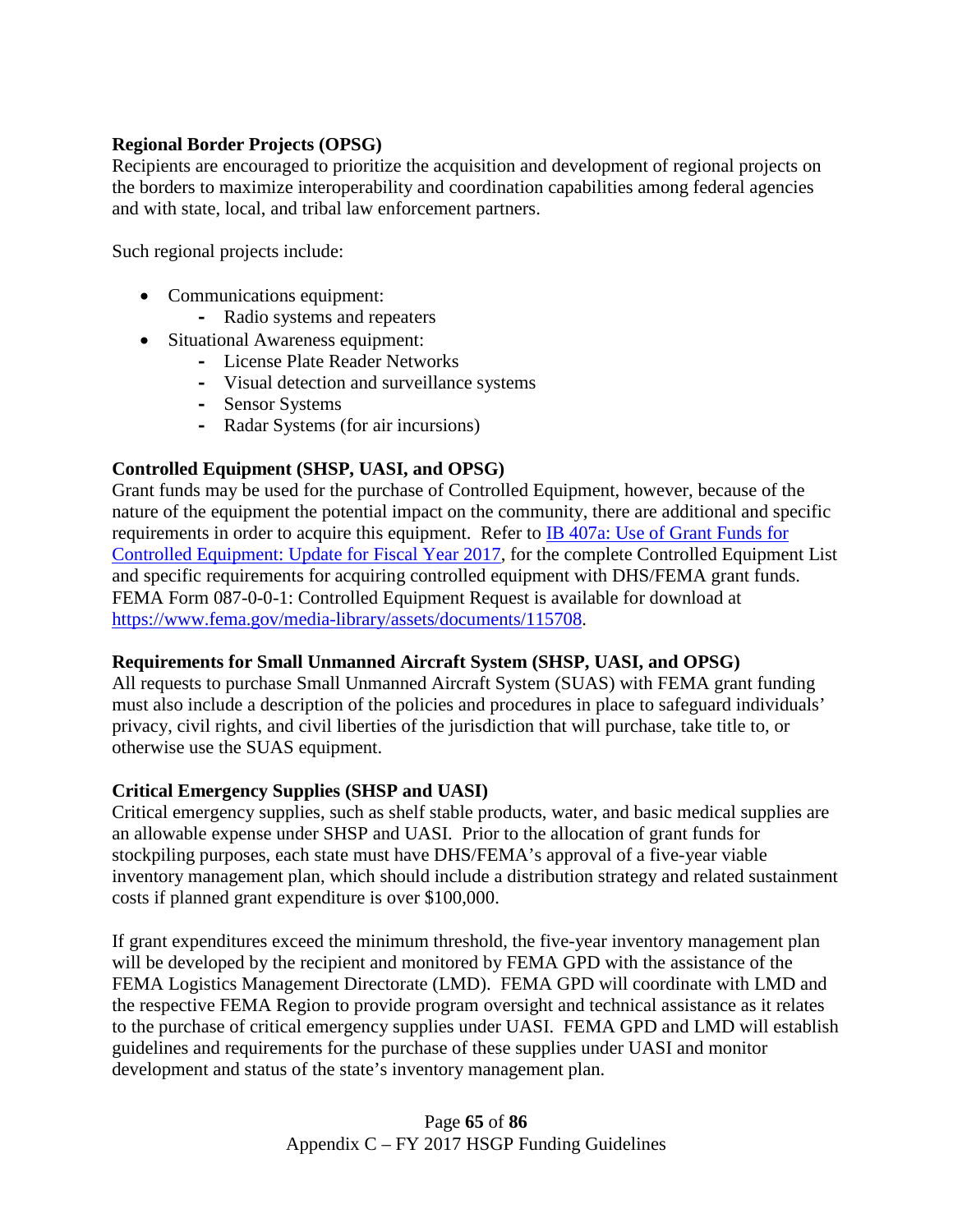SAAs (through their Emergency Management Office) are strongly encouraged to consult with their respective FEMA Regional Logistics Chief regarding disaster logistics- related issues. States are further encouraged to share their DHS/FEMA approved plan with local jurisdictions and Tribes.

## **Construction and Renovation (SHSP and UASI)**

Project construction using SHSP and UASI funds may not exceed the greater of \$1,000,000 or 15 percent (15%) of the grant award. For the purposes of the limitations on funding levels, communications towers are not considered construction. See guidance on communication towers below.

Written approval must be provided by DHS/FEMA prior to the use of any HSGP funds for construction or renovation. When applying for construction funds, recipients must submit evidence of approved zoning ordinances, architectural plans, and any other locally required planning permits. Additionally, recipients are required to submit a SF-424C Budget and Budget detail citing the project costs.

Recipients using funds for construction projects must comply with the *Davis-Bacon Act* (40 U.S.C. § 3141 *et seq*.). Recipients must ensure that their contractors or subcontractors for construction projects pay workers no less than the prevailing wages for laborers and mechanics employed on projects of a character similar to the contract work in the civil subdivision of the state in which the work is to be performed. Additional information regarding compliance with the *Davis-Bacon Act*, including Department of Labor (DOL) wage determinations, is available from the following website [https://www.dol.gov/whd/govcontracts/dbra.htm.](https://www.dol.gov/whd/govcontracts/dbra.htm)

OPSG funds may not be used for any type of construction.

**Communications Towers**. When applying for funds to construct communication towers, recipients and sub-recipients must submit evidence that the FCC's Section 106 review process has been completed and submit all documentation resulting from that review to GPD using the guidelines in EHP Supplement prior to submitting materials for EHP review. Completed EHP review materials for construction and communication tower projects must be submitted as soon as possible to get approved by the end of the PoP. EHP review materials should be sent to gpdehpinfo@fema.gov.

## **Personnel (SHSP and UASI)**

Personnel hiring, overtime, and backfill expenses are permitted under this grant in order to perform allowable HSGP planning, training, exercise, and equipment activities. Personnel may include but are not limited to: training and exercise coordinators, program managers for activities directly associated with SHSP and UASI funded activities, intelligence analysts, and statewide interoperability coordinators (SWIC).

For further details, SAAs should refer to [FP 207-093-1, Clarification on the Personnel](https://www.fema.gov/pdf/government/grant/bulletins/info358.pdf)  [Reimbursement for Intelligence Cooperation and Enhancement of Homeland Security Act of](https://www.fema.gov/pdf/government/grant/bulletins/info358.pdf)  [2008 \(Public Law 110–412 –](https://www.fema.gov/pdf/government/grant/bulletins/info358.pdf) the PRICE Act) , or contact their FEMA HQ Program Analyst.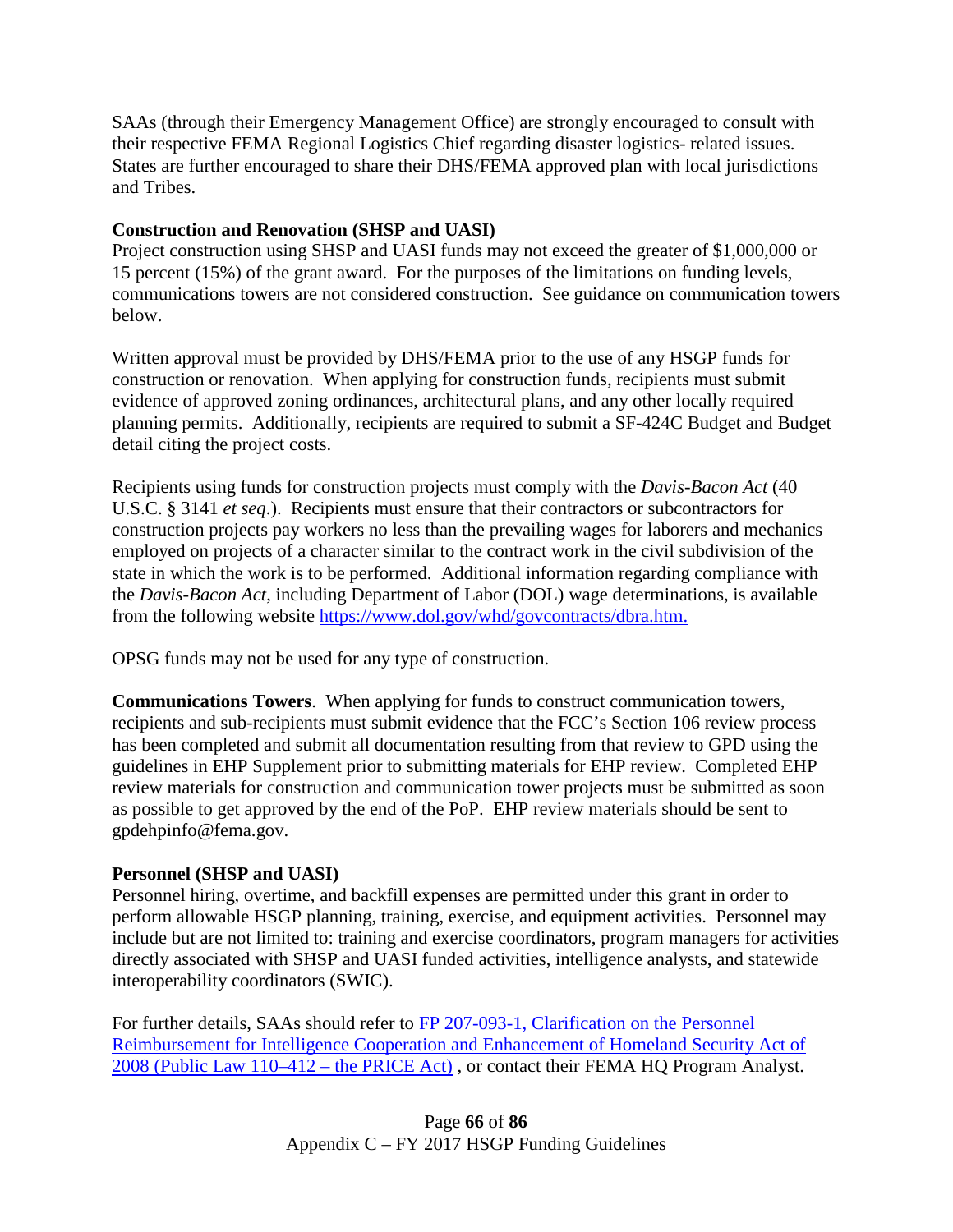HSGP funds may not be used to support the hiring of any personnel for the purposes of fulfilling traditional public health and safety duties or to supplant traditional public health and safety positions and responsibilities.

The following are definitions as it relates to personnel costs:

- *Hiring*. State and local entities may use grant funding to cover the salary of newly hired personnel who are exclusively undertaking allowable DHS/FEMA program activities as specified in this guidance. This may not include new personnel who are hired to fulfill any non-DHS/FEMA program activities under any circumstances. Hiring will always result in a net increase of Full Time Equivalent (FTE) employees.
- *Overtime*. These expenses are limited to the additional costs which result from personnel working over and above 40 hours of weekly work time as a direct result of their performance of DHS/FEMA-approved activities specified in this guidance. Overtime associated with any other activity is not eligible.
- *Backfill-related Overtime*. Also called "Overtime as Backfill," these expenses are limited to overtime costs which result from personnel who are working overtime (as identified above) to perform the duties of other personnel who are temporarily assigned to DHS/FEMA-approved activities outside their core responsibilities. Neither overtime nor backfill expenses are the result of an increase of FTE employees.
- *Supplanting.* Grant funds will be used to supplement existing funds, and will not replace (supplant) funds that have been appropriated for the same purpose. Applicants or recipients may be required to supply documentation certifying that a reduction in nonfederal resources occurred for reasons other than the receipt or expected receipt of federal funds.

# **Operational Packages (OPacks) (SHSP and UASI)**

Applicants may elect to pursue OPack funding, such as Canine Teams, Mobile Explosive Screening Teams, and Anti-Terrorism Teams, for new capabilities as well as to sustain existing OPacks. Applicants must commit to minimum training standards to be set by DHS for all federally-funded security positions. Applicants must also ensure that the capabilities are able to be deployable, through EMAC, outside of their community to support regional and national efforts. When requesting new OPacks-related projects, applicants must demonstrate the need for developing a new capability at the expense of sustaining an existing core capability.

# **Western Hemispheric Travel Initiative (SHSP)**

In addition to the expenditures outlined above, SHSP funds may be used to support the implementation activities associated with the Western Hemisphere Travel Initiative (WHTI), including the issuance of WHTI-compliant tribal identification cards. More information on the WHTI may be found at [http://www.dhs.gov/files/programs/gc\\_1200693579776.shtm](http://www.dhs.gov/files/programs/gc_1200693579776.shtm) or [http://www.getyouhome.gov/html/eng\\_map.html.](http://www.getyouhome.gov/html/eng_map.html)

## **Other Secure Identification Initiatives (SHSP)**

SHSP funds may also be used to support the Department's additional efforts to enhance secure identification, including driver's license and identification security enhancements. Activities that facilitate secure identification, including IT enhancements for identification management and

> Page **67** of **86** Appendix C – FY 2017 HSGP Funding Guidelines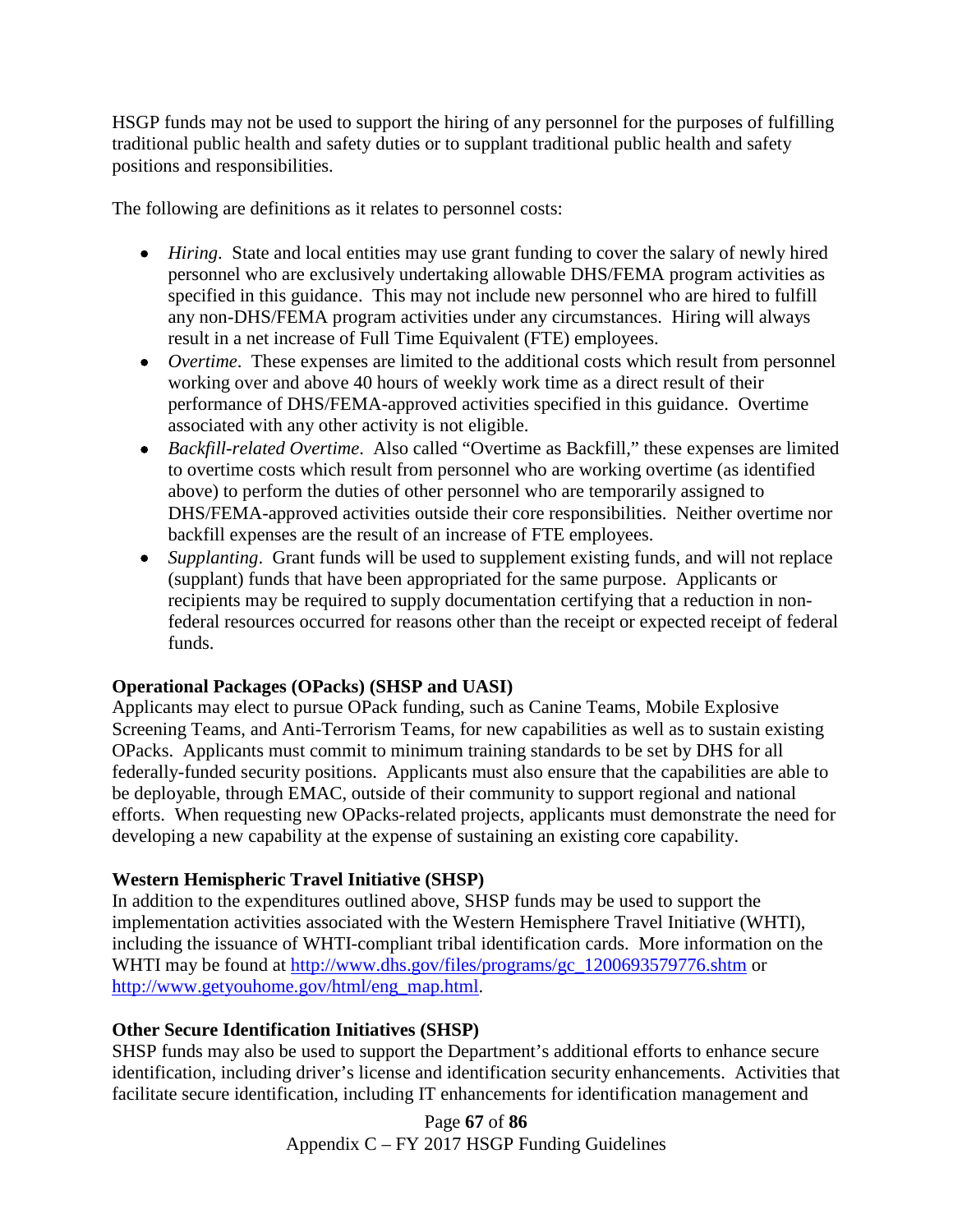verification systems are a priority. DHS is currently developing and implementing a number of screening programs in which secure identification credentials figure prominently. These include the Transportation Worker Identification Credential (TWIC) program which promotes tamperresistant biometric credentials for workers who require unescorted access to secure areas of ports, vessels, outer continental shelf facilities, and all credentialed merchant mariners; and the credentialing of first responders which entails enhancing real-time electronic authentication of identity and attribute(s) (qualification, certification, authorization, and/or privilege) of emergency response/critical government personnel responding to terrorist attacks or other catastrophic events.

States may continue implementing activities previously funded through the Driver's License Security Grant Program (DLSGP) that focus on securing driver's license and identification card issuance processes. Initiatives related to securing identification should:

- Have the greatest impact upon reducing the issuance and use of fraudulent driver's license and identification cards;
- Reduce the cost of program implementation for individuals, states, and the Federal Government;
- Satisfy driver's license identification material requirements;
- Expedite state progress toward meeting minimum security standards; and
- Plan and expedite state-specific activities to support federal data and document verification requirements and standards.

## **Unallowable Costs (OPSG)**

OPSG unallowable costs include costs associated with staffing and general IT computing equipment and hardware, such as personal computers, faxes, copy machines, modems, etc. OPSG is not intended as a hiring program. Therefore, applying funds toward hiring full-time or permanent sworn public safety officers is unallowable. OPSG funding shall not be used to supplant inherent routine patrols and law enforcement operations or activities not directly related to providing enhanced coordination between local and federal law enforcement agencies. Finally, construction and/or renovation costs are prohibited under OPSG. Applicants should refer to FP 207-093-1 at [https://www.fema.gov/media-library/assets/documents/85384,](https://www.fema.gov/media-library/assets/documents/85384) or contact their FEMA HQ Program Analyst at (800) 368-6498 for guidance and clarification.

Due to the nature of OPSG, exercise expenses are not allowable costs under OPSG.

## **Unallowable Costs (SHSP, UASI and OPSG)**

Per FEMA policy, the purchase of weapons and weapons accessories, including ammunition, is not allowed with HSGP funds.

# **Prohibited Equipment (SHSP, UASI and OPSG)**

Grant funds may not be used for the purchase of Prohibited Equipment. Refer to **IB** 407a: Use of [Grant Funds for Controlled Equipment: Update for Fiscal Year 2017.](https://www.fema.gov/media-library-data/1485452831667-ab397ce1d370652ec49c25a280419af4/IB_407a_Controlled_Equipment_FY2017_Update_GPD_FINAL_508.pdf)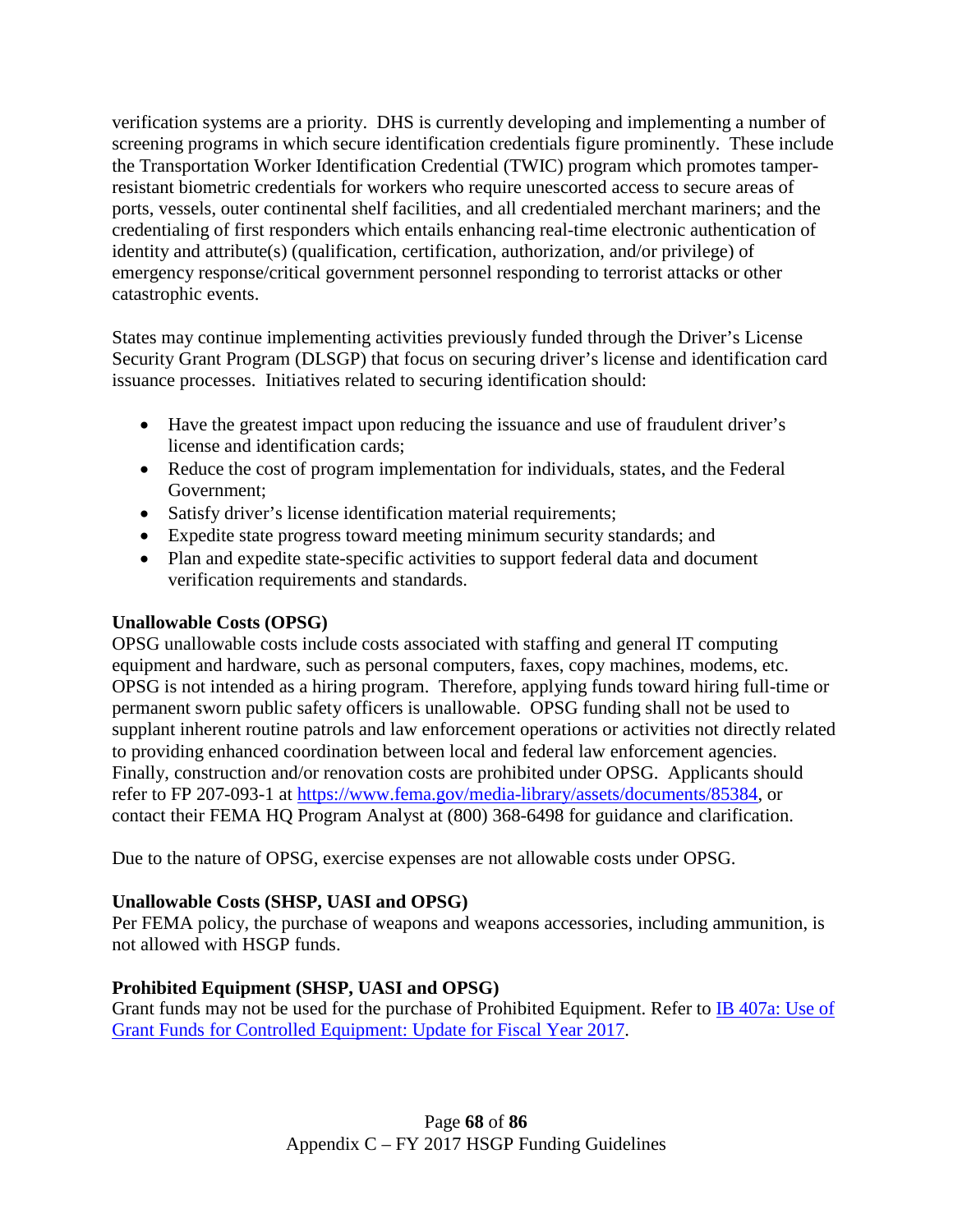#### **Additional Planning Assistance**

FEMA's National Preparedness Directorate (NPD) offers technical assistance (TA) that is designed to provide recipients and sub-recipients with specialized expertise to improve and enhance the continuing development of state and local emergency management across the five mission areas of the Goal and across all core capabilities. TA provides the opportunity to engage emergency managers, emergency planners, and appropriate decision-makers in open discussion of options to improve plans and planning in light of their jurisdiction's needs. While there is no direct cost to approved jurisdictions for DHS/FEMA TA, jurisdictions are expected to invest staff resources and take ownership of the resulting products and tools.

TA deliveries combine current emergency management best practices with practical consideration of emerging trends, through discussion facilitated by DHS/FEMA contract specialists and with the support of FEMA Region operational specialists. Additionally, peer-topeer representation may also be included from other jurisdictions that have recently addressed the same planning issue.

The TA request form can be accessed at [http://www.fema.gov/national-incident-management](http://www.fema.gov/national-incident-management-system/fema-technical-assistance-division)[system/fema-technical-assistance-division.](http://www.fema.gov/national-incident-management-system/fema-technical-assistance-division)

#### **Additional Training Information**

Per DHS/FEMA Grant Programs Directorate Policy [FP 207-008-064-1,](http://www.fema.gov/media-library/assets/documents/34856) Review and Approval Requirements for Training Courses Funded Through Preparedness Grants, issued on September 9, 2013, states, territories, tribal entities and urban areas are no longer required to request approval from FEMA for personnel to attend non-DHS FEMA training as long as the training is coordinated with and approved by the state, territory, tribal or Urban Area Training Point of Contact (TPOC) and falls within the FEMA mission scope and the jurisdiction's Emergency Operations Plan (EOP). The only exception to this policy is for Countering Violent Extremism courses, which must be approved in advance by the DHS Office for Civil Rights and Civil Liberties. For additional information on review and approval requirements for training courses funded with preparedness grants please refer to the following policy: [http://www.fema.gov/media-library/assets/documents/34856.](http://www.fema.gov/media-library/assets/documents/34856)

DHS/FEMA will conduct periodic reviews of all state, territory, and Urban Area training funded by DHS/FEMA. These reviews may include requests for all course materials and physical observation of, or participation in, the funded training. If these reviews determine that courses are outside the scope of this guidance, recipients will be asked to repay grant funds expended in support of those efforts.

For further information on developing courses using the instructional design methodology and tools that can facilitate the process, SAAs and TPOCs are encouraged to review the [NTED](http://www.firstrespondertraining.gov/rtdc/state/)  [Responder Training Development Center \(RTDC\)](http://www.firstrespondertraining.gov/rtdc/state/) website.

*DHS/FEMA Provided Training.* These trainings include programs or courses developed for and delivered by institutions and organizations funded by DHS/FEMA. This includes the Center for Domestic Preparedness (CDP), the Emergency Management Institute (EMI), and the National Training and Education Division's (NTED) training partner programs including, the Continuing

> Page **69** of **86** Appendix C – FY 2017 HSGP Funding Guidelines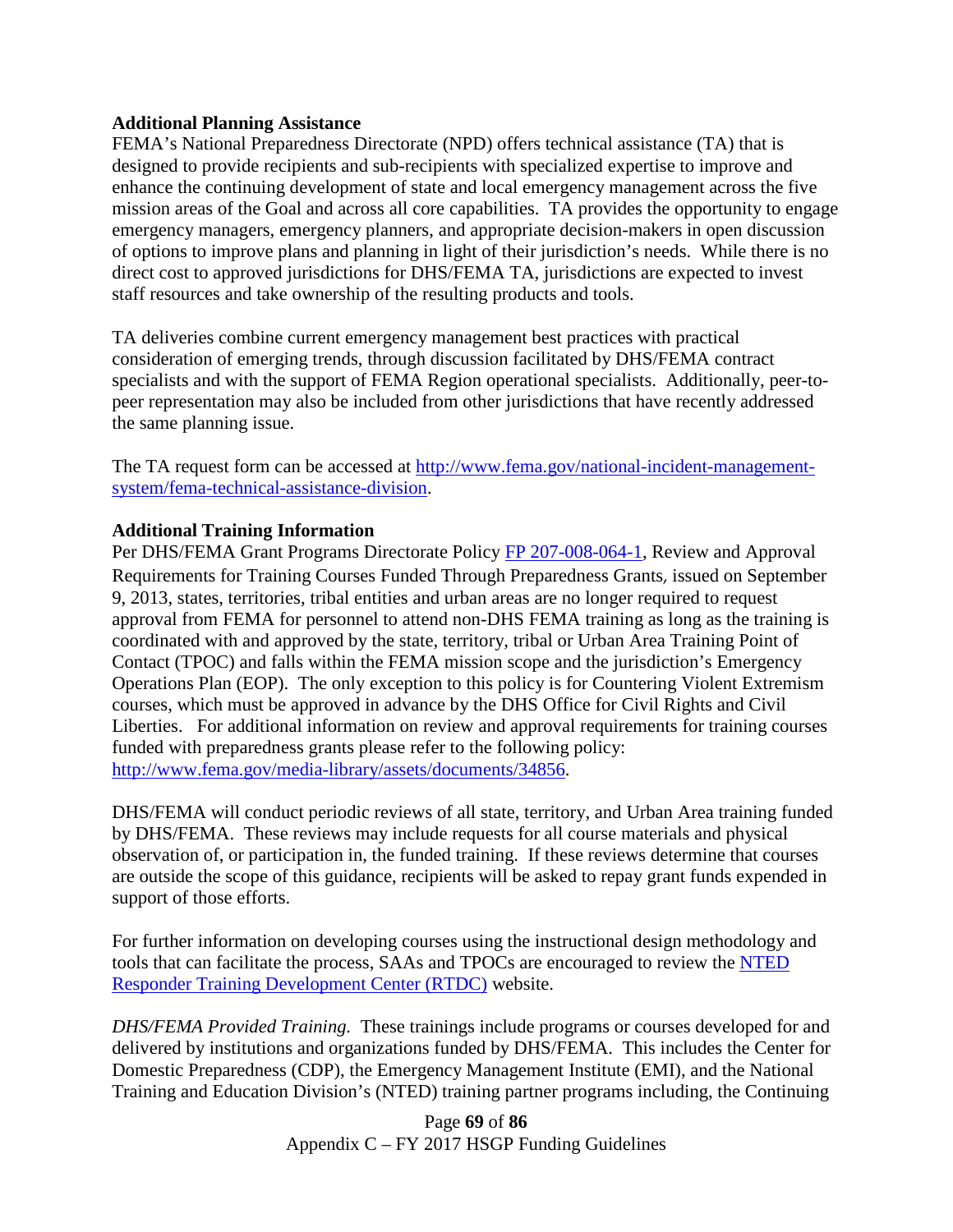Training Grants, the National Domestic Preparedness Consortium (NDPC) and the Rural Domestic Preparedness Consortium (RDPC).

*Approved State and Federal Sponsored Course Catalog*. This catalog lists state and federal sponsored courses that fall within the DHS/FEMA mission scope, and have been approved through the FEMA course review and approval process. An updated version of this catalog can be accessed at [http://www.firstrespondertraining.gov.](http://www.firstrespondertraining.gov/)

*Training Not Provided by DHS/FEMA.* These trainings include courses that are either state sponsored or federal sponsored (non-DHS/FEMA), coordinated and approved by the SAA or their designated TPOC, and fall within the DHS/FEMA mission scope to prepare state, local, tribal, and territorial personnel to prevent, protect against, mitigate, respond to, and recover from acts of terrorism or catastrophic events.

- *State Sponsored Courses*. These courses are developed for and/or delivered by institutions or organizations other than federal entities or DHS/FEMA and are sponsored by the SAA or their designated TPOC.
- *Joint Training and Exercises with the Public and Private Sectors.* These courses are sponsored and coordinated by private sector entities to enhance public-private partnerships for training personnel to prevent, protect against, mitigate, respond to, and recover from acts of terrorism or catastrophic events. In addition, states, territories, Tribes, and Urban Areas are encouraged to incorporate the private sector in governmentsponsored training and exercises.

Additional information on both DHS/FEMA provided training and other Federal and state training can be found at [http://www.firstrespondertraining.gov.](http://www.firstrespondertraining.gov/)

*Training Information Reporting System ("Web-Forms").* Web-Forms are an electronic form/data management system built to assist the SAA and its designated state, territory and Tribal Training Point of Contact (TPOC). Reporting training activities through Web-Forms is not required under FY 2017 HSGP; however, the system remains available and can be accessed through the DHS/FEMA Toolkit located at http:/[/www.firstrespondertraining.gov/admin](http://www.firstrespondertraining.gov/admin) in order to support recipients in their own tracking of training.

## **Additional Exercise Information**

Recipients that use HSGP funds to conduct an exercise(s) are encouraged to complete a progressive exercise series. Exercises conducted by states and Urban Areas may be used to fulfill similar exercise requirements required by other grant programs. Recipients are encouraged to invite representatives/planners involved with other Federally-mandated or private exercise activities. States and Urban Areas are encouraged to share, at a minimum, the multiyear training and exercise schedule with those departments, agencies, and organizations included in the plan.

• *Validating Capabilities*. Exercises examine and validate capabilities-based planning across the Prevention, Protection, Mitigation, Response, and Recovery mission areas. The extensive engagement of the whole community, including but not limited to

> Page **70** of **86** Appendix C – FY 2017 HSGP Funding Guidelines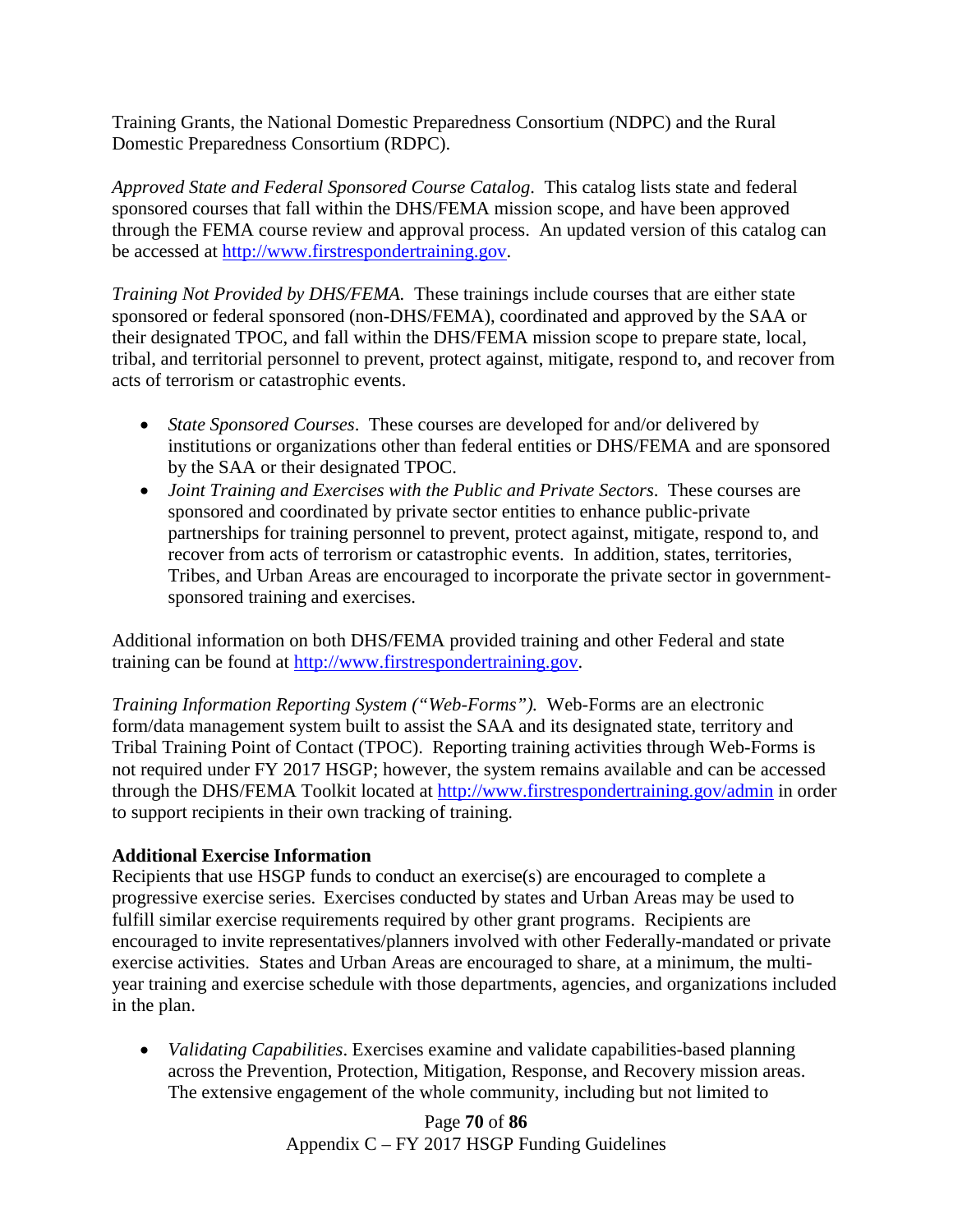examining the needs and requirements for individuals with disabilities, individuals with limited English proficiency and others with access and functional needs, is essential to the development of an effective and comprehensive exercise program. Exercises are designed to be progressive – increasing in scope and complexity and drawing upon results and outcomes from prior exercises and real-world events – to challenge participating communities. Consistent with Homeland Security Exercise and Evaluation Program guidance and tools, the National Exercise Program (NEP) serves as the principal exercise mechanism for examining national preparedness and measuring readiness. Exercises should align with priorities and capabilities identified in a multi-year TEP.

- *Special Event Planning*. If a state or Urban Area will be hosting a special event (e.g., Super Bowl, G-8 Summit), the special event planning should be considered as a training or exercise activity for the purpose of the multi-year TEP. States must include all confirmed or planned special events in the Multi-year TEP. The state or Urban Area may plan to use SHSP or UASI funding to finance training and exercise activities in preparation for those events. States and Urban Areas should also consider exercises at major venues (e.g., arenas, convention centers) that focus on evacuations, communications, and command and control.
- *Regional Exercises*. States should also anticipate participating in at least one regional exercise annually.
- *Role of Non-Governmental Entities in Exercises.*Non-governmental participation in all levels of exercises is strongly encouraged. Leaders from non-governmental entities should be included in the planning, design, and evaluation of an exercise. State, local, tribal, and territorial jurisdictions are encouraged to develop exercises that test the integration and use of resources provided by non-governmental entities, defined as the private sector and private non-profit, faith-based, and community organizations. Participation in exercises should be coordinated with local Citizen Corps Whole Community Council(s) or their equivalents and other partner agencies.

#### **Unauthorized Exercise Costs**

Unauthorized exercise-related costs include:

- Reimbursement for the maintenance and/or wear and tear costs of general use vehicles (e.g., construction vehicles), medical supplies, and emergency response apparatus (e.g., fire trucks, ambulances).
- Equipment that is purchased for permanent installation and/or use, beyond the scope of the conclusion of the exercise (e.g., electronic messaging sign).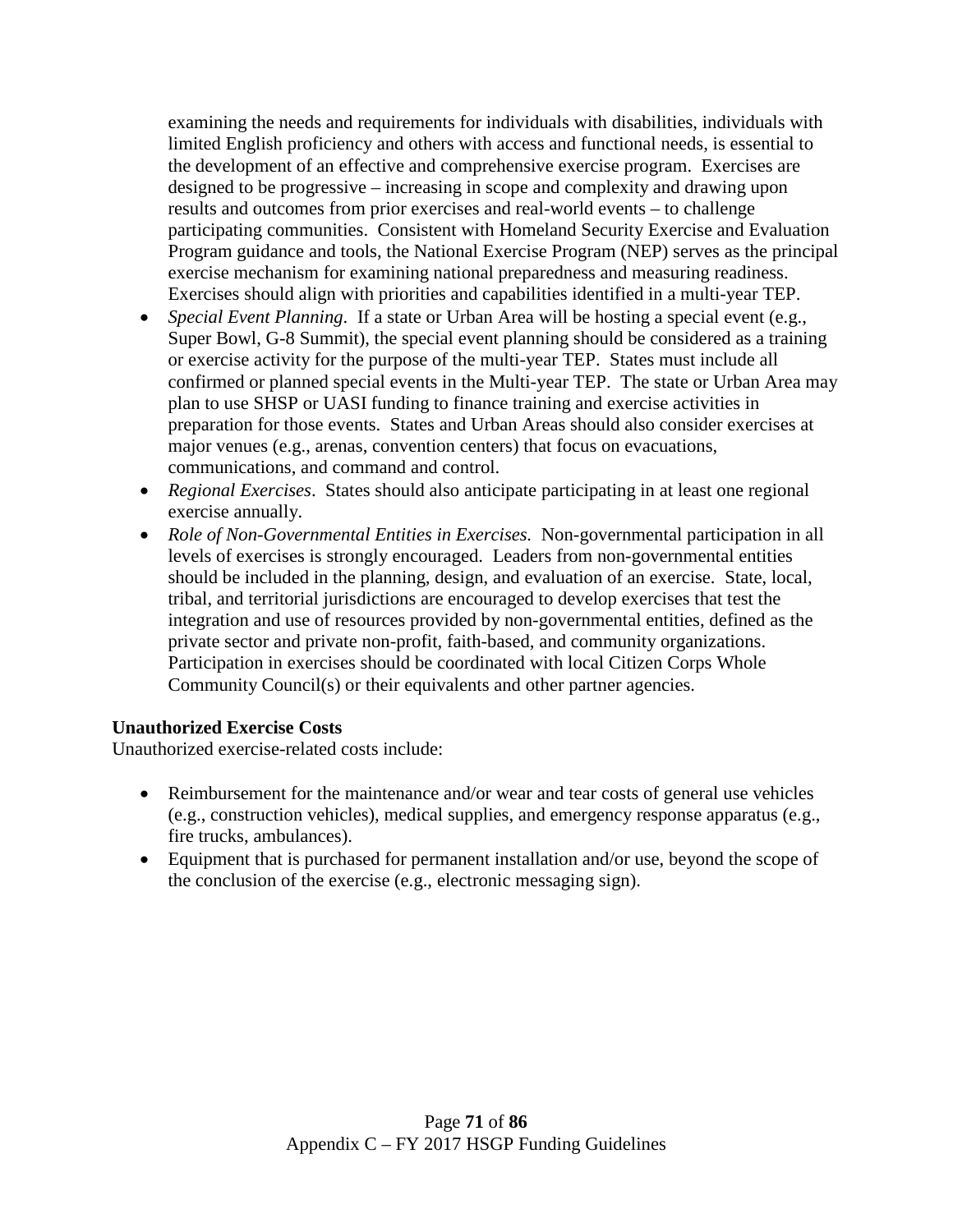# **Appendix D – FY 2017 OPSG Operations Order Template and Instructions**

## **Operations Order Template Instructions**

The OPSG Operations Order Template can be found by selecting the link for the FY 2017 HSGP NOFO on FEMA's preparedness grants page [\(https://www.fema.gov/preparedness-non-disaster](https://www.fema.gov/preparedness-non-disaster-grants)[grants\)](https://www.fema.gov/preparedness-non-disaster-grants).

## **Executive Summary Overview**

Operations Order Executive Summary must:

- Identify the organization name, point of contact, committees, and other structures accountable for implementing OPSG in the jurisdiction (typically this will be a program lead or manager overseeing operations and individuals assigned to that agency).
- Describe how Federal, state, local, tribal, and territorial law enforcement agencies will work together to establish and enhance coordination and collaboration on border security issues.

## **Budget Requirements Overview**

Operations Order Detailed Annual Budget must:

- Explain how costs and expenses were estimated.
- Provide a narrative justification for costs and expenses. Supporting tables describing cost and expense elements (e.g., equipment, fuel, vehicle maintenance costs) may be included.

## **Submission Requirements**

Operations Orders must meet the following submission requirements:

- Must be created and submitted as an Adobe Acrobat (\*.pdf) document
- Must not exceed six pages in length
- Must be submitted using the following file naming convention: "FY 20XX OPSG <State Abbreviation> - <Local Unit of Government Name>"

Due to the competitive nature of this program, separate attachments will not be accepted or reviewed.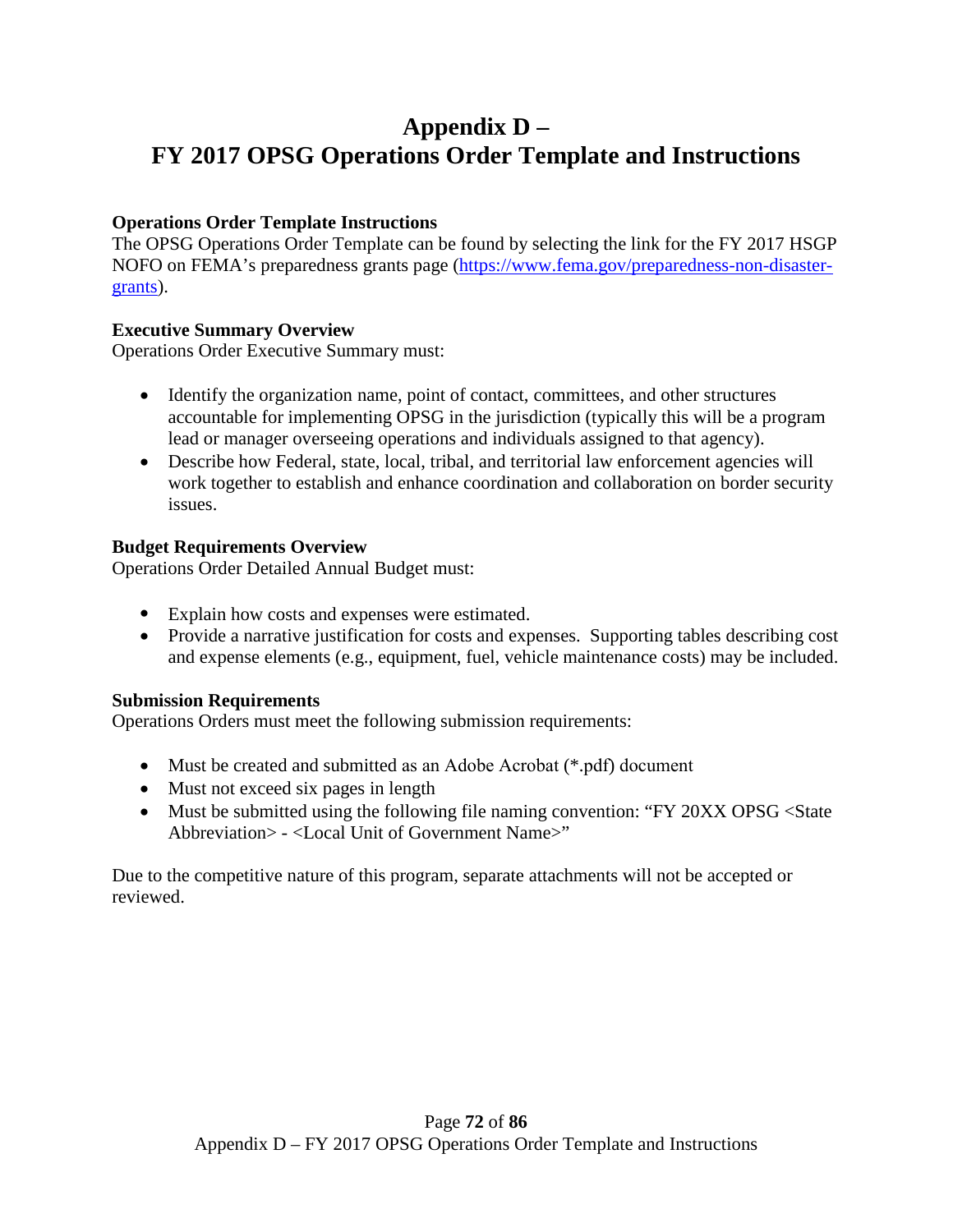## **Appendix E – FY 2017 OPSG Operational Guidance**

Appendix E is intended to provide operational guidance to OPSG applicants on the development of a concept of operations and campaign planning, the tactical operation period, and reporting procedures. This guidance also delineates specific roles and responsibilities, expectations for operations, and performance measures. Successful execution of these objectives will promote situational awareness among participating agencies and ensure a rapid, fluid response to emerging border-security conditions.

OPSG uses an integrated approach to address transnational criminal activity. Federal, state, local, tribal, and territorial partners are required to establish and maintain an OPSG Integrated Planning Team (IPT) with representation from all participating law enforcement agencies, cochaired by representatives from USBP, the SAA, and participating local law enforcement agencies' OPSG program representatives. USBP will provide routine monitoring and technical expertise to each participating agency. The content of each operational plan, to include the requested items will be reviewed for border-security value and approved by the corresponding sector's Chief Patrol Agent or his/her designee.

All operational plans should be crafted in cooperation and coordination with federal, state, local, tribal, and territorial partners, to meet the needs of the USBP Sector. Consideration will be given to applications that are coordinated across multiple jurisdictions. All applicants must coordinate with the CBP/USBP Sector Headquarters with geographic responsibility for the applicant's location in developing and submitting an Operations Order with an embedded budget to the SAA.

As OPSG continues to evolve, several proven practices are being recognized, centered on shortterm, periodic operations in support of overarching near and long-term goals. A multi-step process will be established through the area IPT, including a campaign plan and a cycle of operations to ensure that OPSG partners maintain synergism and have a coordinated impact on reducing border-security risk.

### **I. Concept of Operations and Campaign Planning (Post Allocation Announcement/Pre-Award)**

The overarching operational cycle involves three stages: 1) application, 2) concept of operations to formulate a Campaign Plan, and 3) one or more tactical operational periods, which are all developed by the IPT. All operations orders: Concept of Operations (CONOPS), Operation Orders (OO) or Campaign Plans and Fragmentary Orders (FRAGOs) except for the initial application package shall be submitted through the CBP Stonegarden Data Management System in MAX.gov.

**Application:** Please refer to **Section D** – Application and Submission Information-Instructions [for OPSG.](#page-12-0)

**Campaign Plan:** After awards are announced participants will create and submit an operations order that forms a campaign plan and captures the initial, generalized-budgetary intent to their

> Page **73** of **86** Appendix E – OPSG Operational Guidance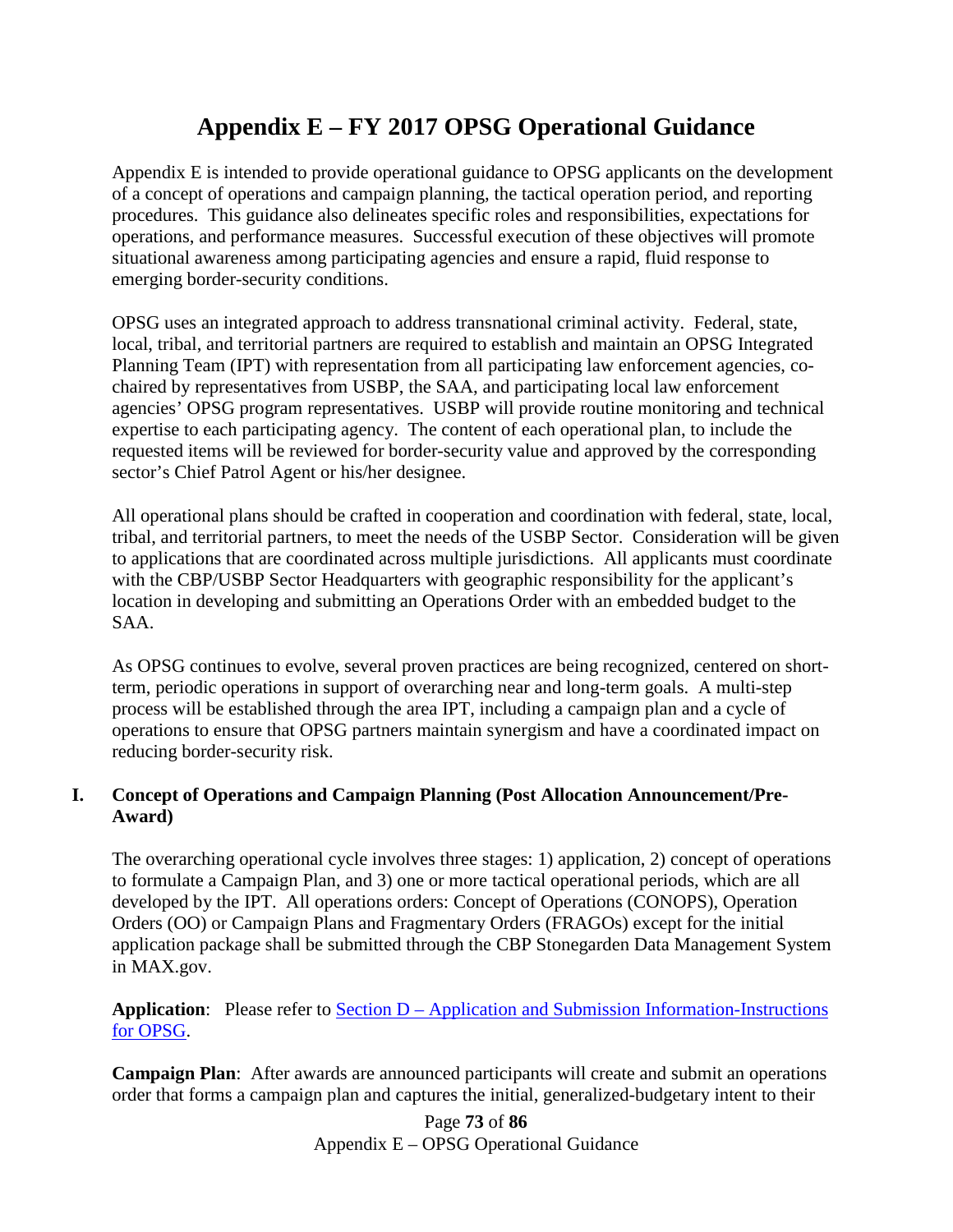IPT. The campaign plan should articulate the participant agency's long-term border security objectives and goals designed to mitigate border-security risk.

Funds should be obligated as needed to target specific threats or vulnerabilities and ensure that OPSG usage is commensurate to the unique risk of each border region. This may require several short-term operations that combine to form an ongoing operational cycle, ensuring that USBP commanders and state, local, tribal, and territorial agency partners reserve the flexibility to respond to the ever-changing elements of border security.

The operations plan also will articulate the budgetary intent of how funds are to be used throughout the performance period. The operations plan will project planned expenditures in the following categories: overtime, equipment, travel, maintenance, fuel, and administrative funds. The sub-recipient can initiate the procurement of equipment, as well as state how much the county intends to use for M&A while keeping funds for overtime or residual equipment funds available for use as needed. If the sub-recipient intends to spend more than 50% of its award on overtime over the course of the performance period, a PRICE Act waiver request must be submitted in accordance with [IB 379:](http://www.fema.gov/pdf/government/grant/bulletins/info379.pdf) Guidance to State Administrative Agencies to Expedite the [Expenditure of Certain DHS/FEMA Grant Funding.](http://www.fema.gov/pdf/government/grant/bulletins/info379.pdf) The operations plan will meet both the SAA expectations to obligate the funds within 45 days of the award announcement and the demands of the grant's operational intent. **Sector approved campaign plans must be submitted to USBP Headquarters no later than 4 months after the official awards announcement has been made.** 

**Tactical Operational Periods**: Once the sub-recipient is ready to conduct operations, the area IPT will begin planning tactical operations. The operation order tracking number for each operational plan will be assigned by CBP/USBP. The operation order number will remain intact for the duration of the grant's PoP.

In the event that changes or additional funding requests to the original operational plan must be made, a Fragmentary Order (FRAGO) will be created. These modifications will be annotated in the annex section of the FRAGO.

#### **II. Tactical Operational Period**

Operational discipline is necessary for the success of OPSG. Deliberate, adaptive, integrated, and intelligence-driven planning is critical to conducting targeted enforcement operations consistent with the objectives of the OPSG. By participating in the OPSG, the state, local, tribal, and territorial agencies agree to conduct operations designed to reduce border-security risk. Tactical operations will be conducted on a periodic basis meeting the criteria outlined below. Tactical operational periods are composed of six critical elements: 1) a pre-planning meeting with the IPT; 2) specified beginning and ending dates; 3) the integration of intelligence and border security; 4) use of targeted enforcement techniques; 5) clearly stated objectives; and 6) an after-action meeting. A campaign should involve several tactical operational periods. These periods require deliberate on-going planning to ensure command, staff, and unit activities synchronize to current and future operations. The cyclical nature of the process will ensure OPSG activities align with the fluctuating border-security threats and vulnerabilities. Planners

> Page **74** of **86** Appendix E – OPSG Operational Guidance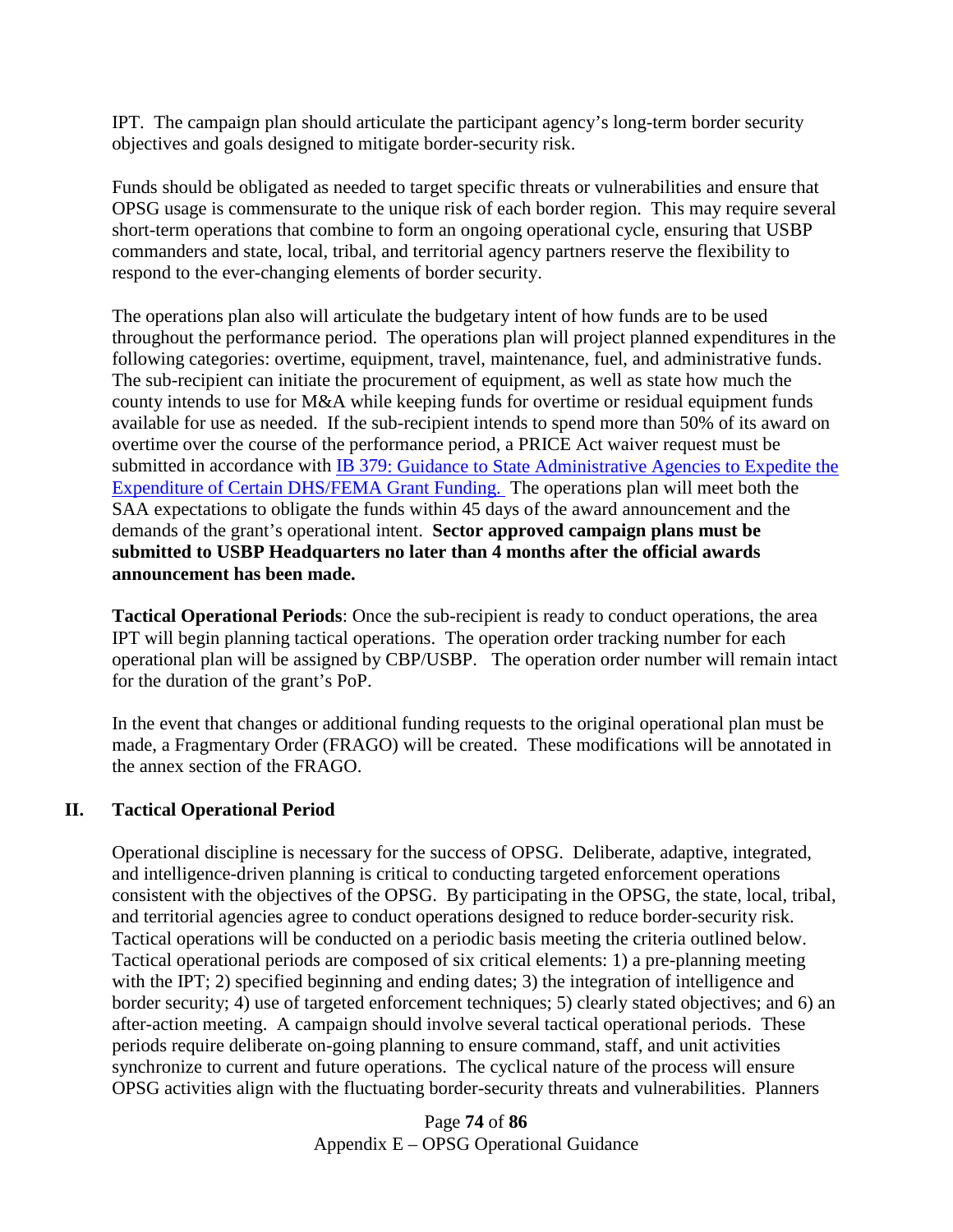should recognize that shorter, frequent tactical operational periods increase the flexibility and leverage gained through OPSG funding.

The IPT should leverage information provided by the fusion center, Border Intelligence Centers or other local intelligence center, when possible, and establish a common operational vision. The USBP sector's Chief Patrol Agent, or his/her designee, will ensure that the information or intelligence has a clear nexus to border security. Intelligence will be shared and vetted for border security value, driving the focus of operations. The tactical operational period should focus on specific targets of interest or specific areas of interest identified by the IPT. Once intelligence-driven targets are identified, the IPT will decide on operational objectives that reflect the intended impact of operations. The objectives should outline how the operation will deter, deny, degrade, or dismantle the operational capacity of the targeted transnational criminal organizations.

The frequency and duration of each tactical operational period should be predicated by local risk factors. The tactical periods may be broken-down into three, six or twelve month increments. The tactical operational period may combine to develop an operational cycle that is synchronous or asynchronous, connected, or unconnected, depending on security conditions and the IPT's intent. Each tactical operational period will begin on a predetermined date and end on a predetermined date, but the dates may be subject to change commensurate with emerging security conditions. The starting date of the operational period should be established to allow sufficient time for the order to be submitted and approved by the corresponding USBP Sector and in concurrence with its SAA and USBP Headquarters. The USBP Sectors will upload copies of tactical period operations in the corresponding campaign plan folder in the CBP Stonegarden Data Management System in MAX.gov.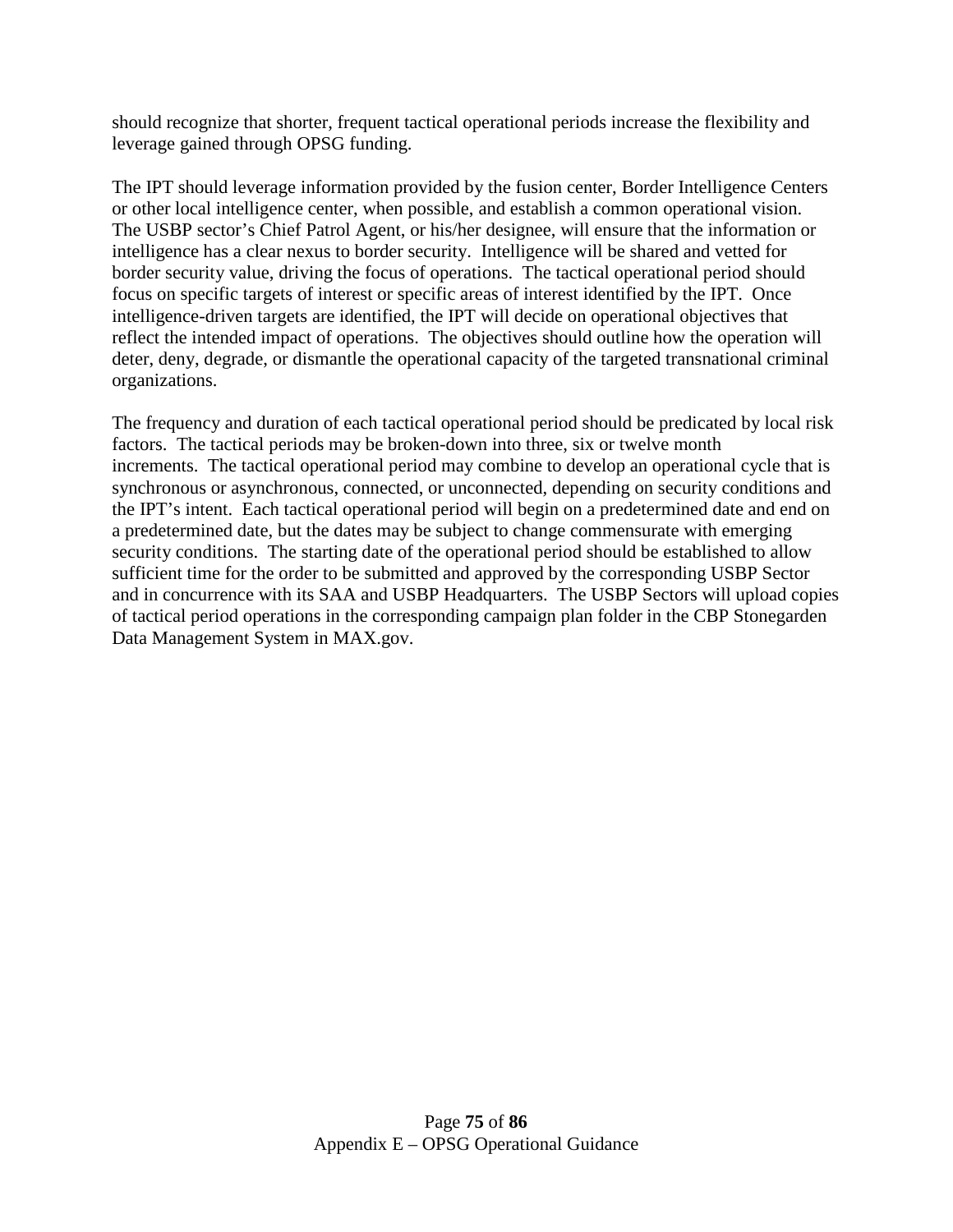**CAMPAIGN PLAN'S OPERATIONAL CYCLE DURATION: 1 FISCAL YEAR** FY start FY end Octobe Novembe Januar February March Apri August September Period 01 Period<sub>2</sub> Period 3 This cycle illustrates contiguous operations. This is an example of a twelve month campaign plan with four tactical operational periods.

The following diagrams illustrate two different approaches for conducting operations:<sup>[4](#page-75-0)</sup>

**Figure 1: Example of an Ongoing Synchronized Operational Cycle**



**Figure 2: Example of a Dynamic, Unsynchronized Operational Cycle**

 $\overline{\phantom{a}}$ 

<span id="page-75-0"></span><sup>4</sup> These illustrations reflect a twelve month campaign plan. A campaign plan should be written to encompass the performance period. Performance periods vary from state to state, please contact the State Administrative Agency for clarification.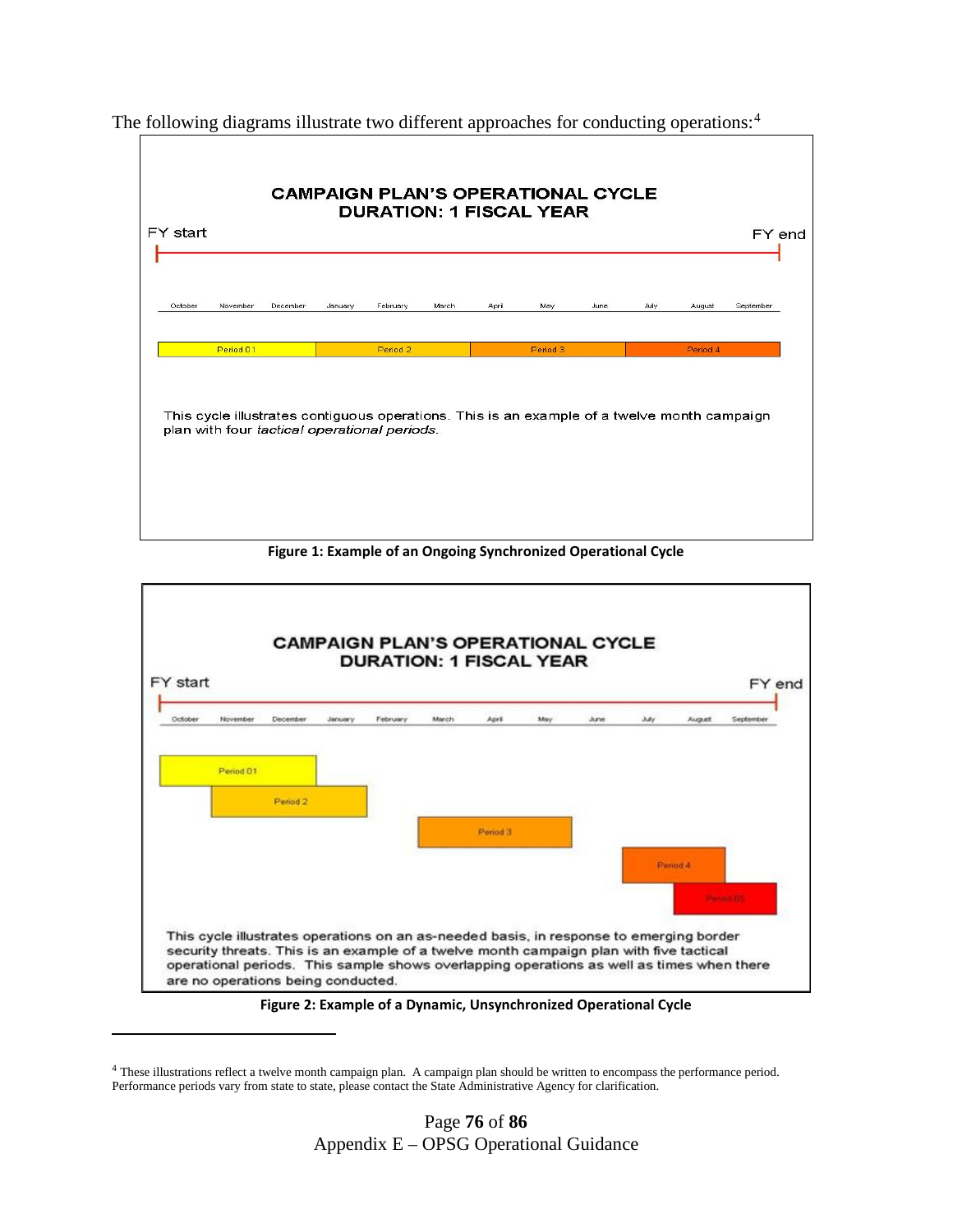#### **III. Reporting Procedures**

Participation in OPSG requires accurate, consistent, and timely reporting of how funds are used, and how the state, local and tribal agencies' operations have impacted border security through the mitigation of threat or vulnerability and the overall reduction of risk. Reporting will focus on: monitoring program performance; determining the level of integration and information sharing; and developing best practices for future operations. To ensure consistent reporting each state, local and tribal agency will identify a single point of contact to represent their agency as a member of the IPT and to coordinate the submission of reports or execute other aspects of the grant.

The Daily Activity Report, which can be found by selecting the link for the FY 2017 HSGP NOFO on FEMA's preparedness grants page [\(https://www.fema.gov/preparedness-non-disaster](https://www.fema.gov/preparedness-non-disaster-grants)[grants\)](https://www.fema.gov/preparedness-non-disaster-grants), is to be used to submit the ongoing results and outputs from OPSG operations conducted. The information and statistics included in the DAR will be delineated by agency (friendly forces).The Daily Activity Report must be submitted to the USBP sector, or the participating agency's OPSG coordinator within 48-hours of the conclusion of each OPSG shift. Sub-recipients and Sectors are responsible to ensure that DARs are submitted in the proper format and in a timely manner. DARs will be submitted using the CBP Stonegarden Data Management System in [www.MAX.gov.](http://www.max.gov/) Friendly Forces receiving funding through a subrecipient will submit DARs within 48 hours. Border Patrol Sectors and OPSG subrecipients will implement internal protocols to ensure operational data from sub-recipients and friendly force DARs are properly collected following the established guidelines. USBP Sector Coordinators will compile the results from each Daily Activity Report at the end of the month and reconcile with the OPSG sub-recipients by the  $10<sup>th</sup>$  day of the following month. The USBP sector will compile the reconciled results from the participating agencies and submit the results to USBP Headquarters by the  $15<sup>th</sup>$  of each following month.

In addition to the ongoing reporting of outputs, sub-recipient participants will be required to submit After Action Reports to USBP sectors within 10 days of closing the operational PoP for that funding year. The After Action Report should carefully articulate outcomes and outputs, as well as how the results of the operation compare with the objectives identified during the preplanning meeting. Failure to submit the After Action report in a timely manner may prevent the approval of future operations requests. All AARs and other OPSG reporting requirements will be submitted through the CBP Stonegarden Data Management System in [www.MAX.gov.](http://www.max.gov/) Sectors are responsible for submitting AARs into Border Patrol Enforcement Tracking System (BPETS) as applicable.

#### **IV. Operational roles and responsibilities**

In order to achieve unity of effort, it is essential that each participant know the roles and responsibilities within the IPT.

The USBP sector's Chief Patrol Agent, or his/her designee, will:

• Coordinate and chair the area Integrated Planning Team's meetings;

Page **77** of **86** Appendix E – OPSG Operational Guidance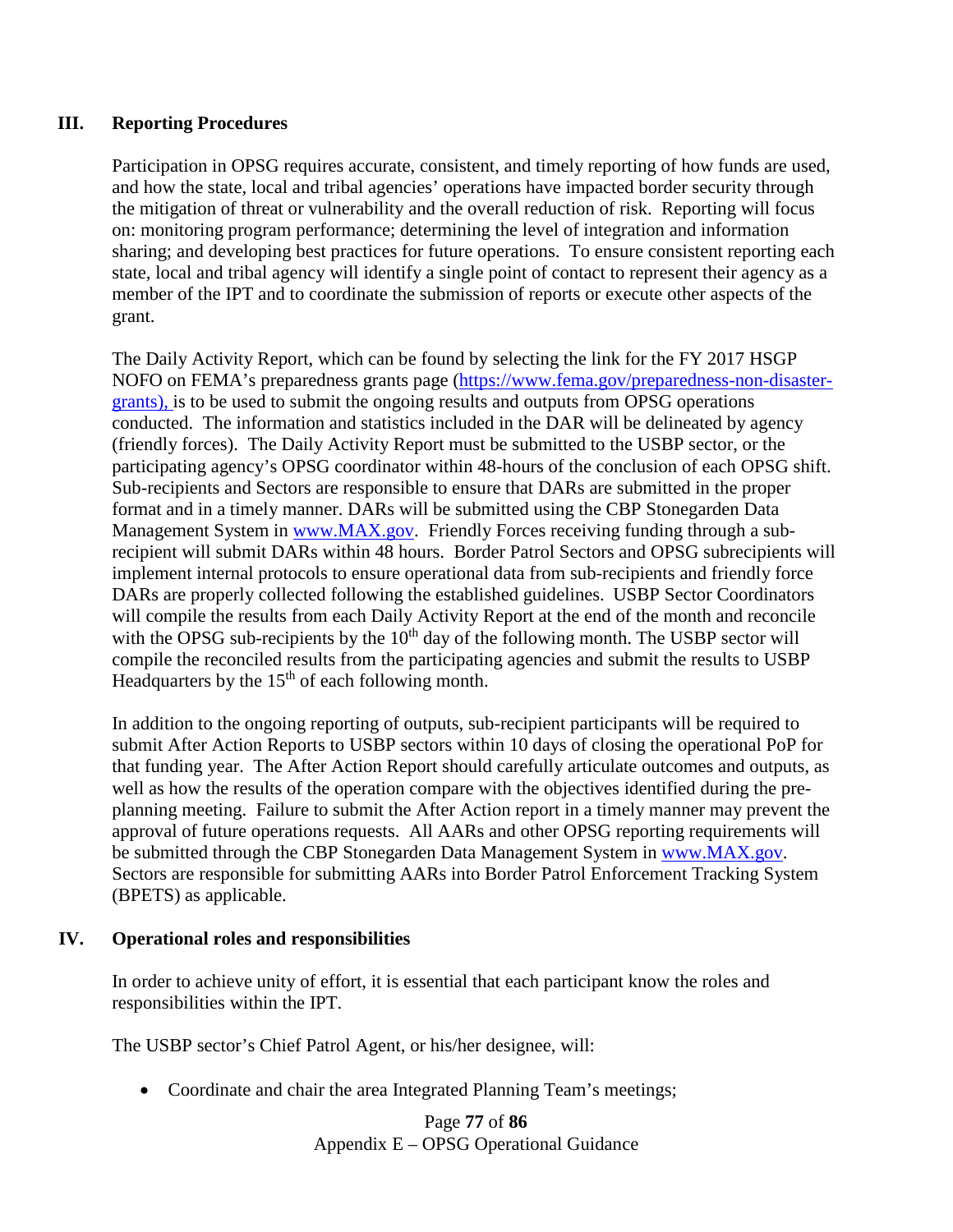- Coordinate with all interested and eligible state, local, tribal, and territorial agencies in the sector's area of operation during the open period of the OPSG application process by:
	- **-** Assisting applicants in completing the operations planning portion of the application, which is similar to the Operations Order used by the Border Patrol<sup>[5](#page-77-0)</sup>
	- **-** Forwarding the approved operation portion of the application to CBP/USBP Headquarters, as well as to the SAA to complete the application process set by DHS/FEMA/GPD
	- **-** Detailing what operational support the USBP Sector anticipates for specific periods and matching the capabilities of partners to fill those gaps; and
- Following the announcement of grant awards, coordinate and chair a meeting with state, local, tribal, and territorial agencies that received OPSG awards to develop an individualized campaign plan. This includes:
	- **-** Working with state, local, tribal, and territorial agencies, along with other federal law enforcement agencies to determine the dates, focus, and needs of each tactical operational period, ensuring that each operation has a nexus to border security;
	- **-** Receiving the first periodic operations order from the state, local, tribal, and territorial agencies and ensuring that the operation is conducted as outlined in Section I;
	- **-** Monitoring and supporting the Operational Cycle throughout the performance period;
	- **-** Ensuring Daily Activity and After Action Reports are submitted by state, local and tribal agencies in the proper format and within the established timeframes;
	- **-** Providing instruction, when possible, to state, local and tribal agencies regarding techniques, methods and trends used by transnational criminal organizations in the area;
	- **-** Providing a single point of contact to participants as a subject-matter expert in OPSG that can coordinate, collect, and report operational activities within the established reporting procedures;
	- **-** Providing verification that operations are actually conducted;
	- **-** Documenting and conducting random, on-site operational verification of OPSG patrols by sub-recipients and friendly forces;
	- **-** Verifying that sub-recipients are performing OPSG enforcement duties in accordance with applicable grant, statute, regulatory guidance, and instructions; and
	- **-** Ensuring that grant funds are appropriately expended to meet sector border enforcement operational requirements and assist in enhancing subrecipient/friendly force capabilities in order to provide for enhanced enforcement presence, operational integration, and intelligence sharing in border communities.

l

<span id="page-77-0"></span><sup>5</sup> This will not be entered into the Border Patrol Enforcement Tracking System (BPETS).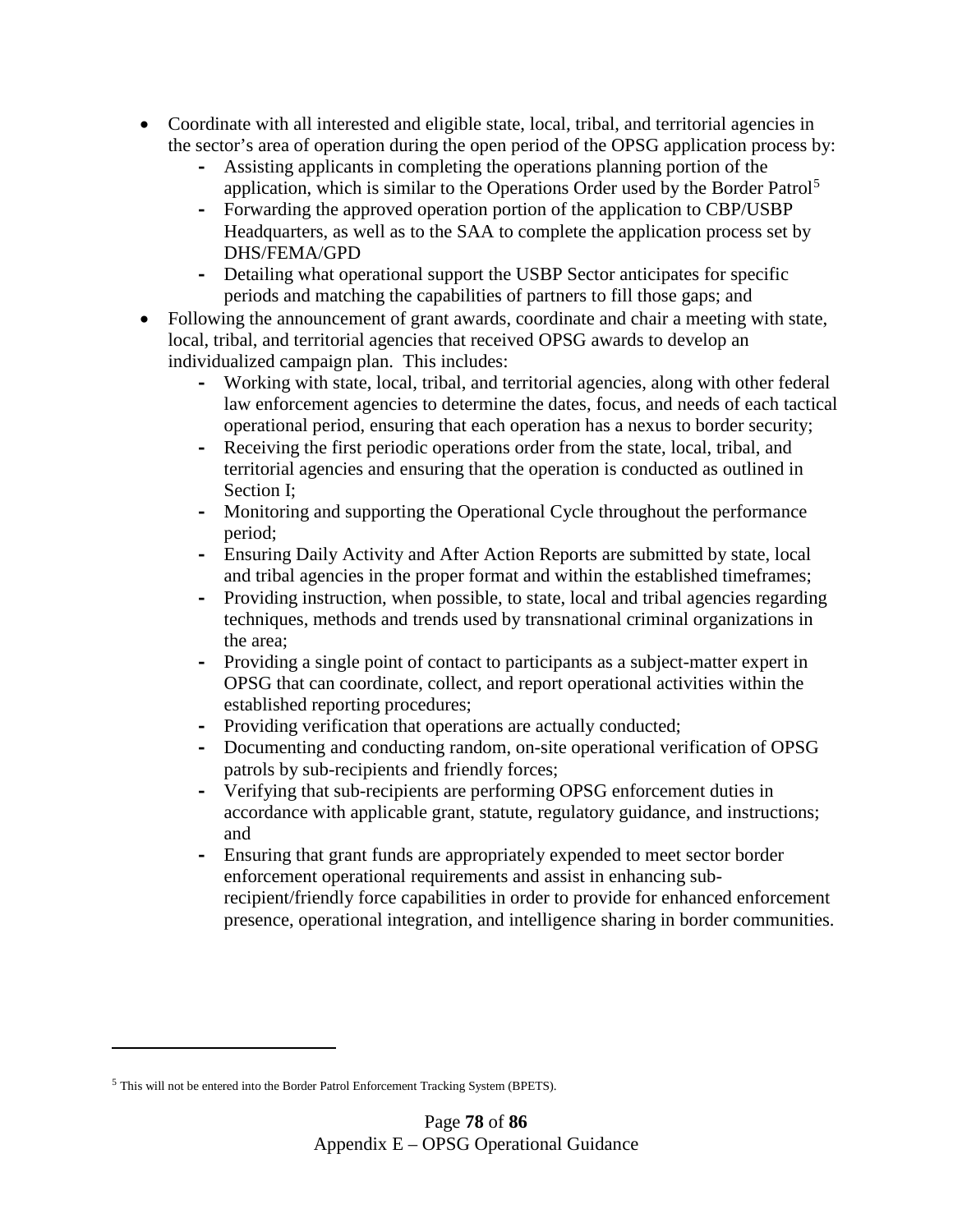The state, local or tribal agency lead, or their designee, will:

- Coordinate with the SAA on all grant management matters, including but not limited to the development and review of operations orders, expenditure of funds, allowable costs, reporting requirements;
- Participate as a member of the Integrated Planning Team to facilitate the application process during the open period and ensure the application is submitted in compliance with the grant instructions;
- Upon receiving a grant award, coordinate and meet as a member of the Integrated Planning team to develop an individualized campaign plan that covers the length of the grant performance period;
- Work within the Integrated Planning team to develop an initial Operational Cycle and determine the duration of the first operational period based on the tactical needs specific to the area;
- Submit all operations orders to the SAA for review, and submit the first periodic operations order to the Border Patrol and ensure the operation meets the six criteria established in Section II;
- Conduct operations, on an as-needed basis throughout the length of the grant performance period;
- Integrate law enforcement partners from contiguous counties and towns into their tactical operations to expand the layer of security beyond existing areas;
- Ensure all required reports, including reports from friendly forces, are submitted to the Border Patrol and the SAA, when applicable, in the proper format and within established timeframes;
- Ensure applicable Operation Stonegarden derived data is shared with the designated fusion center in the state and/or Urban Area.
- Request instruction and information from the SAA, when applicable, and/or Border Patrol and other federal law enforcement agencies regarding techniques, methods, and trends used by transnational criminal organizations in the area; and
- Provide the SAA and Border Patrol a single point of contact that maintains subject-matter expertise in OPSG who can coordinate, collect, and report operational activities within the established reporting procedures.

The SAA will:

- Actively engage in the IPT meetings;
- Work in direct coordination and communication with the local or tribal agency lead on all grant management matters;
- Review all operations orders created by the local or tribal agency;
- Acts as the fiduciary agent for the program and provide expertise in state policy and regulations;
- Enter into a sub-award agreement to disburse the allocated funding awarded through DHS/FEMA/GPD;
- Generate quarterly reports to DHS/FEMA capturing the sub-recipients' obligation and expenditure of funds;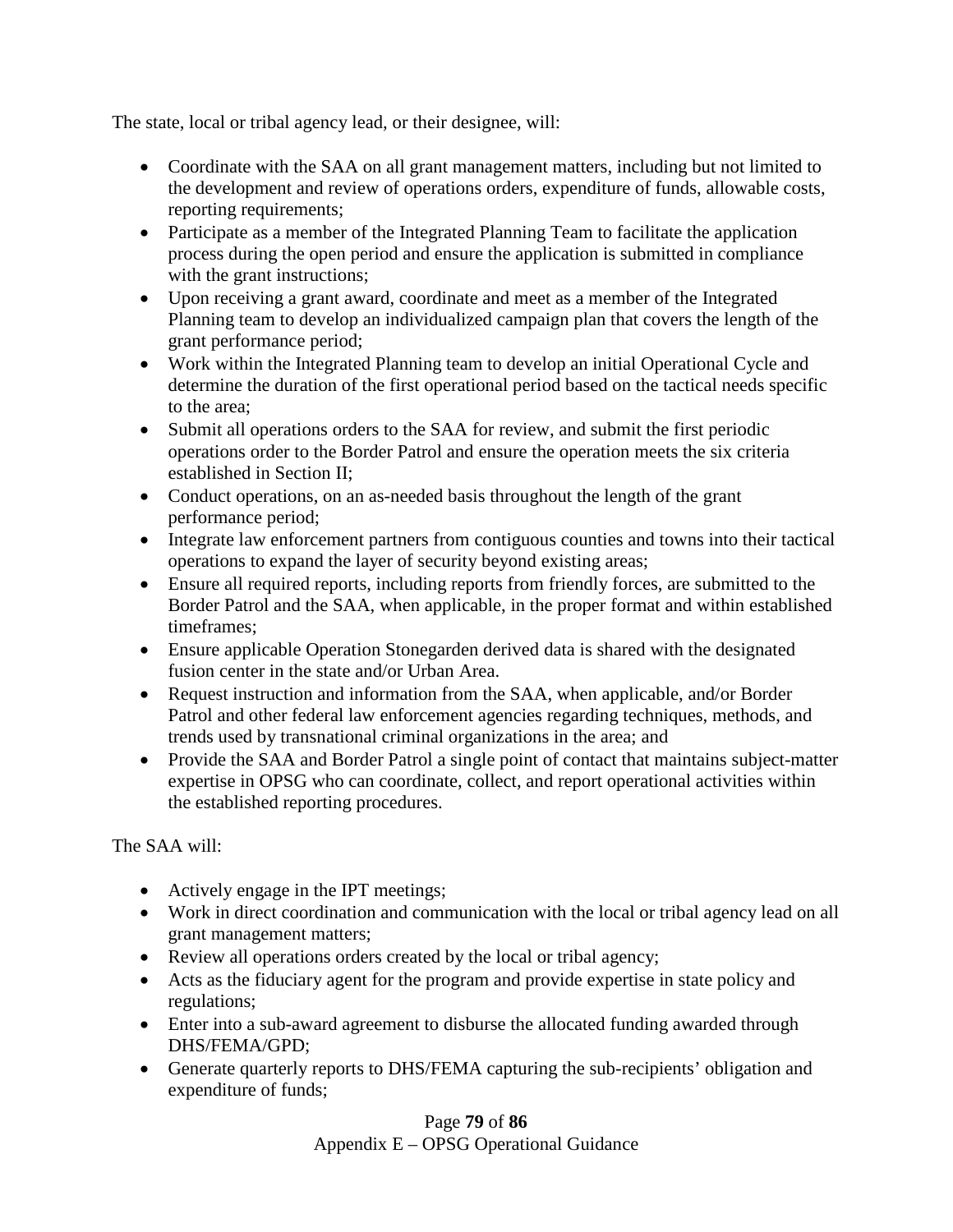- Determine if the grant's performance period requires additional refinement over the federally established 36-month period; and
- Conduct audits of the program to ensure that the sub-recipients are in compliance with program guidance.

### **V. Definitions (OPSG only)**

Area of Interest: A specific area, areas, or facilities known to be used by transnational criminal organizations in furtherance of their criminal activity.

Campaign Plan: The first Operational Order based on the CONOP aimed at accomplishing a strategic or operational objective within a given time and space.

Concept of Operations (CONOP): A written statement that clearly and concisely expresses what the state, local or tribal commander intends to accomplish and how it will be done using available resources (and funding). It is also the operational equivalent of the OPSG grant application.

Fragmentary Order (FRAGO): A fragmentary order is a modification of the approved campaign plan. After an operation order has been approved, any changes to a campaign plan will be submitted as a FRAGO. Subsequent FRAGO's are permissible.

Friendly Forces: Local law enforcement entities with whom OPSG sub-recipients provide funding to support border security operations.

Integrated Planning Team: Group that coordinates on all aspects of OPSG application, planning, and de-briefings.

Operational Cycle: A deliberate on-going cycle of command, staff, and unit activities intended to synchronize current and future operations (driven by current intelligence and short-term goals that support the campaign).

Operational Discipline: The organized manner in which an organization plans, coordinates, and executes the OPSG mission with common objectives toward a particular outcome.

Operation/Operational Order (OO): A formal description of the action to be taken to accomplish or satisfy a CONOP, Campaign Plan, or FRAGO. The OO includes a detailed description of actions to be taken and required logistical needs to execute an operation.

Performance Measure: A numerical expression that quantitatively conveys how well the organization is doing against an associated performance goal, objective, or standard.

Risk: Potential for an adverse outcome assessed as a function of threats, vulnerabilities, and consequences associated with an incident, event, or occurrence.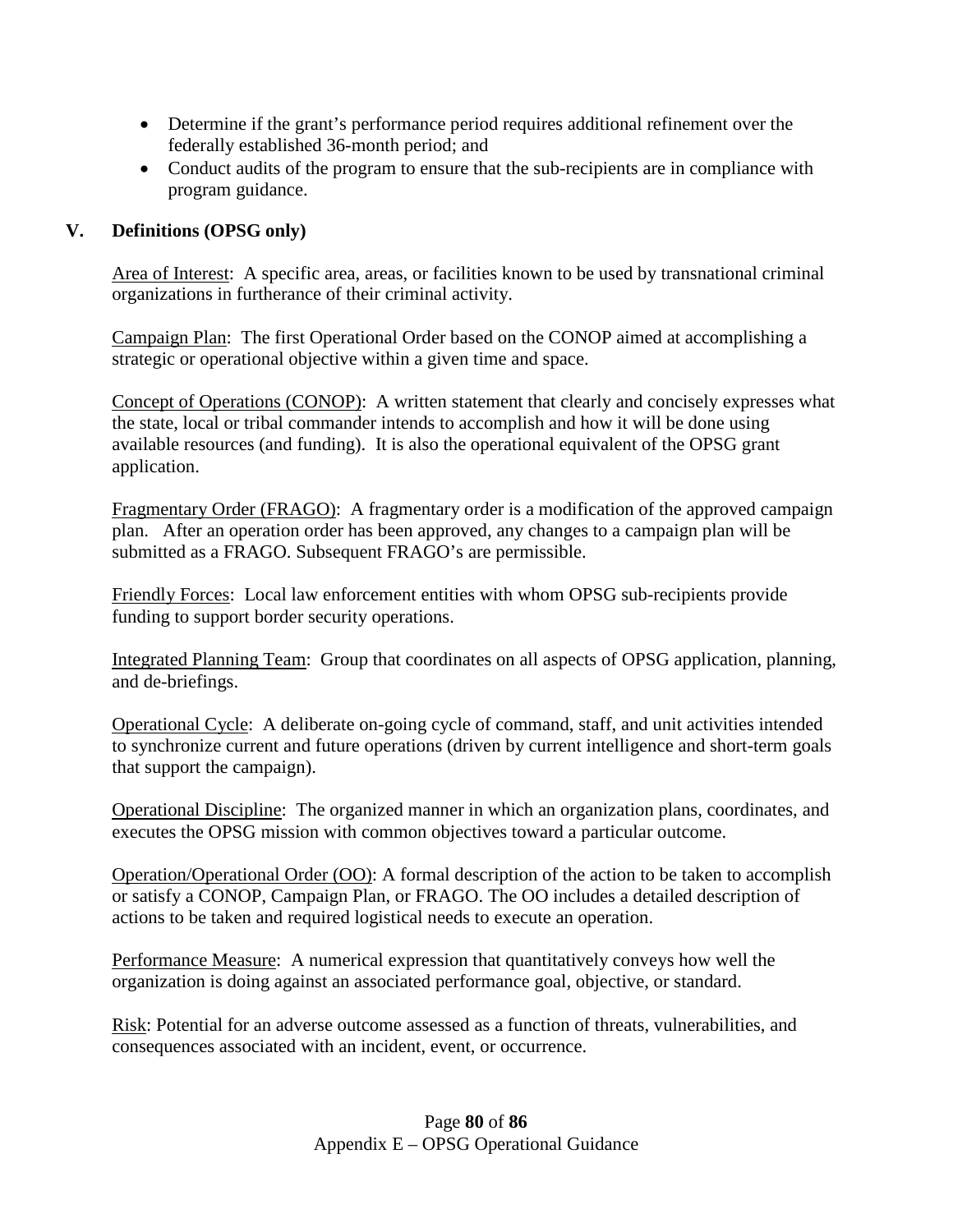Tactical Operational Period: An operational segment that meets the following six criteria: 1) specified beginning and ending dates; 2) begins with pre-planning; 3) is intelligence-driven; 4) uses targeted enforcement techniques; 5) has clearly stated objectives; and 6) concludes with an after-action meeting.

Targeted Enforcement: The leveraging of all available assets against a specific action, area, individual, or organization and using those deemed most appropriate to mitigate risk.

Target of Interest: A specific person, group of persons, or conveyance known to be part of, or used by transnational criminal organizations to advance their criminal activity.

Threat: Information expressing intent to conduct illegal activity often derived from intelligence sources, the overall context, a specific event or series of events, or observation of suspicious activity.

Tier: Tier refers to the geographical location of a municipality, county or tribe with respect to the border, i.e., Tier 1 is a county located on the border; a Tier 2 county is a county contiguous to a Tier 1 county. A Tier 3 is a county not located on the physical border; a Tier 3 county is a county contiguous to a Tier 2 county.

Unity of Effort: Coordination and cooperation among all organizational elements, even though they may not be part of the same "command" structure, to achieve success.

Vulnerability: The protective measures in place are less than the protective measures needed to mitigate risk.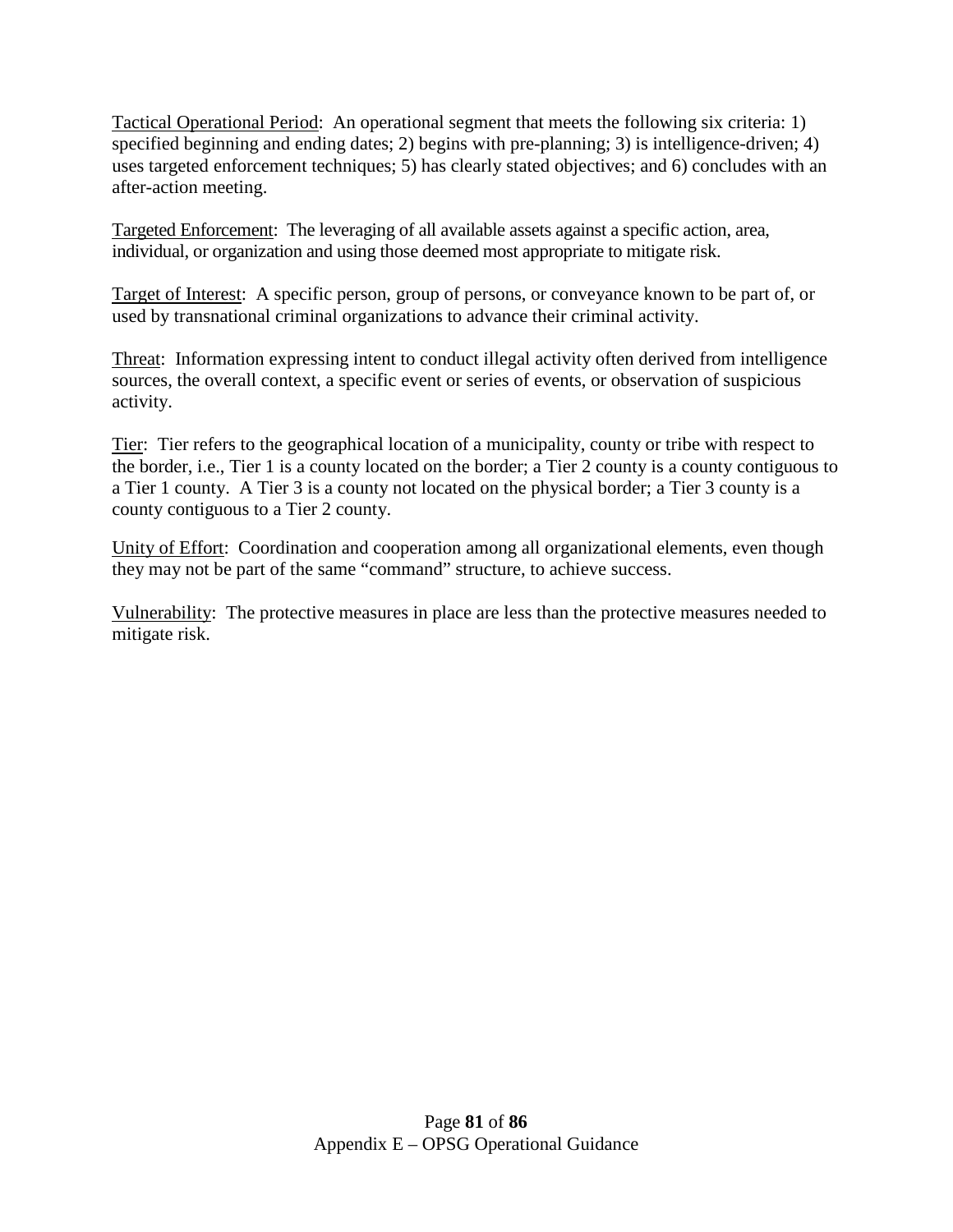# **Appendix F – FY 2017 HSGP Allowable Cost Matrix**

| <b>Allowable Program Activities 6</b>                                                    | <b>SHSP</b>             | <b>UASI</b>             | <b>OPSG</b>             |  |  |
|------------------------------------------------------------------------------------------|-------------------------|-------------------------|-------------------------|--|--|
| <b>Allowable Planning Costs</b>                                                          |                         |                         |                         |  |  |
| Developing hazard/threat-specific annexes that incorporate the range of prevention,      | Y                       | Y                       | N                       |  |  |
| protection, response, and recovery activities                                            |                         |                         |                         |  |  |
| Developing and implementing homeland security support programs and adopting              | $\mathbf Y$             | Y                       | $\mathbf N$             |  |  |
| ongoing DHS/FEMA national initiatives                                                    |                         |                         |                         |  |  |
| Developing related terrorism and other catastrophic event prevention activities          | Y                       | Y                       | N                       |  |  |
| Developing and enhancing plans and protocols                                             | $\overline{\mathbf{Y}}$ | Y                       | N                       |  |  |
| Developing or conducting assessments                                                     | $\overline{\mathbf{Y}}$ | $\overline{\mathbf{Y}}$ | ${\bf N}$               |  |  |
| Hiring of full- or part-time staff or contract/consultants to assist with planning       |                         |                         |                         |  |  |
| activities (not for the purpose of hiring public safety personnel fulfilling traditional | Y                       | Y                       | N                       |  |  |
| public safety duties)                                                                    |                         |                         |                         |  |  |
| Materials required to conduct planning activities                                        | Y                       | $\mathbf Y$             | ${\bf N}$               |  |  |
| Travel/per diem related to planning activities                                           | Y                       | Y                       | Y                       |  |  |
| Overtime and backfill costs (in accordance with operational Cost Guidance)               | Y                       | $\mathbf Y$             | $\mathbf Y$             |  |  |
| Issuance of WHTI-compliant Tribal identification cards                                   | Y                       | N                       | $\mathbf N$             |  |  |
| Activities to achieve planning inclusive of people with disabilities and others with     | Y                       | Y                       | $\mathbf N$             |  |  |
| access and functional needs and limited English proficiency.                             |                         |                         |                         |  |  |
| Coordination with Citizen Corps Councils for public information/education and            | Y                       | Y                       | ${\bf N}$               |  |  |
| development of volunteer programs                                                        |                         |                         |                         |  |  |
| Update governance structures and processes and plans for emergency communications        | Y                       | $\mathbf Y$             | ${\bf N}$               |  |  |
| Activities to achieve planning inclusive of people with limited English proficiency      | Y                       | $\overline{\mathbf{Y}}$ | $\overline{\mathbf{Y}}$ |  |  |
| <b>Allowable Organizational Activities</b>                                               |                         |                         |                         |  |  |
| Reimbursement for select operational expenses associated with increased security         | $\mathbf Y$             | $\mathbf Y$             | N                       |  |  |
| measures at critical infrastructure sites incurred (up to 50 percent of the allocation)  |                         |                         |                         |  |  |
| Overtime for information, investigative, and intelligence sharing activities (up to 50   | Y                       | Y                       | Y                       |  |  |
| percent of the allocation)                                                               |                         |                         |                         |  |  |
| Hiring of new staff positions/contractors/consultants for participation in               |                         |                         |                         |  |  |
| information/intelligence analysis and sharing groups or fusion center activities (up to  | Y                       | Y                       | N                       |  |  |
| 50 percent of the allocation)                                                            |                         |                         |                         |  |  |
| <b>Allowable Equipment Categories</b>                                                    |                         |                         |                         |  |  |
| Personal Protective Equipment                                                            | Y                       | Y                       | Y                       |  |  |
| Explosive Device Mitigation and Remediation Equipment                                    | Y                       | Y                       | N                       |  |  |
| <b>CBRNE</b> Operational Search and Rescue Equipment                                     | $\mathbf Y$             | $\mathbf Y$             | ${\bf N}$               |  |  |
| <b>Information Technology</b>                                                            | Y                       | Y                       | $\mathbf Y$             |  |  |
| <b>Cybersecurity Enhancement Equipment</b>                                               | Y                       | $\mathbf Y$             | ${\bf N}$               |  |  |
| Interoperable Communications Equipment                                                   | $\mathbf Y$             | $\overline{\mathbf{Y}}$ | Y                       |  |  |
| Detection                                                                                | Y                       | Y                       | $\overline{\mathbf{Y}}$ |  |  |
| Decontamination                                                                          | $\mathbf Y$             | $\mathbf Y$             | ${\bf N}$               |  |  |
| Medical                                                                                  | $\mathbf Y$             | $\mathbf Y$             | $\overline{\mathbf{Y}}$ |  |  |
| Power (e.g., generators, batteries, power cells)                                         | $\mathbf Y$             | $\mathbf Y$             | $\mathbf Y$             |  |  |
| <b>CBRNE Reference Materials</b>                                                         | $\mathbf Y$             | $\mathbf Y$             | ${\bf N}$               |  |  |
| <b>CBRNE</b> Incident Response Vehicles                                                  | $\mathbf Y$             | $\mathbf Y$             | ${\bf N}$               |  |  |
| <b>Terrorism Incident Prevention Equipment</b>                                           | $\mathbf Y$             | $\mathbf Y$             | $\mathbf Y$             |  |  |
| <b>Physical Security Enhancement Equipment</b>                                           | $\mathbf Y$             | $\mathbf{Y}$            | $\mathbf{Y}$            |  |  |

<span id="page-81-0"></span><sup>6</sup> Current as of publication for FY 2017 Programs. This list is not all-inclusive. See the respective program guidance for additional details and/or requirements

 $\overline{\phantom{a}}$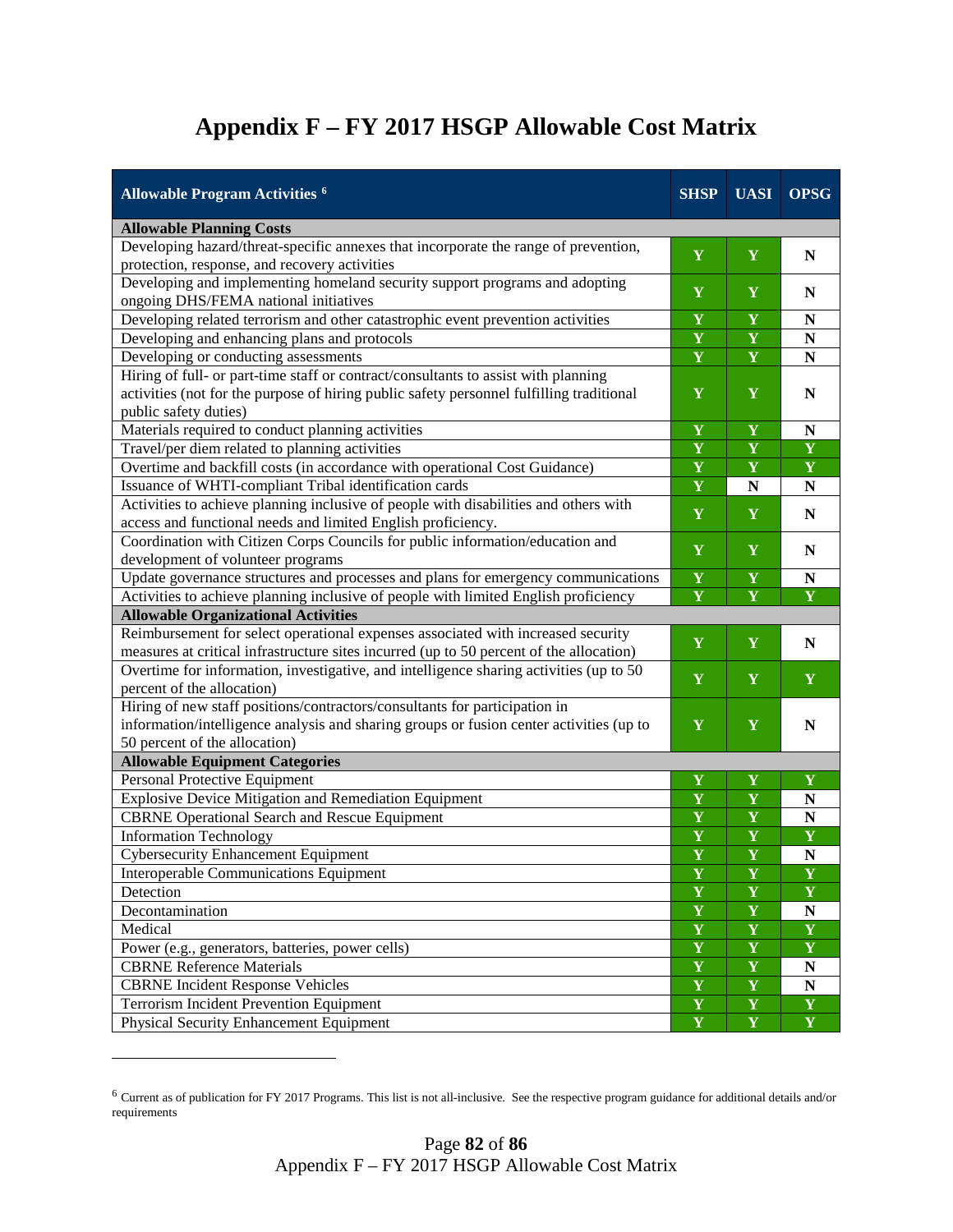| <b>Allowable Program Activities 6</b>                                                                                                           | <b>SHSP</b>             | <b>UASI</b>             | <b>OPSG</b>             |  |
|-------------------------------------------------------------------------------------------------------------------------------------------------|-------------------------|-------------------------|-------------------------|--|
| Inspection and Screening Systems                                                                                                                | Y                       | Y                       | Y                       |  |
| Animal Care and Foreign Animal Disease                                                                                                          | $\overline{\mathbf{Y}}$ | $\overline{\mathbf{Y}}$ | N                       |  |
| <b>CBRNE Prevention and Response Watercraft</b>                                                                                                 | $\overline{\mathbf{Y}}$ | $\overline{\mathbf{Y}}$ | $\mathbf N$             |  |
| <b>CBRNE</b> Aviation Equipment                                                                                                                 | $\overline{\mathbf{Y}}$ | $\overline{\mathbf{Y}}$ | $\overline{\mathbf{N}}$ |  |
| <b>CBRNE</b> Logistical Support Equipment                                                                                                       | $\overline{\mathbf{Y}}$ | $\overline{\mathbf{Y}}$ | $\mathbf N$             |  |
| Intervention Equipment (e.g., tactical entry, crime scene processing)                                                                           | $\mathbf Y$             | $\mathbf Y$             | $\overline{\mathbf{Y}}$ |  |
| Other Authorized Equipment                                                                                                                      | Y                       | $\overline{\mathbf{Y}}$ | $\overline{\mathbf{Y}}$ |  |
| <b>Allowable Training Costs</b>                                                                                                                 |                         |                         |                         |  |
| Overtime and backfill for emergency preparedness and response personnel attending<br>DHS/FEMA-sponsored and approved training classes           | Y                       | Y                       | Y                       |  |
| Overtime and backfill expenses for part-time and volunteer emergency response<br>personnel participating in DHS/FEMA training                   | Y                       | Y                       | $\mathbf Y$             |  |
| Training workshops and conferences                                                                                                              | Y                       | Y                       | Y                       |  |
| Activities to achieve training inclusive of people with disabilities and others with                                                            |                         |                         |                         |  |
| access and functional needs and limited English proficiency                                                                                     | $\mathbf Y$             | Y                       | N                       |  |
| Full- or part-time staff or contractors/consultants                                                                                             | Y                       | Y                       | Y                       |  |
| Travel                                                                                                                                          | $\mathbf Y$             | Y                       | $\mathbf Y$             |  |
| Supplies                                                                                                                                        | Y                       | Y                       | ${\bf N}$               |  |
| Instructor certification/re-certification                                                                                                       | $\mathbf Y$             | $\mathbf Y$             | ${\bf N}$               |  |
| Coordination with Citizen Corps Councils in conducting training exercises                                                                       | $\mathbf Y$             | $\mathbf Y$             | ${\bf N}$               |  |
| Interoperable communications training                                                                                                           | $\mathbf Y$             | $\mathbf Y$             | ${\bf N}$               |  |
| Activities to achieve planning inclusive of people with limited English proficiency.                                                            | Y                       | $\mathbf Y$             | ${\bf N}$               |  |
| <b>Allowable Exercise Related Costs</b>                                                                                                         |                         |                         |                         |  |
| Design, Develop, Conduct, and Evaluate an Exercise                                                                                              | Y                       | $\mathbf Y$             | $\mathbf N$             |  |
| Full- or part-time staff or contractors/consultants                                                                                             | $\mathbf Y$             | $\mathbf Y$             | ${\bf N}$               |  |
| Overtime and backfill costs, including expenses for part-time and volunteer<br>emergency response personnel participating in DHS/FEMA exercises | Y                       | Y                       | $\mathbf N$             |  |
| <b>Implementation of HSEEP</b>                                                                                                                  | Y                       | Y                       | $\mathbf N$             |  |
| Activities to achieve exercises inclusive of people with disabilities and others with                                                           |                         |                         |                         |  |
| access and functional needs.                                                                                                                    | Y                       | Y                       | N                       |  |
| Travel                                                                                                                                          | Y                       | Y                       | N                       |  |
| Supplies                                                                                                                                        | Y                       | Y                       | $\mathbf N$             |  |
| Interoperable communications exercises                                                                                                          | Y                       | $\mathbf Y$             | N                       |  |
| Activities to achieve planning inclusive of people with limited English proficiency.                                                            | $\mathbf Y$             | $\mathbf Y$             | $\mathbf N$             |  |
| Allowable Management & Administrative Costs                                                                                                     |                         |                         |                         |  |
| Hiring of full- or part-time staff or contractors/consultants to assist with the                                                                |                         |                         |                         |  |
| management of the respective grant program, application requirements, and                                                                       | Y                       | $\mathbf Y$             | Y                       |  |
| compliance with reporting and data collection requirements                                                                                      |                         |                         |                         |  |
| Development of operating plans for information collection and processing necessary                                                              | Y                       | Y                       | Y                       |  |
| to respond to DHS/FEMA data calls                                                                                                               |                         |                         |                         |  |
| Overtime and backfill costs                                                                                                                     | $\mathbf Y$             | $\mathbf Y$             | $\mathbf Y$             |  |
| Travel                                                                                                                                          | Y                       | $\mathbf Y$             | $\mathbf Y$             |  |
| Meeting related expenses                                                                                                                        | Y                       | $\mathbf Y$             | $\mathbf Y$             |  |
| Authorized office equipment                                                                                                                     | $\mathbf Y$             | $\mathbf Y$             | N                       |  |
| Recurring expenses such as those associated with cell phones and faxes during the PoP<br>of the grant program                                   | Y                       | $\mathbf Y$             | ${\bf N}$               |  |
| Leasing or renting of space for newly hired personnel during the PoP of the grant<br>program                                                    | $\mathbf Y$             | $\mathbf Y$             | N                       |  |
|                                                                                                                                                 |                         |                         |                         |  |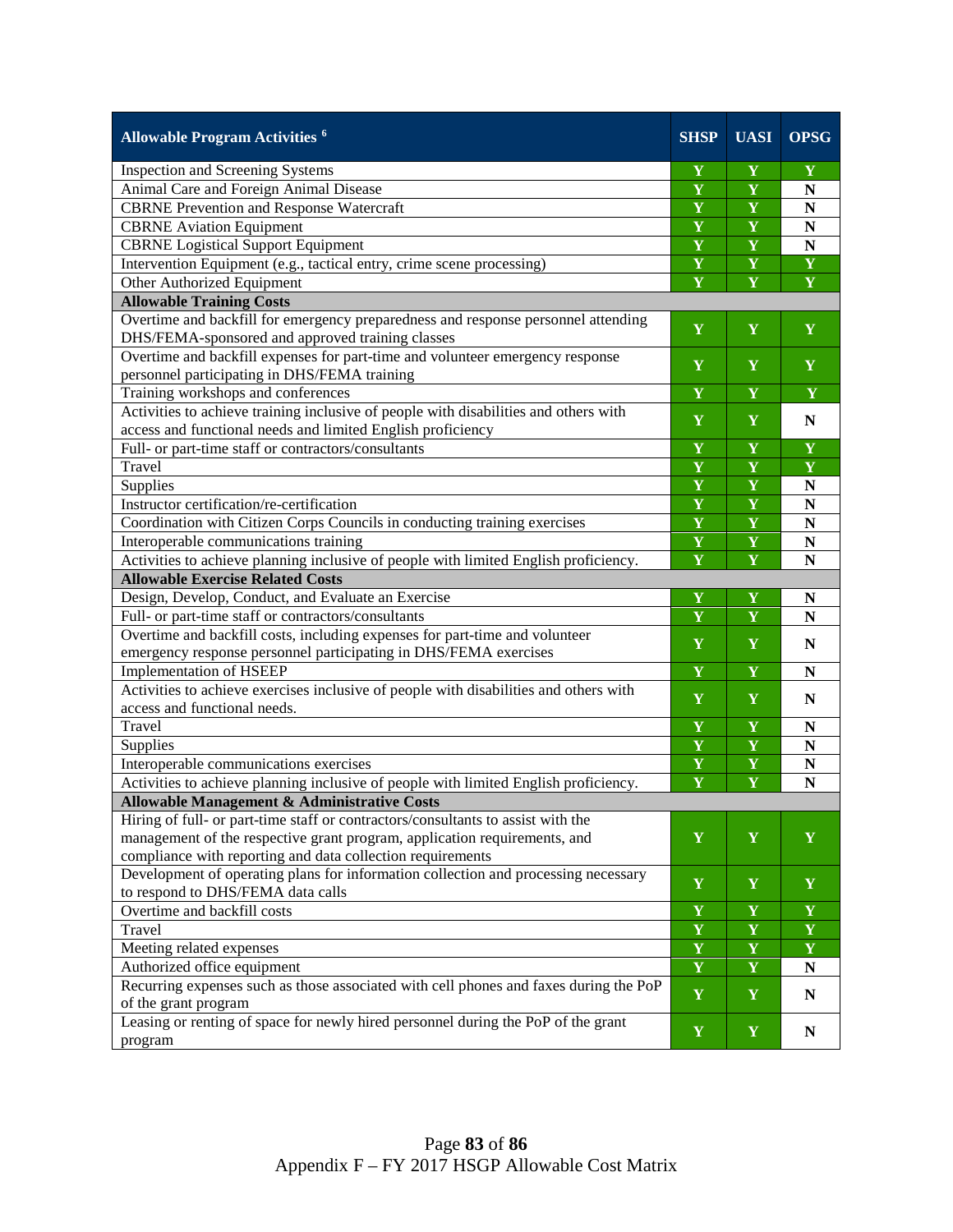# **Appendix G – FY 2017 HSGP Supplemental Material**

GPD collaborates with various subject-matter experts and acknowledges the value and expertise these federal partner agencies provide to help shape the development and implementation of the HSGP. This continued partnership and collaboration helps provide recipients with the greatest number of resources required to effectively manage and implement funds as well as promote transparency. Therefore, GPD is providing hyperlinks to information on various subjects and policies that are relevant to the mission and intent of the DHS/FEMA and its preparedness grant programs.

### **Radiological/Nuclear Detection**

The Domestic Nuclear Detection Office (DNDO) is charged with coordinating the development of the global nuclear detection and reporting architecture for a managed and coordinated response to radiological and nuclear threats. This is achieved through planning and coordination efforts with partners from federal, state, local, tribal, territorial, and international governments and the private sector. To support these efforts, DNDO has developed a Radiological/Nuclear Detection Supplemental Resource to provide guidance to stakeholders seeking to build or sustain preventive radiological and nuclear detection capabilities using DHS/FEMA preparedness grants. The guidance outlines integrating these capabilities with broader national preparedness initiatives, including PPD-8 and THIRA, as well as the Global Nuclear Detection Architecture using POETE-aligned activities. For more information please refer to [http://www.dhs.gov/publication/homeland-security-grant-program-hsgp-supplemental-resource](http://www.dhs.gov/publication/homeland-security-grant-program-hsgp-supplemental-resource-radiologicalnuclear-detection)[radiologicalnuclear-detection.](http://www.dhs.gov/publication/homeland-security-grant-program-hsgp-supplemental-resource-radiologicalnuclear-detection)

#### **National Information Exchange Model (NIEM)**

NIEM is a common vocabulary that enables efficient information exchange across diverse public and private organizations. NIEM can save time and money by providing consistent, reusable data terms and definitions and repeatable processes. To support information sharing, all recipients of grants for projects implementing information exchange capabilities are required to use NIEM and to adhere to the NIEM conformance rules. Visit<https://niem.gov/grants> for guidance on how to utilize DHS/FEMA award funding for information sharing, exchange, and interoperability activities.

The NIEM Emergency Management domain supports emergency-related services (including preparing first responders and responding to disasters), information sharing, and activities such as homeland security and resource and communications management. The Emergency Management domain has an inclusive governance structure that includes federal, state, local, industry, and, where necessary, international partnerships. The NIEM Emergency Management domain is committed to community support via technical assistance and NIEM training. For more information on the NIEM Emergency Management domain, to request training or technical assistance or to just get involved, visit [https://niem.gov/EM.](https://niem.gov/EM)

### **Integrated Public Alert and Warning System (IPAWS)**

The 2017 IPAWS Supplemental Guidance on Public Alert and Warning provides guidance on eligible public alert and warning activities and equipment standards for prospective state, local, tribal, and territorial recipients. The intent of this document is to promote consistency in policy

> Page **84** of **86** Appendix G – FY 2017 HSGP Supplemental Material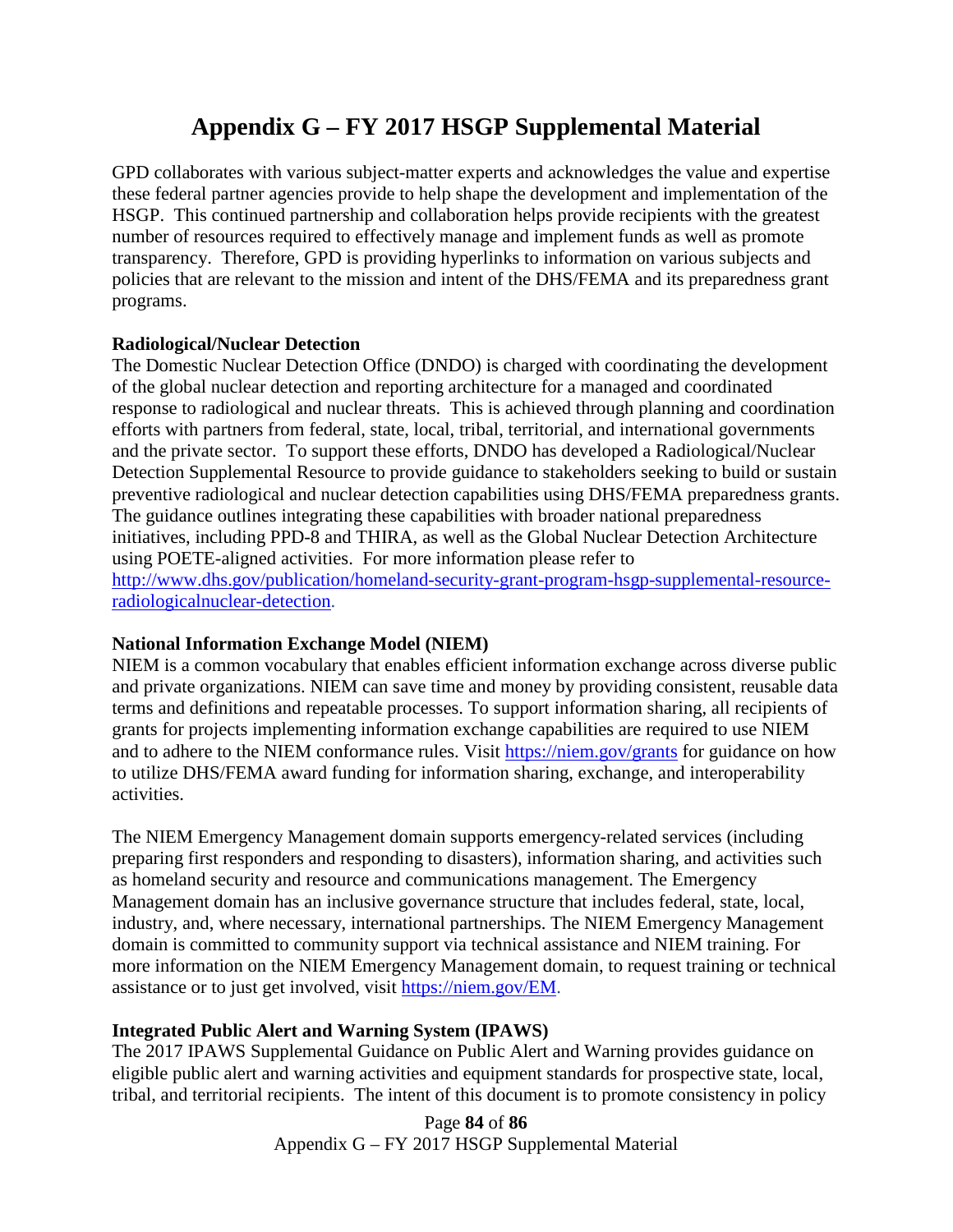across federal grant programs, and to ensure compatibility among federally-funded projects. For more information on the IPAWS, please go to [https://www.fema.gov/media](https://www.fema.gov/media-library/assets/documents/105518)[library/assets/documents/105518.](https://www.fema.gov/media-library/assets/documents/105518)

#### **Homeland Security Information Network**

HSIN is a user-driven, web-based, information sharing platform that connects all homeland security professionals including the Department of Homeland Security (DHS) and its federal, state, local, tribal, territorial, international, and private sector partners across all homeland security mission areas. HSIN is used to support daily operations, events, exercises, natural disasters, and incidents. To support user mission needs, HSIN provides three sets of services for secure information sharing. The first service provides a shared place for communities to securely collaborate on homeland security issues and includes core functions such as a web conferencing and instant messaging tools with white boarding, video, and chat services for real time communication and situational awareness. The second set provides secure dissemination and sharing capabilities for homeland security alerts, reports, and products. The third set allows users to access and query a variety of shared data and services from all homeland security mission areas and trusted federal partners. Preparedness grant funds may be used to support planning, training and development costs associated with developing and managing, mission critical, HSIN communities of interest and sites. Learn more about HSIN at [http://www.dhs.gov/hsin-hsgp](http://www.dhs.gov/hsin-hsgp-guidance)[guidance.](http://www.dhs.gov/hsin-hsgp-guidance)

#### **GSA's State and Local Purchasing Programs**

The U.S. General Services Administration (GSA) offers two efficient and effective procurement programs for State and local and governments and certain other non-Federal entities, to purchase products and services directly from pre-vetted contractors, to fulfill homeland security and technology needs. The GSA Schedules (also referred to as the Multiple Award Schedules and the Federal Supply Schedules) are long-term government-wide contracts with commercial firms that provide access to millions of commercial products and services at volume discount pricing

#### **Cooperative Purchasing** [\(www.gsa.gov/cooperativepurchasing](http://www.gsa.gov/cooperativepurchasing))

Cooperative Purchasing, authorized by statute, allows state and local governments to purchase under specific GSA Federal Supply Schedule (also known as Multiple Award Schedules (MAS) and Schedules) contracts to save time, money, and meet their everyday needs and mission.

State and local governments are authorized to purchase IT products, software and services found under **Federal Supply Schedule 70** and the IT related categories under the Consolidated Schedule through the introduction of Cooperative Purchasing, and state and local governments may purchase alarm and signal systems, facility management systems, firefighting and rescue equipment, law enforcement and security equipment, marine craft and related equipment, special purpose clothing, and related services as contained in **Federal supply Schedule 84** (or any amended or subsequent version of that Federal supply classification group).

#### **Disaster Purchasing** [\(www.gsa.gov/disasterpurchasing](http://www.gsa.gov/disasterpurchasing))

Disaster Purchasing, authorized by statute, allows state and local governments access to all Federal Supply Schedules, for the purchase of products and services to facilitate disaster preparedness or response or recovery from major disasters declared by the president under the

> Page **85** of **86** Appendix G – FY 2017 HSGP Supplemental Material